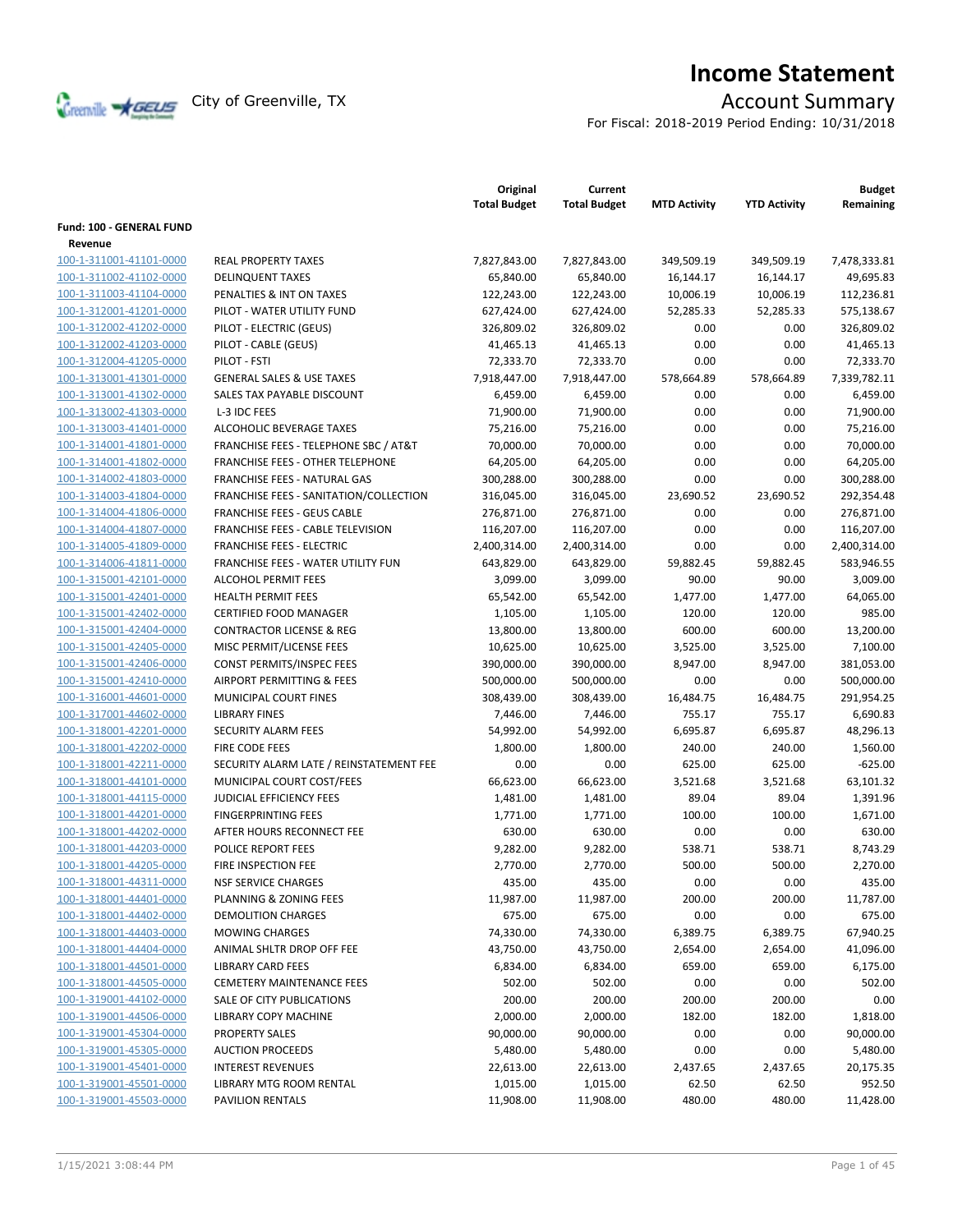|                                                    |                                       | Original<br><b>Total Budget</b> | Current<br><b>Total Budget</b> | <b>MTD Activity</b> | <b>YTD Activity</b> | <b>Budget</b><br>Remaining |
|----------------------------------------------------|---------------------------------------|---------------------------------|--------------------------------|---------------------|---------------------|----------------------------|
| 100-1-319001-45601-0000                            | MISCELLANEOUS REVENUES                | 41,204.00                       | 41,204.00                      | 0.00                | 0.00                | 41,204.00                  |
| 100-1-319001-45604-0000                            | OTHER REVENUE / OVER/SHORT            | 0.00                            | 0.00                           | 19.12               | 19.12               | $-19.12$                   |
| 100-1-322001-43002-0000                            | ANIMAL SHELTER CONTRIB                | 100,000.00                      | 100,000.00                     | 25,000.00           | 25,000.00           | 75,000.00                  |
| 100-1-322001-43003-0000                            | HUNT CO CONTRIB - FIRE                | 28,800.00                       | 28,800.00                      | 2,400.00            | 2,400.00            | 26,400.00                  |
| 100-1-322001-43004-0000                            | HUNT CO MEM HOSP REIM                 | 22,400.00                       | 22,400.00                      | 0.00                | 0.00                | 22,400.00                  |
| 100-1-323001-46008-0000                            | <b>XFR - TOURISM FUND</b>             | 190,000.00                      | 190,000.00                     | 15,833.33           | 15,833.33           | 174,166.67                 |
| 100-1-324001-46506-0000                            | <b>CA - RECREATION FUND</b>           | 10,275.00                       | 10,275.00                      | 856.25              | 856.25              | 9,418.75                   |
| 100-1-324001-46509-0000                            | CA - VENUE MGMT FUND                  | 5,741.00                        | 5,741.00                       | 478.42              | 478.42              | 5,262.58                   |
| 100-1-324001-46537-0000                            | CA - MAIL MACHINE LEASE               | 3,132.00                        | 3,132.00                       | 269.28              | 269.28              | 2,862.72                   |
| 100-1-324001-46614-0000                            | CA - SANITATION FUND COLLECTION       | 41,607.00                       | 41,607.00                      | 3,467.25            | 3,467.25            | 38,139.75                  |
| 100-1-324001-46650-0000                            | CA - UTILITY FUND TO GENERAL GOVERNME | 406,798.00                      | 406,798.00                     | 33,899.83           | 33,899.83           | 372,898.17                 |
| 100-1-324001-46651-0000                            | CA - UTILITY FUND TO PUBLIC WORKS     | 155,979.00                      | 155,979.00                     | 12,998.25           | 12,998.25           | 142,980.75                 |
| 100-1-324001-46801-0000                            | <b>CA - SPENCE FUND</b>               | 600.00                          | 600.00                         | 50.00               | 50.00               | 550.00                     |
| 100-1-324009-46901-0000                            | CA - ELECTRIC UTILITY                 | 355,294.00                      | 355,294.00                     | 29,607.83           | 29,607.83           | 325,686.17                 |
| 100-1-324009-46906-0000                            | CA - CABLE UTILITY                    | 57,596.00                       | 57,596.00                      | 4,799.67            | 4,799.67            | 52,796.33                  |
|                                                    | <b>Revenue Total:</b>                 | 24,474,298.85                   | 24,474,298.85                  | 1,277,436.09        | 1,277,436.09        | 23,196,862.76              |
| <b>Expense</b>                                     |                                       |                                 |                                |                     |                     |                            |
| 100-1-411000-52001-0000                            | <b>OFFICE SUPPLIES</b>                | 60.00                           | 60.00                          | 0.00                | 0.00                | 60.00                      |
| 100-1-411000-52005-0000                            | PRINTED MATERIALS                     | 96.00                           | 96.00                          | 0.00                | 0.00                | 96.00                      |
| 100-1-411000-52103-0000                            | <b>MEETING SUPPLIES</b>               | 2,150.00                        | 3,410.00                       | 0.00                | 0.00                | 3,410.00                   |
| 100-1-411000-54001-0000                            | <b>TELEPHONE CHARGES</b>              | 1,452.00                        | 1,452.00                       | 0.02                | 0.02                | 1,451.98                   |
| 100-1-411000-54201-0000                            | MEMBERSHIPS & SUBSCRIPTIONS           | 6,274.00                        | 6,274.00                       | 0.00                | 0.00                | 6,274.00                   |
| 100-1-411000-54204-0000                            | <b>PUBLIC RELATIONS</b>               | 1,200.00                        | 1,200.00                       | 0.00                | 0.00                | 1,200.00                   |
| 100-1-411000-54213-0000                            | PLAQUES AND AWARDS                    | 750.00                          | 750.00                         | 0.00                | 0.00                | 750.00                     |
| 100-1-411000-54214-0000                            | <b>TRAVEL &amp; TRAINING</b>          | 16,995.00                       | 15,735.00                      | 2,717.65            | 2,717.65            | 13,017.35                  |
| 100-1-411400-51001-0000                            | <b>REGULAR SALARIES</b>               | 82,284.00                       | 82,284.00                      | 9,189.92            | 9,189.92            | 73,094.08                  |
| 100-1-411400-51021-0000<br>100-1-411400-51116-0000 | LONGEVITY<br>CAR ALLOWANCE            | 1,560.00                        | 1,560.00                       | 0.00<br>484.62      | 0.00<br>484.62      | 1,560.00<br>3,715.38       |
| 100-1-411400-51117-0000                            | <b>CELL PHONE ALLOWANCE</b>           | 4,200.00<br>696.00              | 4,200.00<br>696.00             | 80.31               | 80.31               | 615.69                     |
| 100-1-411400-51201-0000                            | <b>FICA</b>                           | 5,502.00                        | 5,502.00                       | 579.31              | 579.31              | 4,922.69                   |
| 100-1-411400-51202-0000                            | MEDICARE                              | 1,287.00                        | 1,287.00                       | 135.49              | 135.49              | 1,151.51                   |
| 100-1-411400-51203-0000                            | <b>HEALTH INSURANCE</b>               | 10,725.00                       | 10,725.00                      | 893.75              | 893.75              | 9,831.25                   |
| 100-1-411400-51204-0000                            | <b>WORKERS COMPENSATION</b>           | 243.00                          | 243.00                         | 20.25               | 20.25               | 222.75                     |
| 100-1-411400-51205-0000                            | <b>STATE UNEMPLOYMENT</b>             | 69.00                           | 69.00                          | 0.00                | 0.00                | 69.00                      |
| 100-1-411400-51301-0000                            | <b>TMRS</b>                           | 9,939.00                        | 9,939.00                       | 1,133.51            | 1,133.51            | 8,805.49                   |
| 100-1-411400-52001-0000                            | <b>OFFICE SUPPLIES</b>                | 360.00                          | 360.00                         | 0.00                | 0.00                | 360.00                     |
| 100-1-411400-52002-0000                            | POSTAGE / FREIGHT                     | 150.00                          | 150.00                         | 1.76                | 1.76                | 148.24                     |
| 100-1-411400-52005-0000                            | PRINTED MATERIALS                     | 150.00                          | 150.00                         | 0.00                | 0.00                | 150.00                     |
| 100-1-411400-54001-0000                            | <b>TELEPHONE CHARGES</b>              | 1,020.00                        | 1,020.00                       | 31.65               | 31.65               | 988.35                     |
| 100-1-411400-54101-0000                            | PROFESSIONAL SERVICES                 | 875.00                          | 895.00                         | 375.00              | 375.00              | 520.00                     |
| 100-1-411400-54201-0000                            | MEMBERSHIPS & SUBSCRIPTIONS           | 135.00                          | 135.00                         | 25.00               | 25.00               | 110.00                     |
| 100-1-411400-54206-0000                            | <b>ELECTION EXPENSE</b>               | 4,000.00                        | 3,595.00                       | 128.24              | 128.24              | 3,466.76                   |
| 100-1-411400-54212-0000                            | <b>PRINTING</b>                       | 4,000.00                        | 3,980.00                       | 0.00                | 0.00                | 3,980.00                   |
| 100-1-411400-54214-0000                            | <b>TRAVEL &amp; TRAINING</b>          | 1,100.00                        | 1,505.00                       | 65.40               | 65.40               | 1,439.60                   |
| 100-1-412100-51001-0000                            | REGULAR SALARIES                      | 181,564.00                      | 181,564.00                     | 16,890.70           | 16,890.70           | 164,673.30                 |
| 100-1-412100-51020-0000                            | <b>OVERTIME</b>                       | 7,037.00                        | 7,037.00                       | 891.76              | 891.76              | 6,145.24                   |
| 100-1-412100-51021-0000                            | LONGEVITY                             | 5,912.00                        | 5,912.00                       | 0.00                | 0.00                | 5,912.00                   |
| 100-1-412100-51101-0000                            | <b>CERTIFICATION PAY</b>              | 3,600.00                        | 3,600.00                       | 276.93              | 276.93              | 3,323.07                   |
| 100-1-412100-51201-0000                            | <b>FICA</b>                           | 12,283.00                       | 12,283.00                      | 1,016.66            | 1,016.66            | 11,266.34                  |
| 100-1-412100-51202-0000                            | MEDICARE                              | 2,873.00                        | 2,873.00                       | 237.76              | 237.76              | 2,635.24                   |
| 100-1-412100-51203-0000                            | <b>HEALTH INSURANCE</b>               | 42,900.00                       | 42,900.00                      | 3,575.00            | 3,575.00            | 39,325.00                  |
| 100-1-412100-51204-0000                            | <b>WORKERS COMPENSATION</b>           | 542.00                          | 542.00                         | 45.17               | 45.17               | 496.83                     |
| 100-1-412100-51205-0000                            | STATE UNEMPLOYMENT                    | 399.00                          | 399.00                         | 0.00                | 0.00                | 399.00                     |
| 100-1-412100-51301-0000                            | <b>TMRS</b>                           | 21,375.00                       | 21,375.00                      | 2,098.51            | 2,098.51            | 19,276.49                  |
| 100-1-412100-52001-0000                            | <b>OFFICE SUPPLIES</b>                | 900.00                          | 900.00                         | 0.00                | 0.00                | 900.00                     |
| 100-1-412100-52002-0000                            | POSTAGE / FREIGHT                     | 3,700.00                        | 3,700.00                       | 260.05              | 260.05              | 3,439.95                   |
| 100-1-412100-52005-0000                            | PRINTED MATERIALS                     | 1,500.00                        | 1,500.00                       | 0.00                | 0.00                | 1,500.00                   |
| 100-1-412100-52102-0000                            | <b>BOOKS / REF SUPPLIES</b>           | 250.00                          | 250.00                         | 0.00                | 0.00                | 250.00                     |
| 100-1-412100-52110-0000                            | <b>TICKET WRITER SUPPLIES</b>         | 8,700.00                        | 8,700.00                       | 0.00                | 0.00                | 8,700.00                   |
|                                                    |                                       |                                 |                                |                     |                     |                            |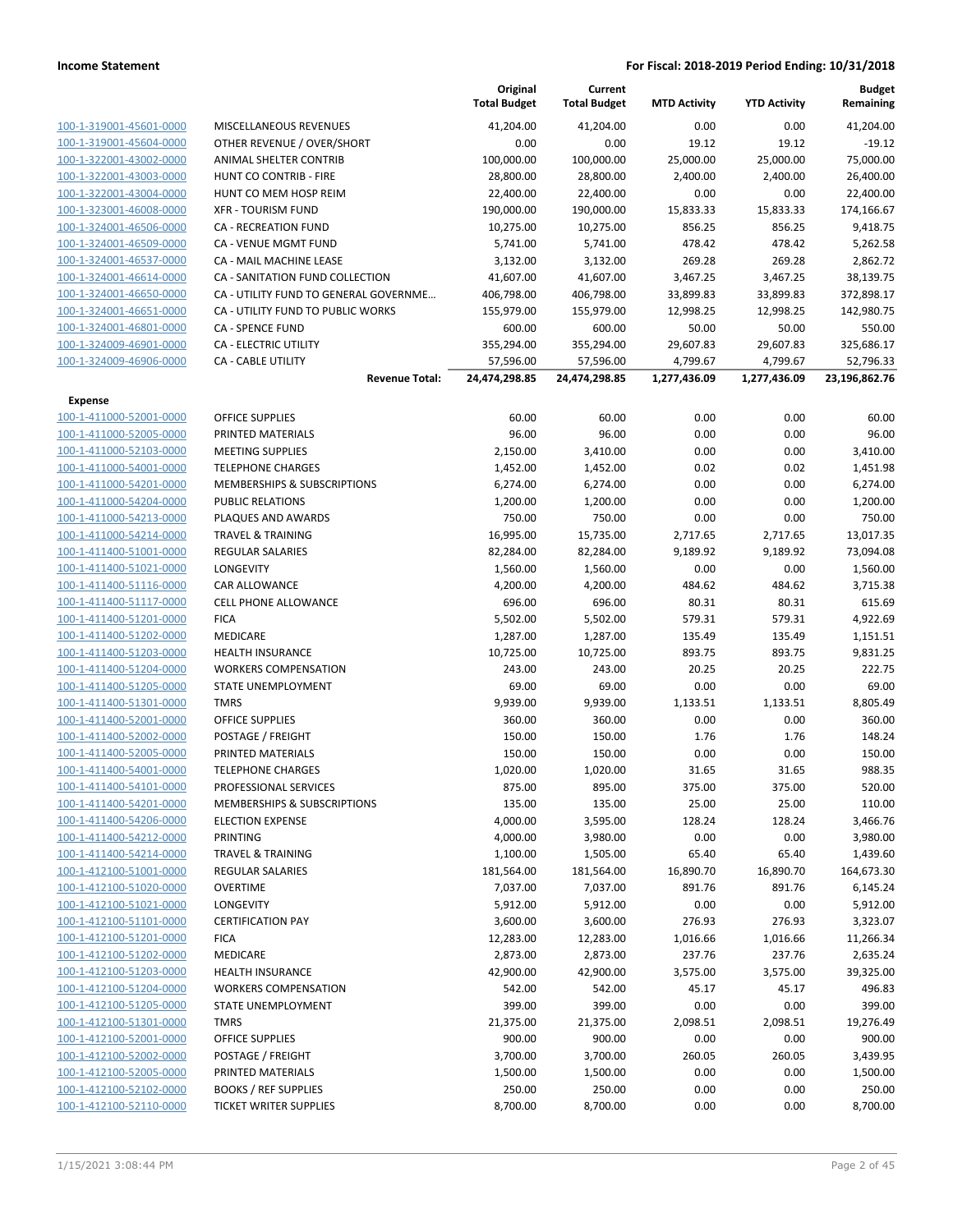| 100-1-412100-53201-0000                                   |
|-----------------------------------------------------------|
| 100-1-412100-54001-0000                                   |
| 100-1-412100-54101-0000                                   |
| 100-1-412100-54201-0000                                   |
| 100-1-412100-54207-0000                                   |
| 100-1-412100-54214-0000                                   |
| 100-1-413200-51001-0000                                   |
| 100-1-413200-51020-0000                                   |
| 100-1-413200-51021-0000                                   |
| 100-1-413200-51116-0000                                   |
| 100-1-413200-51117-0000                                   |
| 100-1-413200-51201-0000                                   |
| 100-1-413200-51202-0000                                   |
| 100-1-413200-51203-0000                                   |
| <u>100-1-413200-51204-0000</u>                            |
| 100-1-413200-51205-0000                                   |
| 100-1-413200-51301-0000                                   |
| 100-1-413200-51303-0000                                   |
| 100-1-413200-52001-0000                                   |
| <u>100-1-413200-52002-0000</u>                            |
| 100-1-413200-52103-0000                                   |
| 100-1-413200-54001-0000                                   |
| 100-1-413200-54101-0000                                   |
| 100-1-413200-54201-0000                                   |
| <u>100-1-413200-54205-0000</u>                            |
| 100-1-413200-54212-0000                                   |
| 100-1-413200-54214-0000                                   |
| 100-1-415100-51001-0000                                   |
| 100-1-415100-51020-0000                                   |
| <u>100-1-415100-51021-0000</u>                            |
| 100-1-415100-51116-0000                                   |
| 100-1-415100-51117-0000                                   |
| 100-1-415100-51201-0000                                   |
| 100-1-415100-51202-0000                                   |
| <u>100-1-415100-51203-0000</u><br>100-1-415100-51204-0000 |
| 100-1-415100-51205-0000                                   |
| 100-1-415100-51301-0000                                   |
| 100-1-415100-52001-0000                                   |
| 100-1-415100-52002-0000                                   |
| 100-1-415100-54001-0000                                   |
| <u>100-1-415100-54110-0000</u>                            |
| 100-1-415100-54201-0000                                   |
| 100-1-415100-54211-0000                                   |
| <u>100-1-415100-54212-0000</u>                            |
| <u>100-1-415100-54214-0000</u>                            |
| <u>100-1-415150-54401-0000</u>                            |
| <u>100-1-415150-54402-0000</u>                            |
| 100-1-415300-54106-0000                                   |
| <u>100-1-415500-51001-0000</u>                            |
| <u>100-1-415500-51020-0000</u>                            |
| 100-1-415500-51021-0000                                   |
| <u>100-1-415500-51116-0000</u>                            |
| <u>100-1-415500-51117-0000</u>                            |
| <u>100-1-415500-51201-0000</u>                            |
| <u>100-1-415500-51202-0000</u>                            |
| <u>100-1-415500-51203-0000</u>                            |
| <u>100-1-415500-51204-0000</u>                            |
| <u>100-1-415500-51205-0000</u>                            |
|                                                           |

|                                                    |                                                        | Original<br><b>Total Budget</b> | Current<br><b>Total Budget</b> | <b>MTD Activity</b> | <b>YTD Activity</b> | <b>Budget</b><br>Remaining |
|----------------------------------------------------|--------------------------------------------------------|---------------------------------|--------------------------------|---------------------|---------------------|----------------------------|
| 100-1-412100-53201-0000                            | FURNITURE & OFFICE EQUIPMENT                           | 1,212.00                        | 1,212.00                       | 1,211.54            | 1,211.54            | 0.46                       |
| 100-1-412100-54001-0000                            | <b>TELEPHONE CHARGES</b>                               | 6,882.00                        | 6,882.00                       | 206.37              | 206.37              | 6,675.63                   |
| 100-1-412100-54101-0000                            | PROFESSIONAL SERVICES                                  | 27,192.00                       | 27,192.00                      | 0.00                | 0.00                | 27,192.00                  |
| 100-1-412100-54201-0000                            | MEMBERSHIPS & SUBSCRIPTIONS                            | 550.00                          | 550.00                         | 0.00                | 0.00                | 550.00                     |
| 100-1-412100-54207-0000                            | COURT COSTS, JURY, WIT FEES                            | 360.00                          | 360.00                         | 36.00               | 36.00               | 324.00                     |
| 100-1-412100-54214-0000                            | TRAVEL & TRAINING                                      | 6,785.00                        | 6,785.00                       | 309.52              | 309.52              | 6,475.48                   |
| 100-1-413200-51001-0000                            | <b>REGULAR SALARIES</b>                                | 219,608.00                      | 219,608.00                     | 24,639.21           | 24,639.21           | 194,968.79                 |
| 100-1-413200-51020-0000                            | <b>OVERTIME</b>                                        | 130.00                          | 130.00                         | 0.00                | 0.00                | 130.00                     |
| 100-1-413200-51021-0000                            | LONGEVITY                                              | 432.00                          | 432.00                         | 0.00                | 0.00                | 432.00                     |
| 100-1-413200-51116-0000                            | CAR ALLOWANCE                                          | 7,200.00                        | 7,200.00                       | 830.76              | 830.76              | 6,369.24                   |
| 100-1-413200-51117-0000                            | <b>CELL PHONE ALLOWANCE</b>                            | 960.00                          | 960.00                         | 110.76              | 110.76              | 849.24                     |
| 100-1-413200-51201-0000                            | <b>FICA</b>                                            | 8,974.00                        | 8,974.00                       | 1,524.79            | 1,524.79            | 7,449.21                   |
| 100-1-413200-51202-0000                            | <b>MEDICARE</b>                                        | 3,311.00                        | 3,311.00                       | 356.61              | 356.61              | 2,954.39                   |
| 100-1-413200-51203-0000                            | <b>HEALTH INSURANCE</b>                                | 21,450.00                       | 21,450.00                      | 1,787.50            | 1,787.50            | 19,662.50                  |
| 100-1-413200-51204-0000                            | <b>WORKERS COMPENSATION</b>                            | 625.00                          | 625.00                         | 52.08               | 52.08               | 572.92                     |
| 100-1-413200-51205-0000                            | STATE UNEMPLOYMENT                                     | 137.00                          | 137.00                         | 0.00                | 0.00                | 137.00                     |
| 100-1-413200-51301-0000                            | <b>TMRS</b>                                            | 25,573.00                       | 25,573.00                      | 2,972.49            | 2,972.49            | 22,600.51                  |
| 100-1-413200-51303-0000                            | SUP 457 COMP PLAN                                      | 12,334.00                       | 12,334.00                      | 1,695.24            | 1,695.24            | 10,638.76                  |
| 100-1-413200-52001-0000                            | <b>OFFICE SUPPLIES</b>                                 | 550.00                          | 550.00                         | 0.00                | 0.00                | 550.00                     |
| 100-1-413200-52002-0000                            | POSTAGE / FREIGHT                                      | 200.00                          | 200.00                         | 0.00                | 0.00                | 200.00                     |
| 100-1-413200-52103-0000                            | <b>MEETING SUPPLIES</b>                                | 475.00                          | 475.00                         | 289.69              | 289.69              | 185.31                     |
| 100-1-413200-54001-0000                            | <b>TELEPHONE CHARGES</b>                               | 5,332.00                        | 5,332.00                       | 236.96              | 236.96              | 5,095.04                   |
| 100-1-413200-54101-0000                            | PROFESSIONAL SERVICES                                  | 100.00                          | 100.00                         | 0.00                | 0.00                | 100.00                     |
| 100-1-413200-54201-0000                            | MEMBERSHIPS & SUBSCRIPTIONS                            | 1,400.00                        | 1,400.00                       | 0.00                | 0.00                | 1,400.00                   |
| 100-1-413200-54205-0000                            | <b>BUSINESS MEALS</b>                                  | 250.00                          | 250.00                         | 45.00               | 45.00               | 205.00                     |
| 100-1-413200-54212-0000                            | <b>PRINTING</b>                                        | 450.00                          | 450.00                         | 0.00                | 0.00                | 450.00                     |
| 100-1-413200-54214-0000                            | <b>TRAVEL &amp; TRAINING</b>                           | 8,000.00                        | 7,460.97                       | 642.35              | 642.35              | 6,818.62                   |
| 100-1-415100-51001-0000                            | <b>REGULAR SALARIES</b>                                | 300,886.00                      | 251,479.00                     | 26,826.10           | 26,826.10           | 224,652.90                 |
| 100-1-415100-51020-0000                            | <b>OVERTIME</b>                                        | 1,148.00                        | 1,148.00                       | 416.64              | 416.64              | 731.36                     |
| 100-1-415100-51021-0000                            | LONGEVITY                                              | 4,000.00                        | 4,000.00                       | 0.00                | 0.00                | 4,000.00                   |
| 100-1-415100-51116-0000                            | CAR ALLOWANCE                                          | 4,200.00                        | 4,200.00                       | 484.62              | 484.62              | 3,715.38                   |
| 100-1-415100-51117-0000                            | <b>CELL PHONE ALLOWANCE</b>                            | 1,920.00                        | 1,920.00                       | 110.76              | 110.76              | 1,809.24                   |
| 100-1-415100-51201-0000                            | <b>FICA</b>                                            | 19,354.00                       | 19,354.00                      | 1,627.17            | 1,627.17            | 17,726.83                  |
| 100-1-415100-51202-0000                            | <b>MEDICARE</b>                                        | 4,526.00                        | 4,526.00                       | 380.56              | 380.56              | 4,145.44                   |
| 100-1-415100-51203-0000                            | <b>HEALTH INSURANCE</b>                                | 58,988.00                       | 58,988.00                      | 4,915.66            | 4,915.66            | 54,072.34                  |
| 100-1-415100-51204-0000                            | <b>WORKERS COMPENSATION</b>                            | 854.00                          | 854.00                         | 71.17               | 71.17               | 782.83                     |
| 100-1-415100-51205-0000                            | STATE UNEMPLOYMENT                                     | 377.00                          | 377.00                         | 83.58               | 83.58               | 293.42                     |
| 100-1-415100-51301-0000                            | <b>TMRS</b>                                            | 34,961.00                       | 34,961.00                      | 3,058.45            | 3,058.45            | 31,902.55                  |
| 100-1-415100-52001-0000                            | OFFICE SUPPLIES                                        | 1,700.00                        | 1,700.00                       | 0.00                | 0.00                | 1,700.00                   |
| <u>100-1-415100-52002-0000</u>                     | POSTAGE / FREIGHT                                      | 4,000.00                        | 4,000.00                       | 302.84              | 302.84              | 3,697.16                   |
| 100-1-415100-54001-0000                            | <b>TELEPHONE CHARGES</b>                               | 2,858.00                        | 2,858.00                       | 158.42              | 158.42              | 2,699.58                   |
| 100-1-415100-54110-0000                            | <b>AUDIT</b><br><b>MEMBERSHIPS &amp; SUBSCRIPTIONS</b> | 58,181.00                       | 74,952.00                      | 0.00                | 0.00                | 74,952.00                  |
| 100-1-415100-54201-0000                            | <b>ADVERTISING</b>                                     | 2,345.00                        | 2,345.00                       | 0.00                | 0.00                | 2,345.00                   |
| 100-1-415100-54211-0000<br>100-1-415100-54212-0000 | PRINTING                                               | 25,000.00                       | 25,000.00                      | 0.00<br>0.00        | 0.00<br>0.00        | 25,000.00                  |
| 100-1-415100-54214-0000                            | <b>TRAVEL &amp; TRAINING</b>                           | 3,500.00                        | 3,500.00                       |                     |                     | 3,500.00                   |
|                                                    | APPRAISER                                              | 4,500.00<br>276,930.00          | 4,500.00                       | 70.31               | 70.31               | 4,429.69                   |
| 100-1-415150-54401-0000<br>100-1-415150-54402-0000 | <b>COLLECTOR</b>                                       | 16,000.00                       | 276,930.00                     | 0.00                | 0.00                | 276,930.00                 |
| 100-1-415300-54106-0000                            | <b>ATTORNEY FEES</b>                                   |                                 | 16,000.00<br>200,000.00        | 15,911.38           | 15,911.38           | 88.62<br>200,000.00        |
| 100-1-415500-51001-0000                            | <b>REGULAR SALARIES</b>                                | 200,000.00<br>171,254.00        |                                | 0.00<br>20,523.61   | 0.00<br>20,523.61   | 150,730.39                 |
| 100-1-415500-51020-0000                            | <b>OVERTIME</b>                                        | 735.00                          | 171,254.00<br>735.00           | 331.21              | 331.21              | 403.79                     |
| 100-1-415500-51021-0000                            | LONGEVITY                                              | 3,990.00                        | 3,990.00                       | 0.00                | 0.00                | 3,990.00                   |
|                                                    |                                                        |                                 | 4,200.00                       |                     |                     |                            |
| 100-1-415500-51116-0000<br>100-1-415500-51117-0000 | CAR ALLOWANCE<br>CELL PHONE ALLOWANCE                  | 4,200.00                        |                                | 484.62              | 484.62              | 3,715.38                   |
|                                                    |                                                        | 960.00                          | 960.00                         | 110.76              | 110.76              | 849.24                     |
| 100-1-415500-51201-0000                            | <b>FICA</b>                                            | 11,231.00                       | 11,231.00                      | 1,261.39            | 1,261.39            | 9,969.61                   |
| 100-1-415500-51202-0000                            | MEDICARE                                               | 2,627.00                        | 2,627.00                       | 295.01              | 295.01              | 2,331.99                   |
| 100-1-415500-51203-0000                            | <b>HEALTH INSURANCE</b>                                | 32,175.00                       | 32,175.00                      | 2,681.25            | 2,681.25            | 29,493.75                  |
| 100-1-415500-51204-0000                            | <b>WORKERS COMPENSATION</b>                            | 496.00                          | 496.00                         | 41.33               | 41.33               | 454.67                     |
| 100-1-415500-51205-0000                            | STATE UNEMPLOYMENT                                     | 206.00                          | 206.00                         | 0.00                | 0.00                | 206.00                     |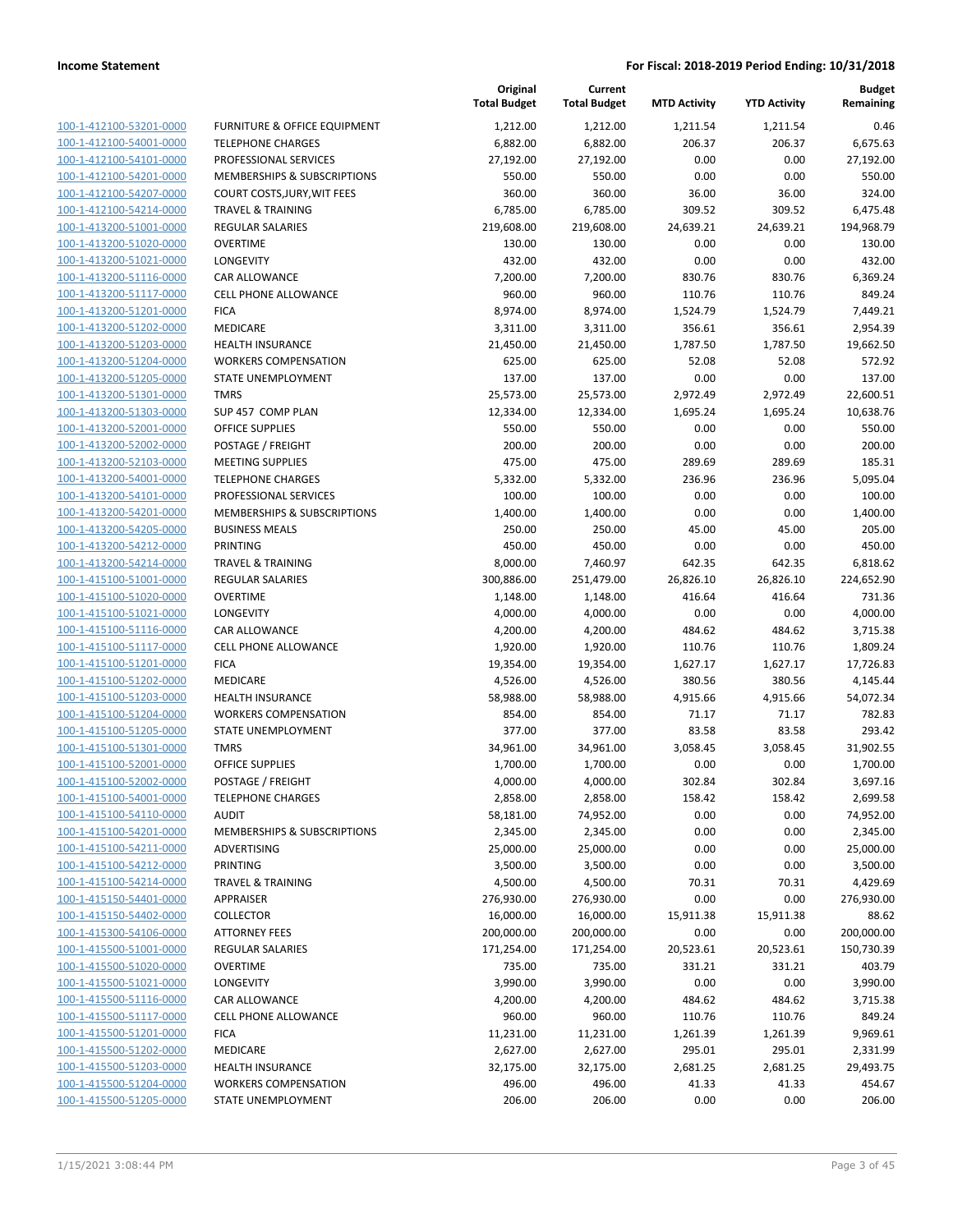| 100-1-415500-51301-0000                            |
|----------------------------------------------------|
| 100-1-415500-52001-0000                            |
| 100-1-415500-52002-0000                            |
| <u>100-1-415500-52303-0000</u>                     |
| 100-1-415500-54001-0000                            |
| 100-1-415500-54102-0000                            |
| 100-1-415500-54107-0000                            |
| 100-1-415500-54118-0000                            |
| <u>100-1-415500-54119-0000</u>                     |
| 100-1-415500-54201-0000                            |
| 100-1-415500-54213-0000                            |
| 100-1-415500-54214-0000                            |
| 100-1-421100-51001-0000                            |
| <u>100-1-421100-51020-0000</u>                     |
| 100-1-421100-51021-0000                            |
| 100-1-421100-51101-0000                            |
|                                                    |
| 100-1-421100-51115-0000<br>100-1-421100-51117-0000 |
|                                                    |
| <u>100-1-421100-51201-0000</u>                     |
| 100-1-421100-51202-0000                            |
| 100-1-421100-51203-0000                            |
| 100-1-421100-51204-0000                            |
| 100-1-421100-51205-0000                            |
| <u>100-1-421100-51301-0000</u>                     |
| 100-1-421100-52001-0000                            |
| 100-1-421100-52002-0000                            |
| 100-1-421100-52004-0000                            |
| 100-1-421100-52005-0000                            |
| <u>100-1-421100-52103-0000</u>                     |
| 100-1-421100-52104-0000                            |
| 100-1-421100-52201-0000                            |
| 100-1-421100-52203-0000                            |
| 100-1-421100-52302-0000                            |
| <u>100-1-421100-52305-0000</u>                     |
| <u>100-1-421100-53202-0000</u>                     |
| 100-1-421100-53205-0000                            |
| 100-1-421100-54001-0000                            |
| 100-1-421100-54002-0000                            |
| 100-1-421100-54201-0000                            |
| 100-1-421100-54205-0000                            |
| 100-1-421100-54212-0000                            |
| 100-1-421100-54213-0000                            |
| 100-1-421100-54214-0000                            |
| 100-1-421210-51001-0000                            |
|                                                    |
| 100-1-421210-51020-0000                            |
| 100-1-421210-51021-0000                            |
| 100-1-421210-51101-0000                            |
| 100-1-421210-51115-0000                            |
| 100-1-421210-51117-0000                            |
| 100-1-421210-51201-0000                            |
| 100-1-421210-51202-0000                            |
| 100-1-421210-51203-0000                            |
| 100-1-421210-51204-0000                            |
| 100-1-421210-51205-0000                            |
| <u>100-1-421210-51301-0000</u>                     |
| <u>100-1-421210-52001-0000</u>                     |
| 100-1-421210-52002-0000                            |
| 100-1-421210-52004-0000                            |
| 100-1-421210-52005-0000                            |
|                                                    |

|                         |                              | Original<br><b>Total Budget</b> | Current<br><b>Total Budget</b> | <b>MTD Activity</b> | <b>YTD Activity</b> | <b>Budget</b><br>Remaining |
|-------------------------|------------------------------|---------------------------------|--------------------------------|---------------------|---------------------|----------------------------|
| 100-1-415500-51301-0000 | <b>TMRS</b>                  | 20,288.00                       | 20,288.00                      | 2,492.52            | 2,492.52            | 17,795.48                  |
| 100-1-415500-52001-0000 | <b>OFFICE SUPPLIES</b>       | 2,000.00                        | 2,000.00                       | 0.00                | 0.00                | 2,000.00                   |
| 100-1-415500-52002-0000 | POSTAGE / FREIGHT            | 1,000.00                        | 1,000.00                       | 43.87               | 43.87               | 956.13                     |
| 100-1-415500-52303-0000 | <b>TRAINING SUPPLIES</b>     | 500.00                          | 500.00                         | 0.00                | 0.00                | 500.00                     |
| 100-1-415500-54001-0000 | <b>TELEPHONE CHARGES</b>     | 2,165.00                        | 2,165.00                       | 138.57              | 138.57              | 2,026.43                   |
| 100-1-415500-54102-0000 | <b>MVR CHECKS</b>            | 200.00                          | 200.00                         | 0.00                | 0.00                | 200.00                     |
| 100-1-415500-54107-0000 | MEDICAL                      | 5,500.00                        | 5,500.00                       | 0.00                | 0.00                | 5,500.00                   |
| 100-1-415500-54118-0000 | <b>MEDICAL - POLICE</b>      | 2,500.00                        | 2,500.00                       | 0.00                | 0.00                | 2,500.00                   |
| 100-1-415500-54119-0000 | <b>MEDICAL - FIRE</b>        | 2,500.00                        | 2,500.00                       | 0.00                | 0.00                | 2,500.00                   |
| 100-1-415500-54201-0000 | MEMBERSHIPS & SUBSCRIPTIONS  | 5,500.00                        | 5,500.00                       | 0.00                | 0.00                | 5,500.00                   |
| 100-1-415500-54213-0000 | PLAQUES AND AWARDS           | 10,900.00                       | 10,900.00                      | 0.00                | 0.00                | 10,900.00                  |
| 100-1-415500-54214-0000 | <b>TRAVEL &amp; TRAINING</b> | 6,000.00                        | 6,000.00                       | 0.00                | 0.00                | 6,000.00                   |
| 100-1-421100-51001-0000 | <b>REGULAR SALARIES</b>      | 284,521.00                      | 284,521.00                     | 44,172.08           | 44,172.08           | 240,348.92                 |
| 100-1-421100-51020-0000 | <b>OVERTIME</b>              | 1,850.00                        | 1,850.00                       | 629.80              | 629.80              | 1,220.20                   |
| 100-1-421100-51021-0000 | LONGEVITY                    | 4,488.00                        | 4,488.00                       | 0.00                | 0.00                | 4,488.00                   |
| 100-1-421100-51101-0000 | <b>CERTIFICATION PAY</b>     | 3,600.00                        | 3,600.00                       | 623.07              | 623.07              | 2,976.93                   |
| 100-1-421100-51115-0000 | <b>CLOTHING ALLOWANCE</b>    | 840.00                          | 840.00                         | 641.58              | 641.58              | 198.42                     |
| 100-1-421100-51117-0000 | CELL PHONE ALLOWANCE         | 1,560.00                        | 1,560.00                       | 290.76              | 290.76              | 1,269.24                   |
| 100-1-421100-51201-0000 | <b>FICA</b>                  | 18,405.00                       | 18,405.00                      | 2,726.51            | 2,726.51            | 15,678.49                  |
| 100-1-421100-51202-0000 | <b>MEDICARE</b>              | 4,304.00                        | 4,304.00                       | 637.65              | 637.65              | 3,666.35                   |
| 100-1-421100-51203-0000 | <b>HEALTH INSURANCE</b>      | 42,900.00                       | 42,900.00                      | 3,575.00            | 3,575.00            | 39,325.00                  |
| 100-1-421100-51204-0000 | <b>WORKERS COMPENSATION</b>  | 6,075.00                        | 6,075.00                       | 506.25              | 506.25              | 5,568.75                   |
| 100-1-421100-51205-0000 | STATE UNEMPLOYMENT           | 275.00                          | 275.00                         | 0.00                | 0.00                | 275.00                     |
| 100-1-421100-51301-0000 | <b>TMRS</b>                  | 33,248.00                       | 33,248.00                      | 5,386.74            | 5,386.74            | 27,861.26                  |
| 100-1-421100-52001-0000 | <b>OFFICE SUPPLIES</b>       | 1,000.00                        | 1,000.00                       | 0.00                | 0.00                | 1,000.00                   |
| 100-1-421100-52002-0000 | POSTAGE / FREIGHT            | 300.00                          | 300.00                         | 45.19               | 45.19               | 254.81                     |
| 100-1-421100-52004-0000 | <b>COMPUTER SUPPLIES</b>     | 300.00                          | 300.00                         | 0.00                | 0.00                | 300.00                     |
| 100-1-421100-52005-0000 | PRINTED MATERIALS            | 210.00                          | 210.00                         | 0.00                | 0.00                | 210.00                     |
| 100-1-421100-52103-0000 | <b>MEETING SUPPLIES</b>      | 1,200.00                        | 1,200.00                       | 0.00                | 0.00                | 1,200.00                   |
| 100-1-421100-52104-0000 | <b>WEARING APPAREL</b>       | 397.98                          | 397.98                         | 0.00                | 0.00                | 397.98                     |
| 100-1-421100-52201-0000 | MINOR TOOLS & EQUIPMENT      | 600.00                          | 600.00                         | 0.00                | 0.00                | 600.00                     |
| 100-1-421100-52203-0000 | <b>MOTOR VEHICLE FUEL</b>    | 4,200.00                        | 4,200.00                       | 240.53              | 240.53              | 3,959.47                   |
| 100-1-421100-52302-0000 | <b>MEDICAL SUPPLIES</b>      | 300.00                          | 300.00                         | 0.00                | 0.00                | 300.00                     |
| 100-1-421100-52305-0000 | PUBLIC EDUCATION             | 4,725.00                        | 4,725.00                       | 0.00                | 0.00                | 4,725.00                   |
| 100-1-421100-53202-0000 | MACHINE, TOOLS & IMPLMNTS    | 150.00                          | 150.00                         | 0.00                | 0.00                | 150.00                     |
| 100-1-421100-53205-0000 | <b>MOTOR VEHICLES</b>        | 2,245.00                        | 2,245.00                       | 0.00                | 0.00                | 2,245.00                   |
| 100-1-421100-54001-0000 | <b>TELEPHONE CHARGES</b>     | 20,174.00                       | 20,174.00                      | 166.50              | 166.50              | 20,007.50                  |
| 100-1-421100-54002-0000 | <b>UTILITY CHARGES</b>       | 83,432.00                       | 83,432.00                      | 6,501.96            | 6,501.96            | 76,930.04                  |
| 100-1-421100-54201-0000 | MEMBERSHIPS & SUBSCRIPTIONS  | 2,664.00                        | 2,664.00                       | 0.00                | 0.00                | 2,664.00                   |
| 100-1-421100-54205-0000 | <b>BUSINESS MEALS</b>        | 150.00                          | 150.00                         | 0.00                | 0.00                | 150.00                     |
| 100-1-421100-54212-0000 | PRINTING                     | 222.00                          | 222.00                         | 0.00                | 0.00                | 222.00                     |
| 100-1-421100-54213-0000 | PLAQUES AND AWARDS           | 200.00                          | 200.00                         | 0.00                | 0.00                | 200.00                     |
| 100-1-421100-54214-0000 | <b>TRAVEL &amp; TRAINING</b> | 6,158.53                        | 6,158.53                       | 0.00                | 0.00                | 6,158.53                   |
| 100-1-421210-51001-0000 | REGULAR SALARIES             | 818,807.00                      | 818,807.00                     | 73,914.37           | 73,914.37           | 744,892.63                 |
| 100-1-421210-51020-0000 | <b>OVERTIME</b>              | 46,777.00                       | 46,777.00                      | 6,113.49            | 6,113.49            | 40,663.51                  |
| 100-1-421210-51021-0000 | LONGEVITY                    | 15,528.00                       | 15,528.00                      | 221.55              | 221.55              | 15,306.45                  |
| 100-1-421210-51101-0000 | <b>CERTIFICATION PAY</b>     | 19,320.00                       | 19,320.00                      | 1,730.73            | 1,730.73            | 17,589.27                  |
| 100-1-421210-51115-0000 | <b>CLOTHING ALLOWANCE</b>    | 7,920.00                        | 7,920.00                       | 2,824.74            | 2,824.74            | 5,095.26                   |
| 100-1-421210-51117-0000 | <b>CELL PHONE ALLOWANCE</b>  | 5,160.00                        | 5,160.00                       | 456.96              | 456.96              | 4,703.04                   |
| 100-1-421210-51201-0000 | <b>FICA</b>                  | 56,638.00                       | 56,638.00                      | 4,937.83            | 4,937.83            | 51,700.17                  |
| 100-1-421210-51202-0000 | MEDICARE                     | 13,246.00                       | 13,246.00                      | 1,154.82            | 1,154.82            | 12,091.18                  |
| 100-1-421210-51203-0000 | <b>HEALTH INSURANCE</b>      | 117,975.00                      | 117,975.00                     | 9,831.25            | 9,831.25            | 108,143.75                 |
| 100-1-421210-51204-0000 | <b>WORKERS COMPENSATION</b>  | 25,438.00                       | 25,438.00                      | 2,119.83            | 2,119.83            | 23,318.17                  |
| 100-1-421210-51205-0000 | STATE UNEMPLOYMENT           | 755.00                          | 755.00                         | 0.00                | 0.00                | 755.00                     |
| 100-1-421210-51301-0000 | <b>TMRS</b>                  | 102,313.00                      | 102,313.00                     | 9,907.44            | 9,907.44            | 92,405.56                  |
| 100-1-421210-52001-0000 | <b>OFFICE SUPPLIES</b>       | 1,635.00                        | 1,035.00                       | 0.00                | 0.00                | 1,035.00                   |
| 100-1-421210-52002-0000 | POSTAGE / FREIGHT            | 150.00                          | 150.00                         | 6.60                | 6.60                | 143.40                     |
| 100-1-421210-52004-0000 | <b>COMPUTER SUPPLIES</b>     | 1,785.00                        | 1,785.00                       | 0.00                | 0.00                | 1,785.00                   |
| 100-1-421210-52005-0000 | PRINTED MATERIALS            | 100.00                          | 100.00                         | 0.00                | 0.00                | 100.00                     |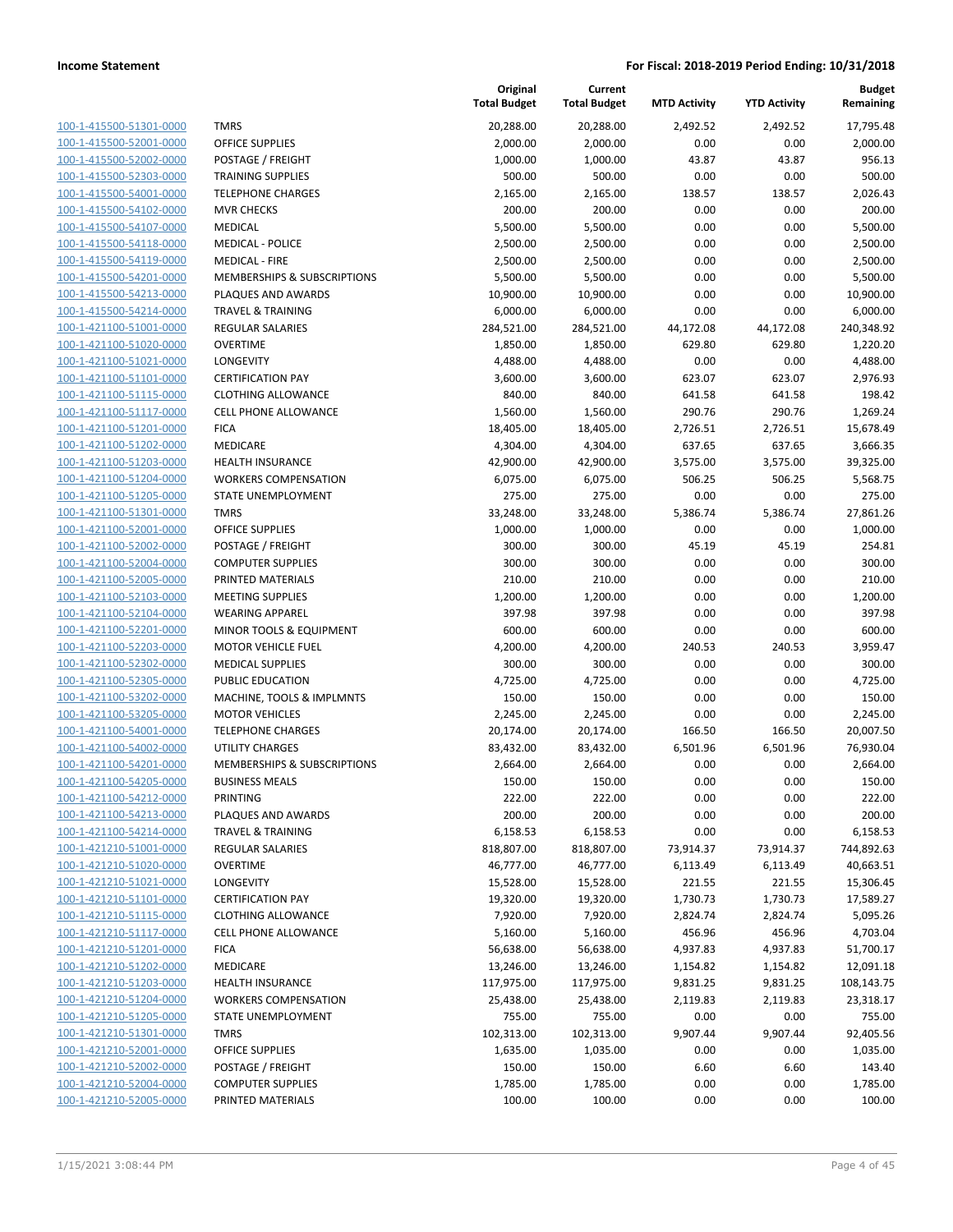| 100-1-421210-52102-0000        |
|--------------------------------|
| 100-1-421210-52201-0000        |
| 100-1-421210-52203-0000        |
| <u>100-1-421210-53203-0000</u> |
| 100-1-421210-53205-0000        |
| 100-1-421210-54001-0000        |
| 100-1-421210-54201-0000        |
| <u>100-1-421210-54208-0000</u> |
| <u>100-1-421210-54214-0000</u> |
| 100-1-421210-54215-0000        |
| 100-1-421210-54216-0000        |
| 100-1-421230-51001-0000        |
|                                |
| <u>100-1-421230-51020-0000</u> |
| <u>100-1-421230-51021-0000</u> |
| <u>100-1-421230-51101-0000</u> |
| 100-1-421230-51102-0000        |
| 100-1-421230-51115-0000        |
| <u>100-1-421230-51117-0000</u> |
| 100-1-421230-51201-0000        |
| <u>100-1-421230-51202-0000</u> |
| 100-1-421230-51203-0000        |
| 100-1-421230-51204-0000        |
| <u>100-1-421230-51205-0000</u> |
| 100-1-421230-51301-0000        |
| <u>100-1-421230-51401-0000</u> |
| 100-1-421230-52001-0000        |
| 100-1-421230-52002-0000        |
| <u>100-1-421230-52004-0000</u> |
| <u>100-1-421230-52005-0000</u> |
| <u>100-1-421230-52104-0000</u> |
| 100-1-421230-52108-0000        |
| 100-1-421230-52109-0000        |
| <u>100-1-421230-52111-0000</u> |
| <u>100-1-421230-52201-0000</u> |
|                                |
| <u>100-1-421230-52203-0000</u> |
| 100-1-421230-52309-0000        |
| 100-1-421230-53202-0000        |
| 100-1-421230-53205-0000        |
| 100-1-421230-54001-0000        |
| <u>100-1-421230-54108-0000</u> |
| 100-1-421230-54201-0000        |
| 100-1-421230-54214-0000        |
| 100-1-421240-51001-0000        |
| <u>100-1-421240-51020-0000</u> |
| 100-1-421240-51021-0000        |
| 100-1-421240-51101-0000        |
| 100-1-421240-51102-0000        |
| <u>100-1-421240-51115-0000</u> |
| <u>100-1-421240-51117-0000</u> |
| 100-1-421240-51201-0000        |
| 100-1-421240-51202-0000        |
| 100-1-421240-51203-0000        |
| 100-1-421240-51204-0000        |
| <u>100-1-421240-51205-0000</u> |
| 100-1-421240-51301-0000        |
| <u>100-1-421240-51302-0000</u> |
| 100-1-421240-52001-0000        |
|                                |
| <u>100-1-421240-52002-0000</u> |
| <u>100-1-421240-52004-0000</u> |

|                                                    |                                                               | Original<br><b>Total Budget</b> | Current<br><b>Total Budget</b> | <b>MTD Activity</b> | <b>YTD Activity</b> | <b>Budget</b><br>Remaining |
|----------------------------------------------------|---------------------------------------------------------------|---------------------------------|--------------------------------|---------------------|---------------------|----------------------------|
| 100-1-421210-52102-0000                            | <b>BOOKS / REF SUPPLIES</b>                                   | 120.00                          | 120.00                         | 0.00                | 0.00                | 120.00                     |
| 100-1-421210-52201-0000                            | MINOR TOOLS & EQUIPMENT                                       | 1,160.00                        | 1,160.00                       | 0.00                | 0.00                | 1,160.00                   |
| 100-1-421210-52203-0000                            | <b>MOTOR VEHICLE FUEL</b>                                     | 8,413.00                        | 8,413.00                       | 270.20              | 270.20              | 8,142.80                   |
| 100-1-421210-53203-0000                            | <b>INSTRUMENTS &amp; APPARATUS</b>                            | 300.00                          | 1,500.00                       | 0.00                | 0.00                | 1,500.00                   |
| 100-1-421210-53205-0000                            | <b>MOTOR VEHICLES</b>                                         | 3,947.00                        | 3,947.00                       | 74.84               | 74.84               | 3,872.16                   |
| 100-1-421210-54001-0000                            | <b>TELEPHONE CHARGES</b>                                      | 28,094.00                       | 28,094.00                      | 641.44              | 641.44              | 27,452.56                  |
| 100-1-421210-54201-0000                            | MEMBERSHIPS & SUBSCRIPTIONS                                   | 6,557.00                        | 6,557.00                       | 0.00                | 0.00                | 6,557.00                   |
| 100-1-421210-54208-0000                            | <b>LABORATORY WORK</b>                                        | 5,500.00                        | 4,900.00                       | 0.00                | 0.00                | 4,900.00                   |
| 100-1-421210-54214-0000                            | <b>TRAVEL &amp; TRAINING</b>                                  | 8,450.00                        | 8,450.00                       | 150.00              | 150.00              | 8,300.00                   |
| 100-1-421210-54215-0000                            | <b>EVIDENCE PURCHASES</b>                                     | 1,000.00                        | 1,000.00                       | 0.00                | 0.00                | 1,000.00                   |
| 100-1-421210-54216-0000                            | <b>INFORMANT EXPENSES</b>                                     | 500.00                          | 500.00                         | 0.00                | 0.00                | 500.00                     |
| 100-1-421230-51001-0000                            | <b>REGULAR SALARIES</b>                                       | 2,876,471.00                    | 2,876,471.00                   | 293,831.92          | 293,831.92          | 2,582,639.08               |
| 100-1-421230-51020-0000                            | <b>OVERTIME</b>                                               | 209,683.00                      | 209,683.00                     | 21,922.42           | 21,922.42           | 187,760.58                 |
| 100-1-421230-51021-0000                            | LONGEVITY                                                     | 39,132.00                       | 39,132.00                      | 570.48              | 570.48              | 38,561.52                  |
| 100-1-421230-51101-0000                            | <b>CERTIFICATION PAY</b>                                      | 55,380.00                       | 55,380.00                      | 4,223.04            | 4,223.04            | 51,156.96                  |
| 100-1-421230-51102-0000                            | <b>BILINGUAL PAY</b>                                          | 900.00                          | 900.00                         | 103.86              | 103.86              | 796.14                     |
| 100-1-421230-51115-0000                            | <b>CLOTHING ALLOWANCE</b>                                     | 4,920.00                        | 4,920.00                       | 526.68              | 526.68              | 4,393.32                   |
| 100-1-421230-51117-0000                            | CELL PHONE ALLOWANCE                                          | 2,880.00                        | 2,880.00                       | 221.52              | 221.52              | 2,658.48                   |
| 100-1-421230-51201-0000                            | <b>FICA</b>                                                   | 198,854.00                      | 198,854.00                     | 18,891.78           | 18,891.78           | 179,962.22                 |
| 100-1-421230-51202-0000                            | MEDICARE                                                      | 46,506.00                       | 46,506.00                      | 4,418.24            | 4,418.24            | 42,087.76                  |
| 100-1-421230-51203-0000                            | <b>HEALTH INSURANCE</b>                                       | 445,088.00                      | 445,088.00                     | 37,090.67           | 37,090.67           | 407,997.33                 |
| 100-1-421230-51204-0000                            | <b>WORKERS COMPENSATION</b>                                   | 88,834.00                       | 88,834.00                      | 7,402.83            | 7,402.83            | 81,431.17                  |
| 100-1-421230-51205-0000                            | STATE UNEMPLOYMENT                                            | 2,848.00                        | 2,848.00                       | 207.24              | 207.24              | 2,640.76                   |
| 100-1-421230-51301-0000                            | <b>TMRS</b>                                                   | 359,219.00                      | 359,219.00                     | 37,346.68           | 37,346.68           | 321,872.32                 |
| 100-1-421230-51401-0000                            | <b>CONTRA - SALARIES</b>                                      | $-172,600.00$                   | $-172,600.00$                  | $-289.26$           | $-289.26$           | $-172,310.74$              |
| 100-1-421230-52001-0000                            | <b>OFFICE SUPPLIES (PATROL)</b>                               | 1,530.00                        | 1,530.00                       | 0.00                | 0.00                | 1,530.00                   |
| 100-1-421230-52002-0000                            | POSTAGE / FREIGHT (PATROL)                                    | 430.00                          | 430.00                         | 0.00                | 0.00                | 430.00                     |
| 100-1-421230-52004-0000                            | <b>COMPUTER SUPPLIES (PATROL)</b>                             | 2,200.00                        | 1,670.00                       | 0.00                | 0.00                | 1,670.00                   |
| 100-1-421230-52005-0000                            | PRINTED MATERIALS (PATROL)                                    | 1,370.00                        | 1,370.00                       | 0.00                | 0.00                | 1,370.00                   |
| 100-1-421230-52104-0000                            | <b>WEARING APPAREL (PATROL)</b>                               | 48,245.00                       | 48,245.00                      | 0.00                | 0.00                | 48,245.00                  |
| 100-1-421230-52108-0000                            | <b>MENAGERIE SUPPLIES</b>                                     | 475.00                          | 475.00                         | 0.00                | 0.00                | 475.00                     |
| 100-1-421230-52109-0000                            | <b>SUPPORT OF PRISONERS</b>                                   | 2,440.00                        | 2,440.00                       | 0.00                | 0.00                | 2,440.00                   |
| 100-1-421230-52111-0000                            | <b>AMMUNITION</b>                                             | 15,166.89                       | 15,166.89                      | 0.00                | 0.00                | 15,166.89                  |
| 100-1-421230-52201-0000                            | MINOR TOOLS & EQUIPMENT (PATROL)<br><b>MOTOR VEHICLE FUEL</b> | 14,339.00                       | 14,339.00                      | 200.00              | 200.00              | 14,139.00<br>84,517.10     |
| 100-1-421230-52203-0000                            | <b>BODY ARMOR</b>                                             | 90,086.00                       | 90,086.00                      | 5,568.90<br>0.00    | 5,568.90<br>0.00    |                            |
| 100-1-421230-52309-0000<br>100-1-421230-53202-0000 |                                                               | 10,800.00<br>1,500.00           | 10,800.00                      | 0.00                | 0.00                | 10,800.00<br>1,500.00      |
| 100-1-421230-53205-0000                            | MACHINE, TOOLS & IMPLMNTS<br><b>MOTOR VEHICLES</b>            | 32,000.00                       | 1,500.00<br>32,530.00          | 258.51              | 258.51              | 32,271.49                  |
| 100-1-421230-54001-0000                            | <b>TELEPHONE CHARGES</b>                                      | 57,625.00                       | 57,625.00                      | 1,215.05            | 1,215.05            | 56,409.95                  |
| 100-1-421230-54108-0000                            | <b>VETERINARY SERVICES</b>                                    | 650.00                          | 650.00                         | 0.00                | 0.00                | 650.00                     |
| 100-1-421230-54201-0000                            | MEMBERSHIPS & SUBSCRIPTIONS (PATROL)                          | 570.00                          | 570.00                         | 30.00               | 30.00               | 540.00                     |
| 100-1-421230-54214-0000                            | <b>TRAVEL &amp; TRAINING</b>                                  | 12,735.00                       | 12,735.00                      | 210.00              | 210.00              | 12,525.00                  |
| 100-1-421240-51001-0000                            | REGULAR SALARIES                                              | 805,255.00                      | 805,255.00                     | 83,149.53           | 83,149.53           | 722,105.47                 |
| 100-1-421240-51020-0000                            | <b>OVERTIME</b>                                               | 43,164.00                       | 43,164.00                      | 6,670.78            | 6,670.78            | 36,493.22                  |
| 100-1-421240-51021-0000                            | LONGEVITY                                                     | 13,594.00                       | 13,594.00                      | 276.93              | 276.93              | 13,317.07                  |
| 100-1-421240-51101-0000                            | <b>CERTIFICATION PAY</b>                                      | 16,680.00                       | 16,680.00                      | 1,661.55            | 1,661.55            | 15,018.45                  |
| 100-1-421240-51102-0000                            | <b>BILINGUAL PAY</b>                                          | 1,500.00                        | 1,500.00                       | 103.86              | 103.86              | 1,396.14                   |
| 100-1-421240-51115-0000                            | <b>CLOTHING ALLOWANCE</b>                                     | 120.00                          | 120.00                         | 13.86               | 13.86               | 106.14                     |
| 100-1-421240-51117-0000                            | <b>CELL PHONE ALLOWANCE</b>                                   | 1,920.00                        | 1,920.00                       | 221.52              | 221.52              | 1,698.48                   |
| 100-1-421240-51201-0000                            | <b>FICA</b>                                                   | 18,161.00                       | 18,161.00                      | 2,732.46            | 2,732.46            | 15,428.54                  |
| 100-1-421240-51202-0000                            | MEDICARE                                                      | 12,787.00                       | 12,787.00                      | 1,231.98            | 1,231.98            | 11,555.02                  |
| 100-1-421240-51203-0000                            | <b>HEALTH INSURANCE</b>                                       | 193,050.00                      | 193,050.00                     | 16,087.50           | 16,087.50           | 176,962.50                 |
| 100-1-421240-51204-0000                            | <b>WORKERS COMPENSATION</b>                                   | 5,226.00                        | 5,226.00                       | 435.50              | 435.50              | 4,790.50                   |
| 100-1-421240-51205-0000                            | STATE UNEMPLOYMENT                                            | 1,304.00                        | 1,304.00                       | 81.67               | 81.67               | 1,222.33                   |
| 100-1-421240-51301-0000                            | <b>TMRS</b>                                                   | 42,073.00                       | 42,073.00                      | 5,524.16            | 5,524.16            | 36,548.84                  |
| 100-1-421240-51302-0000                            | <b>FR&amp;R RETIREMENT</b>                                    | 95,364.00                       | 95,364.00                      | 8,065.02            | 8,065.02            | 87,298.98                  |
| 100-1-421240-52001-0000                            | <b>OFFICE SUPPLIES</b>                                        | 2,247.00                        | 2,247.00                       | 0.00                | 0.00                | 2,247.00                   |
| 100-1-421240-52002-0000                            | POSTAGE / FREIGHT                                             | 2,290.00                        | 2,290.00                       | 208.03              | 208.03              | 2,081.97                   |
| 100-1-421240-52004-0000                            | <b>COMPUTER SUPPLIES</b>                                      | 500.00                          | 500.00                         | 0.00                | 0.00                | 500.00                     |
|                                                    |                                                               |                                 |                                |                     |                     |                            |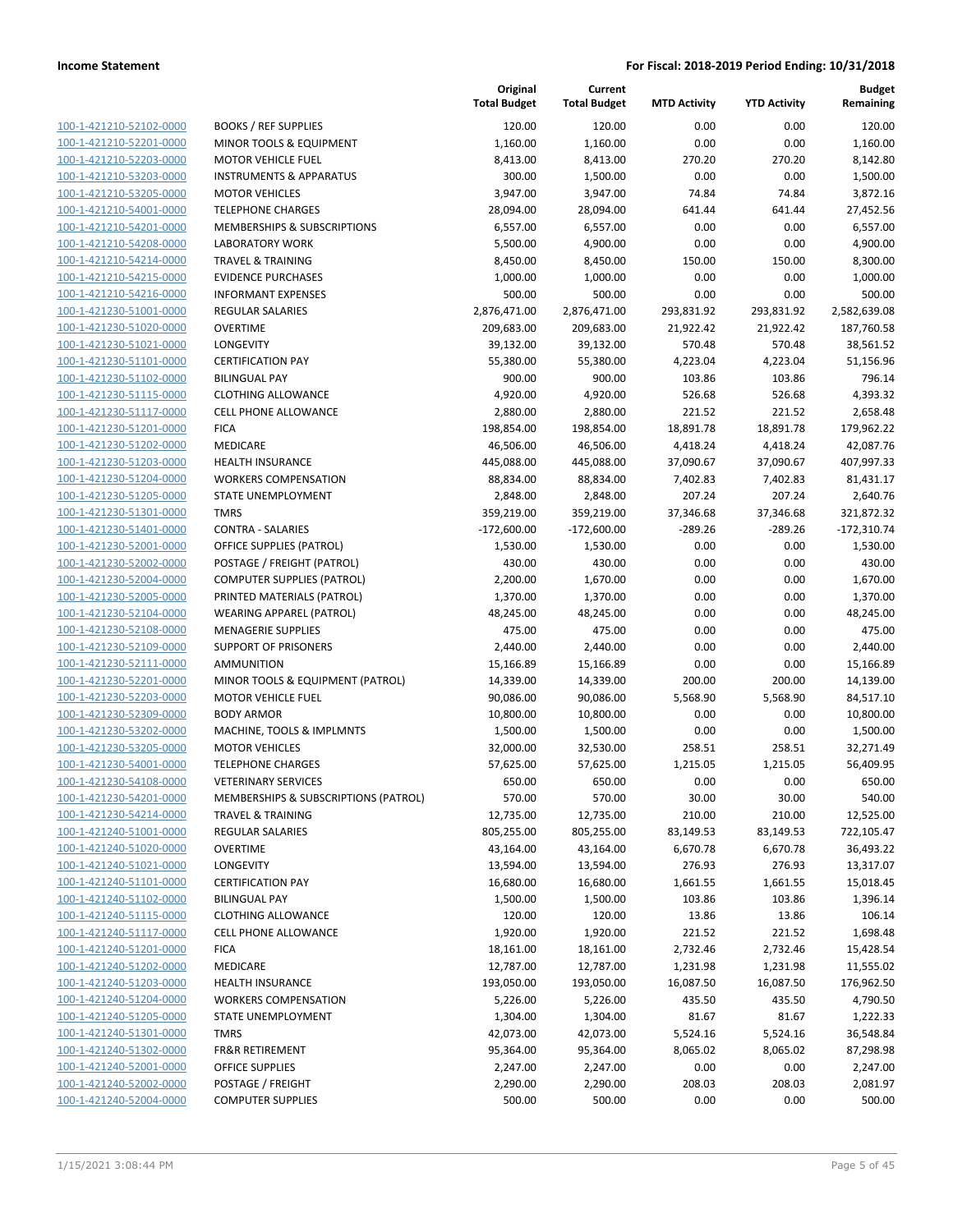| 100-1-421240-52005-0000        |
|--------------------------------|
| 100-1-421240-52102-0000        |
| 100-1-421240-52104-0000        |
| <u>100-1-421240-52201-0000</u> |
| 100-1-421240-52203-0000        |
| 100-1-421240-52303-0000        |
| 100-1-421240-53202-0000        |
| 100-1-421240-53205-0000        |
|                                |
| <u>100-1-421240-53207-0000</u> |
| 100-1-421240-54001-0000        |
| 100-1-421240-54101-0000        |
| 100-1-421240-54201-0000        |
| <u>100-1-421240-54212-0000</u> |
| <u>100-1-421240-54214-0000</u> |
| 100-1-421240-55201-0000        |
| 100-1-421240-55231-0000        |
| 100-1-421240-55232-0000        |
| <u>100-1-421600-52104-0000</u> |
| 100-1-421600-52111-0000        |
| 100-1-421600-52201-0000        |
| 100-1-421600-52206-0000        |
| 100-1-421600-52309-0000        |
|                                |
| <u>100-1-421600-53202-0000</u> |
| <u>100-1-421600-54201-0000</u> |
| 100-1-421600-54214-0000        |
| 100-1-421600-55201-0000        |
| 100-1-422100-51001-0000        |
| 100-1-422100-51020-0000        |
| <u>100-1-422100-51021-0000</u> |
| 100-1-422100-51101-0000        |
| 100-1-422100-51116-0000        |
| 100-1-422100-51117-0000        |
| <u>100-1-422100-51201-0000</u> |
| <u>100-1-422100-51202-0000</u> |
| 100-1-422100-51203-0000        |
| 100-1-422100-51204-0000        |
| 100-1-422100-51205-0000        |
| 100-1-422100-51301-0000        |
| <u>100-1-422100-51302-0000</u> |
|                                |
| 100-1-422100-52001-0000        |
| 100-1-422100-52002-0000        |
| 100-1-422100-52102-0000        |
| 100-1-422100-52103-0000        |
| 100-1-422100-52104-0000        |
| <u>100-1-422100-53207-0000</u> |
| 100-1-422100-54001-0000        |
| 100-1-422100-54002-0000        |
| <u>100-1-422100-54101-0000</u> |
| <u>100-1-422100-54201-0000</u> |
| <u>100-1-422100-54214-0000</u> |
| 100-1-422200-51001-0000        |
| 100-1-422200-51020-0000        |
| <u>100-1-422200-51021-0000</u> |
| 100-1-422200-51101-0000        |
|                                |
| <u>100-1-422200-51102-0000</u> |
| 100-1-422200-51117-0000        |
| 100-1-422200-51202-0000        |
| <u>100-1-422200-51203-0000</u> |
| <u>100-1-422200-51204-0000</u> |

|                         |                              | Original<br><b>Total Budget</b> | Current<br><b>Total Budget</b> | <b>MTD Activity</b> | <b>YTD Activity</b> | <b>Budget</b><br>Remaining |
|-------------------------|------------------------------|---------------------------------|--------------------------------|---------------------|---------------------|----------------------------|
| 100-1-421240-52005-0000 | PRINTED MATERIALS            | 535.50                          | 535.50                         | 0.00                | 0.00                | 535.50                     |
| 100-1-421240-52102-0000 | REFERENCE SUPPLIES           | 3,711.00                        | 3,711.00                       | 0.00                | 0.00                | 3,711.00                   |
| 100-1-421240-52104-0000 | <b>WEARING APPAREL</b>       | 1,800.00                        | 1,800.00                       | 0.00                | 0.00                | 1,800.00                   |
| 100-1-421240-52201-0000 | MINOR TOOLS & EQUIPMENT      | 2,200.00                        | 1,527.27                       | 0.00                | 0.00                | 1,527.27                   |
| 100-1-421240-52203-0000 | <b>MOTOR VEHICLE FUEL</b>    | 600.00                          | 600.00                         | 0.00                | 0.00                | 600.00                     |
| 100-1-421240-52303-0000 | <b>TRAINING SUPPLIES</b>     | 970.00                          | 321.41                         | 0.00                | 0.00                | 321.41                     |
| 100-1-421240-53202-0000 | MACHINE, TOOLS & IMPLMNTS    | 194.00                          | 0.00                           | 0.00                | 0.00                | 0.00                       |
| 100-1-421240-53205-0000 | <b>MOTOR VEHICLES</b>        | 840.00                          | 840.00                         | 0.00                | 0.00                | 840.00                     |
| 100-1-421240-53207-0000 | RADIO/COMMUNICATIONS         | 44,979.00                       | 44,979.00                      | 3,483.00            | 3,483.00            | 41,496.00                  |
| 100-1-421240-54001-0000 | <b>TELEPHONE CHARGES</b>     | 38,500.00                       | 38,500.00                      | 729.71              | 729.71              | 37,770.29                  |
| 100-1-421240-54101-0000 | PROFESSIONAL SERVICES        | 18,106.00                       | 18,106.00                      | 0.00                | 0.00                | 18,106.00                  |
| 100-1-421240-54201-0000 | MEMBERSHIPS & SUBSCRIPTIONS  | 1,265.00                        | 1,265.00                       | 0.00                | 0.00                | 1,265.00                   |
| 100-1-421240-54212-0000 | PRINTING                     | 485.00                          | 485.00                         | 0.00                | 0.00                | 485.00                     |
| 100-1-421240-54214-0000 | <b>TRAVEL &amp; TRAINING</b> | 31,504.00                       | 31,504.00                      | 1,587.99            | 1,587.99            | 29,916.01                  |
| 100-1-421240-55201-0000 | <b>EQUIPMENT PURCHASES</b>   | 4,500.00                        | 5,172.73                       | 0.00                | 0.00                | 5,172.73                   |
| 100-1-421240-55231-0000 | LESS LETHAL PROGRAM          | 19,105.70                       | 19,948.29                      | 0.00                | 0.00                | 19,948.29                  |
| 100-1-421240-55232-0000 | <b>FIREARMS PROGRAM</b>      | 22,262.10                       | 22,262.10                      | 0.00                | 0.00                | 22,262.10                  |
| 100-1-421600-52104-0000 | <b>WEARING APPAREL</b>       | 3,300.00                        | 3,300.00                       | 0.00                | 0.00                | 3,300.00                   |
| 100-1-421600-52111-0000 | AMMUNITION                   | 6,605.00                        | 6,605.00                       | 0.00                | 0.00                | 6,605.00                   |
| 100-1-421600-52201-0000 | MINOR TOOLS & EQUIPMENT      | 7,940.80                        | 8,220.80                       | 0.00                | 0.00                | 8,220.80                   |
| 100-1-421600-52206-0000 | SPECIAL OPS EQUIPMENT        | 5,810.00                        | 5,810.00                       | 0.00                | 0.00                | 5,810.00                   |
| 100-1-421600-52309-0000 | <b>BODY ARMOR</b>            | 7,000.00                        | 8,220.00                       | 0.00                | 0.00                | 8,220.00                   |
| 100-1-421600-53202-0000 | MACHINE, TOOLS & IMPLMNTS    | 50.00                           | 50.00                          | 0.00                | 0.00                | 50.00                      |
| 100-1-421600-54201-0000 | MEMBERSHIPS & SUBSCRIPTIONS  | 440.00                          | 440.00                         | 0.00                | 0.00                | 440.00                     |
| 100-1-421600-54214-0000 | <b>TRAVEL &amp; TRAINING</b> | 7,900.00                        | 6,400.00                       | 1,440.00            | 1,440.00            | 4,960.00                   |
| 100-1-421600-55201-0000 | <b>EQUIPMENT PURCHASES</b>   | 6,390.00                        | 6,390.00                       | 0.00                | 0.00                | 6,390.00                   |
| 100-1-422100-51001-0000 | <b>REGULAR SALARIES</b>      | 254,929.00                      | 254,929.00                     | 29,067.36           | 29,067.36           | 225,861.64                 |
| 100-1-422100-51020-0000 | <b>OVERTIME</b>              | 1,371.00                        | 1,371.00                       | 0.00                | 0.00                | 1,371.00                   |
| 100-1-422100-51021-0000 | LONGEVITY                    | 4,000.00                        | 4,000.00                       | 171.69              | 171.69              | 3,828.31                   |
| 100-1-422100-51101-0000 | <b>CERTIFICATION PAY</b>     | 4,080.00                        | 4,080.00                       | 553.86              | 553.86              | 3,526.14                   |
| 100-1-422100-51116-0000 | <b>CAR ALLOWANCE</b>         | 4,200.00                        | 4,200.00                       | 761.52              | 761.52              | 3,438.48                   |
| 100-1-422100-51117-0000 | CELL PHONE ALLOWANCE         | 1,560.00                        | 1,560.00                       | 180.00              | 180.00              | 1,380.00                   |
| 100-1-422100-51201-0000 | <b>FICA</b>                  | 3,221.00                        | 3,221.00                       | 309.27              | 309.27              | 2,911.73                   |
| 100-1-422100-51202-0000 | MEDICARE                     | 3,917.00                        | 3,917.00                       | 435.85              | 435.85              | 3,481.15                   |
| 100-1-422100-51203-0000 | <b>HEALTH INSURANCE</b>      | 32,175.00                       | 32,175.00                      | 2,681.25            | 2,681.25            | 29,493.75                  |
| 100-1-422100-51204-0000 | <b>WORKERS COMPENSATION</b>  | 4,883.00                        | 4,883.00                       | 406.92              | 406.92              | 4,476.08                   |
| 100-1-422100-51205-0000 | STATE UNEMPLOYMENT           | 206.00                          | 206.00                         | 0.00                | 0.00                | 206.00                     |
| 100-1-422100-51301-0000 | <b>TMRS</b>                  | 5,819.00                        | 5,819.00                       | 653.01              | 653.01              | 5,165.99                   |
| 100-1-422100-51302-0000 | <b>FR&amp;R RETIREMENT</b>   | 42,109.00                       | 42,109.00                      | 4,684.05            | 4,684.05            | 37,424.95                  |
| 100-1-422100-52001-0000 | OFFICE SUPPLIES              | 1,232.00                        | 1,771.03                       | 55.47               | 55.47               | 1,715.56                   |
| 100-1-422100-52002-0000 | POSTAGE / FREIGHT            | 100.00                          | 100.00                         | 14.40               | 14.40               | 85.60                      |
| 100-1-422100-52102-0000 | REFERENCE SUPPLIES           | 3,150.00                        | 3,150.00                       | 0.00                | 0.00                | 3,150.00                   |
| 100-1-422100-52103-0000 | <b>MEETING SUPPLIES</b>      | 910.00                          | 910.00                         | 0.00                | 0.00                | 910.00                     |
| 100-1-422100-52104-0000 | <b>WEARING APPAREL</b>       | 1,350.00                        | 1,350.00                       | 0.00                | 0.00                | 1,350.00                   |
| 100-1-422100-53207-0000 | RADIO/COMMUNICATIONS         | 8,000.00                        | 8,000.00                       | 0.00                | 0.00                | 8,000.00                   |
| 100-1-422100-54001-0000 | <b>TELEPHONE CHARGES</b>     | 4,801.00                        | 4,801.00                       | 154.41              | 154.41              | 4,646.59                   |
| 100-1-422100-54002-0000 | UTILITY CHARGES              | 4,819.00                        | 4,819.00                       | 465.54              | 465.54              | 4,353.46                   |
| 100-1-422100-54101-0000 | PROFESSIONAL SERVICES        | 7,500.00                        | 7,500.00                       | 0.00                | 0.00                | 7,500.00                   |
| 100-1-422100-54201-0000 | MEMBERSHIPS & SUBSCRIPTIONS  | 5,765.00                        | 5,765.00                       | 3,825.00            | 3,825.00            | 1,940.00                   |
| 100-1-422100-54214-0000 | TRAVEL & TRAINING            | 4,700.00                        | 4,700.00                       | 0.00                | 0.00                | 4,700.00                   |
| 100-1-422200-51001-0000 | <b>REGULAR SALARIES</b>      | 3,007,395.00                    | 3,007,395.00                   | 339,847.05          | 339,847.05          | 2,667,547.95               |
| 100-1-422200-51020-0000 | <b>OVERTIME</b>              | 361,077.00                      | 361,077.00                     | 48,144.79           | 48,144.79           | 312,932.21                 |
| 100-1-422200-51021-0000 | LONGEVITY                    | 50,330.00                       | 50,330.00                      | 462.97              | 462.97              | 49,867.03                  |
| 100-1-422200-51101-0000 | <b>CERTIFICATION PAY</b>     | 111,360.00                      | 111,360.00                     | 7,864.77            | 7,864.77            | 103,495.23                 |
| 100-1-422200-51102-0000 | <b>BILINGUAL PAY</b>         | 600.00                          | 600.00                         | 69.24               | 69.24               | 530.76                     |
| 100-1-422200-51117-0000 | CELL PHONE ALLOWANCE         | 2,508.00                        | 2,508.00                       | 178.59              | 178.59              | 2,329.41                   |
| 100-1-422200-51202-0000 | MEDICARE                     | 51,232.00                       | 51,232.00                      | 5,412.13            | 5,412.13            | 45,819.87                  |
| 100-1-422200-51203-0000 | HEALTH INSURANCE             | 514,800.00                      | 514,800.00                     | 42,900.00           | 42,900.00           | 471,900.00                 |
| 100-1-422200-51204-0000 | <b>WORKERS COMPENSATION</b>  | 75,102.00                       | 75,102.00                      | 6,258.50            | 6,258.50            | 68,843.50                  |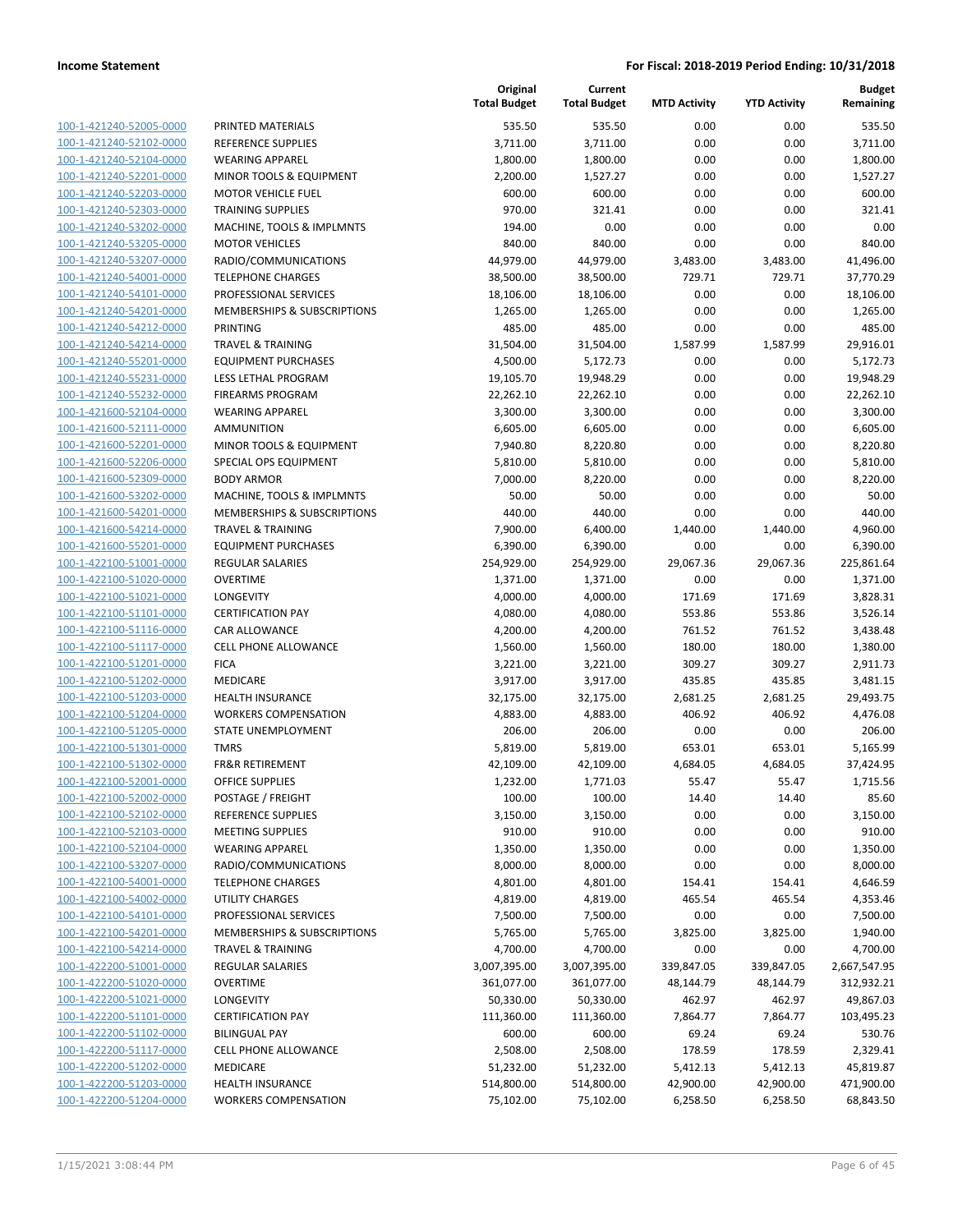| 100-1-422200-51205-0000        |
|--------------------------------|
| 100-1-422200-51302-0000        |
| 100-1-422200-51401-0000        |
| 100-1-422200-52001-0000        |
| 100-1-422200-52101-0000        |
| 100-1-422200-52102-0000        |
|                                |
| 100-1-422200-52104-0000        |
| <u>100-1-422200-52107-0000</u> |
| 100-1-422200-52201-0000        |
| 100-1-422200-52203-0000        |
| 100-1-422200-52205-0000        |
| 100-1-422200-52207-0000        |
| <u>100-1-422200-52208-0000</u> |
| 100-1-422200-52306-0000        |
| 100-1-422200-53202-0000        |
| 100-1-422200-53205-0000        |
|                                |
| 100-1-422200-53208-0000        |
| <u>100-1-422200-53213-0000</u> |
| 100-1-422200-54001-0000        |
| 100-1-422200-54002-0000        |
| 100-1-422200-54109-0000        |
| 100-1-422200-54214-0000        |
| 100-1-422200-54908-0000        |
| 100-1-422200-55201-0000        |
| 100-1-422200-55203-0000        |
|                                |
| 100-1-422200-55207-0000        |
| 100-1-422300-51001-0000        |
| 100-1-422300-51020-0000        |
| 100-1-422300-51021-0000        |
| 100-1-422300-51101-0000        |
| 100-1-422300-51117-0000        |
| 100-1-422300-51201-0000        |
| <u>100-1-422300-51202-0000</u> |
| 100-1-422300-51203-0000        |
| 100-1-422300-51204-0000        |
|                                |
| 100-1-422300-51205-0000        |
| 100-1-422300-51302-0000        |
| 100-1-422300-52001-0000        |
| 100-1-422300-52002-0000        |
| 100-1-422300-52005-0000        |
| 100-1-422300-52104-0000        |
| 100-1-422300-52201-0000        |
| 100-1-422300-52203-0000        |
| 100-1-422300-52304-0000        |
| 100-1-422300-53205-0000        |
|                                |
| <u>100-1-422300-54001-0000</u> |
| 100-1-422300-54201-0000        |
| 100-1-422300-54208-0000        |
| <u>100-1-422300-54210-0000</u> |
| 100-1-422300-54214-0000        |
| 100-1-422300-54217-0000        |
| <u>100-1-422400-53204-0000</u> |
| <u>100-1-422400-53209-0000</u> |
|                                |
| <u>100-1-422400-54001-0000</u> |
| 100-1-422400-54201-0000        |
| 100-1-422400-54214-0000        |
| <u>100-1-431100-51001-0000</u> |
| 100-1-431100-51021-0000        |
| <u>100-1-431100-51116-0000</u> |
|                                |

| STATE UNEMPLOYMENT               |
|----------------------------------|
| <b>FR&amp;R RETIREMENT</b>       |
| <b>CONTRA - SALARIES</b>         |
| <b>OFFICE SUPPLIES</b>           |
| <b>JANITORIAL SUPPLIES</b>       |
| <b>REFERENCE SUPPLIES</b>        |
| <b>WEARING APPAREL</b>           |
| <b>BOTANICAL SUPPLIES</b>        |
|                                  |
| MINOR TOOLS & EQUIPMENT          |
| MOTOR VEHICLE FUEL               |
| <b>FIRST RESPONDER SUPPLIES</b>  |
| <b>BUNKER GEAR</b>               |
| <b>RESCUE EQUIPMENT</b>          |
| <b>HAZMAT SUPPLIES</b>           |
| MACHINE, TOOLS & IMPLMNTS        |
| <b>MOTOR VEHICLES</b>            |
| <b>FIRE HOSE/NOZZLES</b>         |
| <b>SCBA MAINTENANCE</b>          |
| <b>TELEPHONE CHARGES</b>         |
| UTILITY CHARGES                  |
| INSPECTIONS/TESTING              |
| <b>TRAVEL &amp; TRAINING</b>     |
| LEASE PURCHASE PAYMENTS          |
| <b>EQUIPMENT PURCHASES</b>       |
| <b>FURNITURE/OFFICE EQUIP</b>    |
| <b>RADIO COMMUNICATION EQUIP</b> |
| <b>REGULAR SALARIES</b>          |
| <b>OVERTIME</b>                  |
| LONGEVITY                        |
| <b>CERTIFICATION PAY</b>         |
|                                  |
|                                  |
| <b>CELL PHONE ALLOWANCE</b>      |
| <b>FICA</b>                      |
| <b>MEDICARE</b>                  |
| <b>HEALTH INSURANCE</b>          |
| <b>WORKERS COMPENSATION</b>      |
| STATE UNEMPLOYMENT               |
| <b>FR&amp;R RETIREMENT</b>       |
| <b>OFFICE SUPPLIES</b>           |
| POSTAGE / FREIGHT                |
| PRINTED MATERIALS                |
| <b>WEARING APPAREL</b>           |
| MINOR TOOLS & EQUIPMENT          |
| <b>MOTOR VEHICLE FUEL</b>        |
| <b>FIRE PREVENTION SUPPLIES</b>  |
| <b>MOTOR VEHICLES</b>            |
| <b>TELEPHONE CHARGES</b>         |
| MEMBERSHIPS & SUBSCRIPTIONS      |
|                                  |
| <b>LABORATORY WORK</b>           |
| PHOTO PROCESSING                 |
| TRAVEL & TRAINING                |
| <b>AWARDS PROGRAM</b>            |
| <b>SIREN MAINTENANCE</b>         |
| HARDWARE/SOFTWARE                |
| <b>TELEPHONE CHARGES</b>         |
| MEMBERSHIPS & SUBSCRIPTIONS      |
| <b>TRAVEL &amp; TRAINING</b>     |
| <b>REGULAR SALARIES</b>          |
| LONGEVITY<br>CAR ALLOWANCE       |

|                                                    |                                                          | Original<br><b>Total Budget</b> | Current<br><b>Total Budget</b> | <b>MTD Activity</b> | <b>YTD Activity</b> | <b>Budget</b><br>Remaining |
|----------------------------------------------------|----------------------------------------------------------|---------------------------------|--------------------------------|---------------------|---------------------|----------------------------|
| 100-1-422200-51205-0000                            | STATE UNEMPLOYMENT                                       | 3,294.00                        | 3,294.00                       | 77.06               | 77.06               | 3,216.94                   |
| 100-1-422200-51302-0000                            | <b>FR&amp;R RETIREMENT</b>                               | 676,936.00                      | 676,936.00                     | 73,922.31           | 73,922.31           | 603,013.69                 |
| 100-1-422200-51401-0000                            | <b>CONTRA - SALARIES</b>                                 | 0.00                            | 0.00                           | $-2,889.00$         | $-2,889.00$         | 2,889.00                   |
| 100-1-422200-52001-0000                            | <b>OFFICE SUPPLIES</b>                                   | 1,195.00                        | 1,195.00                       | 0.00                | 0.00                | 1,195.00                   |
| 100-1-422200-52101-0000                            | <b>JANITORIAL SUPPLIES</b>                               | 6,000.00                        | 6,000.00                       | 183.00              | 183.00              | 5,817.00                   |
| 100-1-422200-52102-0000                            | REFERENCE SUPPLIES                                       | 400.00                          | 400.00                         | 0.00                | 0.00                | 400.00                     |
| 100-1-422200-52104-0000                            | <b>WEARING APPAREL</b>                                   | 20,964.00                       | 20,964.00                      | 0.00                | 0.00                | 20,964.00                  |
| 100-1-422200-52107-0000                            | <b>BOTANICAL SUPPLIES</b>                                | 1,000.00                        | 1,000.00                       | 0.00                | 0.00                | 1,000.00                   |
| 100-1-422200-52201-0000                            | MINOR TOOLS & EQUIPMENT                                  | 12,754.00                       | 12,754.00                      | 207.09              | 207.09              | 12,546.91                  |
| 100-1-422200-52203-0000                            | <b>MOTOR VEHICLE FUEL</b>                                | 30,786.00                       | 30,786.00                      | 2,314.65            | 2,314.65            | 28,471.35                  |
| 100-1-422200-52205-0000                            | FIRST RESPONDER SUPPLIES                                 | 19,500.00                       | 19,500.00                      | 0.00                | 0.00                | 19,500.00                  |
| 100-1-422200-52207-0000                            | <b>BUNKER GEAR</b>                                       | 36,192.00                       | 36,192.00                      | 0.00                | 0.00                | 36,192.00                  |
| 100-1-422200-52208-0000                            | <b>RESCUE EQUIPMENT</b>                                  | 3,019.00                        | 3,019.00                       | 0.00                | 0.00                | 3,019.00                   |
| 100-1-422200-52306-0000                            | <b>HAZMAT SUPPLIES</b>                                   | 13,770.00                       | 13,770.00                      | 0.00                | 0.00                | 13,770.00                  |
| 100-1-422200-53202-0000                            | MACHINE, TOOLS & IMPLMNTS                                | 1,900.00                        | 1,900.00                       | 0.00                | 0.00                | 1,900.00                   |
| 100-1-422200-53205-0000                            | <b>MOTOR VEHICLES</b>                                    | 55,000.00                       | 55,000.00                      | $-596.01$           | $-596.01$           | 55,596.01                  |
| 100-1-422200-53208-0000                            | FIRE HOSE/NOZZLES                                        | 8,520.00                        | 8,520.00                       | 399.99              | 399.99              | 8,120.01                   |
| 100-1-422200-53213-0000                            | <b>SCBA MAINTENANCE</b>                                  | 2,000.00                        | 2,000.00                       | 0.00                | 0.00                | 2,000.00                   |
| 100-1-422200-54001-0000                            | <b>TELEPHONE CHARGES</b>                                 | 7,016.00                        | 7,016.00                       | 510.46              | 510.46              | 6,505.54                   |
| 100-1-422200-54002-0000                            | <b>UTILITY CHARGES</b>                                   | 55,000.00                       | 55,000.00                      | 4,277.01            | 4,277.01            | 50,722.99                  |
| 100-1-422200-54109-0000                            | INSPECTIONS/TESTING                                      | 9,640.00                        | 9,640.00                       | 498.75              | 498.75              | 9,141.25                   |
| 100-1-422200-54214-0000                            | <b>TRAVEL &amp; TRAINING</b>                             | 19,400.00                       | 19,400.00                      | 0.00                | 0.00                | 19,400.00                  |
| 100-1-422200-54908-0000                            | LEASE PURCHASE PAYMENTS                                  | 65,073.00                       | 65,073.00                      | 5,419.72            | 5,419.72            | 59,653.28                  |
| 100-1-422200-55201-0000                            | <b>EQUIPMENT PURCHASES</b>                               | 750.00                          | 750.00                         | 0.00                | 0.00                | 750.00                     |
| 100-1-422200-55203-0000                            | <b>FURNITURE/OFFICE EQUIP</b>                            | 400.00                          | 400.00                         | 0.00                | 0.00                | 400.00                     |
| 100-1-422200-55207-0000                            | RADIO COMMUNICATION EQUIP                                | 7,000.00                        | 7,000.00                       | 0.00                | 0.00                | 7,000.00                   |
| 100-1-422300-51001-0000                            | <b>REGULAR SALARIES</b>                                  | 100,701.00                      | 100,701.00                     | 11,686.22           | 11,686.22           | 89,014.78                  |
| 100-1-422300-51020-0000                            | <b>OVERTIME</b>                                          | 13,330.00                       | 13,330.00                      | 242.60              | 242.60              | 13,087.40                  |
| 100-1-422300-51021-0000                            | LONGEVITY                                                | 1,648.00                        | 1,648.00                       | 0.00                | 0.00                | 1,648.00                   |
| 100-1-422300-51101-0000                            | <b>CERTIFICATION PAY</b>                                 | 2,520.00                        | 2,520.00                       | 221.55              | 221.55              | 2,298.45                   |
| 100-1-422300-51117-0000                            | <b>CELL PHONE ALLOWANCE</b>                              | 600.00                          | 600.00                         | 69.24               | 69.24               | 530.76                     |
| 100-1-422300-51201-0000                            | <b>FICA</b>                                              | 7,366.00                        | 7,366.00                       | 0.00                | 0.00                | 7,366.00                   |
| 100-1-422300-51202-0000                            | MEDICARE                                                 | 1,723.00                        | 1,723.00                       | 177.22              | 177.22              | 1,545.78                   |
| 100-1-422300-51203-0000                            | <b>HEALTH INSURANCE</b>                                  | 10,725.00                       | 10,725.00                      | 893.75              | 893.75              | 9,831.25                   |
| 100-1-422300-51204-0000                            | <b>WORKERS COMPENSATION</b>                              | 2,564.00                        | 2,564.00                       | 213.67              | 213.67              | 2,350.33                   |
| 100-1-422300-51205-0000                            | STATE UNEMPLOYMENT                                       | 69.00                           | 69.00                          | 0.00                | 0.00                | 69.00                      |
| 100-1-422300-51302-0000                            | <b>FR&amp;R RETIREMENT</b>                               | 22,928.00                       | 22,928.00                      | 2,275.73            | 2,275.73            | 20,652.27                  |
| 100-1-422300-52001-0000                            | OFFICE SUPPLIES                                          | 500.00                          | 500.00                         | 0.00                | 0.00                | 500.00                     |
| 100-1-422300-52002-0000                            | POSTAGE / FREIGHT                                        | 100.00                          | 100.00                         | 0.00                | 0.00                | 100.00                     |
| 100-1-422300-52005-0000                            | PRINTED MATERIALS                                        | 474.00                          | 474.00                         | 0.00                | 0.00                | 474.00                     |
| 100-1-422300-52104-0000                            | <b>WEARING APPAREL</b>                                   | 545.00                          | 545.00                         | 134.84              | 134.84              | 410.16                     |
| 100-1-422300-52201-0000                            | MINOR TOOLS & EQUIPMENT                                  | 648.00                          | 648.00                         | 0.00                | 0.00                | 648.00                     |
| 100-1-422300-52203-0000                            | <b>MOTOR VEHICLE FUEL</b>                                | 1,785.00                        | 1,785.00                       | 37.78               | 37.78               | 1,747.22                   |
| 100-1-422300-52304-0000                            | <b>FIRE PREVENTION SUPPLIES</b><br><b>MOTOR VEHICLES</b> | 8,837.50                        | 8,837.50                       | 0.00                | 0.00                | 8,837.50<br>452.00         |
| 100-1-422300-53205-0000                            |                                                          | 452.00                          | 452.00                         | 0.00                | 0.00                |                            |
| 100-1-422300-54001-0000<br>100-1-422300-54201-0000 | <b>TELEPHONE CHARGES</b>                                 | 361.00                          | 361.00                         | 27.70               | 27.70               | 333.30                     |
|                                                    | MEMBERSHIPS & SUBSCRIPTIONS                              | 1,881.00                        | 1,881.00                       | 0.00                | 0.00                | 1,881.00                   |
| 100-1-422300-54208-0000                            | <b>LABORATORY WORK</b>                                   | 660.00                          | 660.00                         | 0.00                | 0.00                | 660.00                     |
| 100-1-422300-54210-0000                            | PHOTO PROCESSING                                         | 50.00                           | 50.00                          | 0.00                | 0.00                | 50.00                      |
| 100-1-422300-54214-0000                            | <b>TRAVEL &amp; TRAINING</b>                             | 3,100.00                        | 3,100.00                       | 511.60              | 511.60              | 2,588.40                   |
| 100-1-422300-54217-0000                            | AWARDS PROGRAM                                           | 600.00                          | 600.00                         | 0.00                | 0.00                | 600.00                     |
| 100-1-422400-53204-0000                            | SIREN MAINTENANCE                                        | 1,000.00                        | 1,000.00                       | 0.00                | 0.00                | 1,000.00                   |
| 100-1-422400-53209-0000                            | HARDWARE/SOFTWARE                                        | 12,500.00                       | 12,500.00                      | 0.00                | 0.00                | 12,500.00                  |
| 100-1-422400-54001-0000                            | <b>TELEPHONE CHARGES</b>                                 | 2,500.00                        | 2,500.00                       | 157.50              | 157.50              | 2,342.50                   |
| 100-1-422400-54201-0000                            | MEMBERSHIPS & SUBSCRIPTIONS                              | 3,150.00                        | 3,150.00                       | 0.00                | 0.00                | 3,150.00                   |
| 100-1-422400-54214-0000                            | <b>TRAVEL &amp; TRAINING</b>                             | 1,500.00                        | 1,500.00                       | 0.00                | 0.00                | 1,500.00                   |
| 100-1-431100-51001-0000                            | <b>REGULAR SALARIES</b>                                  | 133,727.00                      | 133,727.00                     | 15,110.00           | 15,110.00           | 118,617.00                 |
| 100-1-431100-51021-0000                            | LONGEVITY                                                | 486.00                          | 486.00                         | 0.00                | 0.00                | 486.00                     |
| 100-1-431100-51116-0000                            | <b>CAR ALLOWANCE</b>                                     | 4,200.00                        | 4,200.00                       | 484.62              | 484.62              | 3,715.38                   |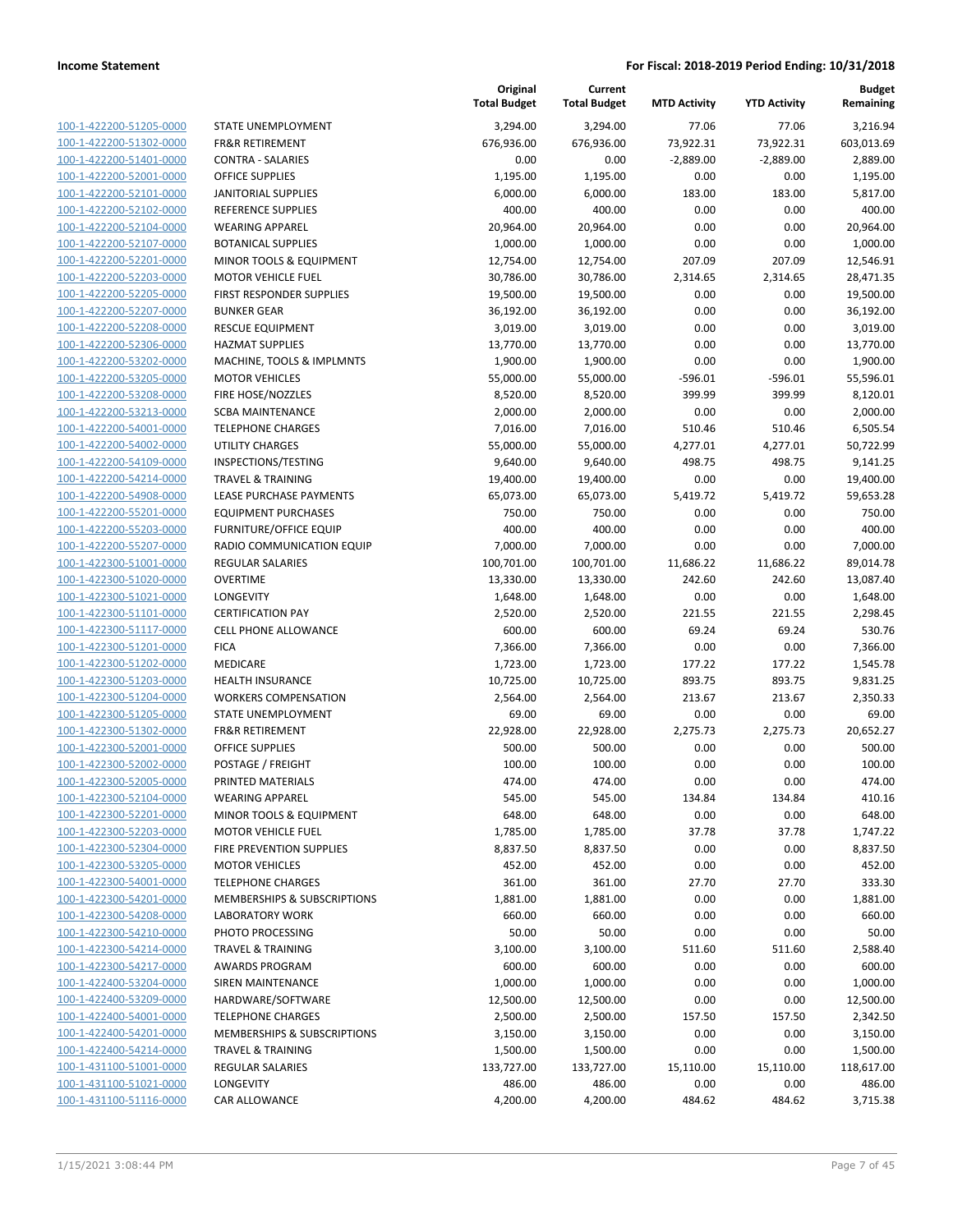| 100-1-431100-51117-0000        |
|--------------------------------|
| 100-1-431100-51201-0000        |
| 100-1-431100-51202-0000        |
| <u>100-1-431100-51203-0000</u> |
| 100-1-431100-51204-0000        |
| 100-1-431100-51205-0000        |
| 100-1-431100-51301-0000        |
| 100-1-431100-52001-0000        |
| <u>100-1-431100-52002-0000</u> |
| 100-1-431100-52103-0000        |
| 100-1-431100-53201-0000        |
| 100-1-431100-53205-0000        |
| 100-1-431100-54001-0000        |
| 100-1-431100-54002-0000        |
| 100-1-431100-54101-0000        |
| 100-1-431100-54201-0000        |
| 100-1-431100-54214-0000        |
| 100-1-431200-51001-0000        |
| <u>100-1-431200-51020-0000</u> |
| 100-1-431200-51021-0000        |
| 100-1-431200-51101-0000        |
| 100-1-431200-51117-0000        |
| 100-1-431200-51201-0000        |
| <u>100-1-431200-51202-0000</u> |
| 100-1-431200-51203-0000        |
| 100-1-431200-51204-0000        |
| 100-1-431200-51205-0000        |
| 100-1-431200-51301-0000        |
| <u>100-1-431200-52001-0000</u> |
| 100-1-431200-52002-0000        |
| 100-1-431200-52103-0000        |
| 100-1-431200-52104-0000        |
| 100-1-431200-52106-0000        |
| <u>100-1-431200-52107-0000</u> |
| 100-1-431200-52201-0000        |
| 100-1-431200-52203-0000        |
| 100-1-431200-52302-0000        |
| 100-1-431200-52303-0000        |
| 100-1-431200-53202-0000        |
| 100-1-431200-53205-0000        |
| 100-1-431200-53207-0000        |
| <u>100-1-431200-53301-0000</u> |
| 100-1-431200-53303-0000        |
| 100-1-431200-53305-0000        |
| 100-1-431200-53308-0000        |
| <u>100-1-431200-54001-0000</u> |
| <u>100-1-431200-54002-0000</u> |
| 100-1-431200-54201-0000        |
| 100-1-431200-54214-0000        |
| 100-1-431600-51001-0000        |
| 100-1-431600-51020-0000        |
| 100-1-431600-51021-0000        |
| 100-1-431600-51101-0000        |
| 100-1-431600-51201-0000        |
| <u>100-1-431600-51202-0000</u> |
| <u>100-1-431600-51203-0000</u> |
| <u>100-1-431600-51204-0000</u> |
| 100-1-431600-51205-0000        |
| <u>100-1-431600-51301-0000</u> |
|                                |

|                         |                                 | Original<br><b>Total Budget</b> | Current<br><b>Total Budget</b> | <b>MTD Activity</b> | <b>YTD Activity</b> | <b>Budget</b><br>Remaining |
|-------------------------|---------------------------------|---------------------------------|--------------------------------|---------------------|---------------------|----------------------------|
| 100-1-431100-51117-0000 | <b>CELL PHONE ALLOWANCE</b>     | 852.00                          | 852.00                         | 48.45               | 48.45               | 803.55                     |
| 100-1-431100-51201-0000 | <b>FICA</b>                     | 8,859.00                        | 8,859.00                       | 916.49              | 916.49              | 7,942.51                   |
| 100-1-431100-51202-0000 | MEDICARE                        | 2,019.00                        | 2,019.00                       | 214.34              | 214.34              | 1,804.66                   |
| 100-1-431100-51203-0000 | <b>HEALTH INSURANCE</b>         | 21,450.00                       | 21,450.00                      | 1,787.50            | 1,787.50            | 19,662.50                  |
| 100-1-431100-51204-0000 | <b>WORKERS COMPENSATION</b>     | 381.00                          | 381.00                         | 31.75               | 31.75               | 349.25                     |
| 100-1-431100-51205-0000 | STATE UNEMPLOYMENT              | 137.00                          | 137.00                         | 0.00                | 0.00                | 137.00                     |
| 100-1-431100-51301-0000 | <b>TMRS</b>                     | 15,598.00                       | 15,598.00                      | 1,817.74            | 1,817.74            | 13,780.26                  |
| 100-1-431100-52001-0000 | <b>OFFICE SUPPLIES</b>          | 600.00                          | 600.00                         | 0.00                | 0.00                | 600.00                     |
| 100-1-431100-52002-0000 | POSTAGE / FREIGHT               | 200.00                          | 200.00                         | 0.00                | 0.00                | 200.00                     |
| 100-1-431100-52103-0000 | <b>MEETING SUPPLIES</b>         | 100.00                          | 100.00                         | 0.00                | 0.00                | 100.00                     |
| 100-1-431100-53201-0000 | FURNITURE & OFFICE EQUIPMENT    | 100.00                          | 100.00                         | 0.00                | 0.00                | 100.00                     |
| 100-1-431100-53205-0000 | <b>MOTOR VEHICLES</b>           | 259.00                          | 259.00                         | 0.00                | 0.00                | 259.00                     |
| 100-1-431100-54001-0000 | <b>TELEPHONE CHARGES</b>        | 3,423.00                        | 3,423.00                       | 165.38              | 165.38              | 3,257.62                   |
| 100-1-431100-54002-0000 | <b>UTILITY CHARGES</b>          | 1,391.00                        | 1,391.00                       | 11.67               | 11.67               | 1,379.33                   |
| 100-1-431100-54101-0000 | PROFESSIONAL SERVICES           | 1,000.00                        | 1,000.00                       | 0.00                | 0.00                | 1,000.00                   |
| 100-1-431100-54201-0000 | MEMBERSHIPS & SUBSCRIPTIONS     | 600.00                          | 600.00                         | 0.00                | 0.00                | 600.00                     |
| 100-1-431100-54214-0000 | <b>TRAVEL &amp; TRAINING</b>    | 2,400.00                        | 2,400.00                       | 0.00                | 0.00                | 2,400.00                   |
| 100-1-431200-51001-0000 | <b>REGULAR SALARIES</b>         | 360,067.00                      | 360,067.00                     | 38,354.24           | 38,354.24           | 321,712.76                 |
| 100-1-431200-51020-0000 | <b>OVERTIME</b>                 | 13,737.00                       | 13,737.00                      | 1,236.25            | 1,236.25            | 12,500.75                  |
| 100-1-431200-51021-0000 | <b>LONGEVITY</b>                | 6,800.00                        | 6,800.00                       | 0.00                | 0.00                | 6,800.00                   |
| 100-1-431200-51101-0000 | <b>CERTIFICATION PAY</b>        | 600.00                          | 600.00                         | 0.00                | 0.00                | 600.00                     |
| 100-1-431200-51117-0000 | CELL PHONE ALLOWANCE            | 1,824.00                        | 1,824.00                       | 49.83               | 49.83               | 1,774.17                   |
| 100-1-431200-51201-0000 | <b>FICA</b>                     | 23,748.00                       | 23,748.00                      | 2,238.68            | 2,238.68            | 21,509.32                  |
| 100-1-431200-51202-0000 | MEDICARE                        | 5,554.00                        | 5,554.00                       | 523.56              | 523.56              | 5,030.44                   |
| 100-1-431200-51203-0000 | <b>HEALTH INSURANCE</b>         | 117,975.00                      | 117,975.00                     | 9,831.25            | 9,831.25            | 108,143.75                 |
| 100-1-431200-51204-0000 | <b>WORKERS COMPENSATION</b>     | 24,546.00                       | 24,546.00                      | 2,045.50            | 2,045.50            | 22,500.50                  |
| 100-1-431200-51205-0000 | STATE UNEMPLOYMENT              | 755.00                          | 755.00                         | 13.74               | 13.74               | 741.26                     |
| 100-1-431200-51301-0000 | <b>TMRS</b>                     | 42,899.00                       | 42,899.00                      | 4,606.22            | 4,606.22            | 38,292.78                  |
| 100-1-431200-52001-0000 | <b>OFFICE SUPPLIES</b>          | 348.50                          | 348.50                         | 0.00                | 0.00                | 348.50                     |
| 100-1-431200-52002-0000 | POSTAGE / FREIGHT               | 20.00                           | 20.00                          | 0.00                | 0.00                | 20.00                      |
| 100-1-431200-52103-0000 | <b>MEETING SUPPLIES</b>         | 709.11                          | 709.11                         | 0.00                | 0.00                | 709.11                     |
| 100-1-431200-52104-0000 | <b>WEARING APPAREL</b>          | 8,000.00                        | 8,000.00                       | 109.99              | 109.99              | 7,890.01                   |
| 100-1-431200-52106-0000 | <b>CHEMICAL SUPPLIES</b>        | 2,002.90                        | 2,002.90                       | 0.00                | 0.00                | 2,002.90                   |
| 100-1-431200-52107-0000 | <b>BOTANICAL SUPPLIES</b>       | 449.99                          | 449.99                         | 0.00                | 0.00                | 449.99                     |
| 100-1-431200-52201-0000 | MINOR TOOLS & EQUIPMENT         | 7,718.65                        | 7,718.65                       | 0.00                | 0.00                | 7,718.65                   |
| 100-1-431200-52203-0000 | <b>MOTOR VEHICLE FUEL</b>       | 35,291.00                       | 35,291.00                      | 2,443.37            | 2,443.37            | 32,847.63                  |
| 100-1-431200-52302-0000 | <b>MEDICAL SUPPLIES</b>         | 150.00                          | 150.00                         | 0.00                | 0.00                | 150.00                     |
| 100-1-431200-52303-0000 | <b>TRAINING SUPPLIES</b>        | 212.99                          | 212.99                         | 0.00                | 0.00                | 212.99                     |
| 100-1-431200-53202-0000 | MACHINE, TOOLS & IMPLMNTS       | 3,599.99                        | 3,599.99                       | 0.00                | 0.00                | 3,599.99                   |
| 100-1-431200-53205-0000 | <b>MOTOR VEHICLES</b>           | 37,000.00                       | 37,000.00                      | 1,192.94            | 1,192.94            | 35,807.06                  |
| 100-1-431200-53207-0000 | RADIO/COMMUNICATIONS            | 5,930.00                        | 5,930.00                       | 0.00                | 0.00                | 5,930.00                   |
| 100-1-431200-53301-0000 | SIDEWALKS, CURBS, & GUTTERS     | 8,000.00                        | 8,000.00                       | 0.00                | 0.00                | 8,000.00                   |
| 100-1-431200-53303-0000 | MAINT - STREET /ALLEY/APRN/RNWY | 60,000.00                       | 60,000.00                      | 943.82              | 943.82              | 59,056.18                  |
| 100-1-431200-53305-0000 | <b>BRIDGES &amp; CULVERTS</b>   | 7,012.80                        | 7,012.80                       | 0.00                | 0.00                | 7,012.80                   |
| 100-1-431200-53308-0000 | <b>STORM SEWERS</b>             | 5,071.53                        | 5,071.53                       | 0.00                | 0.00                | 5,071.53                   |
| 100-1-431200-54001-0000 | <b>TELEPHONE CHARGES</b>        | 1,908.00                        | 1,908.00                       | 146.40              | 146.40              | 1,761.60                   |
| 100-1-431200-54002-0000 | <b>UTILITY CHARGES</b>          | 7,997.00                        | 7,997.00                       | 515.84              | 515.84              | 7,481.16                   |
| 100-1-431200-54201-0000 | MEMBERSHIPS & SUBSCRIPTIONS     | 798.00                          | 798.00                         | 0.00                | 0.00                | 798.00                     |
| 100-1-431200-54214-0000 | <b>TRAVEL &amp; TRAINING</b>    | 330.30                          | 330.30                         | 0.00                | 0.00                | 330.30                     |
| 100-1-431600-51001-0000 | REGULAR SALARIES                | 71,913.00                       | 71,913.00                      | 8,227.04            | 8,227.04            | 63,685.96                  |
| 100-1-431600-51020-0000 | <b>OVERTIME</b>                 | 7,979.00                        | 7,979.00                       | 180.90              | 180.90              | 7,798.10                   |
| 100-1-431600-51021-0000 | LONGEVITY                       | 2,796.00                        | 2,796.00                       | 0.00                | 0.00                | 2,796.00                   |
| 100-1-431600-51101-0000 | <b>CERTIFICATION PAY</b>        | 1,200.00                        | 1,200.00                       | 69.24               | 69.24               | 1,130.76                   |
| 100-1-431600-51201-0000 | <b>FICA</b>                     | 5,201.00                        | 5,201.00                       | 502.15              | 502.15              | 4,698.85                   |
| 100-1-431600-51202-0000 | MEDICARE                        | 1,216.00                        | 1,216.00                       | 117.44              | 117.44              | 1,098.56                   |
| 100-1-431600-51203-0000 | <b>HEALTH INSURANCE</b>         | 21,450.00                       | 21,450.00                      | 1,787.50            | 1,787.50            | 19,662.50                  |
| 100-1-431600-51204-0000 | <b>WORKERS COMPENSATION</b>     | 5,376.00                        | 5,376.00                       | 448.00              | 448.00              | 4,928.00                   |
| 100-1-431600-51205-0000 | STATE UNEMPLOYMENT              | 137.00                          | 137.00                         | 0.00                | 0.00                | 137.00                     |
| 100-1-431600-51301-0000 | <b>TMRS</b>                     | 9,395.00                        | 9,395.00                       | 985.04              | 985.04              | 8,409.96                   |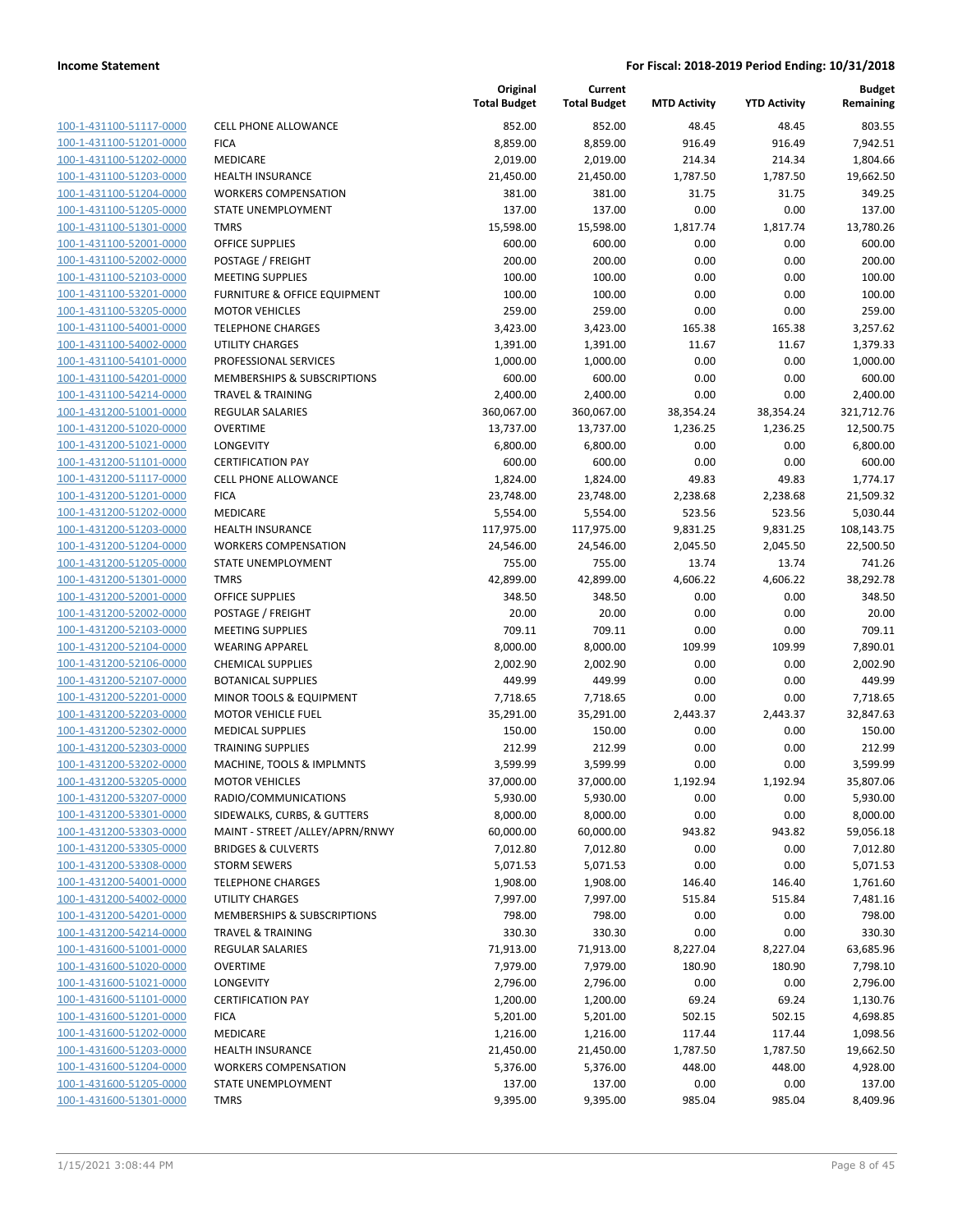**Budget**

|                         |                                 | rotai buog |
|-------------------------|---------------------------------|------------|
| 100-1-431600-52001-0000 | <b>OFFICE SUPPLIES</b>          | 278.       |
| 100-1-431600-52104-0000 | <b>WEARING APPAREL</b>          | 2,617.     |
| 100-1-431600-52106-0000 | <b>CHEMICAL SUPPLIES</b>        | 326.       |
| 100-1-431600-52201-0000 | MINOR TOOLS & EQUIPMENT         | 3,529.     |
| 100-1-431600-52203-0000 | <b>MOTOR VEHICLE FUEL</b>       | 4,200.     |
| 100-1-431600-53202-0000 | MACHINE, TOOLS & IMPLMNTS       | 3,998.     |
| 100-1-431600-53205-0000 | <b>MOTOR VEHICLES</b>           | 1,919.     |
| 100-1-431600-53207-0000 | RADIO/COMMUNICATIONS            | 1,425.     |
| 100-1-431600-53303-0000 | MAINT - STREET /ALLEY/APRN/RNWY | 20,001.    |
| 100-1-431600-54001-0000 | <b>TELEPHONE CHARGES</b>        | 848.       |
| 100-1-431600-54002-0000 | <b>UTILITY CHARGES</b>          | 357,457.   |
| 100-1-431600-54214-0000 | <b>TRAVEL &amp; TRAINING</b>    | 395.       |
| 100-1-431700-51001-0000 | <b>REGULAR SALARIES</b>         | 110,615.   |
| 100-1-431700-51020-0000 | <b>OVERTIME</b>                 | 336.       |
| 100-1-431700-51021-0000 | LONGEVITY                       | 1,890.     |
| 100-1-431700-51117-0000 | <b>CELL PHONE ALLOWANCE</b>     | 420.       |
| 100-1-431700-51201-0000 | <b>FICA</b>                     | 7,022.     |
| 100-1-431700-51202-0000 | <b>MEDICARE</b>                 | 1,642.     |
| 100-1-431700-51203-0000 | <b>HEALTH INSURANCE</b>         | 21,450.    |
| 100-1-431700-51204-0000 | <b>WORKERS COMPENSATION</b>     | 702.       |
| 100-1-431700-51205-0000 | STATE UNEMPLOYMENT              | 137.       |
| 100-1-431700-51301-0000 | <b>TMRS</b>                     | 12,685.    |
| 100-1-431700-52001-0000 | <b>OFFICE SUPPLIES</b>          | 1,700.     |
| 100-1-431700-52002-0000 | <b>POSTAGE / FREIGHT</b>        | 50.1       |
| 100-1-431700-52104-0000 | <b>WEARING APPAREL</b>          | 850.       |
| 100-1-431700-52201-0000 | MINOR TOOLS & EQUIPMENT         | 700.       |
| 100-1-431700-52203-0000 | <b>MOTOR VEHICLE FUEL</b>       | 3,200.0    |
| 100-1-431700-52303-0000 | <b>TRAINING SUPPLIES</b>        | 350.       |
| 100-1-431700-53201-0000 | FURNITURE & OFFICE EQUIPMENT    | 1,000.     |
| 100-1-431700-53205-0000 | <b>MOTOR VEHICLES</b>           | 1,100.0    |
| 100-1-431700-53207-0000 | RADIO/COMMUNICATIONS            | 200.0      |
| 100-1-431700-54001-0000 | <b>TELEPHONE CHARGES</b>        | 1,400.     |
| 100-1-431700-54002-0000 | <b>UTILITY CHARGES</b>          | 1,391.     |
| 100-1-431700-54201-0000 | MEMBERSHIPS & SUBSCRIPTIONS     | 700.       |
| 100-1-431700-54212-0000 | PRINTING                        | 200.       |
| 100-1-431700-54214-0000 | <b>TRAVEL &amp; TRAINING</b>    | 1,000.     |
| 100-1-431700-54410-0000 | PERMITS/FEES                    | 200.       |
| 100-1-441100-51001-0000 | <b>REGULAR SALARIES</b>         | 130,427.   |
| 100-1-441100-51020-0000 | <b>OVERTIME</b>                 | 1,054.     |
| 100-1-441100-51021-0000 | LONGEVITY                       | 780.       |
| 100-1-441100-51102-0000 | <b>BILINGUAL PAY</b>            | 1,200.0    |
| 100-1-441100-51117-0000 | <b>CELL PHONE ALLOWANCE</b>     | 960.       |
| 100-1-441100-51201-0000 | <b>FICA</b>                     | 8,334.     |
| 100-1-441100-51202-0000 | <b>MEDICARE</b>                 | 1,949.     |
| 100-1-441100-51203-0000 | <b>HEALTH INSURANCE</b>         | 32,175.    |
| 100-1-441100-51204-0000 | <b>WORKERS COMPENSATION</b>     | 682.       |
| 100-1-441100-51205-0000 | STATE UNEMPLOYMENT              | 206.       |
| 100-1-441100-51301-0000 | <b>TMRS</b>                     | 15,055.    |
| 100-1-441100-52001-0000 | <b>OFFICE SUPPLIES</b>          | 1,600.     |
| 100-1-441100-52002-0000 | POSTAGE / FREIGHT               | 800.       |
| 100-1-441100-52005-0000 | PRINTED MATERIALS               | 302.       |
| 100-1-441100-54001-0000 | <b>TELEPHONE CHARGES</b>        | 2,684.     |
| 100-1-441100-54002-0000 | <b>UTILITY CHARGES</b>          | 1,391.     |
| 100-1-441100-54214-0000 | <b>TRAVEL &amp; TRAINING</b>    | 1,000.     |
| 100-1-441200-51001-0000 | REGULAR SALARIES                | 54,080.    |
| 100-1-441200-51021-0000 | LONGEVITY                       | 294.       |
| 100-1-441200-51101-0000 | <b>CERTIFICATION PAY</b>        | 1,200.     |
|                         |                                 |            |
| 100-1-441200-51117-0000 | <b>CELL PHONE ALLOWANCE</b>     | 432.       |

|                                                    |                                                       | Original<br><b>Total Budget</b> | Current<br><b>Total Budget</b> | <b>MTD Activity</b> | <b>YTD Activity</b> | Budget<br>Remaining |
|----------------------------------------------------|-------------------------------------------------------|---------------------------------|--------------------------------|---------------------|---------------------|---------------------|
| 100-1-431600-52001-0000                            | <b>OFFICE SUPPLIES</b>                                | 278.38                          | 278.38                         | 0.00                | 0.00                | 278.38              |
| 100-1-431600-52104-0000                            | <b>WEARING APPAREL</b>                                | 2,617.40                        | 2,617.40                       | 109.99              | 109.99              | 2,507.41            |
| 100-1-431600-52106-0000                            | <b>CHEMICAL SUPPLIES</b>                              | 326.66                          | 326.66                         | 0.00                | 0.00                | 326.66              |
| 100-1-431600-52201-0000                            | MINOR TOOLS & EQUIPMENT                               | 3,529.84                        | 3,529.84                       | 0.00                | 0.00                | 3,529.84            |
| 100-1-431600-52203-0000                            | <b>MOTOR VEHICLE FUEL</b>                             | 4,200.00                        | 4,200.00                       | 358.35              | 358.35              | 3,841.65            |
| 100-1-431600-53202-0000                            | MACHINE, TOOLS & IMPLMNTS                             | 3,998.75                        | 3,998.75                       | 0.00                | 0.00                | 3,998.75            |
| 100-1-431600-53205-0000                            | <b>MOTOR VEHICLES</b>                                 | 1,919.00                        | 1,919.00                       | 0.00                | 0.00                | 1,919.00            |
| 100-1-431600-53207-0000                            | RADIO/COMMUNICATIONS                                  | 1,425.00                        | 1,425.00                       | 0.00                | 0.00                | 1,425.00            |
| 100-1-431600-53303-0000                            | MAINT - STREET /ALLEY/APRN/RNWY                       | 20,001.00                       | 20,001.00                      | 0.00                | 0.00                | 20,001.00           |
| 100-1-431600-54001-0000                            | <b>TELEPHONE CHARGES</b>                              | 848.00                          | 848.00                         | 91.64               | 91.64               | 756.36              |
| 100-1-431600-54002-0000                            | UTILITY CHARGES                                       | 357,457.00                      | 357,457.00                     | 25,907.46           | 25,907.46           | 331,549.54          |
| 100-1-431600-54214-0000                            | <b>TRAVEL &amp; TRAINING</b>                          | 395.00                          | 395.00                         | 0.00                | 0.00                | 395.00              |
| 100-1-431700-51001-0000                            | <b>REGULAR SALARIES</b>                               | 110,615.00                      | 110,615.00                     | 12,598.96           | 12,598.96           | 98,016.04           |
| 100-1-431700-51020-0000                            | <b>OVERTIME</b>                                       | 336.00                          | 336.00                         | 0.00                | 0.00                | 336.00              |
| 100-1-431700-51021-0000                            | <b>LONGEVITY</b>                                      | 1,890.00                        | 1,890.00                       | 0.00                | 0.00                | 1,890.00            |
| 100-1-431700-51117-0000                            | <b>CELL PHONE ALLOWANCE</b>                           | 420.00                          | 420.00                         | 48.45               | 48.45               | 371.55              |
| 100-1-431700-51201-0000                            | <b>FICA</b>                                           | 7,022.00                        | 7,022.00                       | 714.58              | 714.58              | 6,307.42            |
| 100-1-431700-51202-0000                            | MEDICARE                                              | 1,642.00                        | 1,642.00                       | 167.13              | 167.13              | 1,474.87            |
| 100-1-431700-51203-0000                            | <b>HEALTH INSURANCE</b>                               | 21,450.00                       | 21,450.00                      | 1,787.50            | 1,787.50            | 19,662.50           |
| 100-1-431700-51204-0000                            | <b>WORKERS COMPENSATION</b>                           | 702.00                          | 702.00                         | 58.50               | 58.50               | 643.50              |
| 100-1-431700-51205-0000                            | <b>STATE UNEMPLOYMENT</b>                             | 137.00                          | 137.00                         | 0.00                | 0.00                | 137.00              |
| 100-1-431700-51301-0000                            | <b>TMRS</b>                                           | 12,685.00                       | 12,685.00                      | 1,469.62            | 1,469.62            | 11,215.38           |
| 100-1-431700-52001-0000                            | <b>OFFICE SUPPLIES</b>                                | 1,700.00                        | 1,700.00                       | 0.00                | 0.00                | 1,700.00            |
| 100-1-431700-52002-0000                            | POSTAGE / FREIGHT                                     | 50.00                           | 50.00                          | 0.00                | 0.00                | 50.00               |
| 100-1-431700-52104-0000                            | <b>WEARING APPAREL</b>                                | 850.00                          | 850.00                         | 0.00                | 0.00                | 850.00              |
| 100-1-431700-52201-0000                            | MINOR TOOLS & EQUIPMENT                               | 700.00                          | 700.00                         | 10.34               | 10.34               | 689.66              |
| 100-1-431700-52203-0000                            | <b>MOTOR VEHICLE FUEL</b>                             | 3,200.00                        | 3,200.00                       | 281.02              | 281.02              | 2,918.98            |
| 100-1-431700-52303-0000                            | <b>TRAINING SUPPLIES</b>                              | 350.00                          | 350.00                         | 0.00                | 0.00                | 350.00              |
| 100-1-431700-53201-0000<br>100-1-431700-53205-0000 | FURNITURE & OFFICE EQUIPMENT<br><b>MOTOR VEHICLES</b> | 1,000.00<br>1,100.00            | 1,000.00<br>1,100.00           | 0.00<br>0.00        | 0.00<br>0.00        | 1,000.00            |
| 100-1-431700-53207-0000                            | RADIO/COMMUNICATIONS                                  | 200.00                          | 200.00                         | 0.00                | 0.00                | 1,100.00<br>200.00  |
| 100-1-431700-54001-0000                            | <b>TELEPHONE CHARGES</b>                              | 1,400.00                        | 1,400.00                       | 104.34              | 104.34              | 1,295.66            |
| 100-1-431700-54002-0000                            | <b>UTILITY CHARGES</b>                                | 1,391.00                        | 1,391.00                       | 11.67               | 11.67               | 1,379.33            |
| 100-1-431700-54201-0000                            | MEMBERSHIPS & SUBSCRIPTIONS                           | 700.00                          | 700.00                         | 0.00                | 0.00                | 700.00              |
| 100-1-431700-54212-0000                            | PRINTING                                              | 200.00                          | 200.00                         | 0.00                | 0.00                | 200.00              |
| 100-1-431700-54214-0000                            | <b>TRAVEL &amp; TRAINING</b>                          | 1,000.00                        | 1,000.00                       | 0.00                | 0.00                | 1,000.00            |
| 100-1-431700-54410-0000                            | PERMITS/FEES                                          | 200.00                          | 200.00                         | 0.00                | 0.00                | 200.00              |
| 100-1-441100-51001-0000                            | <b>REGULAR SALARIES</b>                               | 130,427.00                      | 130,427.00                     | 7,469.51            | 7,469.51            | 122,957.49          |
| 100-1-441100-51020-0000                            | <b>OVERTIME</b>                                       | 1,054.00                        | 1,054.00                       | 0.00                | 0.00                | 1,054.00            |
| 100-1-441100-51021-0000                            | LONGEVITY                                             | 780.00                          | 780.00                         | 0.00                | 0.00                | 780.00              |
| 100-1-441100-51102-0000                            | <b>BILINGUAL PAY</b>                                  | 1,200.00                        | 1,200.00                       | 138.48              | 138.48              | 1,061.52            |
| 100-1-441100-51117-0000                            | <b>CELL PHONE ALLOWANCE</b>                           | 960.00                          | 960.00                         | 0.00                | 0.00                | 960.00              |
| 100-1-441100-51201-0000                            | <b>FICA</b>                                           | 8,334.00                        | 8,334.00                       | 419.77              | 419.77              | 7,914.23            |
| 100-1-441100-51202-0000                            | MEDICARE                                              | 1,949.00                        | 1,949.00                       | 98.17               | 98.17               | 1,850.83            |
| 100-1-441100-51203-0000                            | <b>HEALTH INSURANCE</b>                               | 32,175.00                       | 32,175.00                      | 2,681.25            | 2,681.25            | 29,493.75           |
| 100-1-441100-51204-0000                            | <b>WORKERS COMPENSATION</b>                           | 682.00                          | 682.00                         | 56.83               | 56.83               | 625.17              |
| 100-1-441100-51205-0000                            | <b>STATE UNEMPLOYMENT</b>                             | 206.00                          | 206.00                         | 0.00                | 0.00                | 206.00              |
| 100-1-441100-51301-0000                            | <b>TMRS</b>                                           | 15,055.00                       | 15,055.00                      | 884.03              | 884.03              | 14,170.97           |
| 100-1-441100-52001-0000                            | <b>OFFICE SUPPLIES</b>                                | 1,600.00                        | 1,600.00                       | 0.00                | 0.00                | 1,600.00            |
| 100-1-441100-52002-0000                            | POSTAGE / FREIGHT                                     | 800.00                          | 800.00                         | 1.66                | 1.66                | 798.34              |
| 100-1-441100-52005-0000                            | PRINTED MATERIALS                                     | 302.74                          | 302.74                         | 0.00                | 0.00                | 302.74              |
| 100-1-441100-54001-0000                            | <b>TELEPHONE CHARGES</b>                              | 2,684.00                        | 2,684.00                       | 93.74               | 93.74               | 2,590.26            |
| 100-1-441100-54002-0000                            | UTILITY CHARGES                                       | 1,391.00                        | 1,391.00                       | 11.67               | 11.67               | 1,379.33            |
| 100-1-441100-54214-0000                            | <b>TRAVEL &amp; TRAINING</b>                          | 1,000.00                        | 1,000.00                       | 0.00                | 0.00                | 1,000.00            |
| 100-1-441200-51001-0000                            | <b>REGULAR SALARIES</b>                               | 54,080.00                       | 54,080.00                      | 6,160.00            | 6,160.00            | 47,920.00           |
| 100-1-441200-51021-0000                            | LONGEVITY                                             | 294.00                          | 294.00                         | 0.00                | 0.00                | 294.00              |
| 100-1-441200-51101-0000                            | <b>CERTIFICATION PAY</b>                              | 1,200.00                        | 1,200.00                       | 0.00                | 0.00                | 1,200.00            |
| 100-1-441200-51117-0000                            | CELL PHONE ALLOWANCE                                  | 432.00                          | 432.00                         | 0.00                | 0.00                | 432.00              |
| 100-1-441200-51201-0000                            | <b>FICA</b>                                           | 3,472.00                        | 3,472.00                       | 343.18              | 343.18              | 3,128.82            |
|                                                    |                                                       |                                 |                                |                     |                     |                     |

**Current**

**Original**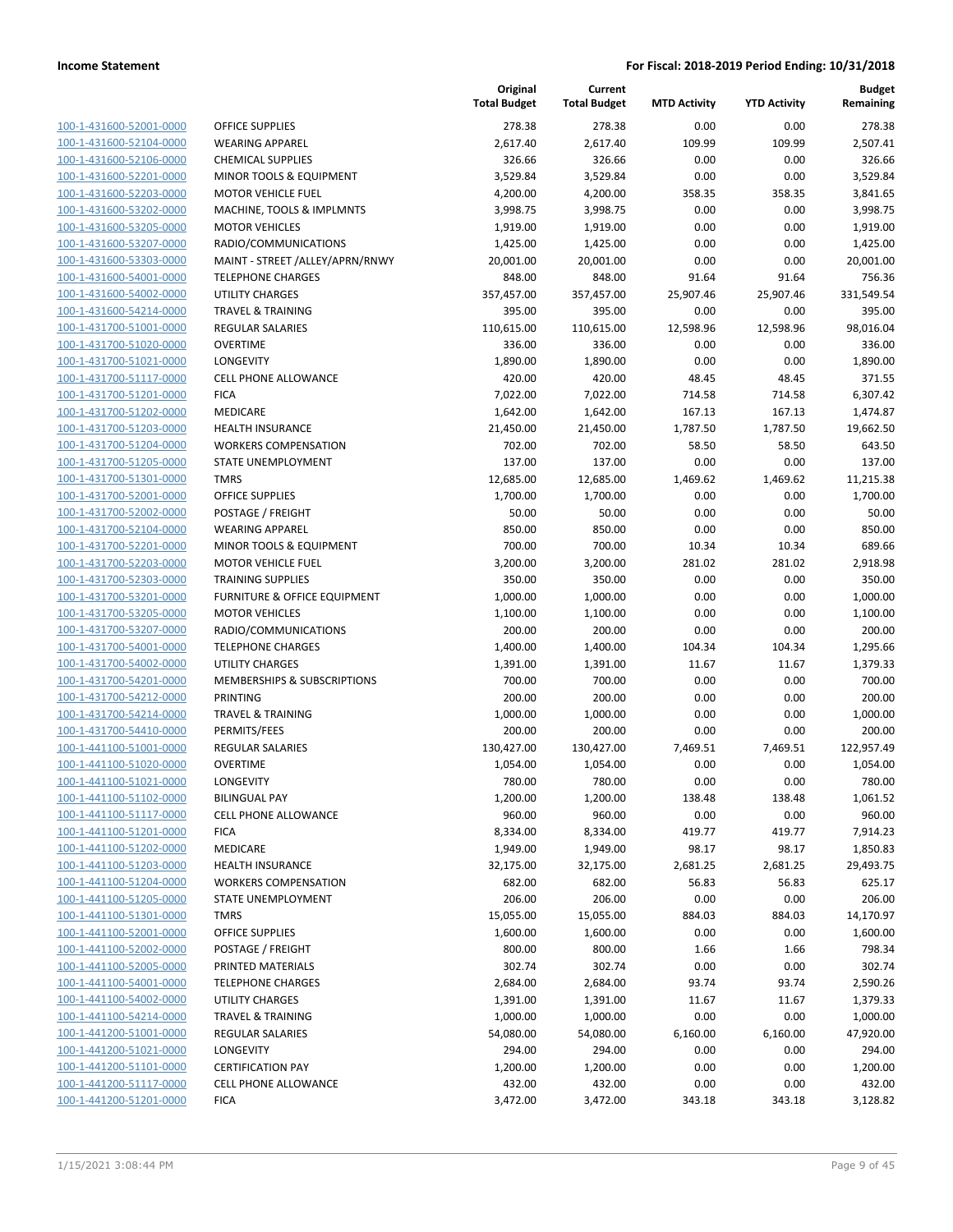**Budget Remaining**

**MTD Activity YTD Activity**

**Current**

**Original**

| 100-1-441200-51202-0000        |
|--------------------------------|
| 100-1-441200-51203-0000        |
| 100-1-441200-51204-0000        |
| 100-1-441200-51205-0000        |
| 100-1-441200-51301-0000        |
| 100-1-441200-52102-0000        |
| 100-1-441200-52104-0000        |
| 100-1-441200-54201-0000        |
| 100-1-441200-54214-0000        |
| <u>100-1-441300-51001-0000</u> |
| 100-1-441300-51021-0000        |
| 100-1-441300-51101-<br>$-0000$ |
| 100-1-441300-51117-0000        |
| 100-1-441300-51201-0000        |
| <u>100-1-441300-51202-0000</u> |
| 100-1-441300-51203-0000        |
| 100-1-441300-51204-0000        |
| 100-1-441300-51205-0000        |
| 100-1-441300-51301-0000        |
| 100-1-441300-52002-0000        |
| 100-1-441300-52005-0000        |
| 100-1-441300-52102-0000        |
|                                |
| 100-1-441300-52104-0000        |
| 100-1-441300-52201-0000        |
| <u>100-1-441300-52203-0000</u> |
| 100-1-441300-53205-0000        |
| 100-1-441300-54001-0000        |
| 100-1-441300-54002-0000        |
| 100-1-441300-54201-0000        |
| 100-1-441300-54214-0000        |
| 100-1-441300-54410-0000        |
| 100-1-443200-51001-0000        |
| 100-1-443200-51020-0000        |
| 100-1-443200-51021-0000        |
| <u>100-1-443200-51102-0000</u> |
| 100-1-443200-51117-0000        |
| 100-1-443200-51201-0000        |
| 100-1-443200-51202-0000        |
| 100-1-443200-51203-0000        |
| 100-1-443200-51204-0000        |
| 100-1-443200-51205-0000        |
| <u>100-1-443200-51301-0000</u> |
| 100-1-443200-52001-0000        |
| <u>100-1-443200-52002-0000</u> |
| 100-1-443200-52101-0000        |
| 100-1-443200-52104-0000        |
| 100-1-443200-52106-0000        |
| <u>100-1-443200-52108-0000</u> |
| 100-1-443200-52201-0000        |
| <u>100-1-443200-52203-0000</u> |
| <u>100-1-443200-53202-0000</u> |
| 100-1-443200-53205-0000        |
|                                |
| 100-1-443200-54001-0000        |
| <u>100-1-443200-54002-0000</u> |
| 100-1-443200-54107-0000        |
| <u>100-1-443200-54108-0000</u> |
| <u>100-1-443200-54214-0000</u> |
| 100-1-451100-51001-0000        |
| <u>100-1-451100-51020-0000</u> |

|                                         | <b>Total Budget</b> | <b>Total Budget</b> |
|-----------------------------------------|---------------------|---------------------|
| <b>MEDICARE</b>                         | 812.00              | 812.00              |
| <b>HEALTH INSURANCE</b>                 | 10,725.00           | 10,725.00           |
| <b>WORKERS COMPENSATION</b>             | 347.00              | 347.00              |
| STATE UNEMPLOYMENT                      | 69.00               | 69.00               |
| TMRS                                    | 6,273.00            | 6,273.00            |
| <b>BOOKS / REF SUPPLIES</b>             | 750.00              | 750.00              |
| <b>WEARING APPAREL</b>                  | 500.04              | 500.04              |
| MEMBERSHIPS & SUBSCRIPTIONS             | 250.00              | 250.00              |
| <b>TRAVEL &amp; TRAINING</b>            | 1,000.00            | 1,000.00            |
| <b>REGULAR SALARIES</b>                 | 262,511.00          | 262,511.00          |
| LONGEVITY                               | 2,640.00            | 2,640.00            |
| <b>CERTIFICATION PAY</b>                | 3,600.00            | 3,600.00            |
| <b>CELL PHONE ALLOWANCE</b>             | 1,824.00            | 1,824.00            |
| <b>FICA</b>                             | 16,776.00           | 16,776.00           |
| <b>MEDICARE</b>                         | 3,923.00            | 3,923.00            |
| <b>HEALTH INSURANCE</b>                 | 53,625.00           | 53,625.00           |
| <b>WORKERS COMPENSATION</b>             | 1,732.00            | 1,732.00            |
| <b>STATE UNEMPLOYMENT</b>               | 343.00              | 343.00              |
| <b>TMRS</b>                             | 30,304.00           | 30,304.00           |
| POSTAGE / FREIGHT                       | 6,000.00            | 6,000.00            |
| PRINTED MATERIALS                       | 1,191.35            | 1,191.35            |
| <b>BOOKS / REF SUPPLIES</b>             | 1,000.00            | 1,000.00            |
| <b>WEARING APPAREL</b>                  | 2,400.00            | 2,400.00            |
| MINOR TOOLS & EQUIPMENT                 | 500.00              | 500.00              |
| <b>MOTOR VEHICLE FUEL</b>               | 4,575.00            | 4,575.00            |
| <b>MOTOR VEHICLES</b>                   | 1,200.00            | 1,200.00            |
| <b>TELEPHONE CHARGES</b>                | 4,004.00            | 4,004.00            |
| <b>UTILITY CHARGES</b>                  | 1,391.00            | 1,391.00            |
| MEMBERSHIPS & SUBSCRIPTIONS             | 750.00              | 750.00              |
| TRAVEL & TRAINING                       | 4,000.00            | 4,000.00            |
| PERMITS/FEES                            | 25,000.00           | 25,000.00           |
| <b>REGULAR SALARIES</b>                 | 191,748.00          | 191,748.00          |
| <b>OVERTIME</b>                         | 7,191.00            | 7,191.00            |
| LONGEVITY                               | 6,738.00            | 6,738.00            |
| <b>BILINGUAL PAY</b>                    | 600.00              | 600.00              |
| <b>CELL PHONE ALLOWANCE</b>             | 432.00              | 432.00              |
| <b>FICA</b>                             | 12,816.00           | 12,816.00           |
| MEDICARE                                | 2,997.00            | 2,997.00            |
| <b>HEALTH INSURANCE</b>                 | 64,350.00           | 64,350.00           |
| <b>WORKERS COMPENSATION</b>             | 7,855.00            | 7,855.00            |
| STATE UNEMPLOYMENT                      | 412.00              | 412.00              |
| TMRS                                    | 23,151.00           | 23,151.00           |
| <b>OFFICE SUPPLIES</b>                  | 1,120.00            | 1,120.00            |
| POSTAGE / FREIGHT                       | 40.00               | 40.00               |
| <b>JANITORIAL SUPPLIES</b>              | 2,000.00            | 2,000.00            |
| <b>WEARING APPAREL</b>                  | 1,950.00            | 1,950.00            |
| <b>CHEMICAL SUPPLIES</b>                | 18,000.00           | 18,000.00           |
| <b>MENAGERIE SUPPLIES</b>               | 7,500.00            | 7,500.00            |
| MINOR TOOLS & EQUIPMENT                 | 1,000.00            | 1,000.00            |
| <b>MOTOR VEHICLE FUEL</b>               | 5,378.00            | 5,378.00            |
| MACHINE, TOOLS & IMPLMNTS               | 2,000.00            | 2,000.00            |
| <b>MOTOR VEHICLES</b>                   | 246.00              | 246.00              |
| <b>TELEPHONE CHARGES</b>                | 1,957.00            | 1,957.00            |
| <b>UTILITY CHARGES</b>                  | 30,525.00           | 30,525.00           |
| MEDICAL                                 | 2,500.00            | 20,500.00           |
| <b>VETERINARY SERVICES</b>              | 26,000.00           | 8,000.00            |
| TRAVEL & TRAINING                       | 600.00              | 600.00              |
| <b>REGULAR SALARIES</b>                 | 502,291.00          | 524,056.00          |
| $I$ $\Gamma$ $\Gamma$ $\Gamma$ $\Gamma$ |                     |                     |

| 100-1-441200-51202-0000 | <b>MEDICARE</b>                    | 812.00     | 812.00     | 80.25       | 80.25       | 731.75     |
|-------------------------|------------------------------------|------------|------------|-------------|-------------|------------|
| 100-1-441200-51203-0000 | HEALTH INSURANCE                   | 10,725.00  | 10,725.00  | 893.75      | 893.75      | 9,831.25   |
| 100-1-441200-51204-0000 | <b>WORKERS COMPENSATION</b>        | 347.00     | 347.00     | 28.92       | 28.92       | 318.08     |
| 100-1-441200-51205-0000 | <b>STATE UNEMPLOYMENT</b>          | 69.00      | 69.00      | 0.00        | 0.00        | 69.00      |
| 100-1-441200-51301-0000 | <b>TMRS</b>                        | 6,273.00   | 6,273.00   | 715.80      | 715.80      | 5,557.20   |
| 100-1-441200-52102-0000 | <b>BOOKS / REF SUPPLIES</b>        | 750.00     | 750.00     | 0.00        | 0.00        | 750.00     |
| 100-1-441200-52104-0000 | <b>WEARING APPAREL</b>             | 500.04     | 500.04     | 0.00        | 0.00        | 500.04     |
| 100-1-441200-54201-0000 | MEMBERSHIPS & SUBSCRIPTIONS        | 250.00     | 250.00     | 0.00        | 0.00        | 250.00     |
| 100-1-441200-54214-0000 | <b>TRAVEL &amp; TRAINING</b>       | 1,000.00   | 1,000.00   | 0.00        | 0.00        | 1,000.00   |
| 100-1-441300-51001-0000 | <b>REGULAR SALARIES</b>            | 262,511.00 | 262,511.00 | 29,902.96   | 29,902.96   | 232,608.04 |
| 100-1-441300-51021-0000 | LONGEVITY                          | 2,640.00   | 2,640.00   | 0.00        | 0.00        | 2,640.00   |
| 100-1-441300-51101-0000 | <b>CERTIFICATION PAY</b>           | 3,600.00   | 3,600.00   | 276.93      | 276.93      | 3,323.07   |
| 100-1-441300-51117-0000 | <b>CELL PHONE ALLOWANCE</b>        | 1,824.00   | 1,824.00   | 148.11      | 148.11      | 1,675.89   |
| 100-1-441300-51201-0000 | <b>FICA</b>                        | 16,776.00  | 16,776.00  | 1,819.40    | 1,819.40    | 14,956.60  |
| 100-1-441300-51202-0000 | <b>MEDICARE</b>                    | 3,923.00   | 3,923.00   | 425.50      | 425.50      | 3,497.50   |
| 100-1-441300-51203-0000 | <b>HEALTH INSURANCE</b>            | 53,625.00  | 53,625.00  | 4,468.75    | 4,468.75    | 49,156.25  |
| 100-1-441300-51204-0000 | <b>WORKERS COMPENSATION</b>        | 1,732.00   | 1,732.00   | 144.33      | 144.33      | 1,587.67   |
| 100-1-441300-51205-0000 | STATE UNEMPLOYMENT                 | 343.00     | 343.00     | 0.00        | 0.00        | 343.00     |
| 100-1-441300-51301-0000 | <b>TMRS</b>                        | 30,304.00  | 30,304.00  | 3,524.12    | 3,524.12    | 26,779.88  |
| 100-1-441300-52002-0000 | POSTAGE / FREIGHT                  | 6,000.00   | 6,000.00   | 172.12      | 172.12      | 5,827.88   |
| 100-1-441300-52005-0000 | PRINTED MATERIALS                  | 1,191.35   | 1,191.35   | 0.00        | 0.00        | 1,191.35   |
| 100-1-441300-52102-0000 | <b>BOOKS / REF SUPPLIES</b>        | 1,000.00   | 1,000.00   | 0.00        | 0.00        | 1,000.00   |
| 100-1-441300-52104-0000 | <b>WEARING APPAREL</b>             | 2,400.00   | 2,400.00   | 0.00        | 0.00        | 2,400.00   |
| 100-1-441300-52201-0000 | <b>MINOR TOOLS &amp; EQUIPMENT</b> | 500.00     | 500.00     | 0.00        | 0.00        | 500.00     |
| 100-1-441300-52203-0000 | <b>MOTOR VEHICLE FUEL</b>          | 4,575.00   | 4,575.00   | 293.77      | 293.77      | 4,281.23   |
| 100-1-441300-53205-0000 | <b>MOTOR VEHICLES</b>              | 1,200.00   | 1,200.00   | 0.00        | 0.00        | 1,200.00   |
| 100-1-441300-54001-0000 | <b>TELEPHONE CHARGES</b>           | 4,004.00   | 4,004.00   | 322.86      | 322.86      | 3,681.14   |
| 100-1-441300-54002-0000 | <b>UTILITY CHARGES</b>             | 1,391.00   | 1,391.00   | 11.67       | 11.67       | 1,379.33   |
| 100-1-441300-54201-0000 | MEMBERSHIPS & SUBSCRIPTIONS        | 750.00     | 750.00     | 0.00        | 0.00        | 750.00     |
| 100-1-441300-54214-0000 | <b>TRAVEL &amp; TRAINING</b>       | 4,000.00   | 4,000.00   | 1,500.00    | 1,500.00    | 2,500.00   |
| 100-1-441300-54410-0000 | PERMITS/FEES                       | 25,000.00  | 25,000.00  | 0.00        | 0.00        | 25,000.00  |
| 100-1-443200-51001-0000 | <b>REGULAR SALARIES</b>            | 191,748.00 | 191,748.00 | 20,448.63   | 20,448.63   | 171,299.37 |
| 100-1-443200-51020-0000 | <b>OVERTIME</b>                    | 7,191.00   | 7,191.00   | 1,327.28    | 1,327.28    | 5,863.72   |
| 100-1-443200-51021-0000 | LONGEVITY                          | 6,738.00   | 6,738.00   | 0.00        | 0.00        | 6,738.00   |
| 100-1-443200-51102-0000 | <b>BILINGUAL PAY</b>               | 600.00     | 600.00     | 69.24       | 69.24       | 530.76     |
| 100-1-443200-51117-0000 | <b>CELL PHONE ALLOWANCE</b>        | 432.00     | 432.00     | 49.83       | 49.83       | 382.17     |
| 100-1-443200-51201-0000 | <b>FICA</b>                        | 12,816.00  | 12,816.00  | 1,167.97    | 1,167.97    | 11,648.03  |
| 100-1-443200-51202-0000 | <b>MEDICARE</b>                    | 2,997.00   | 2,997.00   | 273.16      | 273.16      | 2,723.84   |
| 100-1-443200-51203-0000 | <b>HEALTH INSURANCE</b>            | 64,350.00  | 64,350.00  | 5,362.50    | 5,362.50    | 58,987.50  |
| 100-1-443200-51204-0000 | <b>WORKERS COMPENSATION</b>        | 7,855.00   | 7,855.00   | 654.58      | 654.58      | 7,200.42   |
| 100-1-443200-51205-0000 | STATE UNEMPLOYMENT                 | 412.00     | 412.00     | 0.00        | 0.00        | 412.00     |
| 100-1-443200-51301-0000 | <b>TMRS</b>                        | 23,151.00  | 23,151.00  | 2,495.05    | 2,495.05    | 20,655.95  |
| 100-1-443200-52001-0000 | <b>OFFICE SUPPLIES</b>             | 1,120.00   | 1,120.00   | 0.00        | 0.00        | 1,120.00   |
| 100-1-443200-52002-0000 | POSTAGE / FREIGHT                  | 40.00      | 40.00      | 0.00        | 0.00        | 40.00      |
| 100-1-443200-52101-0000 | JANITORIAL SUPPLIES                | 2,000.00   | 2,000.00   | 0.00        | 0.00        | 2,000.00   |
| 100-1-443200-52104-0000 | <b>WEARING APPAREL</b>             | 1,950.00   | 1,950.00   | 0.00        | 0.00        | 1,950.00   |
| 100-1-443200-52106-0000 | <b>CHEMICAL SUPPLIES</b>           | 18,000.00  | 18,000.00  | 50.82       | 50.82       | 17,949.18  |
| 100-1-443200-52108-0000 | <b>MENAGERIE SUPPLIES</b>          | 7,500.00   | 7,500.00   | 70.64       | 70.64       | 7,429.36   |
| 100-1-443200-52201-0000 | MINOR TOOLS & EQUIPMENT            | 1,000.00   | 1,000.00   | 0.00        | 0.00        | 1,000.00   |
| 100-1-443200-52203-0000 | <b>MOTOR VEHICLE FUEL</b>          | 5,378.00   | 5,378.00   | 419.05      | 419.05      | 4,958.95   |
| 100-1-443200-53202-0000 | MACHINE, TOOLS & IMPLMNTS          | 2,000.00   | 2,000.00   | 0.00        | 0.00        | 2,000.00   |
| 100-1-443200-53205-0000 | <b>MOTOR VEHICLES</b>              | 246.00     | 246.00     | 0.00        | 0.00        | 246.00     |
| 100-1-443200-54001-0000 | <b>TELEPHONE CHARGES</b>           | 1,957.00   | 1,957.00   | 150.42      | 150.42      | 1,806.58   |
| 100-1-443200-54002-0000 | <b>UTILITY CHARGES</b>             | 30,525.00  | 30,525.00  | 2,451.90    | 2,451.90    | 28,073.10  |
| 100-1-443200-54107-0000 | MEDICAL                            | 2,500.00   | 20,500.00  | 0.00        | 0.00        | 20,500.00  |
| 100-1-443200-54108-0000 | <b>VETERINARY SERVICES</b>         | 26,000.00  | 8,000.00   | $-1,760.00$ | $-1,760.00$ | 9,760.00   |
| 100-1-443200-54214-0000 | <b>TRAVEL &amp; TRAINING</b>       | 600.00     | 600.00     | 210.00      | 210.00      | 390.00     |
| 100-1-451100-51001-0000 | <b>REGULAR SALARIES</b>            | 502,291.00 | 524,056.00 | 55,146.61   | 55,146.61   | 468,909.39 |
| 100-1-451100-51020-0000 | <b>OVERTIME</b>                    | 20,991.00  | 20,991.00  | 1,746.05    | 1,746.05    | 19,244.95  |
|                         |                                    |            |            |             |             |            |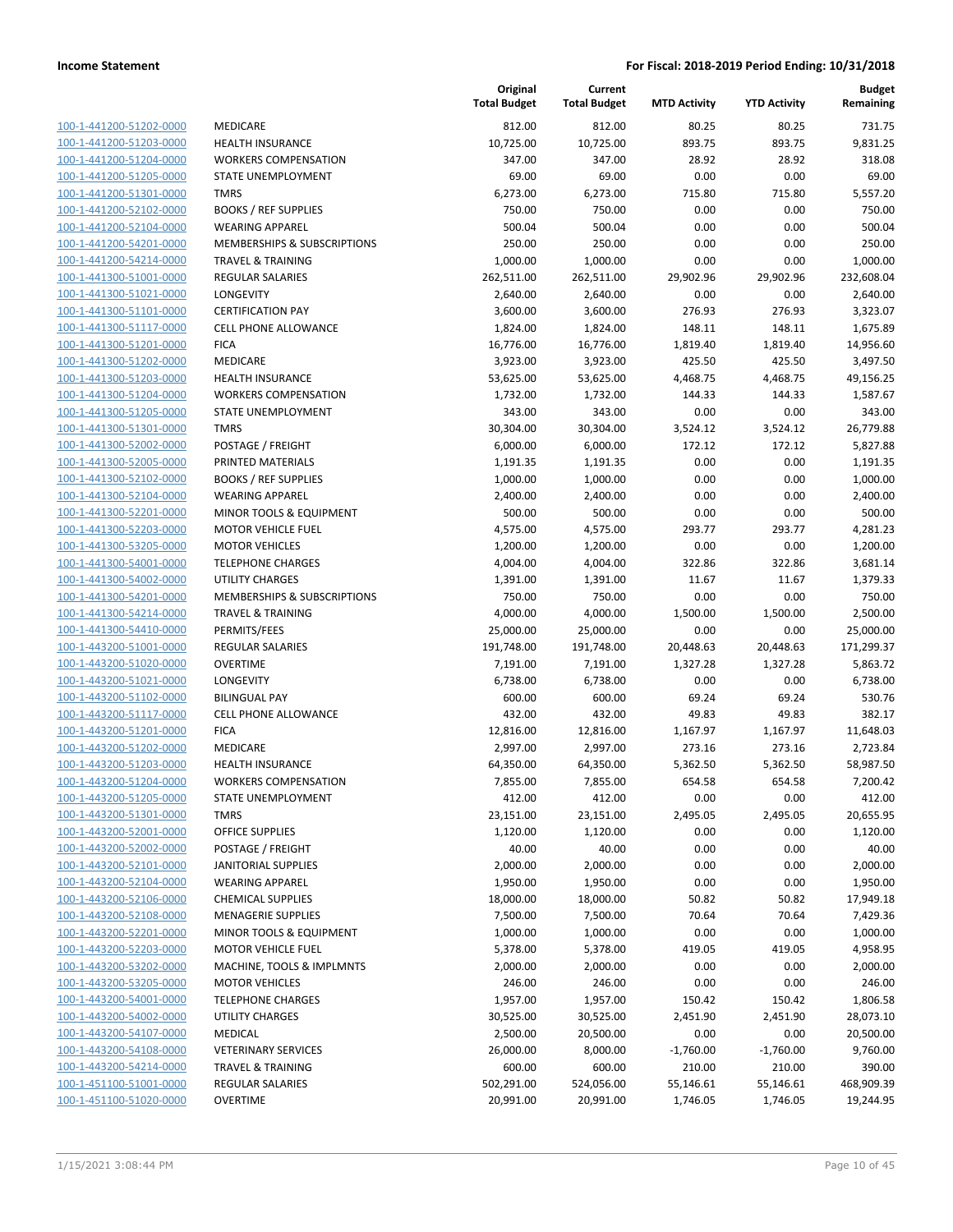| 100-1-451100-51021-0000         |
|---------------------------------|
| 100-1-451100-51101-0000         |
| 100-1-451100-51102-0000         |
| 100-1-451100-51116-0000         |
| 100-1-451100-51117-0000         |
| 100-1-451100-51201-0000         |
| 100-1-451100-51202-0000         |
| 100-1-451100-51203-0000         |
| 100-1-451100-51204-0000         |
| -451100-51205-0000<br>$100 - 1$ |
| 100-1-451100-51301-0000         |
| 100-1-451100-52001-0000         |
| 100-1-451100-52002-0000         |
| 100-1-451100-52101-0000         |
| 100-1-451100-52104-0000         |
| 100-1-451100-52106-0000         |
| 100-1-451100-52107-0000         |
|                                 |
| 100-1-451100-52201-0000         |
| 100-1-451100-52203-0000         |
| -451100-52401-0000<br>$100 - 1$ |
| 100-1-451100-53201-0000         |
| 100-1-451100-53202-0000         |
| 100-1-451100-53205-0000         |
| 100-1-451100-53207-0000         |
| 100-1-451100-53402-0000         |
| 100-1-451100-53707-0000         |
| 100-1-451100-53708-0000         |
| 100-1-451100-53710-0000         |
| 100-1-451100-54001-0000         |
| -451100-54002-0000<br>$100 - 1$ |
| 100-1-451100-54101-0000         |
| 100-1-451100-54103-0000         |
| 100-1-451100-54201-0000         |
| 100-1-451100-54211-0000         |
| 100-1-451100-54214-0000         |
| 100-1-451100-54301-0000         |
| 100-1-451100-54409-0000         |
| 100-1-455100-51001-0000         |
| 100-1-455100-51021-0000         |
| -455100-51102-0000<br>$100 - 1$ |
| 100-1-455100-51116-0000         |
| 100-1-455100-51117-0000         |
| <u>100-1-455100-51201-0000</u>  |
| <u>100-1-455100-51202-0000</u>  |
| 100-1-455100-51203-0000         |
| 100-1-455100-51204-0000         |
| 100-1-455100-51205-0000         |
|                                 |
| <u>100-1-455100-51301-0000</u>  |
| <u>100-1-455100-52001-0000</u>  |
| 100-1-455100-52002-0000         |
| 100-1-455100-52004-0000         |
| 100-1-455100-52005-0000         |
| 100-1-455100-52115-0000         |
| <u>100-1-455100-52201-0000</u>  |
| 100-1-455100-52402-0000         |
| 100-1-455100-53201-0000         |
| 100-1-455100-54001-0000         |
| <u>100-1-455100-54002-0000</u>  |
| 100-1-455100-54201-0000         |

|                         |                                 | Original<br><b>Total Budget</b> | Current<br><b>Total Budget</b> | <b>MTD Activity</b> | <b>YTD Activity</b> | <b>Budget</b><br>Remaining |
|-------------------------|---------------------------------|---------------------------------|--------------------------------|---------------------|---------------------|----------------------------|
| 100-1-451100-51021-0000 | LONGEVITY                       | 5,984.00                        | 5,984.00                       | 0.00                | 0.00                | 5,984.00                   |
| 100-1-451100-51101-0000 | <b>CERTIFICATION PAY</b>        | 4,200.00                        | 4,200.00                       | 369.25              | 369.25              | 3,830.75                   |
| 100-1-451100-51102-0000 | <b>BILINGUAL PAY</b>            | 600.00                          | 600.00                         | 69.24               | 69.24               | 530.76                     |
| 100-1-451100-51116-0000 | CAR ALLOWANCE                   | 2,400.00                        | 2,400.00                       | 276.93              | 276.93              | 2,123.07                   |
| 100-1-451100-51117-0000 | <b>CELL PHONE ALLOWANCE</b>     | 4,032.00                        | 4,032.00                       | 372.95              | 372.95              | 3,659.05                   |
| 100-1-451100-51201-0000 | <b>FICA</b>                     | 33,511.00                       | 33,511.00                      | 3,395.15            | 3,395.15            | 30,115.85                  |
| 100-1-451100-51202-0000 | MEDICARE                        | 7,837.00                        | 7,837.00                       | 794.03              | 794.03              | 7,042.97                   |
| 100-1-451100-51203-0000 | <b>HEALTH INSURANCE</b>         | 123,338.00                      | 123,338.00                     | 10,278.17           | 10,278.17           | 113,059.83                 |
| 100-1-451100-51204-0000 | <b>WORKERS COMPENSATION</b>     | 12,626.00                       | 12,626.00                      | 1,052.17            | 1,052.17            | 11,573.83                  |
| 100-1-451100-51205-0000 | STATE UNEMPLOYMENT              | 1,259.00                        | 1,259.00                       | 137.76              | 137.76              | 1,121.24                   |
| 100-1-451100-51301-0000 | <b>TMRS</b>                     | 58,266.00                       | 58,266.00                      | 6,577.10            | 6,577.10            | 51,688.90                  |
| 100-1-451100-52001-0000 | <b>OFFICE SUPPLIES</b>          | 750.00                          | 1,150.00                       | 0.00                | 0.00                | 1,150.00                   |
| 100-1-451100-52002-0000 | POSTAGE / FREIGHT               | 500.00                          | 500.00                         | 0.00                | 0.00                | 500.00                     |
| 100-1-451100-52101-0000 | <b>JANITORIAL SUPPLIES</b>      | 7,030.00                        | 5,830.00                       | 0.00                | 0.00                | 5,830.00                   |
| 100-1-451100-52104-0000 | <b>WEARING APPAREL</b>          | 10,275.00                       | 10,275.00                      | 0.00                | 0.00                | 10,275.00                  |
| 100-1-451100-52106-0000 | SPLASH PAD SUPPLIES             | 6,875.00                        | 6,875.00                       | 0.00                | 0.00                | 6,875.00                   |
| 100-1-451100-52107-0000 | <b>BOTANICAL SUPPLIES</b>       | 11,250.00                       | 11,250.00                      | 179.67              | 179.67              | 11,070.33                  |
| 100-1-451100-52201-0000 | <b>REPAIR &amp; MAINTENANCE</b> | 11,750.00                       | 11,750.00                      | 47.85               | 47.85               | 11,702.15                  |
| 100-1-451100-52203-0000 | <b>MOTOR VEHICLE FUEL</b>       | 26,250.00                       | 26,250.00                      | 1,657.19            | 1,657.19            | 24,592.81                  |
| 100-1-451100-52401-0000 | RECREATIONAL SUPPLIES           | 500.00                          | 500.00                         | 0.00                | 0.00                | 500.00                     |
| 100-1-451100-53201-0000 | FURNITURE & OFFICE EQUIPMENT    | 0.00                            | 1,186.85                       | 0.00                | 0.00                | 1,186.85                   |
| 100-1-451100-53202-0000 | MACHINE, TOOLS & IMPLMNTS       | 9,091.00                        | 9,091.00                       | 3,545.00            | 3,545.00            | 5,546.00                   |
| 100-1-451100-53205-0000 | <b>MOTOR VEHICLES</b>           | 8,000.00                        | 8,000.00                       | 0.00                | 0.00                | 8,000.00                   |
| 100-1-451100-53207-0000 | RADIO/COMMUNICATIONS            | 1,360.00                        | 1,360.00                       | 0.00                | 0.00                | 1,360.00                   |
| 100-1-451100-53402-0000 | <b>BUILDING MAINTENANCE</b>     | 900.00                          | 900.00                         | 0.00                | 0.00                | 900.00                     |
| 100-1-451100-53707-0000 | <b>MAINT - GROUNDS</b>          | 16,885.00                       | 16,885.00                      | 0.00                | 0.00                | 16,885.00                  |
| 100-1-451100-53708-0000 | <b>ATHLETIC FIELDS</b>          | 16,200.00                       | 17,600.00                      | 643.25              | 643.25              | 16,956.75                  |
| 100-1-451100-53710-0000 | PARK IMPROVEMENTS               | 10,550.00                       | 10,550.00                      | 114.00              | 114.00              | 10,436.00                  |
| 100-1-451100-54001-0000 | <b>TELEPHONE CHARGES</b>        | 7,292.00                        | 7,292.00                       | 277.17              | 277.17              | 7,014.83                   |
| 100-1-451100-54002-0000 | <b>UTILITY CHARGES</b>          | 155,476.00                      | 155,476.00                     | 11,585.64           | 11,585.64           | 143,890.36                 |
| 100-1-451100-54101-0000 | PROFESSIONAL SERVICES           | 0.00                            | 5,100.00                       | 0.00                | 0.00                | 5,100.00                   |
| 100-1-451100-54103-0000 | CONSULTING                      | 0.00                            | 800.00                         | 0.00                | 0.00                | 800.00                     |
| 100-1-451100-54201-0000 | MEMBERSHIPS & SUBSCRIPTIONS     | 1,510.00                        | 1,510.00                       | 200.00              | 200.00              | 1,310.00                   |
| 100-1-451100-54211-0000 | ADVERTISING                     | 4,700.00                        | 4,700.00                       | 75.00               | 75.00               | 4,625.00                   |
| 100-1-451100-54214-0000 | <b>TRAVEL &amp; TRAINING</b>    | 1,000.00                        | 1,313.15                       | 0.00                | 0.00                | 1,313.15                   |
| 100-1-451100-54301-0000 | <b>SPECIAL EVENTS</b>           | 57,000.00                       | 57,400.00                      | 3,773.62            | 3,773.62            | 53,626.38                  |
| 100-1-451100-54409-0000 | <b>CEMETERY MAINTENANCE</b>     | 80,700.00                       | 80,700.00                      | 6,725.00            | 6,725.00            | 73,975.00                  |
| 100-1-455100-51001-0000 | REGULAR SALARIES                | 326,071.00                      | 326,071.00                     | 35,040.60           | 35,040.60           | 291,030.40                 |
| 100-1-455100-51021-0000 | LONGEVITY                       | 3,252.00                        | 3,252.00                       | 0.00                | 0.00                | 3,252.00                   |
| 100-1-455100-51102-0000 | <b>BILINGUAL PAY</b>            | 600.00                          | 600.00                         | 69.24               | 69.24               | 530.76                     |
| 100-1-455100-51116-0000 | CAR ALLOWANCE                   | 3,600.00                        | 3,600.00                       | 0.00                | 0.00                | 3,600.00                   |
| 100-1-455100-51117-0000 | <b>CELL PHONE ALLOWANCE</b>     | 432.00                          | 432.00                         | 48.45               | 48.45               | 383.55                     |
| 100-1-455100-51201-0000 | <b>FICA</b>                     | 20,705.00                       | 20,705.00                      | 2,089.70            | 2,089.70            | 18,615.30                  |
| 100-1-455100-51202-0000 | MEDICARE                        | 4,842.00                        | 4,842.00                       | 488.71              | 488.71              | 4,353.29                   |
| 100-1-455100-51203-0000 | <b>HEALTH INSURANCE</b>         | 42,900.00                       | 42,900.00                      | 3,575.00            | 3,575.00            | 39,325.00                  |
| 100-1-455100-51204-0000 | <b>WORKERS COMPENSATION</b>     | 1,092.00                        | 1,092.00                       | 91.00               | 91.00               | 1,001.00                   |
| 100-1-455100-51205-0000 | STATE UNEMPLOYMENT              | 806.00                          | 806.00                         | 49.22               | 49.22               | 756.78                     |
| 100-1-455100-51301-0000 | <b>TMRS</b>                     | 28,709.00                       | 28,709.00                      | 3,553.39            | 3,553.39            | 25,155.61                  |
| 100-1-455100-52001-0000 | <b>OFFICE SUPPLIES</b>          | 2,885.00                        | 2,885.00                       | 0.00                | 0.00                | 2,885.00                   |
| 100-1-455100-52002-0000 | POSTAGE / FREIGHT               | 75.00                           | 75.00                          | 0.83                | 0.83                | 74.17                      |
| 100-1-455100-52004-0000 | <b>COMPUTER SUPPLIES</b>        | 75.00                           | 75.00                          | 0.00                | 0.00                | 75.00                      |
| 100-1-455100-52005-0000 | PRINTED MATERIALS               | 48.00                           | 48.00                          | 0.00                | 0.00                | 48.00                      |
| 100-1-455100-52115-0000 | <b>CATALOGING SUPPLIES</b>      | 1,000.00                        | 1,000.00                       | 39.98               | 39.98               | 960.02                     |
| 100-1-455100-52201-0000 | MINOR TOOLS & EQUIPMENT         | 75.00                           | 75.00                          | 0.00                | 0.00                | 75.00                      |
| 100-1-455100-52402-0000 | <b>BASIC PROGRAM EXPENSE</b>    | 4,100.00                        | 4,100.00                       | 435.64              | 435.64              | 3,664.36                   |
| 100-1-455100-53201-0000 | FURNITURE & OFFICE EQUIPMENT    | 629.00                          | 629.00                         | 0.00                | 0.00                | 629.00                     |
| 100-1-455100-54001-0000 | <b>TELEPHONE CHARGES</b>        | 5,676.00                        | 5,676.00                       | 379.90              | 379.90              | 5,296.10                   |
| 100-1-455100-54002-0000 | UTILITY CHARGES                 | 32,442.00                       | 32,442.00                      | 3,099.84            | 3,099.84            | 29,342.16                  |
| 100-1-455100-54201-0000 | MEMBERSHIPS & SUBSCRIPTIONS     | 9,744.00                        | 9,744.00                       | 6,500.00            | 6,500.00            | 3,244.00                   |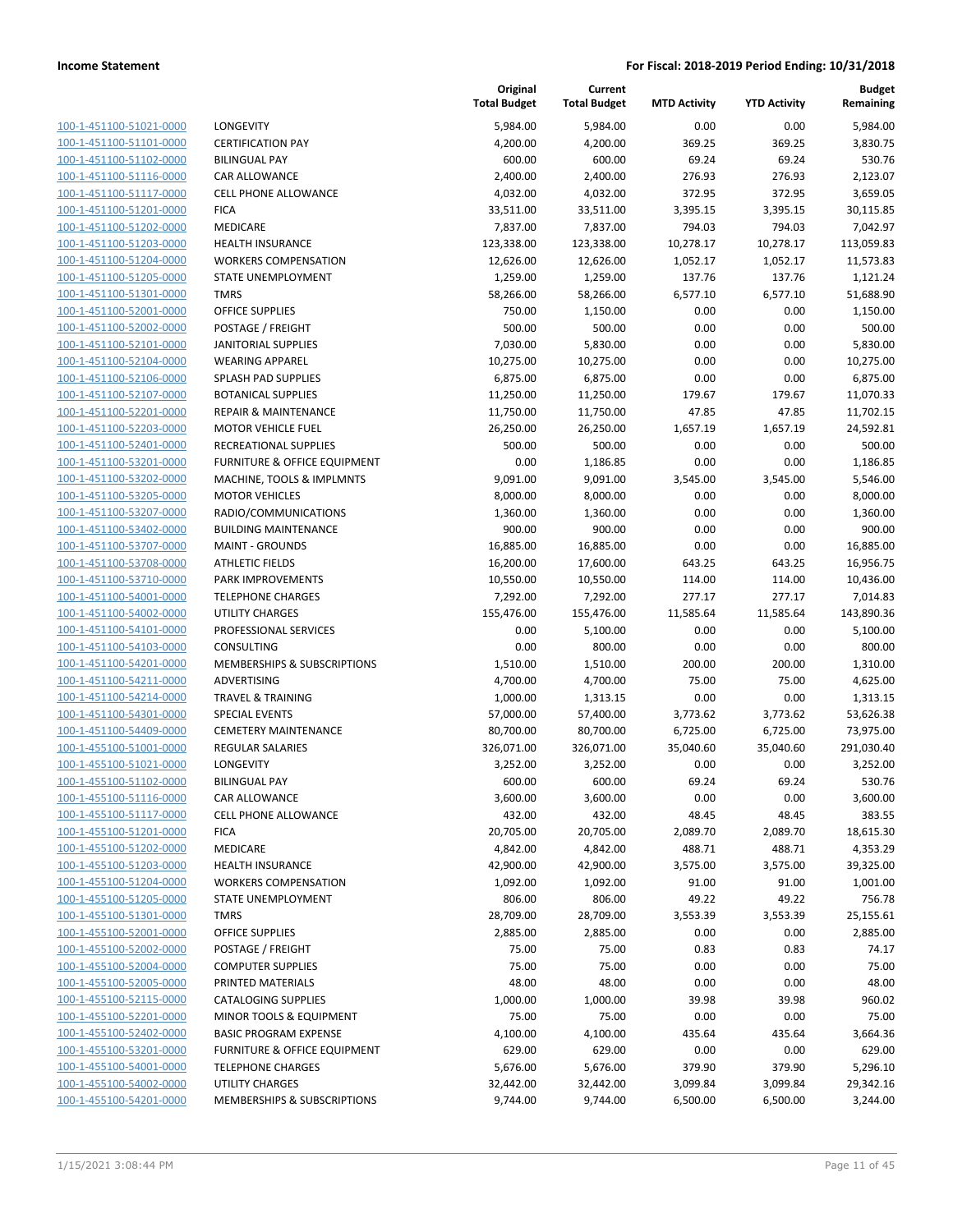| 100-1-455100-54202-0000                            | LIBRARY                 |
|----------------------------------------------------|-------------------------|
| 100-1-455100-54214-0000                            | TRAVEL                  |
| 100-1-455100-55203-0000                            | <b>FURNITL</b>          |
| 100-1-455100-55211-0000                            | <b>BOOKS</b>            |
| 100-1-456100-51001-0000                            | <b>REGULAI</b>          |
| 100-1-456100-51021-0000                            | LONGEV                  |
| 100-1-456100-51116-0000                            | CAR ALL                 |
| 100-1-456100-51117-0000                            | CELL PH                 |
| 100-1-456100-51201-0000                            | <b>FICA</b>             |
| 100-1-456100-51202-0000                            | <b>MEDICA</b>           |
| 100-1-456100-51203-0000                            | HEALTH                  |
| 100-1-456100-51204-0000                            | <b>WORKEF</b>           |
| 100-1-456100-51205-0000                            | STATE U                 |
| 100-1-456100-51301-0000                            | TMRS                    |
| 100-1-456100-52001-0000                            | OFFICE S                |
| 100-1-456100-52002-0000                            | POSTAGI                 |
| 100-1-456100-52103-0000                            | MEETING                 |
| 100-1-456100-54001-0000                            | <b>TELEPHC</b>          |
| 100-1-456100-54201-0000                            | <b>MEMBER</b>           |
| 100-1-456100-54205-0000                            | <b>BUSINES</b>          |
| 100-1-456100-54214-0000                            | <b>TRAVEL</b>           |
| 100-1-456100-54301-0000                            | SPECIAL                 |
| 100-1-456100-54523-0000                            | <b>PROPOS</b>           |
| 100-1-480000-52003-0000                            | <b>COPIER</b>           |
| 100-1-480000-52006-0000                            | <b>COPIER F</b>         |
| 100-1-480000-54002-0000                            | UTILITY (               |
| 100-1-480000-54105-0000<br>100-1-480000-54201-0000 | MARKET<br><b>MEMBEI</b> |
| 100-1-480000-54904-0000                            | POSTAGI                 |
| 100-1-480000-54905-0000                            | MAIL M/                 |
| 100-1-480000-54906-0000                            | MAIL M/                 |
| 100-1-480000-56309-0000                            | PAYOUT                  |
| 100-1-480000-56309-0001                            | PAYOUT                  |
| 100-1-480000-57005-0000                            | <b>ACCRUE</b>           |
| 100-1-480000-57007-0000                            | COMMU                   |
| 100-1-480000-57008-0000                            | <b>BANK CH</b>          |
| 100-1-480000-57015-0000                            | <b>CONTING</b>          |
| 100-1-491000-58040-0000                            | XFR - GE                |
| 100-1-491000-58204-0000                            | XFR - VEI               |
| 100-1-495000-58702-0000                            | CA - GEN                |
| 100-1-495000-58703-0000                            | CA - PUB                |
| <u>100-1-495000-58704-0000</u>                     | CA - PUB                |
| 100-1-495000-58705-0000                            | CA - CON                |
| 100-1-495000-58706-0000                            | CA - PAR                |
| 100-1-495000-58712-0000                            | CA - GEN                |
| 100-1-495000-58713-0000                            | CA - PUB                |
| 100-1-495000-58714-0000                            | CA - PUB                |
| 100-1-495000-58715-0000                            | CA - CON                |
| 100-1-495000-58716-0000                            | CA - PAR                |
| 100-1-495000-58722-0000                            | CA - GEN                |
| 100-1-495000-58723-0000                            | CA - PUB                |
| <u>100-1-495000-58724-0000</u>                     | CA - PUB                |
| 100-1-495000-58725-0000                            | CA - CON                |
| 100-1-495000-58726-0000                            | CA - PAR                |
|                                                    |                         |

|                                                                      |                                                       | Original<br><b>Total Budget</b> | Current<br><b>Total Budget</b> | <b>MTD Activity</b>           | <b>YTD Activity</b>           | <b>Budget</b><br>Remaining |
|----------------------------------------------------------------------|-------------------------------------------------------|---------------------------------|--------------------------------|-------------------------------|-------------------------------|----------------------------|
| 100-1-455100-54202-0000                                              | <b>LIBRARY PERIODICALS</b>                            | 2,700.00                        | 2,700.00                       | 0.00                          | 0.00                          | 2,700.00                   |
| 100-1-455100-54214-0000                                              | <b>TRAVEL &amp; TRAINING</b>                          | 2,500.00                        | 2,500.00                       | 30.00                         | 30.00                         | 2,470.00                   |
| 100-1-455100-55203-0000                                              | <b>FURNITURE/OFFICE EQUIP</b>                         | 250.00                          | 250.00                         | 0.00                          | 0.00                          | 250.00                     |
| 100-1-455100-55211-0000                                              | <b>BOOKS</b>                                          | 43,800.00                       | 43,800.00                      | 1,873.78                      | 1,873.78                      | 41,926.22                  |
| 100-1-456100-51001-0000                                              | <b>REGULAR SALARIES</b>                               | 57,247.00                       | 57,247.00                      | 6,573.65                      | 6,573.65                      | 50,673.35                  |
| 100-1-456100-51021-0000                                              | LONGEVITY                                             | 1,584.00                        | 1,584.00                       | 0.00                          | 0.00                          | 1,584.00                   |
| 100-1-456100-51116-0000                                              | CAR ALLOWANCE                                         | 3,600.00                        | 3,600.00                       | 415.38                        | 415.38                        | 3,184.62                   |
| 100-1-456100-51117-0000                                              | <b>CELL PHONE ALLOWANCE</b>                           | 432.00                          | 432.00                         | 49.83                         | 49.83                         | 382.17                     |
| 100-1-456100-51201-0000                                              | <b>FICA</b>                                           | 3,898.00                        | 3,898.00                       | 387.27                        | 387.27                        | 3,510.73                   |
| 100-1-456100-51202-0000                                              | <b>MEDICARE</b>                                       | 912.00                          | 912.00                         | 90.57                         | 90.57                         | 821.43                     |
| 100-1-456100-51203-0000                                              | <b>HEALTH INSURANCE</b>                               | 10,725.00                       | 10,725.00                      | 893.75                        | 893.75                        | 9,831.25                   |
| 100-1-456100-51204-0000                                              | <b>WORKERS COMPENSATION</b>                           | 172.00                          | 172.00                         | 14.33                         | 14.33                         | 157.67                     |
| 100-1-456100-51205-0000                                              | STATE UNEMPLOYMENT                                    | 69.00                           | 69.00                          | 0.00                          | 0.00                          | 69.00                      |
| 100-1-456100-51301-0000                                              | <b>TMRS</b>                                           | 7,041.00                        | 7,041.00                       | 817.92                        | 817.92                        | 6,223.08                   |
| 100-1-456100-52001-0000                                              | <b>OFFICE SUPPLIES</b>                                | 100.00                          | 100.00                         | 0.00                          | 0.00                          | 100.00                     |
| 100-1-456100-52002-0000                                              | POSTAGE / FREIGHT                                     | 200.00                          | 200.00                         | 10.30                         | 10.30                         | 189.70                     |
| 100-1-456100-52103-0000                                              | <b>MEETING SUPPLIES</b>                               | 50.00                           | 50.00                          | 0.00                          | 0.00                          | 50.00                      |
| 100-1-456100-54001-0000                                              | <b>TELEPHONE CHARGES</b>                              | 413.00                          | 413.00                         | 31.65                         | 31.65                         | 381.35                     |
| 100-1-456100-54201-0000                                              | MEMBERSHIPS & SUBSCRIPTIONS                           | 1,240.00                        | 1,240.00                       | 0.00                          | 0.00                          | 1,240.00                   |
| 100-1-456100-54205-0000                                              | <b>BUSINESS MEALS</b>                                 | 50.00                           | 50.00                          | 0.00                          | 0.00                          | 50.00                      |
| 100-1-456100-54214-0000                                              | <b>TRAVEL &amp; TRAINING</b>                          | 750.00                          | 750.00                         | 0.00                          | 0.00                          | 750.00                     |
| 100-1-456100-54301-0000                                              | <b>SPECIAL EVENTS</b>                                 | 7,300.00                        | 7,300.00                       | 1,040.00                      | 1,040.00                      | 6,260.00                   |
| 100-1-456100-54523-0000                                              | PROPOSED EVENTS                                       | 75,000.00                       | 75,000.00                      | 0.00                          | 0.00                          | 75,000.00                  |
| 100-1-480000-52003-0000                                              | <b>COPIER CHARGES</b>                                 | 75,900.00                       | 75,900.00                      | 2,063.59                      | 2,063.59                      | 73,836.41                  |
| 100-1-480000-52006-0000                                              | <b>COPIER PAPER</b>                                   | 5,000.00                        | 5,000.00                       | 0.00                          | 0.00                          | 5,000.00                   |
| 100-1-480000-54002-0000                                              | <b>UTILITY CHARGES</b>                                | 652.00                          | 652.00                         | 48.00                         | 48.00                         | 604.00                     |
| 100-1-480000-54105-0000                                              | <b>MARKETING</b>                                      | 8,250.00                        | 8,250.00                       | 0.00                          | 0.00                          | 8,250.00                   |
| 100-1-480000-54201-0000                                              | MEMBERSHIPS & SUBSCRIPTIONS                           | 8,601.00                        | 8,601.00                       | 0.00                          | 0.00                          | 8,601.00                   |
| 100-1-480000-54904-0000                                              | POSTAGE METER RENTAL                                  | 0.00                            | 0.00                           | $-177.85$                     | $-177.85$                     | 177.85                     |
| 100-1-480000-54905-0000                                              | MAIL MACHINE LEASE INT                                | 700.00                          | 700.00                         | 0.00                          | 0.00                          | 700.00                     |
| 100-1-480000-54906-0000                                              | MAIL MACHINE LEASE PRINC                              | 2,600.00                        | 2,600.00                       | 0.00                          | 0.00                          | 2,600.00                   |
| 100-1-480000-56309-0000                                              | PAYOUT ARRANGEMENT LOCAL SALES TAX                    | 178,096.00                      | 178,096.00                     | 14,841.30                     | 14,841.30                     | 163,254.70                 |
| 100-1-480000-56309-0001                                              | PAYOUT ARRANGEMENT - 380 AGREEMENT                    | 123,312.00                      | 123,312.00                     | 0.00                          | 0.00                          | 123,312.00                 |
| 100-1-480000-57005-0000                                              | <b>ACCRUED VAC &amp; SICK PAY</b>                     | 160,000.00                      | 160,000.00                     | 0.00                          | 0.00                          | 160,000.00                 |
| 100-1-480000-57007-0000                                              | <b>COMMUNITY SERVICES</b>                             | 25,000.00                       | 25,000.00                      | 0.00                          | 0.00                          | 25,000.00                  |
| 100-1-480000-57008-0000                                              | <b>BANK CHARGES</b>                                   | 15,000.00                       | 15,000.00                      | 748.09                        | 748.09                        | 14,251.91                  |
| 100-1-480000-57015-0000                                              | <b>CONTINGENCY EXPENSE</b>                            | 90,000.00                       | 90,000.00                      | 0.00                          | 0.00                          | 90,000.00                  |
| 100-1-491000-58040-0000                                              | <b>XFR - GENERAL CIP</b>                              | 3,220,008.00                    | 3,220,008.00                   | 268,334.00                    | 268,334.00                    | 2,951,674.00               |
| 100-1-491000-58204-0000                                              | XFR - VEHICLE/EQUIP RPLCMNT                           | 615,357.00                      | 615,357.00                     | 51,279.75                     | 51,279.75                     | 564,077.25                 |
| 100-1-495000-58702-0000                                              | CA - GEN GOV TO CENTRAL SERVICE FUND                  | 2,990.00                        | 2,990.00                       | 249.17                        | 249.17                        | 2,740.83                   |
| 100-1-495000-58703-0000                                              | CA - PUBLIC WORKS TO CENTRAL SERVICE FU               | 83,324.00                       | 83,324.00                      | 6,943.67                      | 6,943.67                      | 76,380.33                  |
| 100-1-495000-58704-0000                                              | CA - PUBLIC SAFETY TO CENTRAL SERVICE FU              | 224,363.00                      | 224,363.00                     | 18,696.92                     | 18,696.92                     | 205,666.08                 |
| 100-1-495000-58705-0000                                              | CA - COM DEV TO CENTRAL SERVICE FUND                  | 60,110.00                       | 60,110.00                      | 5,009.17                      | 5,009.17                      | 55,100.83                  |
| 100-1-495000-58706-0000                                              | CA - PARKS & REC TO CENTRAL SERVICE FUND              | 200,523.00                      | 200,523.00                     | 16,710.25                     | 16,710.25                     | 183,812.75                 |
| 100-1-495000-58712-0000                                              | CA - GEN GOV TO INSURANCE FUND                        | 2,437.00                        | 2,437.00                       | 203.08                        | 203.08                        | 2,233.92                   |
| 100-1-495000-58713-0000                                              | CA - PUBLIC WORKS TO INSURANCE FUND                   | 30,169.00                       | 30,169.00                      | 2,514.08                      | 2,514.08                      | 27,654.92                  |
| 100-1-495000-58714-0000                                              | CA - PUBLIC SAFETY TO INSURANCE FUND                  | 70,502.00                       | 70,502.00                      | 5,875.17                      | 5,875.17                      | 64,626.83                  |
| 100-1-495000-58715-0000                                              | CA - COM DEV TO INSURANCE FUND                        | 11,768.00                       | 11,768.00                      | 980.67                        | 980.67                        | 10,787.33                  |
| 100-1-495000-58716-0000                                              | CA - PARKS & REC TO INSURANCE FUND                    | 39,169.00                       | 39,169.00                      | 3,264.08                      | 3,264.08                      | 35,904.92                  |
| 100-1-495000-58722-0000                                              | CA - GEN GOVERNMENT TO MIS FUND                       | 19,265.00                       | 19,265.00                      | 1,605.42                      | 1,605.42                      | 17,659.58                  |
| 100-1-495000-58723-0000                                              | CA - PUBLIC WORKS TO MIS FUND                         | 17,693.00                       | 17,693.00                      | 1,474.42                      | 1,474.42                      | 16,218.58                  |
| 100-1-495000-58724-0000                                              | CA - PUBLIC SAFETY TO MIS FUND                        |                                 |                                |                               |                               |                            |
| 100-1-495000-58725-0000                                              | CA - COM DEV TO MIS FUND                              | 157,174.00<br>51,718.00         | 157,174.00                     | 13,097.83                     | 13,097.83                     | 144,076.17                 |
| 100-1-495000-58726-0000                                              |                                                       |                                 | 51,718.00                      | 4,309.83                      | 4,309.83                      | 47,408.17                  |
|                                                                      | CA - PARKS & REC TO MIS FUND<br><b>Expense Total:</b> | 50,819.00                       | 50,819.00                      | 4,234.92                      | 4,234.92                      | 46,584.08                  |
|                                                                      | Fund: 100 - GENERAL FUND Surplus (Deficit):           | 26,032,854.92<br>-1,558,556.07  | 26,030,383.92<br>-1,556,085.07 | 2,342,049.80<br>-1,064,613.71 | 2,342,049.80<br>-1,064,613.71 | 23,688,334.12              |
|                                                                      |                                                       |                                 |                                |                               |                               |                            |
| Fund: 101 - MUNICIPAL COURT BUILDING SECURITY FEES<br><b>Rovenue</b> |                                                       |                                 |                                |                               |                               |                            |

**Revenue** 101-1-318001-44101-0000 MUNICIPAL COURT COST/FEES 0.00 0.00 482.79 482.79 -482.79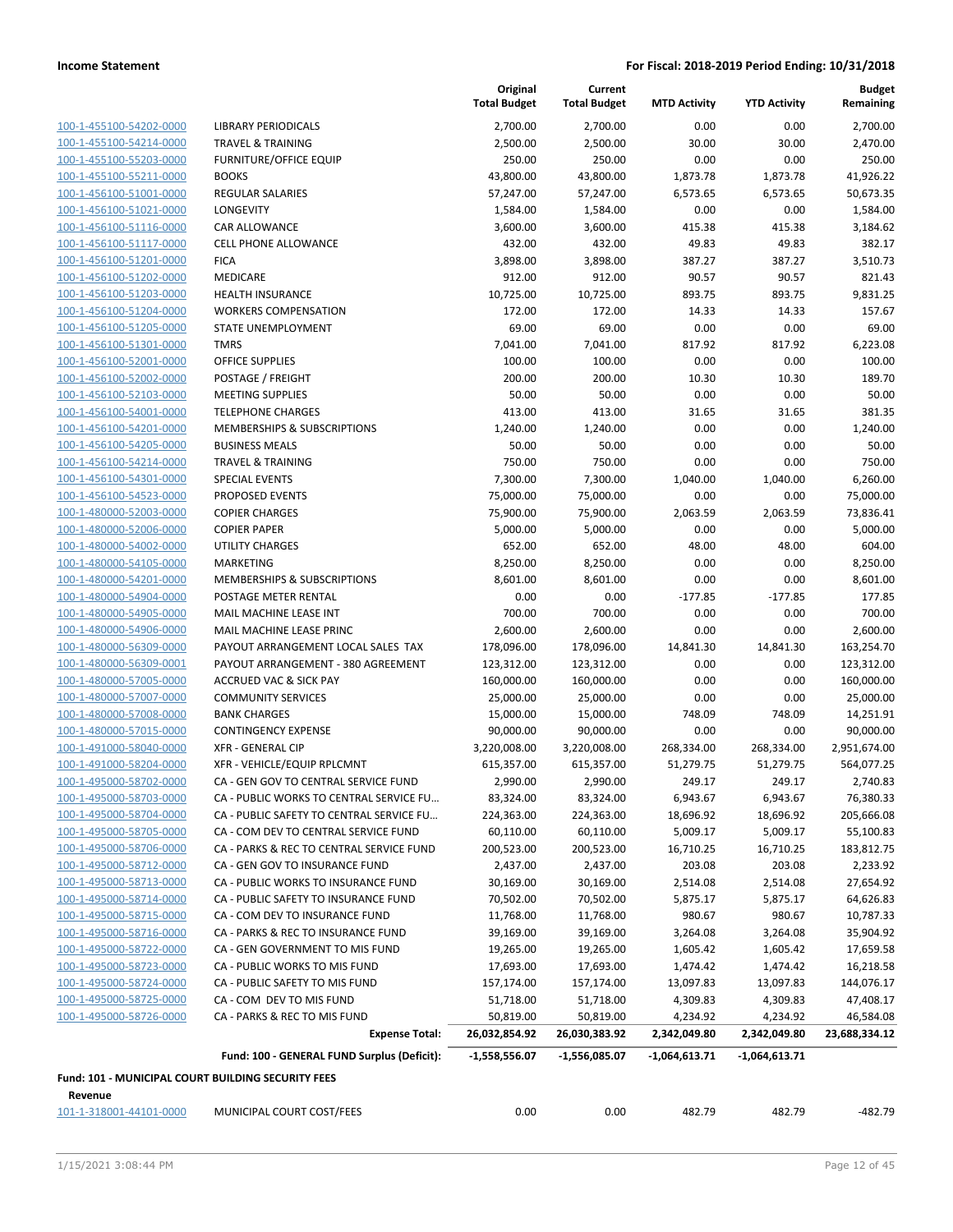|                                                      |                                                                       | Original<br><b>Total Budget</b> | Current<br><b>Total Budget</b> | <b>MTD Activity</b> | <b>YTD Activity</b> | <b>Budget</b><br>Remaining |
|------------------------------------------------------|-----------------------------------------------------------------------|---------------------------------|--------------------------------|---------------------|---------------------|----------------------------|
| 101-1-319001-45401-0000                              | <b>INTEREST REVENUES</b>                                              | 0.00                            | 0.00                           | 54.75               | 54.75               | $-54.75$                   |
|                                                      | <b>Revenue Total:</b>                                                 | 0.00                            | 0.00                           | 537.54              | 537.54              | $-537.54$                  |
| <b>Expense</b>                                       |                                                                       |                                 |                                |                     |                     |                            |
| 101-1-480000-57008-0000                              | <b>BANK CHARGES</b>                                                   | 0.00                            | 0.00                           | 0.58                | 0.58                | $-0.58$                    |
|                                                      | <b>Expense Total:</b>                                                 | 0.00                            | 0.00                           | 0.58                | 0.58                | $-0.58$                    |
|                                                      | Fund: 101 - MUNICIPAL COURT BUILDING SECURITY FEES Surplus (Deficit): | 0.00                            | 0.00                           | 536.96              | 536.96              |                            |
| Fund: 102 - MUNICIPAL COURT TECH FUND                |                                                                       |                                 |                                |                     |                     |                            |
| Revenue                                              |                                                                       |                                 |                                |                     |                     |                            |
| 102-1-318001-44101-0000                              | MUNICIPAL COURT COST/FEES                                             | 0.00                            | 0.00                           | 643.69              | 643.69              | $-643.69$                  |
| 102-1-319001-45401-0000                              | <b>INTEREST REVENUES</b>                                              | 0.00                            | 0.00                           | 33.20               | 33.20               | $-33.20$                   |
|                                                      | <b>Revenue Total:</b>                                                 | 0.00                            | 0.00                           | 676.89              | 676.89              | $-676.89$                  |
| <b>Expense</b>                                       |                                                                       |                                 |                                |                     |                     |                            |
| 102-1-480000-57008-0000                              | <b>BANK CHARGES</b>                                                   | 0.00                            | 0.00                           | 0.35                | 0.35                | $-0.35$                    |
|                                                      | <b>Expense Total:</b>                                                 | 0.00                            | 0.00                           | 0.35                | 0.35                | $-0.35$                    |
|                                                      | Fund: 102 - MUNICIPAL COURT TECH FUND Surplus (Deficit):              | 0.00                            | 0.00                           | 676.54              | 676.54              |                            |
| <b>Fund: 103 - MUNICIPAL COURT CHILD SAFETY FUND</b> |                                                                       |                                 |                                |                     |                     |                            |
| Revenue                                              |                                                                       |                                 |                                |                     |                     |                            |
| 103-1-318001-44101-0000                              | MUNICIPAL COURT COST/FEES                                             | 1,954.00                        | 1,954.00                       | 25.00               | 25.00               | 1,929.00                   |
| 103-1-318001-44110-0000                              | OPTIONAL COUNTY FEE - CHILD SAFETY                                    | 26,637.00                       | 26,637.00                      | 0.00                | 0.00                | 26,637.00                  |
| 103-1-319001-45401-0000                              | <b>INTEREST REVENUES</b>                                              | 25.00                           | 25.00                          | 13.42               | 13.42               | 11.58                      |
|                                                      | <b>Revenue Total:</b>                                                 | 28,616.00                       | 28,616.00                      | 38.42               | 38.42               | 28,577.58                  |
| <b>Expense</b>                                       |                                                                       |                                 |                                |                     |                     |                            |
| 103-1-480000-57007-0000                              | <b>COMMUNITY SERVICES</b>                                             | 28,000.00                       | 28,000.00                      | 0.00                | 0.00                | 28,000.00                  |
| 103-1-480000-57008-0000                              | <b>BANK CHARGES</b>                                                   | 10.00                           | 10.00                          | 0.14                | 0.14                | 9.86                       |
|                                                      | <b>Expense Total:</b>                                                 | 28,010.00                       | 28,010.00                      | 0.14                | 0.14                | 28,009.86                  |
|                                                      | Fund: 103 - MUNICIPAL COURT CHILD SAFETY FUND Surplus (Deficit):      | 606.00                          | 606.00                         | 38.28               | 38.28               |                            |
| <b>Fund: 111 - RECREATION ACTIVITIES FUND</b>        |                                                                       |                                 |                                |                     |                     |                            |
| Revenue                                              |                                                                       |                                 |                                |                     |                     |                            |
| 111-1-319001-45401-0000                              | <b>INTEREST REVENUES</b>                                              | 25.00                           | 25.00                          | 9.35                | 9.35                | 15.65                      |
| 111-1-319010-45306-0000                              | PARK CONCESSIONS                                                      | 44,415.00                       | 44,415.00                      | 1,238.99            | 1,238.99            | 43,176.01                  |
| 111-1-319011-44507-0000                              | <b>ADULT RECREATION FEES</b>                                          | 22,480.00                       | 22,480.00                      | 125.00              | 125.00              | 22,355.00                  |
| 111-1-319011-44508-0000                              | YOUTH RECREATION FEES                                                 | 145,650.00                      | 145,650.00                     | 7,878.50            | 7,878.50            | 137,771.50                 |
| 111-1-319012-44509-0000<br>111-1-319012-45504-0000   | SPECIAL EVENT FUNDING<br>RECREATION FACILTY RENTAL                    | 45,000.00<br>15,539.00          | 45,000.00                      | 150.00<br>0.00      | 150.00<br>0.00      | 44,850.00                  |
|                                                      | <b>Revenue Total:</b>                                                 | 273,109.00                      | 15,539.00<br>273,109.00        | 9,401.84            | 9,401.84            | 15,539.00<br>263,707.16    |
|                                                      |                                                                       |                                 |                                |                     |                     |                            |
| <b>Expense</b><br>111-1-451200-51001-0000            | REGULAR SALARIES / PART TIME TEMPORARY                                | 17,280.00                       | 17,280.00                      | 567.95              | 567.95              | 16,712.05                  |
| 111-1-451200-51201-0000                              | <b>FICA</b>                                                           | 1,071.00                        | 1,071.00                       | 35.21               | 35.21               | 1,035.79                   |
| 111-1-451200-51202-0000                              | MEDICARE                                                              | 251.00                          | 251.00                         | 8.24                | 8.24                | 242.76                     |
| 111-1-451200-51204-0000                              | <b>WORKERS COMPENSATION</b>                                           | 442.00                          | 442.00                         | 36.83               | 36.83               | 405.17                     |
| 111-1-451200-51205-0000                              | STATE UNEMPLOYMENT                                                    | 66.00                           | 66.00                          | 10.22               | 10.22               | 55.78                      |
| 111-1-451200-52001-0000                              | <b>OFFICE SUPPLIES</b>                                                | 500.00                          | 500.00                         | 0.00                | 0.00                | 500.00                     |
| 111-1-451200-52101-0000                              | <b>JANITORIAL SUPPLIES</b>                                            | 750.00                          | 750.00                         | 0.00                | 0.00                | 750.00                     |
| 111-1-451200-52401-0000                              | YOUTH SPORT SUPPLIES                                                  | 79,185.00                       | 79,185.00                      | 2,475.14            | 2,475.14            | 76,709.86                  |
| 111-1-451200-52403-0000                              | <b>RESALE ITEMS</b>                                                   | 24,112.00                       | 24,112.00                      | 2,250.00            | 2,250.00            | 21,862.00                  |
| 111-1-451200-54301-0000                              | <b>SPECIAL EVENTS</b>                                                 | 40,000.00                       | 40,000.00                      | 0.00                | 0.00                | 40,000.00                  |
| 111-1-451200-54302-0000                              | <b>TEAM REGISTRATION</b>                                              | 4,200.00                        | 4,200.00                       | 0.00                | 0.00                | 4,200.00                   |
| 111-1-451200-54303-0000                              | ADULT OFFICIALS / INSTRUCTORS                                         | 80,938.00                       | 80,938.00                      | 3,663.00            | 3,663.00            | 77,275.00                  |
| 111-1-480000-52003-0000                              | <b>COPIER CHARGES</b>                                                 | 2,050.00                        | 2,050.00                       | 210.11              | 210.11              | 1,839.89                   |
| 111-1-480000-57008-0000                              | <b>BANK CHARGES</b>                                                   | 2,300.00                        | 2,300.00                       | 345.03              | 345.03              | 1,954.97                   |
| 111-1-495000-58501-0000                              | CA - GENERAL FUND                                                     | 10,275.00                       | 10,275.00                      | 856.25              | 856.25              | 9,418.75                   |
| 111-1-495000-58701-0000                              | CA - CENTRAL SERVICE FUND                                             | 611.00                          | 611.00                         | 50.92               | 50.92               | 560.08                     |
| 111-1-495000-58710-0000                              | CA - INSURANCE FUND                                                   | 229.00                          | 229.00                         | 19.08               | 19.08               | 209.92                     |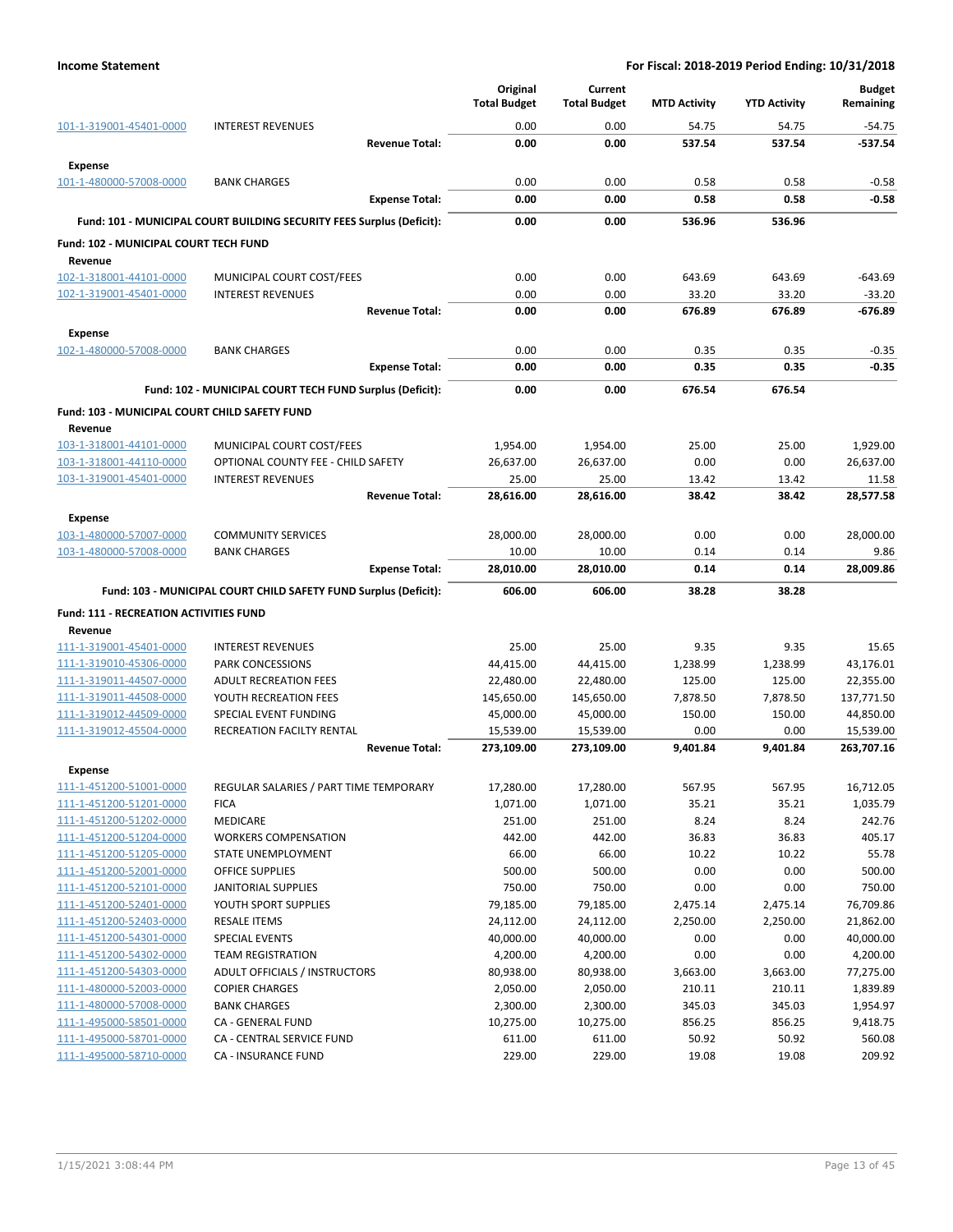|                                                    |                                                                 | Original               | Current                |                      |                      | <b>Budget</b>          |
|----------------------------------------------------|-----------------------------------------------------------------|------------------------|------------------------|----------------------|----------------------|------------------------|
|                                                    |                                                                 | <b>Total Budget</b>    | <b>Total Budget</b>    | <b>MTD Activity</b>  | <b>YTD Activity</b>  | Remaining              |
| 111-1-495000-58720-0000                            | CA - MIS FUN<br><b>Expense Total:</b>                           | 4,085.00<br>268,345.00 | 4,085.00<br>268,345.00 | 340.42<br>10,868.40  | 340.42<br>10,868.40  | 3,744.58<br>257,476.60 |
|                                                    |                                                                 |                        |                        |                      |                      |                        |
|                                                    | Fund: 111 - RECREATION ACTIVITIES FUND Surplus (Deficit):       | 4,764.00               | 4,764.00               | -1,466.56            | $-1,466.56$          |                        |
| <b>Fund: 112 - GUN RANGE FUND</b>                  |                                                                 |                        |                        |                      |                      |                        |
| Revenue<br>112-1-319001-45401-0000                 | <b>INTEREST REVENUES</b>                                        | 50.00                  | 50.00                  | 0.00                 | 0.00                 | 50.00                  |
| 112-1-319001-45601-0000                            | MISCELLANEOUS REVENUES                                          | 2,000.00               | 2,000.00               | 0.00                 | 0.00                 | 2,000.00               |
|                                                    | <b>Revenue Total:</b>                                           | 2,050.00               | 2,050.00               | 0.00                 | 0.00                 | 2,050.00               |
|                                                    |                                                                 |                        |                        |                      |                      |                        |
| Expense<br>112-1-421700-54501-0000                 | <b>SPECIAL SERVICES</b>                                         | 1,000.00               | 1,000.00               | 0.00                 | 0.00                 | 1,000.00               |
| 112-1-480000-57008-0000                            | <b>BANK CHARGES</b>                                             | 10.00                  | 10.00                  | 0.00                 | 0.00                 | 10.00                  |
|                                                    | <b>Expense Total:</b>                                           | 1,010.00               | 1,010.00               | 0.00                 | 0.00                 | 1,010.00               |
|                                                    |                                                                 |                        |                        | 0.00                 | 0.00                 |                        |
|                                                    | Fund: 112 - GUN RANGE FUND Surplus (Deficit):                   | 1,040.00               | 1,040.00               |                      |                      |                        |
| Fund: 113 - HOTEL / MOTEL OCCUPANCY TAX FUND       |                                                                 |                        |                        |                      |                      |                        |
| Revenue                                            |                                                                 |                        |                        |                      |                      |                        |
| 113-1-313005-41402-0000<br>113-1-319001-45401-0000 | HOTEL/MOTEL OCCUPANCY TAX<br><b>INTEREST REVENUES</b>           | 621,000.00<br>1,555.00 | 621,000.00             | 46,543.51<br>373.59  | 46,543.51<br>373.59  | 574,456.49<br>1,181.41 |
|                                                    | <b>Revenue Total:</b>                                           | 622,555.00             | 1,555.00<br>622,555.00 | 46,917.10            | 46,917.10            | 575,637.90             |
|                                                    |                                                                 |                        |                        |                      |                      |                        |
| <b>Expense</b><br>113-1-458100-51001-0000          | <b>REGULAR</b>                                                  | 37,337.00              | 37,337.00              | 4,243.60             | 4,243.60             | 33,093.40              |
| 113-1-458100-51020-0000                            | <b>OVERTIME</b>                                                 | 707.00                 | 707.00                 | 0.00                 | 0.00                 | 707.00                 |
| 113-1-458100-51021-0000                            | LONGEVITY                                                       | 348.00                 | 348.00                 | 0.00                 | 0.00                 | 348.00                 |
| 113-1-458100-51116-0000                            | <b>CAR ALLOWANCE</b>                                            | 1,200.00               | 1,200.00               | 138.45               | 138.45               | 1,061.55               |
| 113-1-458100-51117-0000                            | <b>CELL PHONE ALLOWANCE</b>                                     | 210.00                 | 210.00                 | 24.21                | 24.21                | 185.79                 |
| 113-1-458100-51201-0000                            | <b>FICA</b>                                                     | 2,468.00               | 2,468.00               | 264.61               | 264.61               | 2,203.39               |
| 113-1-458100-51202-0000                            | <b>MEDICARE</b>                                                 | 577.00                 | 577.00                 | 61.88                | 61.88                | 515.12                 |
| 113-1-458100-51203-0000                            | <b>HEALTH INSURANCE</b>                                         | 10,725.00              | 10,725.00              | 893.75               | 893.75               | 9,831.25               |
| 113-1-458100-51204-0000                            | <b>WORKERS COMPENSATION</b>                                     | 709.00                 | 709.00                 | 59.08                | 59.08                | 649.92                 |
| 113-1-458100-51205-0000                            | <b>UNEMPLOYMENT</b>                                             | 69.00                  | 69.00                  | 0.00                 | 0.00                 | 69.00                  |
| 113-1-458100-51301-0000                            | <b>TMRS</b>                                                     | 4,458.00               | 4,458.00               | 495.91               | 495.91               | 3,962.09               |
| 113-1-458100-52001-0000                            | <b>OFFICE SUPPLIES</b>                                          | 300.00                 | 300.00                 | 0.00                 | 0.00                 | 300.00                 |
| 113-1-458100-52002-0000                            | POSTAGE / FREIGHT                                               | 750.00                 | 750.00                 | 77.73                | 77.73                | 672.27                 |
| 113-1-458100-54101-0000                            | PROFESSIONAL SERVICES                                           | 10,000.00              | 10,000.00              | 0.00                 | 0.00                 | 10,000.00              |
| 113-1-458100-54105-0000                            | <b>MARKETING</b>                                                | 10,000.00              | 10,000.00              | 0.00                 | 0.00                 | 10,000.00              |
| 113-1-458100-54106-0000                            | <b>ATTORNEY FEES</b>                                            | 500.00                 | 500.00                 | 0.00                 | 0.00                 | 500.00                 |
| 113-1-458100-54201-0000                            | MEMBERSHIPS & SUBSCRIPTIONS                                     | 1,500.00               | 1,500.00               | 0.00                 | 0.00                 | 1,500.00               |
| 113-1-458100-54211-0000                            | ADVERTISING                                                     | 58,300.00              | 58,300.00              | 6,668.41             | 6,668.41             | 51,631.59              |
| 113-1-458100-54212-0000<br>113-1-458100-54214-0000 | PRINTING                                                        | 7,500.00               | 7,500.00               | 0.00                 | 0.00                 | 7,500.00               |
| 113-1-458100-54301-0000                            | TRAVEL/TRAINING EXPENSE<br>SPECIAL EVENTS                       | 2,000.00<br>4,000.00   | 2,000.00<br>4,000.00   | 0.00<br>$-15,650.00$ | 0.00<br>$-15,650.00$ | 2,000.00<br>19,650.00  |
| 113-1-458100-55203-0000                            | <b>FURNITURE/OFFICE EQUIP</b>                                   | 500.00                 | 500.00                 | 0.00                 | 0.00                 | 500.00                 |
| 113-1-480000-57008-0000                            | <b>BANK CHARGES</b>                                             | 250.00                 | 250.00                 | 3.97                 | 3.97                 | 246.03                 |
| 113-1-491000-58001-0000                            | XFR - GENERAL FUND                                              | 190,000.00             | 190,000.00             | 15,833.33            | 15,833.33            | 174,166.67             |
| 113-1-491000-58035-0000                            | XFR - DEBT SERVICE FUND                                         | 0.00                   | 0.00                   | 2,732.20             | 2,732.20             | $-2,732.20$            |
| 113-1-491000-58040-0000                            | XFR - GENERAL CIP FUND                                          | 214,537.00             | 214,537.00             | 17,878.08            | 17,878.08            | 196,658.92             |
| 113-1-491000-58101-0000                            | <b>XFR - UTILITY FUND</b>                                       | 45,000.00              | 45,000.00              | 3,750.00             | 3,750.00             | 41,250.00              |
|                                                    | <b>Expense Total:</b>                                           | 603,945.00             | 603,945.00             | 37,475.21            | 37,475.21            | 566,469.79             |
|                                                    | Fund: 113 - HOTEL / MOTEL OCCUPANCY TAX FUND Surplus (Deficit): | 18,610.00              | 18,610.00              | 9,441.89             | 9,441.89             |                        |
| Fund: 114 - VENUE MANAGEMENT FUND                  |                                                                 |                        |                        |                      |                      |                        |
| Revenue                                            |                                                                 |                        |                        |                      |                      |                        |
| 114-1-319010-45306-0000                            | <b>CONCESSIONS</b>                                              | 500.00                 | 500.00                 | 0.00                 | 0.00                 | 500.00                 |
| 114-1-319030-45506-0000                            | <b>AUDITORIUM RENTALS</b>                                       | 21,069.00              | 21,069.00              | 600.00               | 600.00               | 20,469.00              |
| 114-1-319031-45505-0000                            | <b>CIVIC CENTER RENTALS</b>                                     | 45,135.00              | 45,135.00              | 7,870.00             | 7,870.00             | 37,265.00              |
| 114-1-319032-44509-0000                            | SPECIAL EVENTS/SPONSORS                                         | 26,080.00              | 26,080.00              | 0.00                 | 0.00                 | 26,080.00              |
| 114-1-319033-45307-0000                            | <b>TICKET SALES</b>                                             | 119,000.00             | 119,000.00             | 0.00                 | 0.00                 | 119,000.00             |
|                                                    | <b>Revenue Total:</b>                                           | 211,784.00             | 211,784.00             | 8,470.00             | 8,470.00             | 203,314.00             |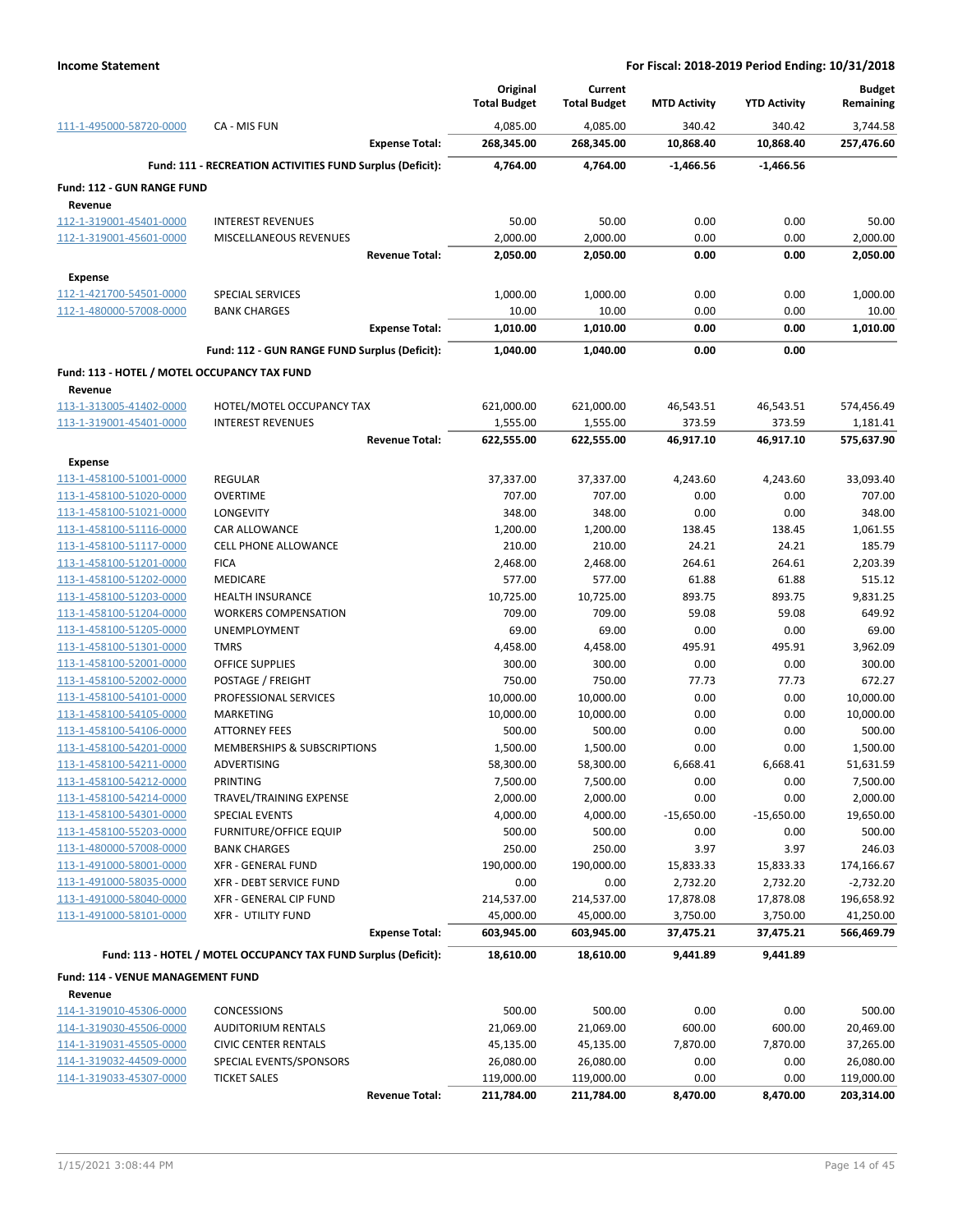|                                    |                                                                    |                       | Original<br><b>Total Budget</b> | Current<br><b>Total Budget</b> | <b>MTD Activity</b> | <b>YTD Activity</b> | <b>Budget</b><br>Remaining |
|------------------------------------|--------------------------------------------------------------------|-----------------------|---------------------------------|--------------------------------|---------------------|---------------------|----------------------------|
| <b>Expense</b>                     |                                                                    |                       |                                 |                                |                     |                     |                            |
| 114-1-457100-51001-0000            | <b>REGULAR SALARIES</b>                                            |                       | 24,585.00                       | 24,585.00                      | 2,800.16            | 2,800.16            | 21,784.84                  |
| 114-1-457100-51020-0000            | <b>OVERTIME</b>                                                    |                       | 11,000.00                       | 11,000.00                      | 0.00                | 0.00                | 11,000.00                  |
| 114-1-457100-51021-0000            | LONGEVITY                                                          |                       | 246.00                          | 246.00                         | 0.00                | 0.00                | 246.00                     |
| 114-1-457100-51116-0000            | <b>CAR ALLOWANCE</b>                                               |                       | 1,200.00                        | 1,200.00                       | 138.48              | 138.48              | 1,061.52                   |
| 114-1-457100-51117-0000            | <b>CELL PHONE ALLOWANCE</b>                                        |                       | 210.00                          | 210.00                         | 24.24               | 24.24               | 185.76                     |
| 114-1-457100-51201-0000            | <b>FICA</b>                                                        |                       | 1,627.00                        | 1,627.00                       | 183.24              | 183.24              | 1,443.76                   |
| 114-1-457100-51202-0000            | MEDICARE                                                           |                       | 380.00                          | 380.00                         | 42.85               | 42.85               | 337.15                     |
| 114-1-457100-51203-0000            | <b>HEALTH INSURANCE</b>                                            |                       | 5,363.00                        | 5,363.00                       | 446.92              | 446.92              | 4,916.08                   |
| 114-1-457100-51204-0000            | <b>WORKERS COMPENSATION</b>                                        |                       | 672.00                          | 672.00                         | 56.00               | 56.00               | 616.00                     |
| 114-1-457100-51205-0000            | STATE UNEMPLOYMENT                                                 |                       | 34.00                           | 34.00                          | 0.00                | 0.00                | 34.00                      |
| 114-1-457100-51301-0000            | TMRS                                                               |                       | 2,939.00                        | 2,939.00                       | 360.37              | 360.37              | 2,578.63                   |
| 114-1-457100-52001-0000            | <b>OFFICE SUPPLIES</b>                                             |                       | 250.00                          | 250.00                         | 0.00                | 0.00                | 250.00                     |
| 114-1-457100-52002-0000            | POSTAGE / FREIGHT                                                  |                       | 500.00                          | 500.00                         | 0.00                | 0.00                | 500.00                     |
| 114-1-457100-52201-0000            | MINOR TOOLS & EQUIPMENT                                            |                       | 2,500.00                        | 2,500.00                       | 0.00                | 0.00                | 2,500.00                   |
| 114-1-457100-52403-0000            | <b>RESALE ITEMS</b>                                                |                       | 2,000.00                        | 2,000.00                       | 0.00                | 0.00                | 2,000.00                   |
| 114-1-457100-53702-0000            | <b>AUDTIORIUM MAINTENANCE</b>                                      |                       | 8,000.00                        | 8,000.00                       | 0.00                | 0.00                | 8,000.00                   |
| 114-1-457100-53704-0000            | <b>CIVIC CENTER</b>                                                |                       | 5,000.00                        | 5,000.00                       | 0.00                | 0.00                | 5,000.00                   |
| 114-1-457100-54001-0000            | <b>TELEPHONE CHARGES</b>                                           |                       | 100.00                          | 100.00                         | 0.00                | 0.00                | 100.00                     |
| 114-1-457100-54005-0000            | <b>CIVIC CENTER UTILITY CHARGES</b>                                |                       | 27,500.00                       | 27,500.00                      | 2,569.60            | 2,569.60            | 24,930.40                  |
| 114-1-457100-54105-0000            | <b>MARKETING</b>                                                   |                       | 4,000.00                        | 4,000.00                       | 0.00                | 0.00                | 4,000.00                   |
| 114-1-457100-54106-0000            | <b>ATTORNEY FEES</b>                                               |                       | 500.00                          | 500.00                         | 0.00                | 0.00                | 500.00                     |
| 114-1-457100-54201-0000            | MEMBERSHIPS & SUBSCRIPTIONS                                        |                       | 2,000.00                        | 2,000.00                       | 0.00                | 0.00                | 2,000.00                   |
| 114-1-457100-54205-0000            | <b>BUSINESS MEALS</b>                                              |                       | 500.00                          | 500.00                         | 0.00                | 0.00                | 500.00                     |
| 114-1-457100-54211-0000            | ADVERTISING                                                        |                       | 30,000.00                       | 30,000.00                      | 600.00              | 600.00              | 29,400.00                  |
| 114-1-457100-54214-0000            | <b>TRAVEL &amp; TRAINING</b>                                       |                       | 1,000.00                        | 1,000.00                       | 0.00                | 0.00                | 1,000.00                   |
| 114-1-457100-54301-0000            | <b>SPECIAL EVENTS</b>                                              |                       | 85,000.00                       | 85,000.00                      | 27,140.00           | 27,140.00           | 57,860.00                  |
| 114-1-480000-52003-0000            | <b>COPIER CHARGES</b>                                              |                       | 3,600.00                        | 3,600.00                       | 210.11              | 210.11              | 3,389.89                   |
| 114-1-480000-57008-0000            | <b>BANK CHARGES</b>                                                |                       | 2,500.00                        | 2,500.00                       | 107.34              | 107.34              | 2,392.66                   |
| 114-1-495000-58501-0000            | CA - GENERAL FUND                                                  |                       | 5,741.00                        | 5,741.00                       | 478.42              | 478.42              | 5,262.58                   |
| 114-1-495000-58701-0000            | CA - CENTRAL SERVICE FUND                                          |                       | 564.00                          | 564.00                         | 47.00               | 47.00               | 517.00                     |
| 114-1-495000-58710-0000            | <b>CA - INSURANCE FUND</b>                                         |                       | 233.00                          | 233.00                         | 19.42               | 19.42               | 213.58                     |
| 114-1-495000-58720-0000            | CA - MIS FUN                                                       |                       | 3,973.00                        | 3,973.00                       | 331.08              | 331.08              | 3,641.92                   |
|                                    |                                                                    | <b>Expense Total:</b> | 233,717.00                      | 233,717.00                     | 35,555.23           | 35,555.23           | 198,161.77                 |
|                                    | Fund: 114 - VENUE MANAGEMENT FUND Surplus (Deficit):               |                       | $-21,933.00$                    | -21,933.00                     | -27,085.23          | -27,085.23          |                            |
|                                    | Fund: 123 - PTRAIN - POLICE REIMBURSEMENT GRANTS & CONT EDUCAT     |                       |                                 |                                |                     |                     |                            |
| Revenue<br>123-1-319001-45401-0000 | <b>INTEREST REVENUES</b>                                           |                       | 0.00                            | 0.00                           | 9.93                | 9.93                | $-9.93$                    |
|                                    |                                                                    | <b>Revenue Total:</b> | 0.00                            | 0.00                           | 9.93                | 9.93                | $-9.93$                    |
| <b>Expense</b>                     |                                                                    |                       |                                 |                                |                     |                     |                            |
| 123-1-480000-57008-0000            | <b>BANK CHARGES</b>                                                |                       | 0.00                            | 0.00                           | 0.11                | 0.11                | $-0.11$                    |
|                                    |                                                                    | <b>Expense Total:</b> | 0.00                            | 0.00                           | 0.11                | 0.11                | $-0.11$                    |
|                                    | Fund: 123 - PTRAIN - POLICE REIMBURSEMENT GRANTS & CONT EDUCAT Sur |                       | 0.00                            | 0.00                           | 9.82                | 9.82                |                            |
| Fund: 140 - DEBT SERVICE FUND      |                                                                    |                       |                                 |                                |                     |                     |                            |
| Revenue                            |                                                                    |                       |                                 |                                |                     |                     |                            |
| 140-1-311001-41101-0000            | <b>REAL PROPERTY TAXES</b>                                         |                       | 4,516,579.00                    | 4,516,579.00                   | 204,575.02          | 204,575.02          | 4,312,003.98               |
| 140-1-311002-41102-0000            | <b>DELINQUENT TAXES</b>                                            |                       | 42,700.00                       | 42,700.00                      | 5,697.71            | 5,697.71            | 37,002.29                  |
| 140-1-319001-45401-0000            | <b>INTEREST REVENUES</b>                                           |                       | 2,371.00                        | 2,371.00                       | 943.18              | 943.18              | 1,427.82                   |
| 140-1-319001-45601-0000            | MISCELLANEOUS REVENUES                                             |                       | 3,000.00                        | 3,000.00                       | 0.00                | 0.00                | 3,000.00                   |
| 140-1-323001-46008-0000            | <b>XFR - TOURISM FUND</b>                                          |                       | 32,786.35                       | 32,786.35                      | 2,732.20            | 2,732.20            | 30,054.15                  |
| 140-1-323001-46100-0000            | <b>XFR - UTILITY FUND</b>                                          |                       | 1,531,651.65                    | 1,531,651.65                   | 127,637.64          | 127,637.64          | 1,404,014.01               |
| 140-1-323001-46107-0000            | <b>XFR - AIRPORT FUND</b>                                          |                       | 23,239.00                       | 23,239.00                      | 1,936.58            | 1,936.58            | 21,302.42                  |
|                                    |                                                                    | <b>Revenue Total:</b> | 6,152,327.00                    | 6,152,327.00                   | 343,522.33          | 343,522.33          | 5,808,804.67               |
| <b>Expense</b>                     |                                                                    |                       |                                 |                                |                     |                     |                            |
| 140-1-471100-56105-0000            | 2010 CO - PRINCIPAL                                                |                       | 270,000.00                      | 270,000.00                     | 0.00                | 0.00                | 270,000.00                 |
| 140-1-471100-56106-0000            | 2013 CO PRINCIPAL                                                  |                       | 260,000.00                      | 260,000.00                     | 0.00                | 0.00                | 260,000.00                 |
| 140-1-471100-56306-0000            | 2010 GO REFUND PRINCIPAL                                           |                       | 660,000.00                      | 660,000.00                     | 0.00                | 0.00                | 660,000.00                 |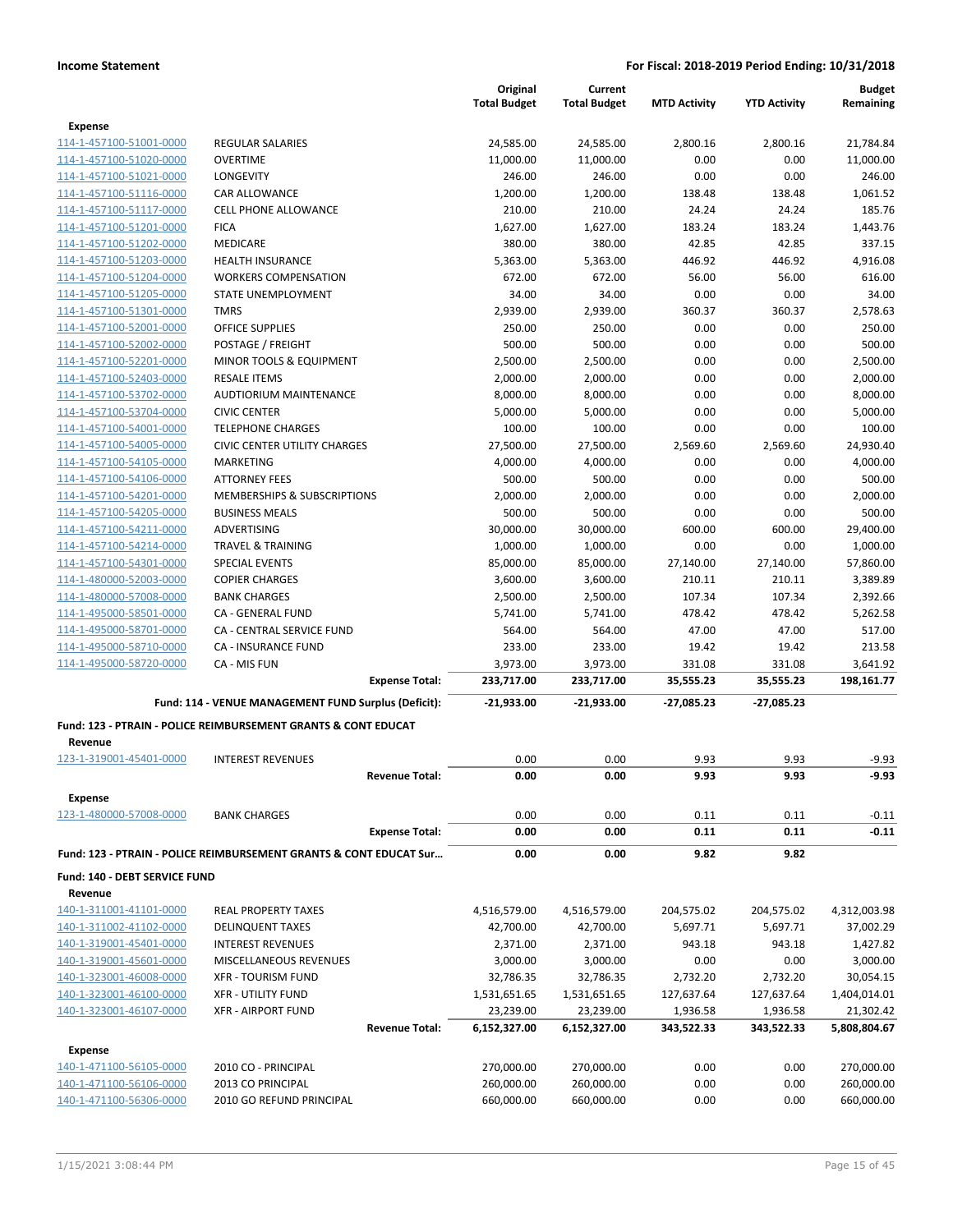|                                              |                                                                 | Original<br><b>Total Budget</b> | Current<br><b>Total Budget</b> | <b>MTD Activity</b>     | <b>YTD Activity</b>     | <b>Budget</b><br>Remaining |
|----------------------------------------------|-----------------------------------------------------------------|---------------------------------|--------------------------------|-------------------------|-------------------------|----------------------------|
| 140-1-471100-56308-0000                      | 2011 GO REFUND PRINCIPAL                                        | 1,090,000.00                    | 1,090,000.00                   | 0.00                    | 0.00                    | 1,090,000.00               |
| 140-1-471100-56310-0000                      | 2014 GO REFUND PRINCIPAL                                        | 180,000.00                      | 180,000.00                     | 0.00                    | 0.00                    | 180,000.00                 |
| 140-1-471100-56311-0000                      | 2014 GENERAL OBLIGATIONS PRINCIPAL                              | 305,000.00                      | 305,000.00                     | 0.00                    | 0.00                    | 305,000.00                 |
| 140-1-471100-56312-0000                      | 2015 GENERAL OBLIGATIONS PRINCIPAL                              | 459,000.00                      | 459,000.00                     | 0.00                    | 0.00                    | 459,000.00                 |
| 140-1-471100-56313-0000                      | 2017 GO REFUND PRINCIPAL                                        | 1,685,000.00                    | 1,685,000.00                   | 0.00                    | 0.00                    | 1,685,000.00               |
| 140-1-471200-56205-0000                      | 2010 CO - INTEREST                                              | 178,663.00                      | 178,663.00                     | 0.00                    | 0.00                    | 178,663.00                 |
| 140-1-471200-56206-0000                      | 2013 CO INTEREST                                                | 21,716.00                       | 21,716.00                      | 0.00                    | 0.00                    | 21,716.00                  |
| 140-1-471200-56406-0000                      | 2010 GO REFUND INTEREST                                         | 298,548.00                      | 298,548.00                     | 0.00                    | 0.00                    | 298,548.00                 |
| 140-1-471200-56408-0000                      | 2011 GO REFUND INTEREST                                         | 102,295.00                      | 102,295.00                     | 0.00                    | 0.00                    | 102,295.00                 |
| 140-1-471200-56409-0000                      | 2014 GENERAL OBLIGATIONS - INTEREST                             | 102,402.00                      | 102,402.00                     | 0.00                    | 0.00                    | 102,402.00                 |
| 140-1-471200-56410-0000                      | 2015 GO - INTEREST                                              | 143,099.00                      | 143,099.00                     | 0.00                    | 0.00                    | 143,099.00                 |
| 140-1-471200-56411-0000                      | 2014 GO REFUND INTEREST                                         | 25,160.00                       | 25,160.00                      | 0.00                    | 0.00                    | 25,160.00                  |
| 140-1-471200-56413-0000                      | 2017 GO REFUND INTEREST                                         | 323,375.00                      | 323,375.00                     | 0.00                    | 0.00                    | 323,375.00                 |
| 140-1-475100-56002-0000                      | <b>AGENT FEE</b>                                                | 1,500.00                        | 1,500.00                       | 0.00                    | 0.00                    | 1,500.00                   |
| 140-1-475100-56005-0000                      | ARBITRAGE                                                       | 6,100.00                        | 6,100.00                       | 0.00                    | 0.00                    | 6,100.00                   |
| 140-1-480000-57008-0000                      | <b>BANK CHARGES</b>                                             | 500.00                          | 500.00                         | 10.02                   | 10.02                   | 489.98                     |
|                                              | <b>Expense Total:</b>                                           | 6,112,358.00                    | 6,112,358.00                   | 10.02                   | 10.02                   | 6,112,347.98               |
|                                              | Fund: 140 - DEBT SERVICE FUND Surplus (Deficit):                | 39,969.00                       | 39,969.00                      | 343,512.31              | 343,512.31              |                            |
| Fund: 160 - GENERAL CAPITAL IMPROVEMENT FUND |                                                                 |                                 |                                |                         |                         |                            |
| Revenue                                      |                                                                 |                                 |                                |                         |                         |                            |
| 160-1-310002-45611-0000                      | <b>DONATIONS FOR PROJECTS</b>                                   | 0.00                            | 0.00                           | 100.00                  | 100.00                  | $-100.00$                  |
| 160-1-314004-41808-0000                      | FRANCHISE FEES/CABLE-SICFA                                      | 26,599.00                       | 26,599.00                      | 0.00                    | 0.00                    | 26,599.00                  |
| 160-1-319001-45401-0000                      | <b>INTEREST REVENUES</b>                                        | 22,000.00                       | 22,000.00                      | 2,321.49                | 2,321.49                | 19,678.51                  |
| 160-1-323001-46001-0000                      | <b>XFR - GENERAL FUND</b>                                       | 3,220,008.00                    | 3,220,008.00                   | 268,334.00              | 268,334.00              | 2,951,674.00               |
| 160-1-323001-46008-0000                      | <b>XFR - TOURISM FUND</b><br><b>Revenue Total:</b>              | 214,537.00<br>3,483,144.00      | 214,537.00<br>3,483,144.00     | 17,878.08<br>288,633.57 | 17,878.08<br>288,633.57 | 196,658.92<br>3,194,510.43 |
|                                              |                                                                 |                                 |                                |                         |                         |                            |
| <b>Expense</b>                               |                                                                 |                                 |                                |                         |                         |                            |
| 160-1-000000-55018-0000                      | <b>DEMOLITION</b>                                               | 0.00                            | 45,000.00                      | 0.00                    | 0.00                    | 45,000.00                  |
| 160-1-421230-55201-0000                      | <b>EQUIPMENT PURCHASES</b>                                      | 29,008.00                       | 29,008.00                      | 0.00                    | 0.00                    | 29,008.00                  |
| 160-1-421240-55207-0000                      | RADIO COMMUNICATION EQUIP                                       | 1,050,000.00                    | 1,050,000.00                   | 0.00                    | 0.00                    | 1,050,000.00               |
| 160-1-431200-53304-0000                      | STREET IMPROV PROGRAM                                           | 2,000,000.00                    | 2,000,000.00                   | 0.00                    | 0.00                    | 2,000,000.00               |
| 160-1-431200-55002-0000                      | <b>IMPROVEMENTS</b>                                             | 100,000.00                      | 100,000.00                     | 0.00                    | 0.00                    | 100,000.00                 |
| 160-1-451100-55012-0000                      | <b>CONSTRUCTION</b>                                             | 400,000.00                      | 400,000.00                     | 0.00                    | 0.00                    | 400,000.00                 |
| 160-1-456100-55204-0000                      | <b>OLD TOWN GREENVILLE</b>                                      | 15,000.00                       | 15,000.00                      | 0.00                    | 0.00                    | 15,000.00                  |
| 160-1-480000-54101-0000                      | PROFESSIONAL SERVICES                                           | 125,000.00                      | 125,000.00                     | 0.00                    | 0.00                    | 125,000.00                 |
| 160-1-480000-55002-0000                      | <b>IMPROVEMENTS</b>                                             | 108,146.00                      | 110,617.00                     | 29,079.00               | 29,079.00               | 81,538.00                  |
| 160-1-480000-55201-0000                      | <b>EQUIPMENT PURCHASES</b>                                      | 151,860.00                      | 151,860.00                     | 57,860.00               | 57,860.00               | 94,000.00                  |
| 160-1-480000-55203-0000                      | <b>FURNITURE/OFFICE EQUIP</b>                                   | 5,531.00                        | 5,531.00                       | 0.00                    | 0.00                    | 5,531.00                   |
| 160-1-480000-57008-0000                      | <b>BANK CHARGES</b><br><b>Expense Total:</b>                    | 500.00<br>3,985,045.00          | 500.00<br>4,032,516.00         | 14.06<br>86,953.06      | 14.06<br>86,953.06      | 485.94<br>3,945,562.94     |
|                                              | Fund: 160 - GENERAL CAPITAL IMPROVEMENT FUND Surplus (Deficit): | -501,901.00                     | -549,372.00                    | 201,680.51              | 201,680.51              |                            |
| Fund: 161 - STREET CONSTRUCTION FUND         |                                                                 |                                 |                                |                         |                         |                            |
| Revenue                                      |                                                                 |                                 |                                |                         |                         |                            |
| 161-1-319001-45401-0000                      | <b>INTEREST REVENUES</b>                                        | 4,000.00                        | 4,000.00                       | 808.39                  | 808.39                  | 3,191.61                   |
|                                              | <b>Revenue Total:</b>                                           | 4,000.00                        | 4,000.00                       | 808.39                  | 808.39                  | 3,191.61                   |
|                                              |                                                                 |                                 |                                |                         |                         |                            |
| <b>Expense</b>                               |                                                                 |                                 |                                |                         |                         |                            |
| 161-1-480000-57008-0000                      | <b>BANK CHARGES</b><br><b>Expense Total:</b>                    | 500.00<br>500.00                | 500.00<br>500.00               | 8.59<br>8.59            | 8.59<br>8.59            | 491.41<br>491.41           |
|                                              | Fund: 161 - STREET CONSTRUCTION FUND Surplus (Deficit):         | 3,500.00                        | 3,500.00                       | 799.80                  | 799.80                  |                            |
| Fund: 164 - 2013 CO CAPITAL FUND             |                                                                 |                                 |                                |                         |                         |                            |
| Revenue                                      |                                                                 |                                 |                                |                         |                         |                            |
| 164-1-319001-45401-0000                      | <b>INTEREST REVENUES</b>                                        | 150.00                          | 150.00                         | 33.94                   | 33.94                   | 116.06                     |
|                                              | <b>Revenue Total:</b>                                           | 150.00                          | 150.00                         | 33.94                   | 33.94                   | 116.06                     |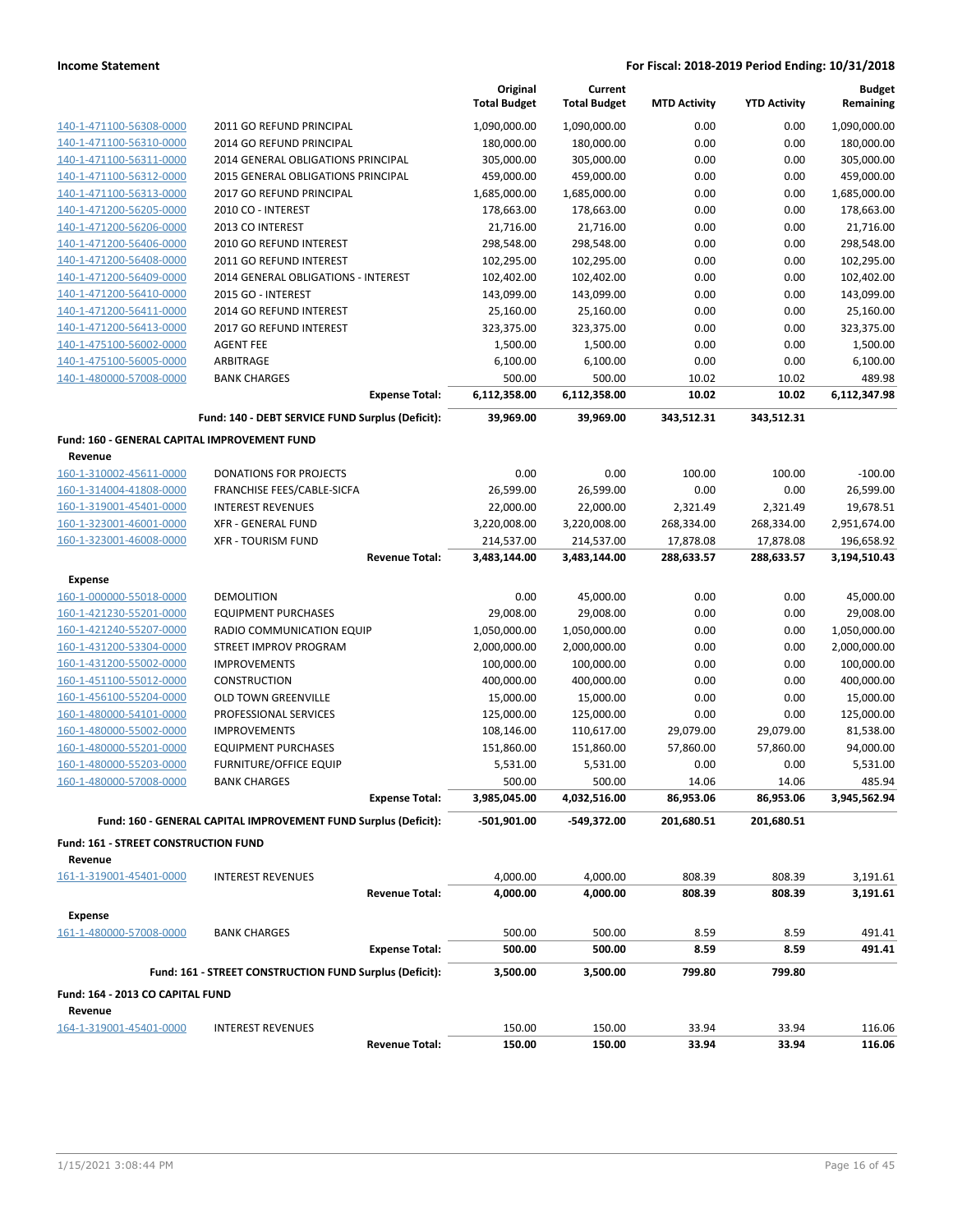|                                                |                                                     | Original            | Current             |                     |                     | <b>Budget</b> |
|------------------------------------------------|-----------------------------------------------------|---------------------|---------------------|---------------------|---------------------|---------------|
|                                                |                                                     | <b>Total Budget</b> | <b>Total Budget</b> | <b>MTD Activity</b> | <b>YTD Activity</b> | Remaining     |
| <b>Expense</b>                                 |                                                     |                     |                     |                     |                     |               |
| 164-1-480000-57008-0000                        | <b>BANK CHARGES</b>                                 | 15.00               | 15.00               | 0.32                | 0.32                | 14.68         |
|                                                | <b>Expense Total:</b>                               | 15.00               | 15.00               | 0.32                | 0.32                | 14.68         |
|                                                | Fund: 164 - 2013 CO CAPITAL FUND Surplus (Deficit): | 135.00              | 135.00              | 33.62               | 33.62               |               |
|                                                |                                                     |                     |                     |                     |                     |               |
| Fund: 165 - 2014 GO FUND                       |                                                     |                     |                     |                     |                     |               |
| Revenue                                        |                                                     |                     |                     |                     |                     |               |
| 165-1-319001-45401-0000                        | <b>INTEREST REVENUES</b>                            | 25,000.00           | 25,000.00           | 1,419.69            | 1,419.69            | 23,580.31     |
|                                                | <b>Revenue Total:</b>                               | 25,000.00           | 25,000.00           | 1,419.69            | 1,419.69            | 23,580.31     |
|                                                | Fund: 165 - 2014 GO FUND Total:                     | 25,000.00           | 25,000.00           | 1,419.69            | 1,419.69            |               |
| Fund: 171 - MAIN STREET SPECIAL REVENUE        |                                                     |                     |                     |                     |                     |               |
| Expense                                        |                                                     |                     |                     |                     |                     |               |
| 171-1-456100-54111-0000                        | <b>GRANT MANAGEMENT</b>                             | 0.00                | 0.00                | 1,100.00            | 1,100.00            | $-1,100.00$   |
|                                                | <b>Expense Total:</b>                               | 0.00                | 0.00                | 1,100.00            | 1,100.00            | $-1,100.00$   |
|                                                | Fund: 171 - MAIN STREET SPECIAL REVENUE Total:      | 0.00                | 0.00                | 1,100.00            | 1,100.00            |               |
|                                                |                                                     |                     |                     |                     |                     |               |
| Fund: 200 - WATER / WASTEWATER FUND<br>Revenue |                                                     |                     |                     |                     |                     |               |
| 200-2-318003-42304-0000                        | <b>BACKFLOW INSPECTION FEES</b>                     | 6,500.00            | 6,500.00            | 0.00                | 0.00                | 6,500.00      |
| 200-2-318003-44302-0000                        | WATER REVENUES / SERVICE CHARGES                    | 116,628.00          | 116,628.00          | 6,438.96            | 6,438.96            | 110,189.04    |
| 200-2-318003-44304-0000                        | NEW SERVICES - WATER                                | 13,317.00           | 13,317.00           | 0.00                | 0.00                | 13,317.00     |
| 200-2-318003-44305-0000                        | LATE CHARGES - WATER                                | 43,742.00           | 43,742.00           | 4.705.17            | 4,705.17            | 39,036.83     |
| 200-2-318003-44312-0000                        | <b>METER TAMPERING</b>                              | 8,261.00            | 8,261.00            | 0.00                | 0.00                | 8,261.00      |
| 200-2-318003-45103-0000                        | <b>GEUS RAW WATER CONSUMPTN</b>                     | 70,000.00           | 70,000.00           | 0.00                | 0.00                | 70,000.00     |
| 200-2-318004-42303-0000                        | <b>WASTE HAULER PERMITS</b>                         | 4,800.00            | 4,800.00            | 900.00              | 900.00              | 3,900.00      |
| 200-2-318004-44307-0000                        | NEW SERVICES - SEWER                                | 12,389.00           | 12,389.00           | 0.00                | 0.00                | 12,389.00     |
| 200-2-318004-44309-0000                        | SEWER REVENUES / SERVICE CHARGES                    | 50,531.00           | 50,531.00           | 5,015.93            | 5,015.93            | 45,515.07     |
| 200-2-318004-44310-0000                        | LATE CHARGES - SEWER                                | 36,613.00           | 36,613.00           | 4,244.57            | 4,244.57            | 32,368.43     |
| 200-2-318004-44318-0000                        | LATE CHARGES - WASTEHAULERS                         | 3,500.00            | 3,500.00            | 46.25               | 46.25               | 3,453.75      |
| 200-2-318004-45106-0000                        | L-3 COMM COD DISCHARGE                              | 126,360.00          | 126,360.00          | 10,530.00           | 10,530.00           | 115,830.00    |
| 200-2-318004-45201-0000                        | SEWER REV/ SEWER HAULER FEES                        | 425,555.00          | 425,555.00          | 44,877.50           | 44,877.50           | 380,677.50    |
| 200-2-319003-45101-0000                        | WATER REVENUES / METERED SALES                      | 7,132,713.00        | 7,132,713.00        | 598,456.23          | 598,456.23          | 6,534,256.77  |
| 200-2-319004-45104-0000                        | SEWER COLLECTION FEES                               | 6,324,875.00        | 6,324,875.00        | 518,597.08          | 518,597.08          | 5,806,277.92  |
| 200-2-319004-45105-0000                        | SEWER REVENUES / EPA REVENUE                        | 0.00                | 0.00                | 87.27               | 87.27               | $-87.27$      |
| 200-2-320003-45305-0000                        | <b>AUCTION PROCEEDS</b>                             | 5,000.00            | 5,000.00            | 0.00                | 0.00                | 5,000.00      |
| 200-2-320003-45401-0000                        | <b>INTEREST REVENUES</b>                            | 13,900.00           | 13,900.00           | 4,838.81            | 4,838.81            | 9,061.19      |
| 200-2-320003-45601-0000                        | MISCELLANEOUS REVENUES                              | 1,000.00            | 1,000.00            | 0.00                | 0.00                | 1,000.00      |
| 200-2-323001-58013-0000                        | <b>XFR - TOURISM FUND</b>                           | 45,000.00           | 45,000.00           | 3,750.00            | 3,750.00            | 41,250.00     |
|                                                | <b>Revenue Total:</b>                               | 14,440,684.00       | 14,440,684.00       | 1,202,487.77        | 1,202,487.77        | 13,238,196.23 |
|                                                |                                                     |                     |                     |                     |                     |               |
| <b>Expense</b>                                 |                                                     |                     |                     |                     |                     |               |
| 200-2-436100-51001-0000                        | <b>REGULAR SALARIES</b>                             | 73,774.00           | 73,774.00           | 8,453.92            | 8,453.92            | 65,320.08     |
| 200-2-436100-51020-0000                        | <b>OVERTIME</b>                                     | 289.00              | 289.00              | 0.00                | 0.00                | 289.00        |
| 200-2-436100-51021-0000                        | LONGEVITY<br><b>CERTIFICATION PAY</b>               | 996.00              | 996.00              | 0.00                | 0.00                | 996.00        |
| 200-2-436100-51101-0000                        |                                                     | 600.00              | 600.00              | 46.16               | 46.16               | 553.84        |
| 200-2-436100-51117-0000                        | <b>CELL PHONE ALLOWANCE</b>                         | 432.00              | 432.00              | 49.83               | 49.83               | 382.17        |
| 200-2-436100-51201-0000                        | <b>FICA</b>                                         | 4,718.00            | 4,718.00            | 523.63              | 523.63              | 4,194.37      |
| 200-2-436100-51202-0000                        | <b>MEDICARE</b><br><b>HEALTH INSURANCE</b>          | 1,103.00            | 1,103.00            | 122.46              | 122.46              | 980.54        |
| 200-2-436100-51203-0000                        |                                                     | 21,450.00           | 21,450.00           | 1,787.50            | 1,787.50            | 19,662.50     |
| 200-2-436100-51204-0000                        | <b>WORKERS COMPENSATION</b>                         | 358.00              | 358.00              | 29.83               | 29.83               | 328.17        |
| 200-2-436100-51205-0000                        | STATE UNEMPLOYMENT                                  | 137.00              | 137.00              | 0.00                | 0.00                | 137.00        |
| 200-2-436100-51301-0000                        | <b>TMRS</b>                                         | 8,522.00            | 8,522.00            | 993.50              | 993.50              | 7,528.50      |
| 200-2-436100-52001-0000                        | <b>OFFICE SUPPLIES</b>                              | 500.00              | 500.00              | 0.00                | 0.00                | 500.00        |
| 200-2-436100-52002-0000                        | POSTAGE / FREIGHT                                   | 7,500.00            | 6,900.00            | 0.00                | 0.00                | 6,900.00      |
| 200-2-436100-52201-0000                        | <b>MINOR TOOLS &amp; EQUIPMENT</b>                  | 750.00              | 750.00              | 0.00                | 0.00                | 750.00        |
| 200-2-436100-52305-0000                        | PUBLIC EDUCATION                                    | 3,400.00            | 3,400.00            | 0.00                | 0.00                | 3,400.00      |
| 200-2-436100-53402-0000                        | <b>BUILDING MAINTENANCE</b>                         | 7,500.00            | 7,500.00            | 0.00                | 0.00                | 7,500.00      |
| 200-2-436100-54001-0000                        | <b>TELEPHONE CHARGES</b>                            | 925.00              | 925.00              | 71.30               | 71.30               | 853.70        |
| 200-2-436100-54002-0000                        | <b>UTILITY CHARGES</b>                              | 35,270.00           | 35,270.00           | 2,218.24            | 2,218.24            | 33,051.76     |
| 200-2-436100-54101-0000                        | PROFESSIONAL SERVICES                               | 2,000.00            | 1,765.00            | 0.00                | 0.00                | 1,765.00      |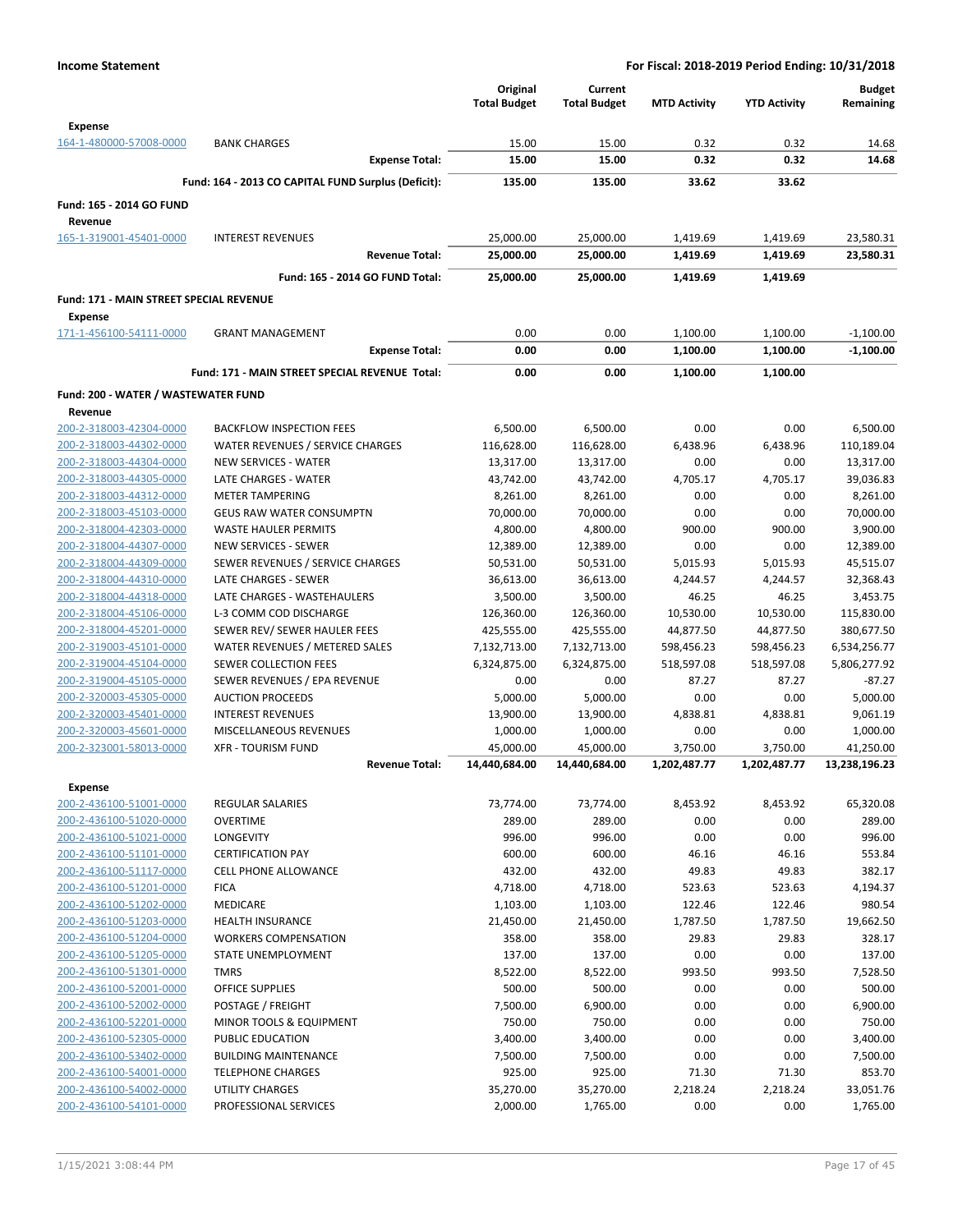**Budget Remaining**

**MTD Activity YTD Activity**

**Current**

**Original**

| 200-2-436100-54106-0000<br>200-2-436100-54201-0000 |
|----------------------------------------------------|
| 200-2-436100-54214-0000                            |
|                                                    |
| 200-2-436200-51001-0000<br>200-2-436200-51020-0000 |
| 200-2-436200-51021-0000                            |
| 200-2-436200-51101-0000                            |
| 200-2-436200-51117-0000                            |
| 200-2-436200-51201-0000                            |
| 200-2-436200-51202-0000                            |
| 200-2-436200-51203-0000                            |
| 200-2-436200-51204-0000                            |
| 200-2-436200-51205-0000                            |
| 200-2-436200-51301-0000                            |
| 200-2-436200-52001-0000                            |
| 200-2-436200-52002-0000                            |
| 200-2-436200-52101-0000                            |
| 200-2-436200-52104-0000                            |
| 200-2-436200-52105-0000                            |
| 200-2-436200-52106-0000                            |
| 200-2-436200-52201-0000                            |
| 200-2-436200-52202-0000                            |
| 200-2-436200-52203-0000                            |
| 200-2-436200-52301-0000                            |
| 200-2-436200-53201-0000                            |
| 200-2-436200-53202-0000                            |
| 200-2-436200-53203-0000                            |
| 200-2-436200-53205-0000                            |
| 200-2-436200-53310-0000                            |
| 200-2-436200-53402-0000                            |
| 200-2-436200-53403-0000                            |
| 200-2-436200-53404-0000                            |
| 200-2-436200-53605-0000                            |
| 200-2-436200-53606-0000                            |
| 200-2-436200-54001-0000                            |
| 200-2-436200-54002-0000                            |
| 200-2-436200-54201-0000                            |
| 200-2-436200-54208-0000                            |
| 200-2-436200-54212-0000                            |
| 200-2-436200-54214-0000                            |
| 200-2-436200-54219-0000                            |
| 200-2-436200-54410-0000                            |
| 200-2-436300-51001-0000                            |
| 200-2-436300-51020-0000                            |
| 200-2-436300-51021-0000                            |
| <u>200-2-436300-51101-0000</u>                     |
| 200-2-436300-51117-0000                            |
| 200-2-436300-51201-0000                            |
| <u>200-2-436300-51202-0000</u>                     |
| <u>200-2-436300-51203-0000</u>                     |
| 200-2-436300-51204-0000                            |
| 200-2-436300-51205-0000                            |
| 200-2-436300-51301-0000                            |
| <u>200-2-436300-52001-0000</u>                     |
| 200-2-436300-52002-0000                            |
| <u>200-2-436300-52005-0000</u>                     |
| 200-2-436300-52104-0000                            |
| <u>200-2-436300-52106-0000</u>                     |
| 200-2-436300-52201-0000                            |
|                                                    |

|                                                    |                                                         | <b>Total Budget</b>   | <b>Total Budget</b>   | <b>MTD Activity</b> | <b>YTD Activity</b> | Remaining               |
|----------------------------------------------------|---------------------------------------------------------|-----------------------|-----------------------|---------------------|---------------------|-------------------------|
| 200-2-436100-54106-0000                            | <b>ATTORNEY FEES</b>                                    | 3,400.00              | 400.00                | 0.00                | 0.00                | 400.00                  |
| 200-2-436100-54201-0000                            | <b>MEMBERSHIPS &amp; SUBSCRIPTIONS</b>                  | 350.00                | 0.00                  | 0.00                | 0.00                | 0.00                    |
| 200-2-436100-54214-0000                            | <b>TRAVEL &amp; TRAINING</b>                            | 500.00                | 0.00                  | 0.00                | 0.00                | 0.00                    |
| 200-2-436200-51001-0000                            | <b>REGULAR SALARIES</b>                                 | 371,931.00            | 371,931.00            | 37,389.68           | 37,389.68           | 334,541.32              |
| 200-2-436200-51020-0000                            | <b>OVERTIME</b>                                         | 16,317.00             | 16,317.00             | 616.51              | 616.51              | 15,700.49               |
| 200-2-436200-51021-0000                            | LONGEVITY                                               | 4,470.00              | 4,470.00              | 0.00                | 0.00                | 4,470.00                |
| 200-2-436200-51101-0000                            | <b>CERTIFICATION PAY</b>                                | 4,200.00              | 4,200.00              | 346.17              | 346.17              | 3,853.83                |
| 200-2-436200-51117-0000                            | <b>CELL PHONE ALLOWANCE</b>                             | 864.00                | 864.00                | 49.83               | 49.83               | 814.17                  |
| 200-2-436200-51201-0000                            | <b>FICA</b>                                             | 24,663.00             | 24,663.00             | 2,213.66            | 2,213.66            | 22,449.34               |
| 200-2-436200-51202-0000                            | MEDICARE                                                | 5,768.00              | 5,768.00              | 517.71              | 517.71              | 5,250.29                |
| 200-2-436200-51203-0000                            | <b>HEALTH INSURANCE</b>                                 | 96,525.00             | 96,525.00             | 8,043.75            | 8,043.75            | 88,481.25               |
| 200-2-436200-51204-0000                            | <b>WORKERS COMPENSATION</b>                             | 13,761.00             | 13,761.00             | 1,146.75            | 1,146.75            | 12,614.25               |
| 200-2-436200-51205-0000                            | STATE UNEMPLOYMENT                                      | 678.00                | 678.00                | 7.46                | 7.46                | 670.54                  |
| 200-2-436200-51301-0000                            | <b>TMRS</b>                                             | 43,659.00             | 43,659.00             | 4,414.16            | 4,414.16            | 39,244.84               |
| 200-2-436200-52001-0000                            | <b>OFFICE SUPPLIES</b>                                  | 500.20                | 500.20                | 0.00                | 0.00                | 500.20                  |
| 200-2-436200-52002-0000                            | POSTAGE / FREIGHT                                       | 2,316.20              | 2,316.20              | 0.00                | 0.00                | 2,316.20                |
| 200-2-436200-52101-0000                            | <b>JANITORIAL SUPPLIES</b>                              | 999.00                | 999.00                | 0.00                | 0.00                | 999.00                  |
| 200-2-436200-52104-0000                            | <b>WEARING APPAREL</b>                                  | 4,851.00              | 4,851.00              | 0.00                | 0.00                | 4,851.00                |
| 200-2-436200-52105-0000                            | <b>LABORATORY</b>                                       | 14,410.00             | 14,410.00             | 0.00                | 0.00                | 14,410.00               |
| 200-2-436200-52106-0000                            | <b>CHEMICAL SUPPLIES</b>                                | 289,465.00            | 289,465.00            | 8,824.96            | 8,824.96            | 280,640.04              |
| 200-2-436200-52201-0000                            | MINOR TOOLS & EQUIPMENT                                 | 1,490.00              | 1,490.00              | 364.36              | 364.36              | 1,125.64                |
| 200-2-436200-52202-0000<br>200-2-436200-52203-0000 | <b>MECHANICAL SUPPLIES</b><br><b>MOTOR VEHICLE FUEL</b> | 1,552.00<br>5,565.00  | 1,552.00              | 0.00                | 0.00                | 1,552.00<br>5,228.24    |
| 200-2-436200-52301-0000                            | <b>SAFETY SUPPLIES</b>                                  | 24,609.00             | 5,565.00<br>24,609.00 | 336.76<br>0.00      | 336.76<br>0.00      | 24,609.00               |
| 200-2-436200-53201-0000                            | <b>FURNITURE &amp; OFFICE EQUIPMENT</b>                 | 500.00                | 500.00                | 0.00                | 0.00                | 500.00                  |
| 200-2-436200-53202-0000                            | MACHINE, TOOLS & IMPLMNTS                               | 5,236.00              | 5,236.00              | 0.00                | 0.00                | 5,236.00                |
| 200-2-436200-53203-0000                            | <b>INSTRUMENTS &amp; APPARATUS</b>                      | 6,553.00              | 6,553.00              | 0.00                | 0.00                | 6,553.00                |
| 200-2-436200-53205-0000                            | <b>MOTOR VEHICLES</b>                                   | 1,580.00              | 1,580.00              | 0.00                | 0.00                | 1,580.00                |
| 200-2-436200-53310-0000                            | RESVRS/STRG TANKS/ST PIPE                               | 20,020.00             | 20,020.00             | 0.00                | 0.00                | 20,020.00               |
| 200-2-436200-53402-0000                            | <b>BUILDING MAINTENANCE</b>                             | 1,910.00              | 1,910.00              | 0.00                | 0.00                | 1,910.00                |
| 200-2-436200-53403-0000                            | <b>HEATING &amp; COOLING SYSTEMS</b>                    | 3,381.00              | 3,381.00              | 0.00                | 0.00                | 3,381.00                |
| 200-2-436200-53404-0000                            | STRUCTURES / EXTERIOR STRUCTURES                        | 500.00                | 500.00                | 0.00                | 0.00                | 500.00                  |
| 200-2-436200-53605-0000                            | STRUCTURES / FILTRATION PLANT                           | 37,075.00             | 37,075.00             | 4,958.69            | 4,958.69            | 32,116.31               |
| 200-2-436200-53606-0000                            | <b>MAINT - GROUNDS</b>                                  | 340.00                | 340.00                | 0.00                | 0.00                | 340.00                  |
| 200-2-436200-54001-0000                            | <b>TELEPHONE CHARGES</b>                                | 12,577.00             | 12,577.00             | 332.63              | 332.63              | 12,244.37               |
| 200-2-436200-54002-0000                            | UTILITY CHARGES                                         | 493,384.00            | 493,384.00            | 27,219.68           | 27,219.68           | 466,164.32              |
| 200-2-436200-54201-0000                            | MEMBERSHIPS & SUBSCRIPTIONS                             | 1,698.00              | 1,698.00              | 0.00                | 0.00                | 1,698.00                |
| 200-2-436200-54208-0000                            | <b>LABORATORY WORK</b>                                  | 41,691.00             | 41,691.00             | 2,712.00            | 2,712.00            | 38,979.00               |
| 200-2-436200-54212-0000                            | <b>PRINTING</b>                                         | 600.00                | 600.00                | 0.00                | 0.00                | 600.00                  |
| 200-2-436200-54214-0000                            | <b>TRAVEL &amp; TRAINING</b>                            | 5,602.00              | 5,602.00              | 0.00                | 0.00                | 5,602.00                |
| 200-2-436200-54219-0000                            | SABINE RIVER AUTHORITY                                  | 1,049,386.80          | 1,049,386.80          | 88,148.50           | 88,148.50           | 961,238.30              |
| 200-2-436200-54410-0000                            | PERMITS/FEES                                            | 26,000.00             | 26,000.00             | 0.00                | 0.00                | 26,000.00               |
| 200-2-436300-51001-0000                            | <b>REGULAR SALARIES</b>                                 | 533,238.00            | 533,238.00            | 47,222.28           | 47,222.28           | 486,015.72              |
| 200-2-436300-51020-0000                            | <b>OVERTIME</b>                                         | 53,486.00             | 53,486.00             | 4,312.81            | 4,312.81            | 49,173.19               |
| 200-2-436300-51021-0000                            | <b>LONGEVITY</b>                                        | 6,908.00              | 6,908.00              | 0.00                | 0.00                | 6,908.00                |
| 200-2-436300-51101-0000                            | <b>CERTIFICATION PAY</b>                                | 600.00                | 600.00                | 69.24               | 69.24               | 530.76                  |
| 200-2-436300-51117-0000                            | <b>CELL PHONE ALLOWANCE</b>                             | 216.00                | 216.00                | 105.68              | 105.68              | 110.32                  |
| 200-2-436300-51201-0000                            | <b>FICA</b>                                             | 36,856.00             | 36,856.00             | 3,064.72            | 3,064.72            | 33,791.28               |
| 200-2-436300-51202-0000                            | <b>MEDICARE</b>                                         | 8,620.00              | 8,620.00              | 716.75              | 716.75              | 7,903.25                |
| 200-2-436300-51203-0000                            | <b>HEALTH INSURANCE</b><br><b>WORKERS COMPENSATION</b>  | 176,963.00            | 176,963.00            | 14,746.92           | 14,746.92           | 162,216.08<br>18,642.25 |
| 200-2-436300-51204-0000                            |                                                         | 20,337.00             | 20,337.00             | 1,694.75            | 1,694.75            |                         |
| 200-2-436300-51205-0000<br>200-2-436300-51301-0000 | STATE UNEMPLOYMENT<br><b>TMRS</b>                       | 1,194.00<br>65,775.00 | 1,194.00<br>65,775.00 | 53.97<br>5,935.91   | 53.97<br>5,935.91   | 1,140.03<br>59,839.09   |
| 200-2-436300-52001-0000                            | <b>OFFICE SUPPLIES</b>                                  | 300.00                | 300.00                | 0.00                | 0.00                | 300.00                  |
| 200-2-436300-52002-0000                            | POSTAGE / FREIGHT                                       | 50.00                 | 50.00                 | 0.00                | 0.00                | 50.00                   |
| 200-2-436300-52005-0000                            | PRINTED MATERIALS                                       | 100.00                | 100.00                | 0.00                | 0.00                | 100.00                  |
| 200-2-436300-52104-0000                            | <b>WEARING APPAREL</b>                                  | 15,000.00             | 15,000.00             | 0.00                | 0.00                | 15,000.00               |
| 200-2-436300-52106-0000                            | <b>CHEMICAL SUPPLIES</b>                                | 500.00                | 0.00                  | 0.00                | 0.00                | 0.00                    |
| 200-2-436300-52201-0000                            | MINOR TOOLS & EQUIPMENT                                 | 11,847.00             | 11,847.00             | 215.94              | 215.94              | 11,631.06               |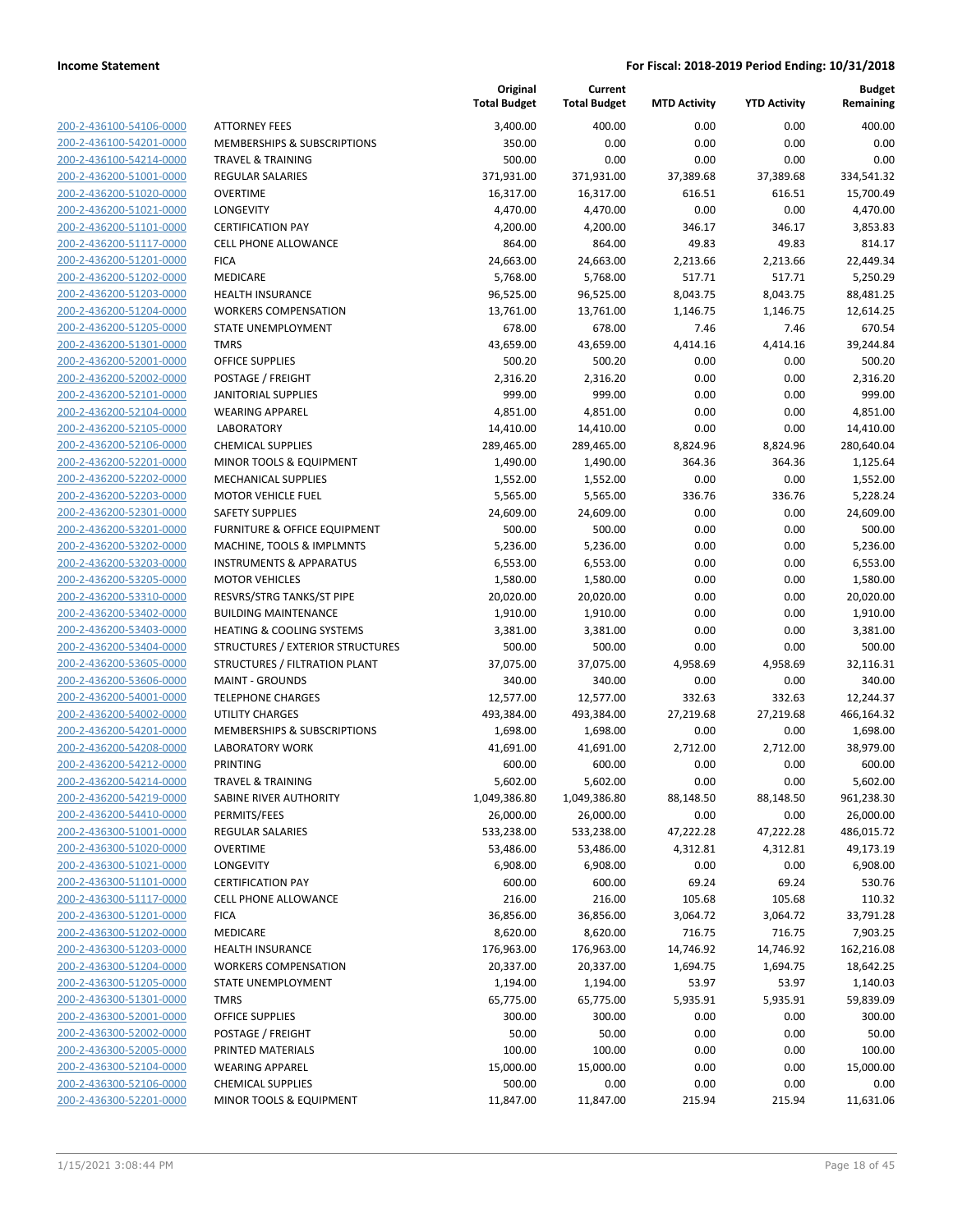**Current**

**Original**

**Budget Remaining**

|                                                    |                                                    | <b>Total Budget</b>   | <b>Total Budget</b>   | <b>MTD Activity</b> | <b>YTD Activity</b> | Remaining             |
|----------------------------------------------------|----------------------------------------------------|-----------------------|-----------------------|---------------------|---------------------|-----------------------|
| 200-2-436300-52203-0000                            | <b>MOTOR VEHICLE FUEL</b>                          | 27,578.00             | 27,578.00             | 1,883.15            | 1,883.15            | 25,694.85             |
| 200-2-436300-52303-0000                            | <b>TRAINING SUPPLIES</b>                           | 300.00                | 300.00                | 0.00                | 0.00                | 300.00                |
| 200-2-436300-53201-0000                            | FURNITURE & OFFICE EQUIPMENT                       | 100.00                | 100.00                | 0.00                | 0.00                | 100.00                |
| 200-2-436300-53202-0000                            | MACHINE, TOOLS & IMPLMNTS                          | 3,988.00              | 3,988.00              | 0.00                | 0.00                | 3,988.00              |
| 200-2-436300-53205-0000                            | <b>MOTOR VEHICLES</b>                              | 26,010.00             | 26,010.00             | 0.00                | 0.00                | 26,010.00             |
| 200-2-436300-53207-0000                            | RADIO/COMMUNICATIONS                               | 4,500.00              | 4,500.00              | 0.00                | 0.00                | 4,500.00              |
| 200-2-436300-53210-0000                            | <b>FIRE HYDRANTS</b>                               | 8,000.00              | 8,000.00              | 0.00                | 0.00                | 8,000.00              |
| 200-2-436300-53211-0000                            | <b>METERS &amp; SETTINGS</b>                       | 70,000.00             | 70,000.00             | 0.00                | 0.00                | 70,000.00             |
| 200-2-436300-53306-0000                            | <b>WATER MAINS</b>                                 | 165,000.00            | 172,710.00            | 1,453.55            | 1,453.55            | 171,256.45            |
| 200-2-436300-54001-0000                            | <b>TELEPHONE CHARGES</b>                           | 1,678.00              | 1,678.00              | 107.27              | 107.27              | 1,570.73              |
| 200-2-436300-54214-0000                            | <b>TRAVEL &amp; TRAINING</b>                       | 4,000.00              | 4,000.00              | 275.00              | 275.00              | 3,725.00              |
| 200-2-437200-51001-0000                            | <b>REGULAR SALARIES</b>                            | 376,305.00            | 376,305.00            | 42,209.61           | 42,209.61           | 334,095.39            |
| 200-2-437200-51020-0000                            | <b>OVERTIME</b>                                    | 55,995.00             | 55,995.00             | 5,968.56            | 5,968.56            | 50,026.44             |
| 200-2-437200-51021-0000                            | LONGEVITY                                          | 15,158.00             | 15,158.00             | 0.00                | 0.00                | 15,158.00             |
| 200-2-437200-51101-0000                            | <b>CERTIFICATION PAY</b>                           | 1,200.00              | 1,200.00              | 138.45              | 138.45              | 1,061.55              |
| 200-2-437200-51117-0000                            | <b>CELL PHONE ALLOWANCE</b>                        | 2,352.00              | 2,352.00              | 121.80              | 121.80              | 2,230.20              |
| 200-2-437200-51201-0000                            | <b>FICA</b>                                        | 27,963.00             | 27,963.00             | 3,055.71            | 3,055.71            | 24,907.29             |
| 200-2-437200-51202-0000                            | MEDICARE                                           | 6,540.00              | 6,540.00              | 714.64              | 714.64              | 5,825.36              |
| 200-2-437200-51203-0000                            | <b>HEALTH INSURANCE</b>                            | 112,613.00            | 112,613.00            | 9,384.42            | 9,384.42            | 103,228.58            |
| 200-2-437200-51204-0000                            | <b>WORKERS COMPENSATION</b>                        | 11,598.00             | 11,598.00             | 966.50              | 966.50              | 10,631.50             |
| 200-2-437200-51205-0000                            | STATE UNEMPLOYMENT                                 | 748.00                | 748.00                | 61.61               | 61.61               | 686.39                |
| 200-2-437200-51301-0000                            | <b>TMRS</b>                                        | 49,710.00             | 49,710.00             | 5,787.37            | 5,787.37            | 43,922.63             |
| 200-2-437200-51401-0000                            | <b>CONTRA - SALARIES</b>                           | 0.00                  | 0.00                  | $-1,163.28$         | $-1,163.28$         | 1,163.28              |
| 200-2-437200-52001-0000                            | <b>OFFICE SUPPLIES</b>                             | 300.00                | 300.00                | 0.00                | 0.00                | 300.00                |
| 200-2-437200-52104-0000                            | <b>WEARING APPAREL</b>                             | 15,000.00             | 10,431.00             | 372.98              | 372.98              | 10,058.02             |
| 200-2-437200-52106-0000                            | <b>CHEMICAL SUPPLIES</b>                           | 2,400.00              | 175.00                | 0.00                | 0.00                | 175.00                |
| 200-2-437200-52107-0000                            | <b>BOTANICAL SUPPLIES</b>                          | 400.00                | 400.00                | 0.00                | 0.00                | 400.00                |
| 200-2-437200-52201-0000                            | MINOR TOOLS & EQUIPMENT                            | 10,847.00             | 10,847.00             | 9.50                | 9.50                | 10,837.50             |
| 200-2-437200-52203-0000                            | <b>MOTOR VEHICLE FUEL</b>                          | 24,580.00             | 24,580.00             | 1,112.08            | 1,112.08            | 23,467.92             |
| 200-2-437200-52303-0000                            | <b>TRAINING SUPPLIES</b>                           | 300.00                | 0.00                  | 0.00                | 0.00                | 0.00                  |
| 200-2-437200-53202-0000<br>200-2-437200-53205-0000 | MACHINE, TOOLS & IMPLMNTS<br><b>MOTOR VEHICLES</b> | 4,965.00              | 2,890.63              | 0.00<br>53.20       | 0.00<br>53.20       | 2,890.63<br>23,573.80 |
| 200-2-437200-53207-0000                            | RADIO/COMMUNICATIONS                               | 23,627.00<br>3,000.00 | 23,627.00<br>3,000.00 | 0.00                | 0.00                | 3,000.00              |
| 200-2-437200-53309-0000                            | SANITARY SEWER & TCEQ SSO                          | 69,000.00             | 69,000.00             | 0.00                | 0.00                | 69,000.00             |
| 200-2-437200-53311-0000                            | <b>LIFT STATIONS</b>                               | 22,500.00             | 29,143.37             | 0.00                | 0.00                | 29,143.37             |
| 200-2-437200-54001-0000                            | <b>TELEPHONE CHARGES</b>                           | 4,404.00              | 4,404.00              | 87.12               | 87.12               | 4,316.88              |
| 200-2-437200-54002-0000                            | <b>UTILITY CHARGES</b>                             | 30,052.00             | 30,052.00             | 2,589.17            | 2,589.17            | 27,462.83             |
| 200-2-437200-54214-0000                            | <b>TRAVEL &amp; TRAINING</b>                       | 3,000.00              | 3,000.00              | 0.00                | 0.00                | 3,000.00              |
| 200-2-437300-51001-0000                            | <b>REGULAR SALARIES</b>                            | 500,782.00            | 500,782.00            | 57,697.38           | 57,697.38           | 443,084.62            |
| 200-2-437300-51020-0000                            | <b>OVERTIME</b>                                    | 36,443.00             | 36,443.00             | 2,212.09            | 2,212.09            | 34,230.91             |
| 200-2-437300-51021-0000                            | <b>LONGEVITY</b>                                   | 16,464.00             | 16,464.00             | 0.00                | 0.00                | 16,464.00             |
| 200-2-437300-51101-0000                            | <b>CERTIFICATION PAY</b>                           | 10,200.00             | 10,200.00             | 853.84              | 853.84              | 9,346.16              |
| 200-2-437300-51117-0000                            | <b>CELL PHONE ALLOWANCE</b>                        | 1,296.00              | 1,296.00              | 49.83               | 49.83               | 1,246.17              |
| 200-2-437300-51201-0000                            | <b>FICA</b>                                        | 35,041.00             | 35,041.00             | 3,627.28            | 3,627.28            | 31,413.72             |
| 200-2-437300-51202-0000                            | MEDICARE                                           | 8,195.00              | 8,195.00              | 848.32              | 848.32              | 7,346.68              |
| 200-2-437300-51203-0000                            | <b>HEALTH INSURANCE</b>                            | 128,700.00            | 128,700.00            | 10,725.00           | 10,725.00           | 117,975.00            |
| 200-2-437300-51204-0000                            | <b>WORKERS COMPENSATION</b>                        | 12,233.00             | 12,233.00             | 1,019.42            | 1,019.42            | 11,213.58             |
| 200-2-437300-51205-0000                            | STATE UNEMPLOYMENT                                 | 824.00                | 824.00                | 0.00                | 0.00                | 824.00                |
| 200-2-437300-51301-0000                            | <b>TMRS</b>                                        | 63,417.00             | 63,417.00             | 7,342.64            | 7,342.64            | 56,074.36             |
| 200-2-437300-52001-0000                            | OFFICE SUPPLIES                                    | 600.00                | 600.00                | 19.79               | 19.79               | 580.21                |
| 200-2-437300-52002-0000                            | POSTAGE / FREIGHT                                  | 600.00                | 600.00                | 36.68               | 36.68               | 563.32                |
| 200-2-437300-52005-0000                            | PRINTED MATERIALS                                  | 1,200.00              | 1,200.00              | 0.00                | 0.00                | 1,200.00              |
| 200-2-437300-52101-0000                            | <b>JANITORIAL SUPPLIES</b>                         | 1,650.00              | 1,650.00              | 166.70              | 166.70              | 1,483.30              |
| 200-2-437300-52102-0000                            | <b>REFERENCE SUPPLIES</b>                          | 500.00                | 500.00                | 0.00                | 0.00                | 500.00                |
| 200-2-437300-52104-0000                            | <b>WEARING APPAREL</b>                             | 11,000.00             | 11,000.00             | 0.00                | 0.00                | 11,000.00             |
| 200-2-437300-52105-0000                            | <b>LABORATORY</b>                                  | 15,000.00             | 15,000.00             | 972.91              | 972.91              | 14,027.09             |
| 200-2-437300-52106-0000                            | <b>CHEMICAL SUPPLIES</b>                           | 54,000.00             | 54,000.00             | 0.00                | 0.00                | 54,000.00             |
| 200-2-437300-52107-0000                            | <b>BOTANICAL SUPPLIES</b>                          | 900.00                | 900.00                | 0.00                | 0.00                | 900.00                |
| 200-2-437300-52201-0000                            | MINOR TOOLS & EQUIPMENT                            | 6,300.00              | 6,300.00              | 821.59              | 821.59              | 5,478.41              |
|                                                    |                                                    |                       |                       |                     |                     |                       |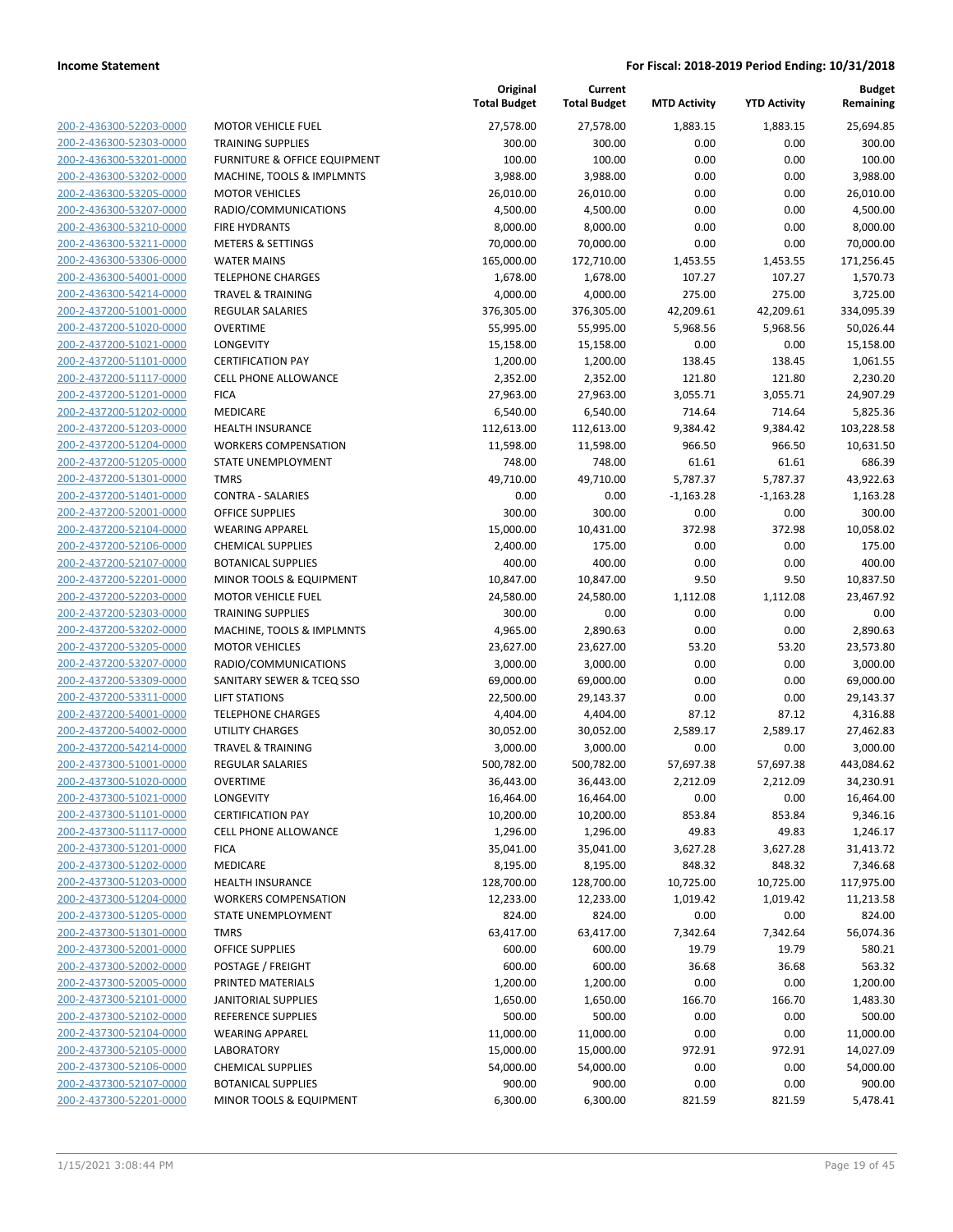|                                                    |                                                        | Original<br><b>Total Budget</b> | Current<br><b>Total Budget</b> | <b>MTD Activity</b>   | <b>YTD Activity</b>   | <b>Budget</b><br>Remaining |
|----------------------------------------------------|--------------------------------------------------------|---------------------------------|--------------------------------|-----------------------|-----------------------|----------------------------|
| 200-2-437300-52202-0000                            | <b>MECHANICAL SUPPLIES</b>                             | 18,400.00                       | 18,400.00                      | 0.00                  | 0.00                  | 18,400.00                  |
| 200-2-437300-52203-0000                            | <b>MOTOR VEHICLE FUEL</b>                              | 5,490.00                        | 5,490.00                       | 176.94                | 176.94                | 5,313.06                   |
| 200-2-437300-52301-0000                            | <b>SAFETY SUPPLIES</b>                                 | 2,300.00                        | 2,300.00                       | 0.00                  | 0.00                  | 2,300.00                   |
| 200-2-437300-53202-0000                            | MACHINE, TOOLS & IMPLMNTS                              | 70,000.00                       | 70,000.00                      | 6,569.51              | 6,569.51              | 63,430.49                  |
| 200-2-437300-53203-0000                            | <b>INSTRUMENTS &amp; APPARATUS</b>                     | 6,000.00                        | 6,000.00                       | 0.00                  | 0.00                  | 6,000.00                   |
| 200-2-437300-53205-0000                            | <b>MOTOR VEHICLES</b>                                  | 5,301.00                        | 5,301.00                       | 0.00                  | 0.00                  | 5,301.00                   |
| 200-2-437300-53402-0000                            | <b>BUILDING MAINTENANCE</b>                            | 6,500.00                        | 6,500.00                       | 0.00                  | 0.00                  | 6,500.00                   |
| 200-2-437300-54001-0000                            | <b>TELEPHONE CHARGES</b>                               | 5,102.00                        | 5,102.00                       | 336.81                | 336.81                | 4,765.19                   |
| 200-2-437300-54002-0000                            | UTILITY CHARGES                                        | 385,584.00                      | 385,584.00                     | 31,883.19             | 31,883.19             | 353,700.81                 |
| 200-2-437300-54201-0000                            | MEMBERSHIPS & SUBSCRIPTIONS                            | 12,500.00                       | 12,500.00                      | 2,894.00              | 2,894.00              | 9,606.00                   |
| 200-2-437300-54208-0000                            | <b>LABORATORY WORK</b>                                 | 12,400.00                       | 12,400.00                      | 0.00                  | 0.00                  | 12,400.00                  |
| 200-2-437300-54214-0000                            | <b>TRAVEL &amp; TRAINING</b>                           | 4,500.00                        | 4,500.00                       | 947.00                | 947.00                | 3,553.00                   |
| 200-2-437300-54403-0000                            | <b>DISPOSAL CHARGES</b>                                | 750.00                          | 750.00                         | 13,145.15             | 13,145.15             | $-12,395.15$               |
| 200-2-437300-54410-0000                            | PERMITS/FEES                                           | 74,000.00                       | 74,000.00                      | 0.00                  | 0.00                  | 74,000.00                  |
| 200-2-471100-56508-0000                            | 09 TWDP REV BOND - PRINC                               | 15,000.00                       | 15,000.00                      | 0.00                  | 0.00                  | 15,000.00                  |
| 200-2-471200-56607-0000                            | 08 REV BONDS - INTEREST                                | 305,330.00                      | 305,330.00                     | 0.00                  | 0.00                  | 305,330.00                 |
| 200-2-475100-56002-0000                            | MISCELLANEOUS DEBT EXP / AGENT FEE                     | 750.00                          | 750.00                         | 0.00                  | 0.00                  | 750.00                     |
| 200-2-475100-56005-0000                            | ARBITRAGE                                              | 1,750.00                        | 1,750.00                       | 0.00                  | 0.00                  | 1,750.00                   |
| 200-2-480000-52003-0000                            | <b>COPIER CHARGES</b>                                  | 10,600.00                       | 10,600.00                      | 154.17                | 154.17                | 10,445.83                  |
| 200-2-480000-52006-0000                            | <b>COPIER PAPER</b>                                    | 500.00                          | 500.00                         | 0.00                  | 0.00                  | 500.00                     |
| 200-2-480000-54002-0000                            | <b>UTILITY CHARGES</b>                                 | 12,626.00                       | 12,626.00                      | 1,511.44              | 1,511.44              | 11,114.56                  |
| 200-2-480000-54226-0000                            | <b>INSURANCE EXPENSE</b>                               | 41,657.00                       | 41,657.00                      | 0.00                  | 0.00                  | 41,657.00                  |
| 200-2-480000-57002-0000                            | <b>BAD DEBT EXPENSE</b>                                | 27,000.00                       | 27,000.00                      | 0.00                  | 0.00                  | 27,000.00                  |
| 200-2-480000-57005-0000                            | <b>ACCRUED VAC &amp; SICK PAY</b>                      | 30,000.00                       | 30,000.00                      | 4,369.62              | 4,369.62              | 25,630.38                  |
| 200-2-480000-57008-0000                            | <b>BANK CHARGES</b>                                    | 30,000.00                       | 30,000.00                      | 1,990.32              | 1,990.32              | 28,009.68                  |
| 200-2-480000-57015-0000                            | <b>CONTINGENCY EXPENSE</b>                             | 150,000.00                      | 150,000.00                     | 0.00                  | 0.00                  | 150,000.00                 |
| 200-2-491000-58001-0000                            | <b>XFR - GENERAL FUND</b>                              | 0.00                            | 0.00                           | 112,167.78            | 112,167.78            | $-112,167.78$              |
| 200-2-491000-58037-0000                            | <b>XFR - DEBT SERVICE FUND</b>                         | 0.00                            | 0.00                           | 127,637.64            | 127,637.64            | $-127,637.64$              |
| 200-2-491000-58120-0000                            | <b>XFR - UTILITY CIP FUND</b>                          | 1,624,829.00                    | 1,624,829.00                   | 135,406.58            | 135,406.58            | 1,489,422.42               |
| 200-2-495000-58580-0000                            | CA - GENERAL FUND - GENERAL GOVERNMENT                 | 406,798.00                      | 406,798.00                     | 33,899.83             | 33,899.83             | 372,898.17                 |
| 200-2-495000-58581-0000                            | CA - GENERAL FUND - PUBLIC WORKS                       | 155,979.00                      | 155,979.00                     | 12,998.25             | 12,998.25             | 142,980.75                 |
| 200-2-495000-58701-0000                            | CA - CENTRAL SERVICE FUND                              | 194,904.00                      | 194,904.00                     | 16,242.00             | 16,242.00             | 178,662.00                 |
| 200-2-495000-58710-0000<br>200-2-495000-58720-0000 | <b>CA - INSURANCE FUND</b><br>CA - MIS FUN             | 88,697.00<br>126,693.00         | 88,697.00<br>126,693.00        | 7,391.42<br>10,557.75 | 7,391.42<br>10,557.75 | 81,305.58<br>116,135.25    |
| 200-2-495000-58900-0000                            | <b>CA - ELECTRIC FUND</b>                              | 587,723.00                      | 587,723.00                     | 48,976.92             | 48,976.92             | 538,746.08                 |
|                                                    | <b>Expense Total:</b>                                  | 10,253,810.20                   | 10,253,810.20                  | 1,010,916.80          | 1,010,916.80          | 9,242,893.40               |
|                                                    | Fund: 200 - WATER / WASTEWATER FUND Surplus (Deficit): | 4,186,873.80                    | 4,186,873.80                   | 191,570.97            | 191,570.97            |                            |
| Fund: 216 - UTILIITY CIP FUND                      |                                                        |                                 |                                |                       |                       |                            |
| Revenue                                            |                                                        |                                 |                                |                       |                       |                            |
| 216-2-319001-45401-0000                            | <b>INTEREST REVENUES</b>                               | 20,089.00                       | 20,089.00                      | 0.00                  | 0.00                  | 20,089.00                  |
| 216-2-319001-47221-0000                            | <b>BOND PROCEEDS</b>                                   | 20,000,000.00                   | 20,000,000.00                  | 0.00                  | 0.00                  | 20,000,000.00              |
| 216-2-323001-46100-0000                            | <b>XFR - UTILITY FUND</b>                              | 1,624,879.00                    | 1,624,879.00                   | 135,406.58            | 135,406.58            | 1,489,472.42               |
|                                                    | <b>Revenue Total:</b>                                  | 21,644,968.00                   | 21,644,968.00                  | 135,406.58            | 135,406.58            | 21,509,561.42              |
| Expense                                            |                                                        |                                 |                                |                       |                       |                            |
| 216-2-436200-53310-0000                            | RESVRS/STRG TANKS/ST PIPE                              | 6,643,503.00                    | 6,643,503.00                   | 0.00                  | 0.00                  | 6,643,503.00               |
| 216-2-436200-53312-0000                            | WATER LINE EASEMENTS                                   | 100,000.00                      | 100,000.00                     | 0.00                  | 0.00                  | 100,000.00                 |
| 216-2-436200-55002-0000                            | <b>IMPROVEMENTS</b>                                    | 11,900,000.00                   | 11,900,000.00                  | 120,625.75            | 120,625.75            | 11,779,374.25              |
| 216-2-436200-55201-0000                            | <b>EQUIPMENT PURCHASES</b>                             | 1,000,000.00                    | 1,000,000.00                   | 0.00                  | 0.00                  | 1,000,000.00               |
| 216-2-436300-55105-0000                            | <b>WATER MAINS</b>                                     | 2,201,145.00                    | 2,201,145.00                   | 324.75                | 324.75                | 2,200,820.25               |
| 216-2-436300-55201-0000                            | <b>EQUIPMENT PURCHASES</b>                             | 75,999.00                       | 75,999.00                      | 0.00                  | 0.00                  | 75,999.00                  |
| 216-2-437200-55002-0000                            | <b>IMPROVEMENTS</b>                                    | 135,000.00                      | 135,000.00                     | 1,440.00              | 1,440.00              | 133,560.00                 |
| 216-2-437200-55201-0000                            | <b>EQUIPMENT PURCHASES</b>                             | 223,830.00                      | 223,830.00                     | 0.00                  | 0.00                  | 223,830.00                 |
| 216-2-480000-54101-0000                            | PROFESSIONAL SERVICES                                  | 200,000.00                      | 200,000.00                     | 0.00                  | 0.00                  | 200,000.00                 |
| 216-2-480000-55499-0000                            | CAPITAL OUTLAY                                         | 0.00                            | 0.00                           | -286,779.40           | -286,779.40           | 286,779.40                 |
| 216-2-480000-57008-0000                            | <b>BANK CHARGES</b>                                    | 2,500.00                        | 2,500.00                       | 0.00                  | 0.00                  | 2,500.00                   |
|                                                    | <b>Expense Total:</b>                                  | 22,481,977.00                   | 22,481,977.00                  | -164,388.90           | -164,388.90           | 22,646,365.90              |
|                                                    | Fund: 216 - UTILIITY CIP FUND Surplus (Deficit):       | $-837,009.00$                   | -837,009.00                    | 299,795.48            | 299,795.48            |                            |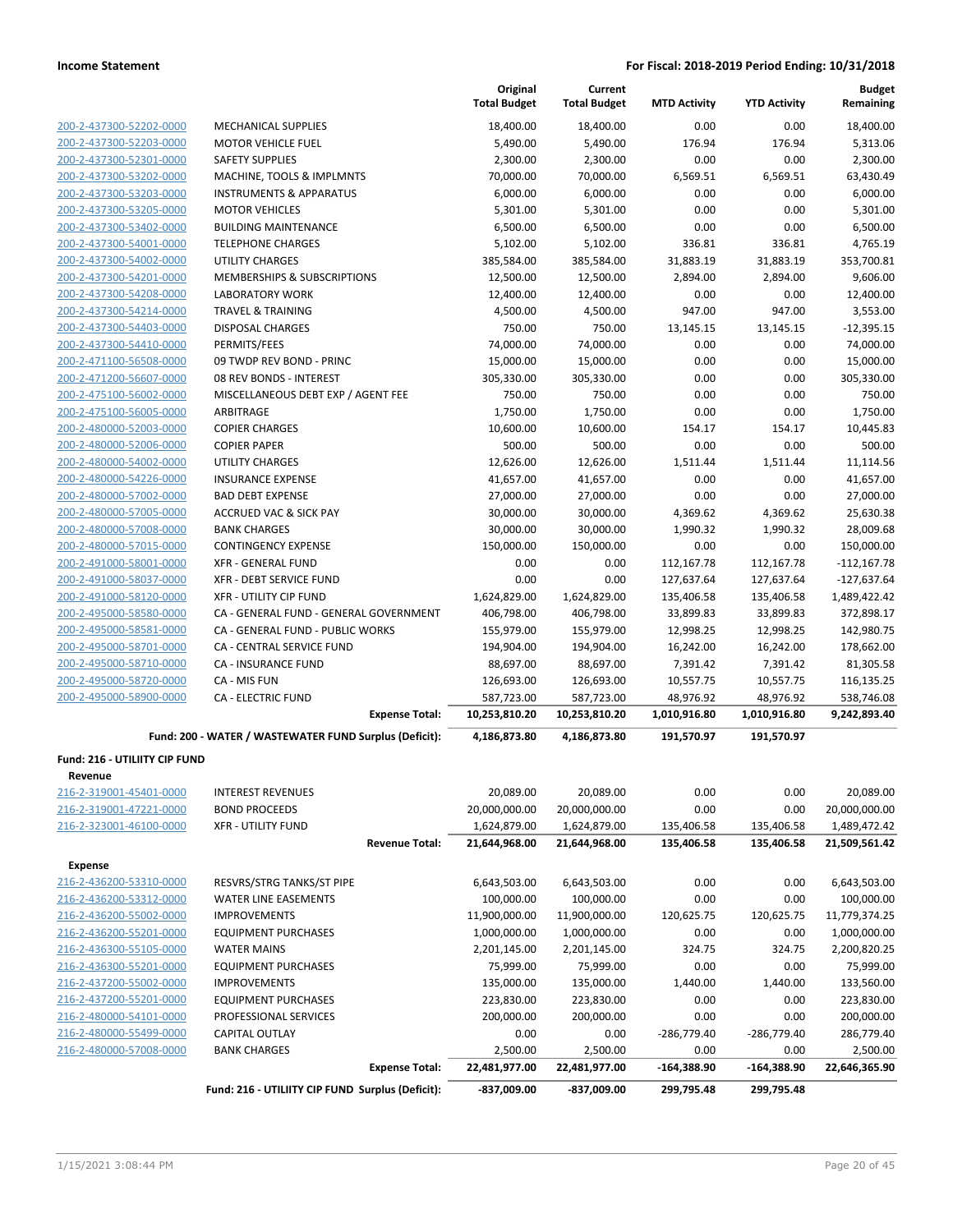|                                                           |                                                            | Original                | Current                 |                     |                     | <b>Budget</b>          |
|-----------------------------------------------------------|------------------------------------------------------------|-------------------------|-------------------------|---------------------|---------------------|------------------------|
|                                                           |                                                            | <b>Total Budget</b>     | <b>Total Budget</b>     | <b>MTD Activity</b> | <b>YTD Activity</b> | Remaining              |
| <b>Fund: 217 - WASTEWATER RECLAMATION FUND</b><br>Revenue |                                                            |                         |                         |                     |                     |                        |
| 217-2-319001-45401-0000                                   | <b>INTEREST REVENUES</b>                                   | 12,281.00               | 12,281.00               | 1,377.26            | 1,377.26            | 10,903.74              |
|                                                           | <b>Revenue Total:</b>                                      | 12,281.00               | 12,281.00               | 1,377.26            | 1,377.26            | 10,903.74              |
| Expense                                                   |                                                            |                         |                         |                     |                     |                        |
| 217-2-437300-55012-0000                                   | <b>CONSTRUCTION</b>                                        | 410,000.00              | 410,000.00              | 0.00                | 0.00                | 410,000.00             |
|                                                           | <b>Expense Total:</b>                                      | 410,000.00              | 410,000.00              | 0.00                | 0.00                | 410,000.00             |
|                                                           | Fund: 217 - WASTEWATER RECLAMATION FUND Surplus (Deficit): | -397,719.00             | -397,719.00             | 1,377.26            | 1,377.26            |                        |
| Fund: 300 - AIRPORT FUND                                  |                                                            |                         |                         |                     |                     |                        |
| Revenue                                                   |                                                            |                         |                         |                     |                     |                        |
| 300-2-319001-44315-0000                                   | <b>AIRPORT FUEL FEES</b>                                   | 1,000.00                | 1,000.00                | 0.00                | 0.00                | 1,000.00               |
| 300-2-319001-44316-0000                                   | PARKING & TIE DOWN/MISC.                                   | 1,000.00                | 1,000.00                | 0.00                | 0.00                | 1,000.00               |
| 300-2-319001-45401-0000                                   | <b>INTEREST REVENUES</b>                                   | 1,000.00                | 1,000.00                | 2,045.14            | 2,045.14            | $-1,045.14$            |
| 300-2-321001-45507-0000                                   | L-3 COMM LEASE                                             | 639,217.00              | 639,217.00              | 106,536.16          | 106,536.16          | 532,680.84             |
| 300-2-321001-45508-0000                                   | AIR EVAC HANGAR FEES                                       | 8,191.00                | 8,191.00                | 1,350.18            | 1,350.18            | 6,840.82               |
| 300-2-321001-45509-0000                                   | BLUE SKY T-HANGAR & LA ND LEASES                           | 4,768.50                | 4,768.50                | 0.00                | 0.00                | 4,768.50               |
| 300-2-321001-45510-0000                                   | ARKOMA - HORIZONS AHEAD LEASE                              | 48,096.00               | 48,096.00               | 4,008.00            | 4,008.00            | 44,088.00              |
| 300-2-321001-45513-0000                                   | MAJORS FLYING CLUB LAND LEASE                              | 1,396.00                | 1,396.00                | 116.33              | 116.33              | 1,279.67               |
| 300-2-321001-45515-0000                                   | TEXSAN AVIATION LAND LEASE                                 | 1,080.00                | 1,080.00                | 0.00                | 0.00                | 1,080.00               |
| 300-2-321001-45516-0000                                   | MFC PARTNERS LAND LEASE                                    | 1,260.00                | 1,260.00                | 0.00                | 0.00                | 1,260.00               |
| 300-2-321001-45517-0000                                   | <b>INNOVATION FIRST MAINT HANGAR</b>                       | 17,618.00               | 17,618.00               | 0.00                | 0.00                | 17,618.00              |
|                                                           | <b>Revenue Total:</b>                                      | 724,626.50              | 724,626.50              | 114,055.81          | 114,055.81          | 610,570.69             |
| <b>Expense</b>                                            |                                                            |                         |                         |                     |                     |                        |
| 300-2-438100-51001-0000                                   | <b>REGULAR SALARIES</b>                                    | 49,453.00               | 49,453.00               | 5,633.68            | 5,633.68            | 43,819.32              |
| 300-2-438100-51021-0000                                   | LONGEVITY                                                  | 222.00                  | 222.00                  | 0.00                | 0.00                | 222.00                 |
| 300-2-438100-51117-0000                                   | <b>CELL PHONE ALLOWANCE</b>                                | 960.00                  | 960.00                  | 49.86               | 49.86               | 910.14                 |
| 300-2-438100-51201-0000                                   | <b>FICA</b>                                                | 3,139.00                | 3,139.00                | 352.38              | 352.38              | 2,786.62               |
| 300-2-438100-51202-0000                                   | MEDICARE                                                   | 734.00                  | 734.00                  | 82.42               | 82.42               | 651.58                 |
| 300-2-438100-51203-0000                                   | <b>HEALTH INSURANCE</b>                                    | 10,725.00               | 10,725.00               | 893.75              | 893.75              | 9,831.25               |
| 300-2-438100-51204-0000                                   | <b>WORKERS COMPENSATION</b>                                | 1,025.00                | 1,025.00                | 85.42               | 85.42               | 939.58                 |
| 300-2-438100-51205-0000                                   | STATE UNEMPLOYMENT                                         | 137.00                  | 137.00                  | 0.00                | 0.00                | 137.00                 |
| 300-2-438100-51301-0000                                   | <b>TMRS</b>                                                | 5,671.00                | 5,671.00                | 660.43              | 660.43              | 5,010.57               |
| 300-2-438100-51401-0000                                   | <b>CONTRA - SALARIES</b>                                   | 15,000.00               | 15,000.00               | 0.00                | 0.00                | 15,000.00              |
| 300-2-438100-52001-0000                                   | <b>OFFICE SUPPLIES</b>                                     | 400.00                  | 400.00                  | 0.00                | 0.00                | 400.00                 |
| 300-2-438100-52002-0000                                   | POSTAGE / FREIGHT                                          | 100.00                  | 100.00                  | 0.00                | 0.00                | 100.00                 |
| 300-2-438100-52201-0000                                   | MINOR TOOLS & EQUIPMENT                                    | 150.00                  | 150.00                  | 0.00                | 0.00                | 150.00                 |
| 300-2-438100-53202-0000                                   | MACHINE, TOOLS & IMPLMNTS                                  | 1,500.00                | 1,405.00                | 0.00                | 0.00                | 1,405.00               |
| 300-2-438100-53205-0000                                   | <b>MOTOR VEHICLES</b>                                      | 1,022.00                | 1,022.00                | 0.00                | 0.00                | 1,022.00               |
| 300-2-438100-53303-0000                                   | MAINT - STREET /ALLEY/APRN/RNWY                            | 2,500.00                | 2,500.00                | 0.00                | 0.00                | 2,500.00               |
| 300-2-438100-53402-0000                                   | <b>BUILDING MAINTENANCE</b>                                | 12,500.00               | 12,500.00               | 0.00                | 0.00                | 12,500.00              |
| 300-2-438100-54001-0000                                   | <b>TELEPHONE CHARGES</b>                                   | 1,926.00                | 1,926.00                | 83.09               | 83.09               | 1,842.91               |
| 300-2-438100-54002-0000                                   | UTILITY CHARGES                                            | 15,000.00               | 15,000.00               | 1,032.32            | 1,032.32            | 13,967.68              |
| 300-2-438100-54105-0000                                   | MARKETING                                                  | 6,104.00                | 6,004.47                | 60.00               | 60.00               | 5,944.47               |
| 300-2-438100-54201-0000                                   | MEMBERSHIPS & SUBSCRIPTIONS                                | 465.00                  | 465.00                  | 0.00                | 0.00                | 465.00                 |
| 300-2-438100-54214-0000                                   | TRAVEL & TRAINING                                          | 1,000.00                | 1,099.53                | 0.00                | 0.00                | 1,099.53               |
| 300-2-438100-54408-0000                                   | OTHER / INSURANCE EXPENSE                                  | 13,000.00               | 13,000.00               | 0.00                | 0.00                | 13,000.00              |
| 300-2-438100-54410-0000                                   | PERMITS/FEES                                               | 1,276.00                | 1,371.00                | 0.00                | 0.00                | 1,371.00               |
| 300-2-480000-52003-0000                                   | <b>COPIER CHARGES</b>                                      | 1,524.00                | 1,524.00                | 3.21                | 3.21                | 1,520.79               |
| 300-2-480000-52006-0000                                   | <b>COPIER PAPER</b>                                        | 71.82                   | 71.82                   | 0.00                | 0.00                | 71.82                  |
| 300-2-480000-57008-0000                                   | <b>BANK CHARGES</b>                                        | 2,000.00                | 2,000.00                | 21.73               | 21.73               | 1,978.27               |
| 300-2-491000-58035-0000                                   | XFR - DEBT SERVICE FUND                                    | 23,239.00               | 23,239.00               | 1,936.58            | 1,936.58            | 21,302.42              |
| 300-2-491000-58127-0000                                   | <b>AIRPORT CIP FUND</b><br><b>Expense Total:</b>           | 10,000.00<br>180,843.82 | 10,000.00<br>180,843.82 | 833.33<br>11,728.20 | 833.33<br>11,728.20 | 9,166.67<br>169,115.62 |
|                                                           |                                                            |                         |                         |                     |                     |                        |
|                                                           | Fund: 300 - AIRPORT FUND Surplus (Deficit):                | 543,782.68              | 543,782.68              | 102,327.61          | 102,327.61          |                        |
| Fund: 360 - AIRPORT CAPITAL FUND                          |                                                            |                         |                         |                     |                     |                        |
| Revenue                                                   |                                                            |                         |                         |                     |                     |                        |
| 360-2-319001-44315-0000                                   | <b>AIRPORT - FUEL FEES</b>                                 | 50,000.00               | 50,000.00               | 0.00                | 0.00                | 50,000.00              |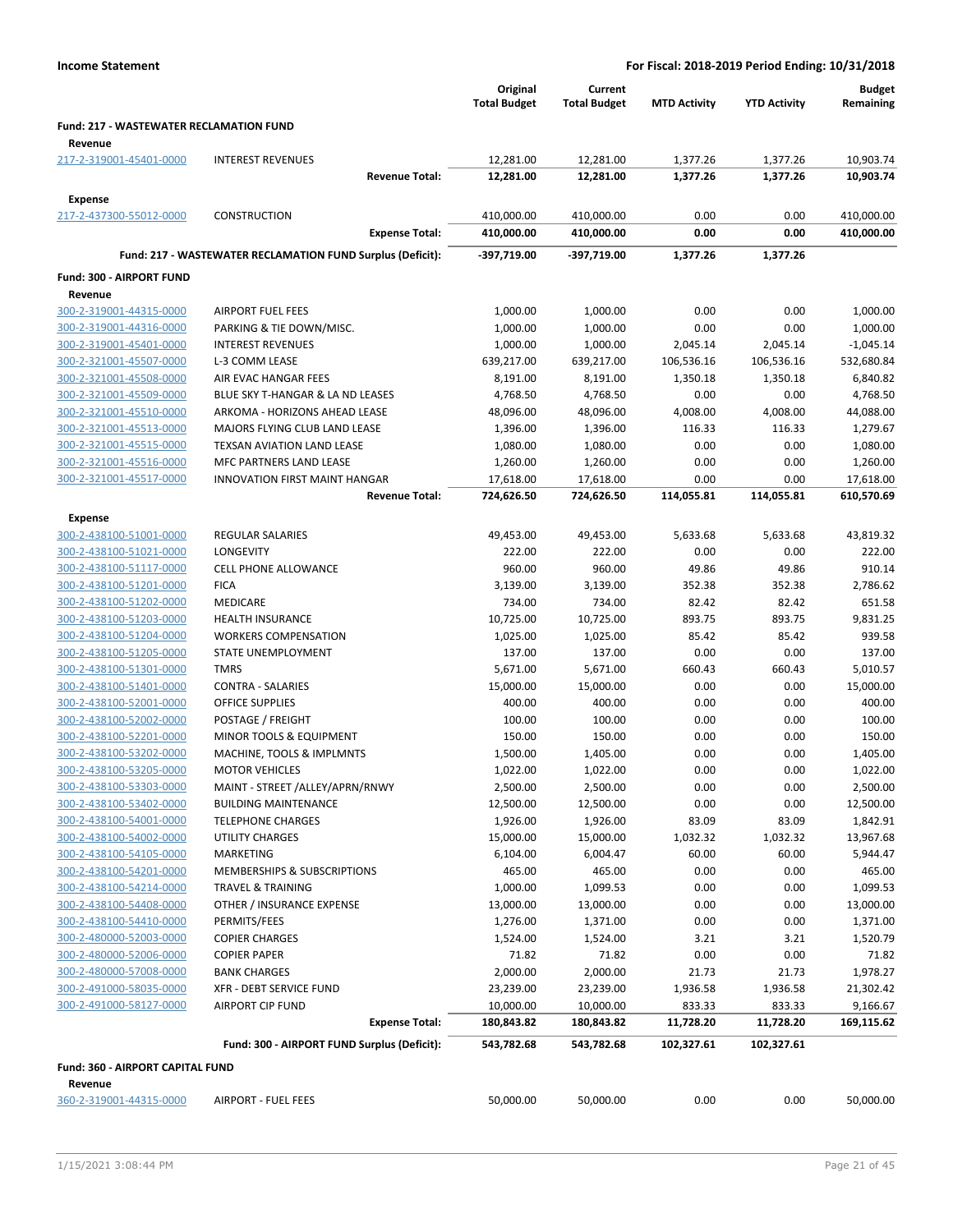|                                    |                                                     | Original<br><b>Total Budget</b> | Current<br><b>Total Budget</b> | <b>MTD Activity</b> | <b>YTD Activity</b> | <b>Budget</b><br>Remaining |
|------------------------------------|-----------------------------------------------------|---------------------------------|--------------------------------|---------------------|---------------------|----------------------------|
| 360-2-319001-45401-0000            | <b>INTEREST REVENUES</b>                            | 25,000.00                       | 25,000.00                      | 1,191.92            | 1,191.92            | 23,808.08                  |
| 360-2-323001-46107-0000            | <b>XFR - AIRPORT FUND</b>                           | 0.00                            | 0.00                           | 833.33              | 833.33              | $-833.33$                  |
|                                    | <b>Revenue Total:</b>                               | 75,000.00                       | 75,000.00                      | 2,025.25            | 2,025.25            | 72,974.75                  |
| <b>Expense</b>                     |                                                     |                                 |                                |                     |                     |                            |
| 360-2-438100-55099-0000            | PROJ BUDGET - NO EXPENSES                           | 10,000.00                       | 10,000.00                      | 0.00                | 0.00                | 10,000.00                  |
| 360-2-480000-57008-0000            | <b>BANK CHARGES</b>                                 | 2,000.00                        | 2,000.00                       | 12.67               | 12.67               | 1,987.33                   |
|                                    | <b>Expense Total:</b>                               | 12,000.00                       | 12,000.00                      | 12.67               | 12.67               | 11,987.33                  |
|                                    | Fund: 360 - AIRPORT CAPITAL FUND Surplus (Deficit): | 63,000.00                       | 63,000.00                      | 2,012.58            | 2,012.58            |                            |
| Fund: 362 - AIRPORT FBO FUEL       |                                                     |                                 |                                |                     |                     |                            |
| Revenue<br>362-2-319001-44315-0000 | <b>AIRPORT - FUEL FEES</b>                          | 0.00                            | 0.00                           | 26,631.81           | 26,631.81           | $-26,631.81$               |
| 362-2-319001-44316-0000            | AIRPORT - PARKING, TIE DOWNS, & RAMP FE             | 0.00                            | 0.00                           | 305.00              | 305.00              | $-305.00$                  |
| 362-2-319001-44320-0000            | AIRPORT - OIL                                       | 0.00                            | 0.00                           | 252.00              | 252.00              | $-252.00$                  |
| 362-2-319001-44322-0000            | <b>AIRPORT - PILOT SUPPLIES</b>                     | 0.00                            | 0.00                           | 19.50               | 19.50               | $-19.50$                   |
| 362-2-319001-45401-0000            | <b>INTEREST REVENUES</b>                            | 0.00                            | 0.00                           | 70.57               | 70.57               | $-70.57$                   |
|                                    | <b>Revenue Total:</b>                               | 0.00                            | 0.00                           | 27,278.88           | 27,278.88           | -27,278.88                 |
| <b>Expense</b>                     |                                                     |                                 |                                |                     |                     |                            |
| 362-2-438100-52222-0000            | AIRPORT - OIL                                       | 0.00                            | 0.00                           | 1,105.46            | 1,105.46            | $-1,105.46$                |
| 362-2-438100-52422-0000            | AIRPORT - PILOT SUPPLIES                            | 0.00                            | 0.00                           | 181.48              | 181.48              | $-181.48$                  |
| 362-2-438100-57003-0000            | <b>CREDIT CARD FEES</b>                             | 0.00                            | 0.00                           | 789.38              | 789.38              | $-789.38$                  |
| 362-2-480000-57008-0000            | <b>BANK CHARGES</b>                                 | 0.00                            | 0.00                           | 0.75                | 0.75                | $-0.75$                    |
|                                    | <b>Expense Total:</b>                               | 0.00                            | 0.00                           | 2,077.07            | 2,077.07            | $-2,077.07$                |
|                                    | Fund: 362 - AIRPORT FBO FUEL Surplus (Deficit):     | 0.00                            | 0.00                           | 25,201.81           | 25,201.81           |                            |
| Fund: 400 - GOLF FUND              |                                                     |                                 |                                |                     |                     |                            |
| Revenue                            |                                                     |                                 |                                |                     |                     |                            |
| 400-2-319001-45604-0000            | OTHER REVENUE / OVER/SHORT                          | 50.00                           | 50.00                          | 0.15                | 0.15                | 49.85                      |
| 400-2-319005-44510-0000            | <b>GREENS FEES</b>                                  | 109,304.00                      | 109,304.00                     | 5,702.00            | 5,702.00            | 103,602.00                 |
| 400-2-319006-45308-0000            | PRO SHOP CONCESSIONS                                | 9,186.00                        | 9,186.00                       | 593.72              | 593.72              | 8,592.28                   |
| 400-2-319007-45309-0000            | <b>MERCHANDISE SALES</b>                            | 9,688.00                        | 9,688.00                       | 360.70              | 360.70              | 9,327.30                   |
| 400-2-319008-45511-0000            | <b>CART RENTALS</b>                                 | 67,162.00                       | 67,162.00                      | 2,949.47            | 2,949.47            | 64,212.53                  |
| 400-2-319009-45512-0000            | <b>GOLF LEASES / MEMBERSHIPS</b>                    | 52,725.00                       | 52,725.00                      | 2,872.97            | 2,872.97            | 49,852.03                  |
|                                    | <b>Revenue Total:</b>                               | 248,115.00                      | 248,115.00                     | 12,479.01           | 12,479.01           | 235,635.99                 |
| <b>Expense</b>                     |                                                     |                                 |                                |                     |                     |                            |
| 400-2-451250-51001-0000            | <b>REGULAR SALARIES</b>                             | 108,334.00                      | 110,334.00                     | 11,646.60           | 11,646.60           | 98,687.40                  |
| 400-2-451250-51020-0000            | <b>OVERTIME</b>                                     | 5,183.00                        | 5,183.00                       | 150.55              | 150.55              | 5,032.45                   |
| 400-2-451250-51021-0000            | LONGEVITY                                           | 6,122.00                        | 6,122.00                       | 0.00                | 0.00                | 6,122.00                   |
| 400-2-451250-51101-0000            | <b>CERTIFICATION PAY</b>                            | 600.00                          | 600.00                         | 69.24               | 69.24               | 530.76                     |
| 400-2-451250-51117-0000            | <b>CELL PHONE ALLOWANCE</b>                         | 696.00                          | 696.00                         | 80.31               | 80.31               | 615.69                     |
| 400-2-451250-51201-0000            | <b>FICA</b>                                         | 7,498.00                        | 7,498.00                       | 720.05              | 720.05              | 6,777.95                   |
| 400-2-451250-51202-0000            | <b>MEDICARE</b>                                     | 1,754.00                        | 1,754.00                       | 168.40              | 168.40              | 1,585.60                   |
| 400-2-451250-51203-0000            | <b>HEALTH INSURANCE</b>                             | 10,725.00                       | 10,725.00                      | 893.75              | 893.75              | 9,831.25                   |
| 400-2-451250-51204-0000            | <b>WORKERS COMPENSATION</b>                         | 3,471.00                        | 3,471.00                       | 289.25              | 289.25              | 3,181.75                   |
| 400-2-451250-51205-0000            | STATE UNEMPLOYMENT                                  | 386.00                          | 386.00                         | 66.36               | 66.36               | 319.64                     |
| 400-2-451250-51301-0000            | TMRS                                                | 10,892.00                       | 10,892.00                      | 1,166.55            | 1,166.55            | 9,725.45                   |
| 400-2-451250-52001-0000            | <b>OFFICE SUPPLIES</b>                              | 450.00                          | 450.00                         | 0.00                | 0.00                | 450.00                     |
| 400-2-451250-52101-0000            | JANITORIAL SUPPLIES                                 | 600.00                          | 600.00                         | 0.00                | 0.00                | 600.00                     |
| 400-2-451250-52104-0000            | <b>WEARING APPAREL</b>                              | 500.00                          | 500.00                         | 0.00                | 0.00                | 500.00                     |
| 400-2-451250-52107-0000            | <b>BOTANICAL SUPPLIES</b>                           | 8,600.00                        | 6,600.00                       | 0.00                | 0.00                | 6,600.00                   |
| 400-2-451250-52201-0000            | MINOR TOOLS & EQUIPMENT                             | 600.00                          | 600.00                         | 0.00                | 0.00                | 600.00                     |
| 400-2-451250-52203-0000            | <b>MOTOR VEHICLE FUEL</b>                           | 2,100.00                        | 2,100.00                       | 162.69              | 162.69              | 1,937.31                   |
| 400-2-451250-52401-0000            | RECREATIONAL SUPPLIES                               | 500.00                          | 500.00                         | 0.00                | 0.00                | 500.00                     |
| 400-2-451250-52403-0000            | <b>RESALE ITEMS</b>                                 | 15,000.00                       | 15,000.00                      | 2,250.00            | 2,250.00            | 12,750.00                  |
| 400-2-451250-53202-0000            | MACHINE, TOOLS & IMPLMNTS                           | 6,000.00                        | 6,000.00                       | 258.00              | 258.00              | 5,742.00                   |
| 400-2-451250-53205-0000            | <b>MOTOR VEHICLES</b>                               | 400.00                          | 400.00                         | 0.00                | 0.00                | 400.00                     |
| 400-2-451250-53307-0000            | <b>IRRIGATION</b>                                   |                                 |                                |                     |                     |                            |
|                                    | <b>BUILDING MAINTENANCE</b>                         | 1,500.00                        | 1,500.00                       | 0.00                | 0.00                | 1,500.00                   |
| 400-2-451250-53402-0000            |                                                     | 1,450.00                        | 1,450.00                       | 0.00                | 0.00                | 1,450.00                   |
| 400-2-451250-54001-0000            | <b>TELEPHONE CHARGES</b>                            | 722.00                          | 722.00                         | 55.39               | 55.39               | 666.61                     |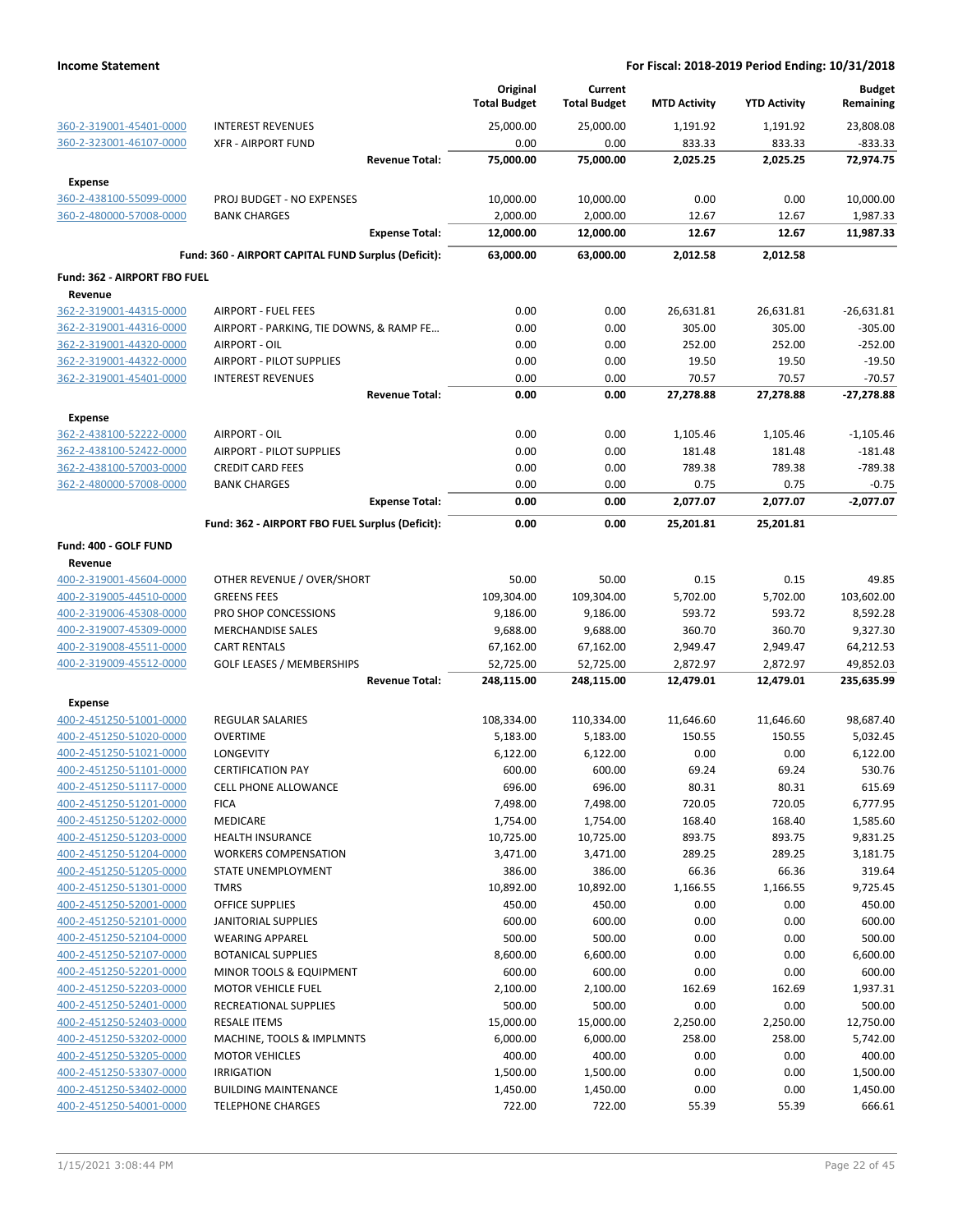|                                                    |                                                | Original<br><b>Total Budget</b> | Current<br><b>Total Budget</b> | <b>MTD Activity</b> | <b>YTD Activity</b> | <b>Budget</b><br>Remaining |
|----------------------------------------------------|------------------------------------------------|---------------------------------|--------------------------------|---------------------|---------------------|----------------------------|
| 400-2-451250-54002-0000                            | <b>UTILITY CHARGES</b>                         | 11,000.00                       | 11,000.00                      | 763.31              | 763.31              | 10,236.69                  |
| 400-2-451250-54201-0000                            | MEMBERSHIPS & SUBSCRIPTIONS                    | 785.00                          | 785.00                         | 0.00                | 0.00                | 785.00                     |
| 400-2-451250-54214-0000                            | <b>TRAVEL &amp; TRAINING</b>                   | 2,100.00                        | 2,100.00                       | 0.00                | 0.00                | 2,100.00                   |
| 400-2-451250-54226-0000                            | <b>INSURANCE EXPENSE</b>                       | 500.00                          | 500.00                         | 0.00                | 0.00                | 500.00                     |
| 400-2-451250-54909-0000                            | <b>GOLF CART LEASE EXPENSE</b>                 | 31,000.00                       | 31,000.00                      | 2,203.59            | 2,203.59            | 28,796.41                  |
| 400-2-480000-52003-0000                            | <b>COPIER CHARGES</b>                          | 1,525.00                        | 1,525.00                       | 0.00                | 0.00                | 1,525.00                   |
| 400-2-480000-57008-0000                            | <b>BANK CHARGES</b>                            | 3,500.00                        | 3,500.00                       | 256.42              | 256.42              | 3,243.58                   |
|                                                    | <b>Expense Total:</b>                          | 244,493.00                      | 244,493.00                     | 21,200.46           | 21,200.46           | 223,292.54                 |
|                                                    | Fund: 400 - GOLF FUND Surplus (Deficit):       | 3,622.00                        | 3,622.00                       | $-8,721.45$         | -8,721.45           |                            |
| <b>Fund: 500 - SANITATION FUND</b>                 |                                                |                                 |                                |                     |                     |                            |
| Revenue                                            |                                                |                                 |                                |                     |                     |                            |
| 500-2-318001-44314-0000                            | LATE CHARGES                                   | 87,677.00                       | 87,677.00                      | 12,191.48           | 12,191.48           | 75,485.52                  |
| 500-2-319001-45401-0000                            | <b>INTEREST REVENUES</b>                       | 6,897.00                        | 6,897.00                       | 2,105.81            | 2,105.81            | 4,791.19                   |
| 500-2-319020-44313-0000                            | <b>FUEL SURCHARGE</b>                          | 86,073.00                       | 86,073.00                      | 6,886.56            | 6,886.56            | 79,186.44                  |
| 500-2-319020-45107-0000                            | <b>COLLECTION CHARGES</b>                      | 4,692,306.00                    | 4,692,306.00                   | 372,161.76          | 372,161.76          | 4,320,144.24               |
| 500-2-319021-45108-0000                            | <b>DISPOSAL CHARGES</b>                        | 0.00                            | 0.00                           | 39,178.88           | 39,178.88           | $-39,178.88$               |
| 500-2-319021-45109-0000                            | <b>RECYCLING CHARGES</b>                       | 278,880.00                      | 278,880.00                     | 0.00                | 0.00                | 278,880.00                 |
| 500-2-319022-45612-0000                            | REG HH HAZ WASTE COL CTR                       | 12,103.00                       | 12,103.00                      | 15,250.00           | 15,250.00           | $-3,147.00$                |
| 500-2-324001-46612-0000                            | CA - SANITATION FD COL & FUEL                  | 210,696.68                      | 210,696.68                     | 15,793.68           | 15,793.68           | 194,903.00                 |
|                                                    | <b>Revenue Total:</b>                          | 5,374,632.68                    | 5,374,632.68                   | 463,568.17          | 463,568.17          | 4,911,064.51               |
| <b>Expense</b>                                     |                                                |                                 |                                |                     |                     |                            |
| 500-2-432300-54412-0000                            | <b>COLLECTION CHARGES</b>                      | 4,369,510.00                    | 4,369,510.00                   | 7,753.37            | 7,753.37            | 4,361,756.63               |
| 500-2-432500-51401-0000                            | <b>CONTRA - SALARIES</b>                       | 8,000.00                        | 8,000.00                       | 0.00                | 0.00                | 8,000.00                   |
| 500-2-432500-54002-0000                            | <b>UTILITY CHARGES</b>                         | 2,371.00                        | 2,371.00                       | 187.21              | 187.21              | 2,183.79                   |
| 500-2-432500-54403-0000                            | <b>DISPOSAL CHARGES</b>                        | 20,000.00                       | 20,000.00                      | 0.00                | 0.00                | 20,000.00                  |
| 500-2-442200-51001-0000                            | <b>REGULAR SALARIES</b>                        | 146,211.00                      | 146,211.00                     | 13,171.03           | 13,171.03           | 133,039.97                 |
| 500-2-442200-51020-0000<br>500-2-442200-51021-0000 | <b>OVERTIME</b><br>LONGEVITY                   | 0.00<br>2,714.00                | 0.00<br>2,714.00               | 5.73<br>0.00        | 5.73<br>0.00        | $-5.73$<br>2,714.00        |
| 500-2-442200-51101-0000                            | <b>CERTIFICATION PAY</b>                       | 1,200.00                        | 1,200.00                       | 138.45              | 138.45              | 1,061.55                   |
| 500-2-442200-51117-0000                            | <b>CELL PHONE ALLOWANCE</b>                    | 600.00                          | 600.00                         | 23.08               | 23.08               | 576.92                     |
| 500-2-442200-51201-0000                            | <b>FICA</b>                                    | 9,345.00                        | 9,345.00                       | 826.52              | 826.52              | 8,518.48                   |
| 500-2-442200-51202-0000                            | MEDICARE                                       | 2,186.00                        | 2,186.00                       | 193.30              | 193.30              | 1,992.70                   |
| 500-2-442200-51203-0000                            | <b>HEALTH INSURANCE</b>                        | 10,725.00                       | 10,725.00                      | 893.75              | 893.75              | 9,831.25                   |
| 500-2-442200-51204-0000                            | <b>WORKERS COMPENSATION</b>                    | 3,858.00                        | 3,858.00                       | 321.50              | 321.50              | 3,536.50                   |
| 500-2-442200-51205-0000                            | <b>STATE UNEMPLOYMENT</b>                      | 549.00                          | 549.00                         | 117.86              | 117.86              | 431.14                     |
| 500-2-442200-51301-0000                            | <b>TMRS</b>                                    | 16,881.00                       | 16,881.00                      | 1,549.86            | 1,549.86            | 15,331.14                  |
| 500-2-442200-52203-0000                            | <b>MOTOR VEHICLE FUEL</b>                      | 2,929.00                        | 2,929.00                       | 63.88               | 63.88               | 2,865.12                   |
| 500-2-442200-53202-0000                            | MACHINE, TOOLS & IMPLMNTS                      | 6,200.00                        | 6,200.00                       | 0.00                | 0.00                | 6,200.00                   |
| 500-2-442200-53205-0000                            | <b>MOTOR VEHICLES</b>                          | 1,205.00                        | 1,205.00                       | 0.00                | 0.00                | 1,205.00                   |
| 500-2-442200-55201-0000                            | <b>EQUIPMENT PURCHASES</b>                     | 500.00                          | 500.00                         | 0.00                | 0.00                | 500.00                     |
| 500-2-480000-54413-0000                            | <b>BULK WASTE PICK-UP</b>                      | 75,000.00                       | 75,000.00                      | 0.00                | 0.00                | 75,000.00                  |
| 500-2-480000-54901-0000                            | <b>RENTALS / LEASES</b>                        | 32,250.00                       | 32,250.00                      | 0.00                | 0.00                | 32,250.00                  |
| 500-2-480000-57007-0000                            | <b>COMMUNITY SERVICES</b>                      | 42,020.00                       | 42,020.00                      | 0.00                | 0.00                | 42,020.00                  |
| 500-2-480000-57008-0000                            | <b>BANK CHARGES</b>                            | 10,000.00                       | 10,000.00                      | 554.48              | 554.48              | 9,445.52                   |
| 500-2-491000-58001-0000                            | <b>XFR - GENERAL FUND</b>                      | 316,045.02                      | 316,045.02                     | 23,690.52           | 23,690.52           | 292,354.50                 |
| 500-2-495000-58501-0000                            | CA - GENERAL FUND                              | 41,607.00                       | 41,607.00                      | 3,467.25            | 3,467.25            | 38,139.75                  |
| 500-2-495000-58701-0000                            | CA - CENTRAL SERVICE FUND                      | 5,187.00                        | 5,187.00                       | 432.25              | 432.25              | 4,754.75                   |
| 500-2-495000-58710-0000                            | CA - INSURANCE FUND                            | 3,374.00                        | 3,374.00                       | 281.17              | 281.17              | 3,092.83                   |
| 500-2-495000-58720-0000                            | CA - MIS FUN                                   | 6,843.00                        | 6,843.00                       | 570.25              | 570.25              | 6,272.75                   |
| 500-2-495000-58900-0000                            | <b>CA - ELECTRIC FUND</b>                      | 104,268.00                      | 104,268.00                     | 8,689.00            | 8,689.00            | 95,579.00                  |
|                                                    | <b>Expense Total:</b>                          | 5,241,578.02                    | 5,241,578.02                   | 62,930.46           | 62,930.46           | 5,178,647.56               |
|                                                    | Fund: 500 - SANITATION FUND Surplus (Deficit): | 133,054.66                      | 133,054.66                     | 400,637.71          | 400,637.71          |                            |
| Fund: 601 - CENTRAL SERVICE FUND                   |                                                |                                 |                                |                     |                     |                            |
| Revenue                                            |                                                |                                 |                                |                     |                     |                            |
| 601-2-324001-46501-0000                            | CA - GENERAL FUND                              | 571,310.00                      | 571,310.00                     | 47,609.17           | 47,609.17           | 523,700.83                 |
| 601-2-324001-46506-0000                            | CA - RECREATION FUND                           | 611.00                          | 611.00                         | 50.92               | 50.92               | 560.08                     |
| 601-2-324001-46509-0000                            | CA - VENUE MGMT FUND                           | 564.00                          | 564.00                         | 47.00               | 47.00               | 517.00                     |
| 601-2-324001-46611-0000                            | CA - UTILITY FUND                              | 194,904.00                      | 194,904.00                     | 16,242.00           | 16,242.00           | 178,662.00                 |
|                                                    |                                                |                                 |                                |                     |                     |                            |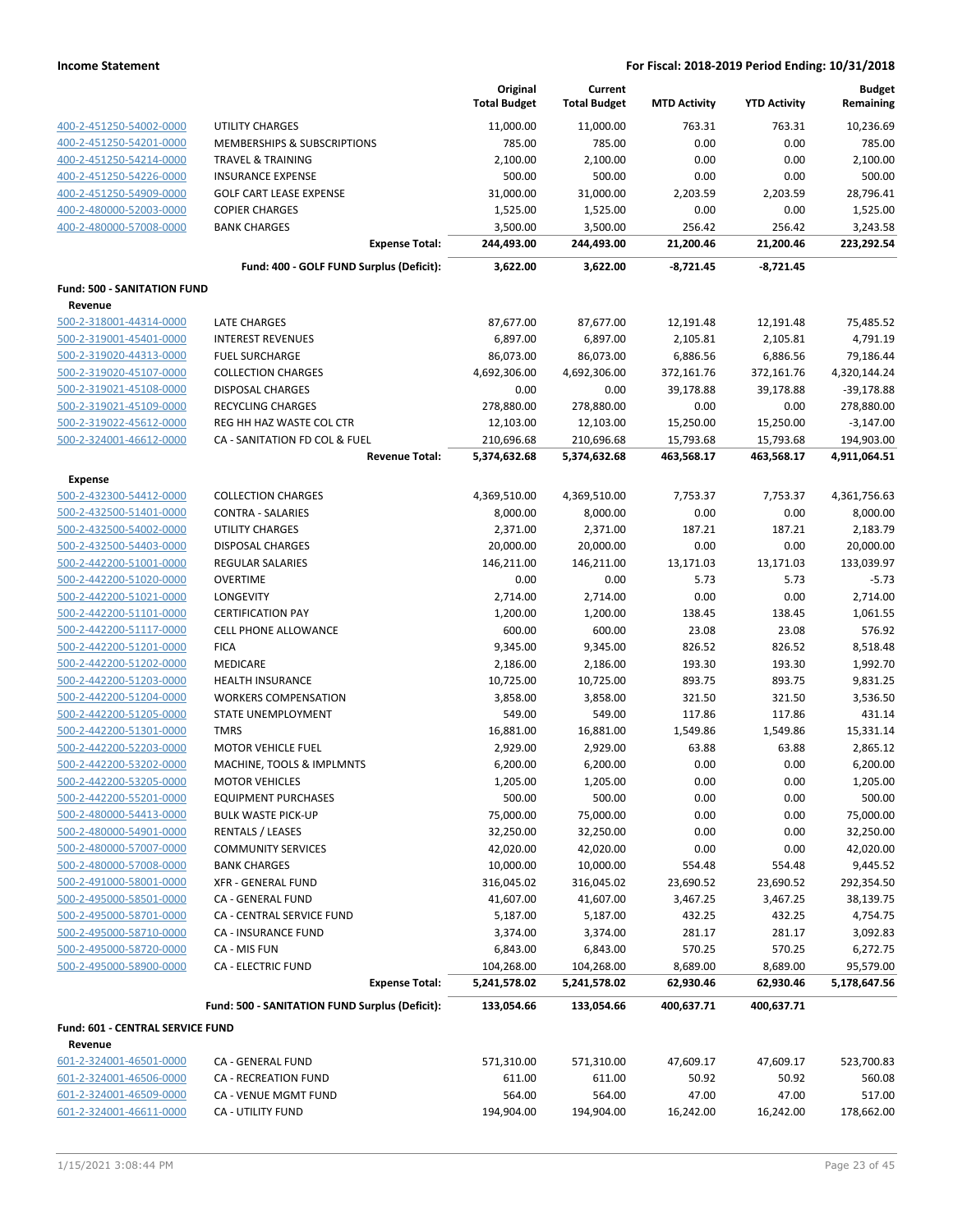|                                                    |                                                                 | Original<br><b>Total Budget</b> | Current<br><b>Total Budget</b> | <b>MTD Activity</b> | <b>YTD Activity</b> | <b>Budget</b><br>Remaining |
|----------------------------------------------------|-----------------------------------------------------------------|---------------------------------|--------------------------------|---------------------|---------------------|----------------------------|
| 601-2-324001-46614-0000                            | CA - SANITATION FUND COLLECTION                                 | 5,187.00                        | 5,187.00                       | 432.25              | 432.25              | 4,754.75                   |
| 601-2-324009-46901-0000                            | <b>CA - ELECTRIC UTILITY</b>                                    | 78,024.00                       | 78,024.00                      | 6,502.00            | 6,502.00            | 71,522.00                  |
| 601-2-324009-46906-0000                            | <b>CA - CABLE UTILITY</b>                                       | 14,767.00                       | 14,767.00                      | 1,230.58            | 1,230.58            | 13,536.42                  |
|                                                    | <b>Revenue Total:</b>                                           | 865,367.00                      | 865,367.00                     | 72,113.92           | 72,113.92           | 793,253.08                 |
| <b>Expense</b>                                     |                                                                 |                                 |                                |                     |                     |                            |
| 601-2-461100-51001-0000                            | <b>REGULAR SALARIES</b>                                         | 246,199.00                      | 246,199.00                     | 26,582.52           | 26,582.52           | 219,616.48                 |
| 601-2-461100-51020-0000                            | <b>OVERTIME</b>                                                 | 8,000.00                        | 8,000.00                       | 931.43              | 931.43              | 7,068.57                   |
| 601-2-461100-51021-0000                            | <b>LONGEVITY</b>                                                | 5,512.00                        | 5,512.00                       | 0.00                | 0.00                | 5,512.00                   |
| 601-2-461100-51101-0000                            | <b>CERTIFICATION PAY</b>                                        | 1,200.00                        | 1,200.00                       | 138.48              | 138.48              | 1,061.52                   |
| 601-2-461100-51117-0000                            | <b>CELL PHONE ALLOWANCE</b>                                     | 432.00                          | 432.00                         | 49.83               | 49.83               | 382.17                     |
| 601-2-461100-51201-0000                            | <b>FICA</b>                                                     | 16,328.00                       | 16,328.00                      | 1,617.06            | 1,617.06            | 14,710.94                  |
| 601-2-461100-51202-0000                            | MEDICARE                                                        | 3,819.00                        | 3,819.00                       | 378.19              | 378.19              | 3,440.81                   |
| 601-2-461100-51203-0000                            | <b>HEALTH INSURANCE</b>                                         | 80,438.00                       | 80,438.00                      | 6,703.17            | 6,703.17            | 73,734.83                  |
| 601-2-461100-51204-0000                            | <b>WORKERS COMPENSATION</b>                                     | 8,396.00                        | 8,396.00                       | 699.67              | 699.67              | 7,696.33                   |
| 601-2-461100-51205-0000                            | STATE UNEMPLOYMENT                                              | 652.00                          | 652.00                         | 40.44               | 40.44               | 611.56                     |
| 601-2-461100-51301-0000                            | <b>TMRS</b>                                                     | 26,745.00                       | 26,745.00                      | 3,060.98            | 3,060.98            | 23,684.02                  |
| 601-2-461100-51401-0000                            | <b>CONTRA - SALARIES</b>                                        | $-15,000.00$                    | $-15,000.00$                   | $-477.51$           | $-477.51$           | $-14,522.49$               |
| 601-2-461100-52001-0000                            | <b>OFFICE SUPPLIES</b>                                          | 200.00                          | 200.00                         | 0.00                | 0.00                | 200.00                     |
| 601-2-461100-52002-0000                            | POSTAGE / FREIGHT                                               | 20.00                           | 20.00                          | 0.00                | 0.00                | 20.00                      |
| 601-2-461100-52101-0000                            | JANITORIAL/CLEANING                                             | 15,000.00                       | 15,000.00                      | 20.00               | 20.00               | 14,980.00                  |
| 601-2-461100-52104-0000                            | <b>WEARING APPAREL</b>                                          | 4,200.00                        | 4,200.00                       | 0.00                | 0.00                | 4,200.00                   |
| 601-2-461100-52201-0000                            | <b>MINOR TOOLS &amp; EQUIPMENT</b><br><b>MOTOR VEHICLE FUEL</b> | 1,500.00                        | 1,500.00                       | 0.00                | 0.00                | 1,500.00                   |
| 601-2-461100-52203-0000<br>601-2-461100-53201-0000 | FURNITURE & OFFICE EQUIPMENT                                    | 2,400.00<br>500.00              | 2,400.00<br>500.00             | 166.44<br>0.00      | 166.44<br>0.00      | 2,233.56<br>500.00         |
| 601-2-461100-53205-0000                            | <b>MOTOR VEHICLES</b>                                           | 1,016.00                        | 1,016.00                       | 0.00                | 0.00                | 1,016.00                   |
| 601-2-461100-53302-0000                            | <b>WALKS &amp; PARKING LOTS</b>                                 | 2,500.00                        | 2,500.00                       | 0.00                | 0.00                | 2,500.00                   |
| 601-2-461100-53406-0000                            | <b>CITY HALL</b>                                                | 28,000.00                       | 28,000.00                      | 2,945.00            | 2,945.00            | 25,055.00                  |
| 601-2-461100-53407-0000                            | <b>ANIMAL SHELTER</b>                                           | 4,000.00                        | 4,000.00                       | 0.00                | 0.00                | 4,000.00                   |
| 601-2-461100-53408-0000                            | <b>FLEET MAINTENANCE</b>                                        | 5,000.00                        | 5,000.00                       | 0.00                | 0.00                | 5,000.00                   |
| 601-2-461100-53501-0000                            | POLICE & COURTS BLDG                                            | 26,000.00                       | 26,000.00                      | 614.00              | 614.00              | 25,386.00                  |
| 601-2-461100-53503-0000                            | FIRE ADMINISTRATION                                             | 500.00                          | 500.00                         | 0.00                | 0.00                | 500.00                     |
| 601-2-461100-53504-0000                            | <b>FIRE STATION 1</b>                                           | 500.00                          | 500.00                         | 0.00                | 0.00                | 500.00                     |
| 601-2-461100-53505-0000                            | <b>FIRE STATION 2</b>                                           | 2,500.00                        | 2,500.00                       | 187.50              | 187.50              | 2,312.50                   |
| 601-2-461100-53506-0000                            | <b>FIRE STATION 3</b>                                           | 2,500.00                        | 2,500.00                       | 0.00                | 0.00                | 2,500.00                   |
| 601-2-461100-53507-0000                            | <b>FIRE STATION 4</b>                                           | 2,500.00                        | 2,500.00                       | 187.50              | 187.50              | 2,312.50                   |
| 601-2-461100-53601-0000                            | ANNEX                                                           | 2,000.00                        | 2,000.00                       | 0.00                | 0.00                | 2,000.00                   |
| 601-2-461100-53602-0000                            | <b>SERVICE CENTER</b>                                           | 0.00                            | 0.00                           | 375.80              | 375.80              | $-375.80$                  |
| 601-2-461100-53701-0000                            | <b>LIBRARY</b>                                                  | 5,000.00                        | 5,000.00                       | 1,496.64            | 1,496.64            | 3,503.36                   |
| 601-2-461100-53703-0000                            | <b>REECY DAVIS REC CENTER</b>                                   | 12,000.00                       | 12,000.00                      | 0.00                | 0.00                | 12,000.00                  |
| 601-2-461100-53706-0000                            | SPORTSPARK                                                      | 1,200.00                        | 1,200.00                       | 0.00                | 0.00                | 1,200.00                   |
| 601-2-461100-54001-0000                            | <b>TELEPHONE CHARGES</b>                                        | 4,134.00                        | 4,134.00                       | 199.96              | 199.96              | 3,934.04                   |
| 601-2-461100-54002-0000                            | <b>UTILITY CHARGES</b>                                          | 107,425.00                      | 107,425.00                     | 1,935.45            | 1,935.45            | 105,489.55                 |
| 601-2-461100-54112-0000                            | <b>ALARM MONITOR SERVICE</b>                                    | 3,000.00                        | 3,000.00                       | 0.00                | 0.00                | 3,000.00                   |
| 601-2-461200-51001-0000                            | <b>REGULAR SALARIES</b>                                         | 146,751.00                      | 146,751.00                     | 15,541.36           | 15,541.36           | 131,209.64                 |
| 601-2-461200-51020-0000                            | <b>OVERTIME</b>                                                 | 6,106.00                        | 6,106.00                       | 690.98              | 690.98              | 5,415.02                   |
| 601-2-461200-51021-0000                            | LONGEVITY                                                       | 2,170.00                        | 2,170.00                       | 0.00                | 0.00                | 2,170.00                   |
| 601-2-461200-51101-0000                            | <b>CERTIFICATION PAY</b>                                        | 2,400.00                        | 2,400.00                       | 207.72              | 207.72              | 2,192.28                   |
| 601-2-461200-51117-0000                            | <b>CELL PHONE ALLOWANCE</b>                                     | 1,380.00                        | 1,380.00                       | 159.21              | 159.21              | 1,220.79                   |
| 601-2-461200-51201-0000                            | <b>FICA</b>                                                     | 9,846.00                        | 9,846.00                       | 960.45              | 960.45              | 8,885.55                   |
| 601-2-461200-51202-0000                            | <b>MEDICARE</b>                                                 | 2,303.00                        | 2,303.00                       | 224.62              | 224.62              | 2,078.38                   |
| 601-2-461200-51203-0000                            | <b>HEALTH INSURANCE</b>                                         | 42,900.00                       | 42,900.00                      | 3,575.00            | 3,575.00            | 39,325.00                  |
| 601-2-461200-51204-0000                            | <b>WORKERS COMPENSATION</b><br>STATE UNEMPLOYMENT               | 7,637.00                        | 7,637.00                       | 636.42<br>0.00      | 636.42<br>0.00      | 7,000.58<br>275.00         |
| 601-2-461200-51205-0000                            | <b>TMRS</b>                                                     | 275.00                          | 275.00                         |                     |                     |                            |
| 601-2-461200-51301-0000<br>601-2-461200-52001-0000 | OFFICE SUPPLIES                                                 | 17,786.00<br>100.00             | 17,786.00<br>100.00            | 1,928.83<br>0.00    | 1,928.83<br>0.00    | 15,857.17<br>100.00        |
| 601-2-461200-52002-0000                            | POSTAGE / FREIGHT                                               | 50.00                           | 50.00                          | 0.00                | 0.00                | 50.00                      |
| 601-2-461200-52104-0000                            | <b>WEARING APPAREL</b>                                          | 3,000.00                        | 3,000.00                       | 206.49              | 206.49              | 2,793.51                   |
| 601-2-461200-52106-0000                            | <b>CHEMICAL SUPPLIES</b>                                        | 500.00                          | 500.00                         | 0.00                | 0.00                | 500.00                     |
| 601-2-461200-52201-0000                            | MINOR TOOLS & EQUIPMENT                                         | 7,000.00                        | 7,000.00                       | 0.00                | 0.00                | 7,000.00                   |
|                                                    |                                                                 |                                 |                                |                     |                     |                            |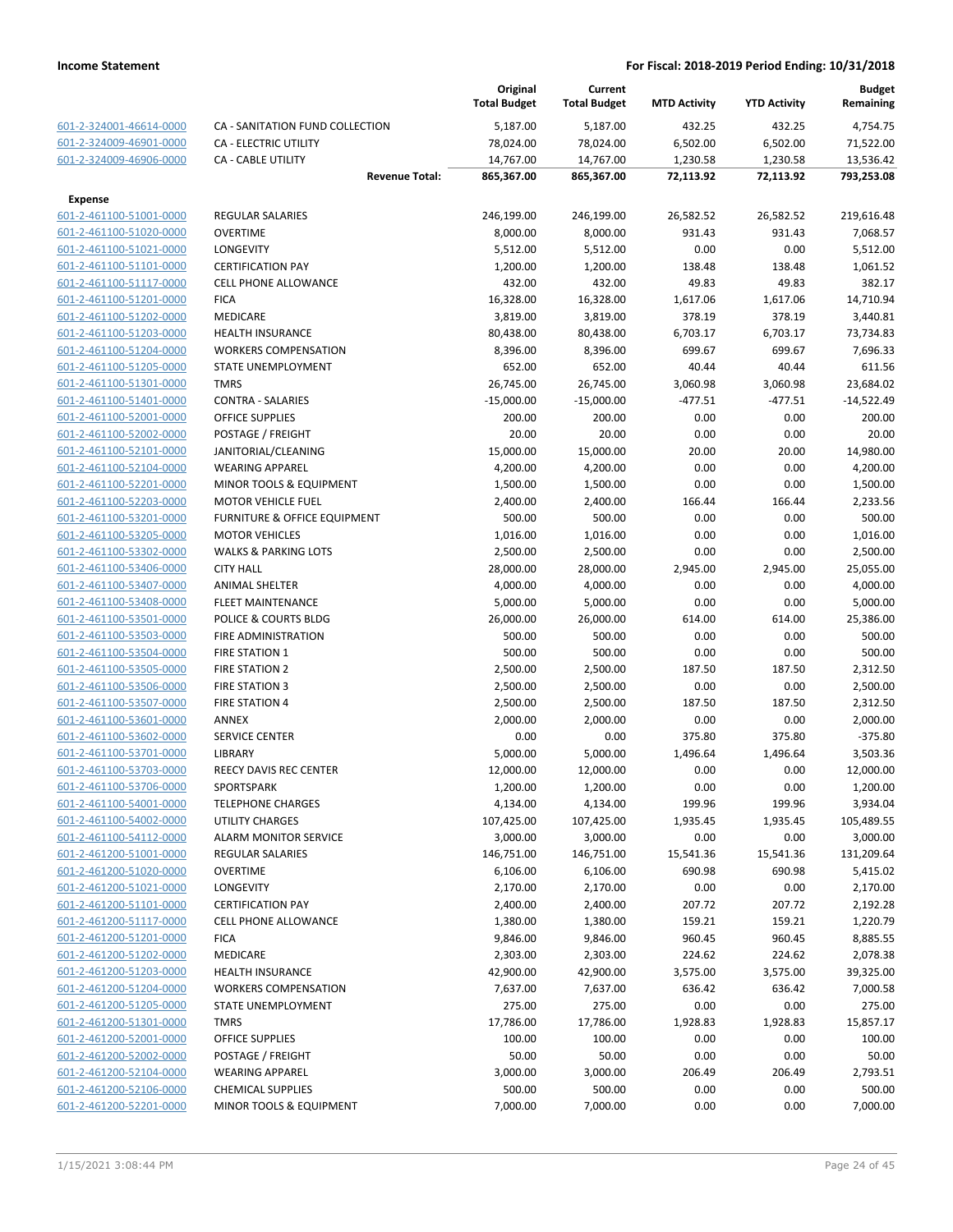|                                                    |                                                                       | Original<br><b>Total Budget</b> | Current<br><b>Total Budget</b> | <b>MTD Activity</b>     | <b>YTD Activity</b>     | <b>Budget</b><br>Remaining |
|----------------------------------------------------|-----------------------------------------------------------------------|---------------------------------|--------------------------------|-------------------------|-------------------------|----------------------------|
| 601-2-461200-52202-0000                            | <b>MECHANICAL SUPPLIES</b>                                            | 10,000.00                       | 10,000.00                      | 0.00                    | 0.00                    | 10,000.00                  |
| 601-2-461200-52203-0000                            | <b>MOTOR VEHICLE FUEL</b>                                             | 4,475.00                        | 4,475.00                       | 225.68                  | 225.68                  | 4,249.32                   |
| 601-2-461200-53202-0000                            | MACHINE, TOOLS & IMPLMNTS                                             | 4,500.00                        | 4,500.00                       | 0.00                    | 0.00                    | 4,500.00                   |
| 601-2-461200-53205-0000                            | <b>MOTOR VEHICLES</b>                                                 | 2,300.00                        | 2,300.00                       | 0.00                    | 0.00                    | 2,300.00                   |
| 601-2-461200-53402-0000                            | <b>BUILDING MAINTENANCE</b>                                           | 500.00                          | 500.00                         | 0.00                    | 0.00                    | 500.00                     |
| 601-2-461200-54001-0000                            | <b>TELEPHONE CHARGES</b>                                              | 1,447.00                        | 1,447.00                       | 83.09                   | 83.09                   | 1,363.91                   |
| 601-2-461200-54002-0000                            | <b>UTILITY CHARGES</b>                                                | 15,605.00                       | 15,605.00                      | 642.38                  | 642.38                  | 14,962.62                  |
| 601-2-461200-54201-0000                            | <b>MEMBERSHIPS &amp; SUBSCRIPTIONS</b>                                | 1,500.00                        | 1,500.00                       | 0.00                    | 0.00                    | 1,500.00                   |
| 601-2-461200-54214-0000                            | <b>TRAVEL &amp; TRAINING</b>                                          | 4,000.00                        | 4,000.00                       | 0.00                    | 0.00                    | 4,000.00                   |
| 601-2-480000-52006-0000                            | <b>COPIER PAPER</b>                                                   | 100.00                          | 100.00                         | 0.00                    | 0.00                    | 100.00                     |
|                                                    | <b>Expense Total:</b>                                                 | 910,947.00                      | 910,947.00                     | 72,934.78               | 72,934.78               | 838,012.22                 |
|                                                    | Fund: 601 - CENTRAL SERVICE FUND Surplus (Deficit):                   | -45,580.00                      | -45,580.00                     | $-820.86$               | $-820.86$               |                            |
| Fund: 602 - INSURANCE FUND                         |                                                                       |                                 |                                |                         |                         |                            |
| Revenue                                            |                                                                       |                                 |                                |                         |                         |                            |
| 602-2-319001-43211-0000<br>602-2-319001-45401-0000 | PRIOR YEAR INS REIMB                                                  | 5,000.00                        | 5,000.00                       | 0.00<br>479.30          | 0.00                    | 5,000.00                   |
|                                                    | <b>INTEREST REVENUES</b>                                              | 0.00                            | 0.00                           | 64,174.98               | 479.30<br>64,174.98     | -479.30<br>420,825.02      |
| 602-2-322001-43201-0000                            | <b>EMPLOYEE PORTION</b>                                               | 485,000.00                      | 485,000.00                     |                         |                         |                            |
| 602-2-322001-43202-0000                            | <b>CITY PORTION-HEALTH</b>                                            | 2,700,757.00                    | 2,700,757.00                   | 233,603.24              | 233,603.24              | 2,467,153.76               |
| 602-2-322001-43203-0000<br>602-2-322001-43204-0000 | <b>CITY PORTION-WORK COMP</b>                                         | 308,551.00                      | 308,551.00                     | 29,366.88               | 29,366.88               | 279,184.12                 |
|                                                    | <b>CITY PORTION-TWC FUTA</b>                                          | 231.00                          | 231.00                         | 19.26                   | 19.26                   | 211.74                     |
| 602-2-322001-43205-0000                            | <b>GEUS EMPLOYEE PORTION</b><br><b>GEUS PORTION-HEALTH</b>            | 312,923.00                      | 312,923.00                     | 33,500.76<br>118,621.99 | 33,500.76<br>118,621.99 | 279,422.24                 |
| 602-2-322001-43206-0000                            |                                                                       | 1,372,806.00<br>79,005.00       | 1,372,806.00                   |                         |                         | 1,254,184.01               |
| 602-2-322001-43207-0000                            | <b>GEUS PORTION-WORK COMP</b><br>OTHER REV / CITY EMPL-DEPENDENT CARE |                                 | 79,005.00                      | 10,690.35               | 10,690.35               | 68,314.65                  |
| 602-2-322001-48610-0000<br>602-2-324001-46501-0000 |                                                                       | 24,000.00                       | 24,000.00                      | 1,929.11                | 1,929.11                | 22,070.89                  |
| 602-2-324001-46506-0000                            | CA - GENERAL FUND<br><b>CA - RECREATION FUND</b>                      | 154,045.00<br>229.00            | 154,045.00<br>229.00           | 12,837.08<br>19.08      | 12,837.08<br>19.08      | 141,207.92<br>209.92       |
| 602-2-324001-46509-0000                            | CA - VENUE MGMT FUND                                                  | 233.00                          | 233.00                         | 19.42                   | 19.42                   | 213.58                     |
|                                                    | <b>CA - UTILITY FUND</b>                                              |                                 |                                |                         |                         |                            |
| 602-2-324001-46611-0000                            |                                                                       | 88,697.00                       | 88,697.00                      | 7,391.42                | 7,391.42                | 81,305.58                  |
| 602-2-324001-46614-0000                            | CA - SANITATION FUND COLLECTION                                       | 3,374.00                        | 3,374.00                       | 281.17                  | 281.17                  | 3,092.83                   |
| 602-2-324009-46612-0000                            | CA - ELECTRIC UTILITY                                                 | 23,955.00                       | 23,955.00                      | 1,996.25                | 1,996.25                | 21,958.75                  |
| 602-2-324009-46613-0000                            | <b>CA - CABLE UTILITY</b><br><b>Revenue Total:</b>                    | 4,843.00<br>5,563,649.00        | 4,843.00<br>5,563,649.00       | 403.59<br>515,333.88    | 403.59<br>515,333.88    | 4,439.41<br>5,048,315.12   |
| <b>Expense</b>                                     |                                                                       |                                 |                                |                         |                         |                            |
| 602-2-462100-54101-0000                            | PROFESSIONAL SERVICES                                                 | 25,000.00                       | 25,000.00                      | 5,265.00                | 5,265.00                | 19,735.00                  |
| 602-2-462100-54801-0000                            | <b>WELLNESS PROGRAM</b>                                               | 10,000.00                       | 10,000.00                      | 0.00                    | 0.00                    | 10,000.00                  |
| 602-2-462100-54809-0000                            | HEALTH AND DENTAL / PREMIUMS                                          | 4,328,596.00                    | 4,328,596.00                   | 342,191.18              | 342,191.18              | 3,986,404.82               |
| 602-2-462100-54810-0000                            | RETIREE INSURANCE PREMIUM                                             | 100,000.00                      | 100,000.00                     | 1,871.72                | 1,871.72                | 98,128.28                  |
| 602-2-462100-54812-0000                            | LONG TERM DISABILITY                                                  | 55,000.00                       | 55,000.00                      | 4,019.07                | 4,019.07                | 50,980.93                  |
| 602-2-462100-54813-0000                            | LIFE / AD & D INSURANCE                                               | 28,000.00                       | 28,000.00                      | 1,710.69                | 1,710.69                | 26,289.31                  |
| 602-2-462100-54820-0000                            | AIR EVAC PREMIUMS                                                     | 20,000.00                       | 20,000.00                      | 32.00                   | 32.00                   | 19,968.00                  |
| 602-2-462100-54821-0000                            | <b>WORKERS' COMPENSATION</b>                                          | 454,641.00                      | 454,641.00                     | 0.00                    | 0.00                    | 454,641.00                 |
| 602-2-462100-54822-0000                            | STATE UNEMPLOYMENT INS.                                               | 0.00                            | 0.00                           | 0.01                    | 0.01                    | $-0.01$                    |
| 602-2-462100-54823-0000                            | HEALTH CARE-125 FLEX PLAN & HSA                                       | 16,000.00                       | 16,000.00                      | 593.39                  | 593.39                  | 15,406.61                  |
| 602-2-480000-54101-0000                            | PROFESSIONAL SERVICES                                                 | 100,000.00                      | 100,000.00                     | 1,917.30                | 1,917.30                | 98,082.70                  |
| 602-2-480000-54226-0000                            | PROP INSURANCE EXP                                                    | 245,000.00                      | 245,000.00                     | 20,130.00               | 20,130.00               | 224,870.00                 |
| 602-2-480000-57008-0000                            | <b>BANK CHARGES</b>                                                   | 150.00                          | 150.00                         | 5.09                    | 5.09                    | 144.91                     |
|                                                    | <b>Expense Total:</b>                                                 | 5,382,387.00                    | 5,382,387.00                   | 377,735.45              | 377,735.45              | 5,004,651.55               |
|                                                    | Fund: 602 - INSURANCE FUND Surplus (Deficit):                         | 181,262.00                      | 181,262.00                     | 137,598.43              | 137,598.43              |                            |
| Fund: 604 - MIS FUND                               |                                                                       |                                 |                                |                         |                         |                            |
| Revenue                                            |                                                                       |                                 |                                |                         |                         |                            |
| 604-2-324001-46501-0000                            | CA - GENERAL FUND                                                     | 296,669.00                      | 296,669.00                     | 24,722.42               | 24,722.42               | 271,946.58                 |
| 604-2-324001-46506-0000                            | CA - RECREATION FUND                                                  | 4,085.00                        | 4,085.00                       | 340.42                  | 340.42                  | 3,744.58                   |
| 604-2-324001-46509-0000                            | CA - VENUE MGMT FUND                                                  | 3,973.00                        | 3,973.00                       | 331.08                  | 331.08                  | 3,641.92                   |
| 604-2-324001-46611-0000                            | CA - UTILITY FUND                                                     | 126,693.00                      | 126,693.00                     | 10,557.75               | 10,557.75               | 116,135.25                 |
| 604-2-324001-46614-0000                            | CA - SANITATION FUND COLLECTION                                       | 6,843.00                        | 6,843.00                       | 570.25                  | 570.25                  | 6,272.75                   |
| 604-2-324009-46901-0000                            | CA - ELECTRIC UTILITY                                                 | 78,653.00                       | 78,653.00                      | 6,554.42                | 6,554.42                | 72,098.58                  |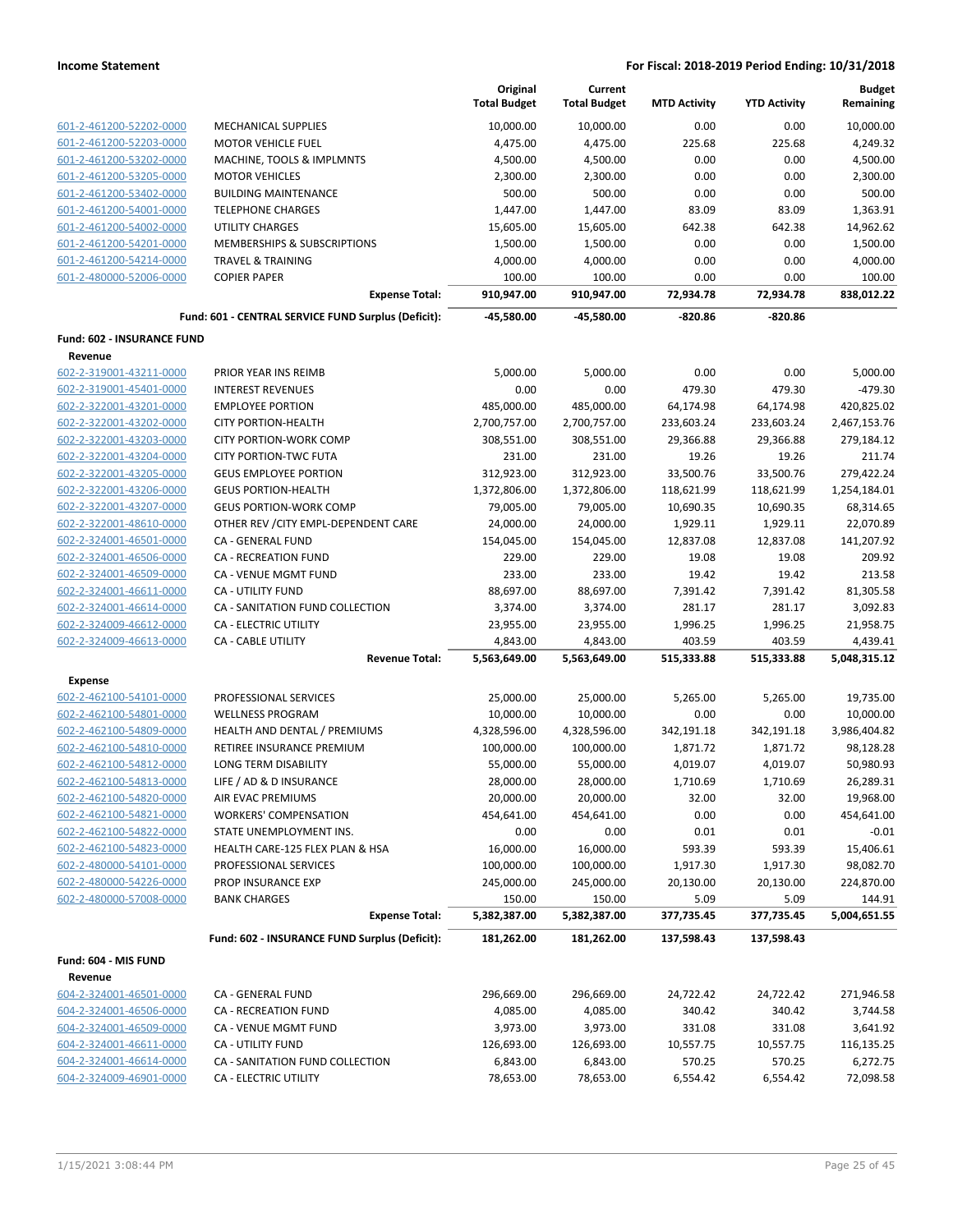|                                      |                                                            | Original<br><b>Total Budget</b> | Current<br><b>Total Budget</b> | <b>MTD Activity</b>    | <b>YTD Activity</b>    | <b>Budget</b><br>Remaining |
|--------------------------------------|------------------------------------------------------------|---------------------------------|--------------------------------|------------------------|------------------------|----------------------------|
| 604-2-324009-46906-0000              | <b>CA - CABLE UTILITY</b>                                  | 12,363.00                       | 12,363.00                      | 1,030.25               | 1,030.25               | 11,332.75                  |
|                                      | <b>Revenue Total:</b>                                      | 529,279.00                      | 529,279.00                     | 44,106.59              | 44,106.59              | 485,172.41                 |
| <b>Expense</b>                       |                                                            |                                 |                                |                        |                        |                            |
| 604-2-441400-54001-0000              | <b>TELEPHONE CHARGES</b>                                   | 361.00                          | 361.00                         | 27.70                  | 27.70                  | 333.30                     |
| 604-2-441400-54002-0000              | UTILITY CHARGES                                            | 1,391.00                        | 1,391.00                       | 11.68                  | 11.68                  | 1,379.32                   |
| 604-2-465100-51001-0000              | <b>REGULAR SALARIES</b>                                    | 236,565.00                      | 236,565.00                     | 23,337.16              | 23,337.16              | 213,227.84                 |
| 604-2-465100-51020-0000              | <b>OVERTIME</b>                                            | 5,749.00                        | 5,749.00                       | 1,816.49               | 1,816.49               | 3,932.51                   |
| 604-2-465100-51021-0000              | <b>LONGEVITY</b>                                           | 4,708.00                        | 4,708.00                       | 285.00                 | 285.00                 | 4,423.00                   |
| 604-2-465100-51116-0000              | <b>CAR ALLOWANCE</b>                                       | 3,600.00                        | 3,600.00                       | 415.38                 | 415.38                 | 3,184.62                   |
| 604-2-465100-51117-0000              | <b>CELL PHONE ALLOWANCE</b>                                | 2,880.00                        | 2,880.00                       | 332.28                 | 332.28                 | 2,547.72                   |
| 604-2-465100-51201-0000              | <b>FICA</b>                                                | 15,717.00                       | 15,717.00                      | 3,206.11               | 3,206.11               | 12,510.89                  |
| 604-2-465100-51202-0000              | <b>MEDICARE</b>                                            | 3,676.00                        | 3,676.00                       | 749.81                 | 749.81                 | 2,926.19                   |
| 604-2-465100-51203-0000              | <b>HEALTH INSURANCE</b>                                    | 32,175.00                       | 32,175.00                      | 2,681.25               | 2,681.25               | 29,493.75                  |
| 604-2-465100-51204-0000              | <b>WORKERS COMPENSATION</b>                                | 694.00                          | 694.00                         | 57.83                  | 57.83                  | 636.17                     |
| 604-2-465100-51205-0000              | STATE UNEMPLOYMENT                                         | 231.00                          | 231.00                         | 0.00                   | 0.00                   | 231.00                     |
| 604-2-465100-51301-0000              | <b>TMRS</b>                                                | 28,392.00                       | 28,392.00                      | 6,109.83               | 6,109.83               | 22.282.17                  |
| 604-2-465100-52001-0000              | OFFICE SUPPLIES                                            | 300.00                          | 300.00                         | 0.00                   | 0.00                   | 300.00                     |
| 604-2-465100-52002-0000              | POSTAGE / FREIGHT                                          | 50.00                           | 50.00                          | 0.00                   | 0.00                   | 50.00                      |
| 604-2-465100-52004-0000              | <b>COMPUTER SUPPLIES</b>                                   | 2,500.00                        | 0.00                           | 0.00                   | 0.00                   | 0.00                       |
| 604-2-465100-52201-0000              | MINOR TOOLS & EQUIPMENT                                    | 750.00                          | 750.00                         | 0.00                   | 0.00                   | 750.00                     |
| 604-2-465100-52203-0000              | <b>MOTOR VEHICLE FUEL</b>                                  | 344.00                          | 344.00                         | 0.00                   | 0.00                   | 344.00                     |
| 604-2-465100-53205-0000              | <b>MOTOR VEHICLES</b>                                      | 313.00                          | 313.00                         | 0.00                   | 0.00                   | 313.00                     |
| 604-2-465100-53209-0000              | HARDWARE/SOFTWARE                                          | 303,755.00                      | 311,144.43                     | 9,031.65               | 9,031.65               | 302,112.78                 |
| 604-2-465100-54001-0000              | <b>TELEPHONE CHARGES</b>                                   | 9,165.00                        | 9,165.00                       | 369.76                 | 369.76                 | 8,795.24                   |
| 604-2-465100-54101-0000              | PROFESSIONAL SERVICES                                      | 8,000.00                        | 6,700.00                       | 0.00                   | 0.00                   | 6,700.00                   |
| 604-2-465100-54214-0000              | <b>TRAVEL &amp; TRAINING</b>                               | 5,000.00                        | 1,581.57                       | 0.00                   | 0.00                   | 1,581.57                   |
| 604-2-465100-54901-0000              | <b>RENTALS / LEASES</b>                                    | 25,000.00                       | 25,000.00                      | 1,794.53               | 1,794.53               | 23,205.47                  |
| 604-2-465100-54908-0000              | LEASE PURCHASE PAYMENTS                                    | 20,468.00                       | 20,468.00                      | 0.00                   | 0.00                   | 20,468.00                  |
| 604-2-465100-55205-0000              | COMPUTER EQUIPMENT / SOFTWARE                              | 8,250.75                        | 9,550.75                       | 0.00                   | 0.00                   | 9,550.75                   |
| 604-2-480000-55205-0000              | <b>COMPUTER EQUIPMENT</b>                                  | 60,000.00                       | 58,529.00                      | 0.00                   | 0.00                   | 58,529.00                  |
| 604-2-480000-57005-0000              | <b>ACCRUED VAC &amp; SICK PAY</b><br><b>Expense Total:</b> | 0.00<br>780,034.75              | 0.00<br>780,034.75             | 26,393.86<br>76,620.32 | 26,393.86<br>76,620.32 | $-26,393.86$<br>703,414.43 |
|                                      | Fund: 604 - MIS FUND Surplus (Deficit):                    | $-250,755.75$                   | $-250,755.75$                  | $-32,513.73$           | $-32,513.73$           |                            |
| Fund: 660 - VEHICLE REPLACEMENT FUND |                                                            |                                 |                                |                        |                        |                            |
| Revenue                              |                                                            |                                 |                                |                        |                        |                            |
| 660-2-319001-45401-0000              | <b>INTEREST REVENUES</b>                                   | 13,000.00                       | 13,000.00                      | 1,602.49               | 1,602.49               | 11,397.51                  |
| 660-2-322001-47205-0000              | EQUIPMENT LEASES / GENERAL FUND                            | 65,036.00                       | 65,036.00                      | 5,419.72               | 5,419.72               | 59,616.28                  |
| 660-2-323001-46001-0000              | <b>XFR - GENERAL FUND</b>                                  | 615,357.00                      | 615,357.00                     | 51,279.75              | 51,279.75              | 564,077.25                 |
|                                      | <b>Revenue Total:</b>                                      | 693,393.00                      | 693,393.00                     | 58,301.96              | 58,301.96              | 635,091.04                 |
| <b>Expense</b>                       |                                                            |                                 |                                |                        |                        |                            |
| 660-2-421210-55202-0000              | <b>VEHICLES</b>                                            | 24,520.00                       | 24,520.00                      | 0.00                   | 0.00                   | 24,520.00                  |
| 660-2-421230-55202-0000              | <b>VEHICLES</b>                                            | 151,629.00                      | 151,629.00                     | 0.00                   | 0.00                   | 151,629.00                 |
| 660-2-422200-54908-0000              | LEASE PURCHASE PAYMENTS                                    | 65,073.00                       | 65,073.00                      | 5,419.72               | 5,419.72               | 59,653.28                  |
| 660-2-422200-55202-0000              | <b>VEHICLES</b>                                            | 836,066.00                      | 836,066.00                     | 0.00                   | 0.00                   | 836,066.00                 |
| 660-2-422300-55202-0000              | <b>VEHICLES</b>                                            | 41,321.00                       | 41,321.00                      | 0.00                   | 0.00                   | 41,321.00                  |
| 660-2-431200-55201-0000              | <b>EQUIPMENT PURCHASES</b>                                 | 0.00                            | 0.00                           | 0.00                   | 0.00                   | 0.00                       |
| 660-2-431200-55202-0000              | <b>VEHICLES</b>                                            | 187,804.00                      | 187,804.00                     | 0.00                   | 0.00                   | 187,804.00                 |
| 660-2-431600-55202-0000              | <b>VEHICLES</b>                                            | 85,220.00                       | 85,220.00                      | 0.00                   | 0.00                   | 85,220.00                  |
| 660-2-451100-55202-0000              | <b>VEHICLES</b>                                            | 55,184.00                       | 55,184.00                      | 0.00                   | 0.00                   | 55,184.00                  |
| 660-2-480000-57008-0000              | <b>BANK CHARGES</b>                                        | 15.00                           | 15.00                          | 0.00                   | 0.00                   | 15.00                      |
|                                      | <b>Expense Total:</b>                                      | 1,446,832.00                    | 1,446,832.00                   | 5,419.72               | 5,419.72               | 1,441,412.28               |
|                                      | Fund: 660 - VEHICLE REPLACEMENT FUND Surplus (Deficit):    | -753,439.00                     | -753,439.00                    | 52,882.24              | 52,882.24              |                            |
| Fund: 800 - SPENCE FUND              |                                                            |                                 |                                |                        |                        |                            |
| Revenue                              |                                                            |                                 |                                |                        |                        |                            |
| 800-3-319001-45401-0000              | <b>INTEREST REVENUES</b>                                   | 6,000.00                        | 6,000.00                       | 1,066.09               | 1,066.09               | 4,933.91                   |
|                                      | <b>Revenue Total:</b>                                      | 6,000.00                        | 6,000.00                       | 1,066.09               | 1,066.09               | 4,933.91                   |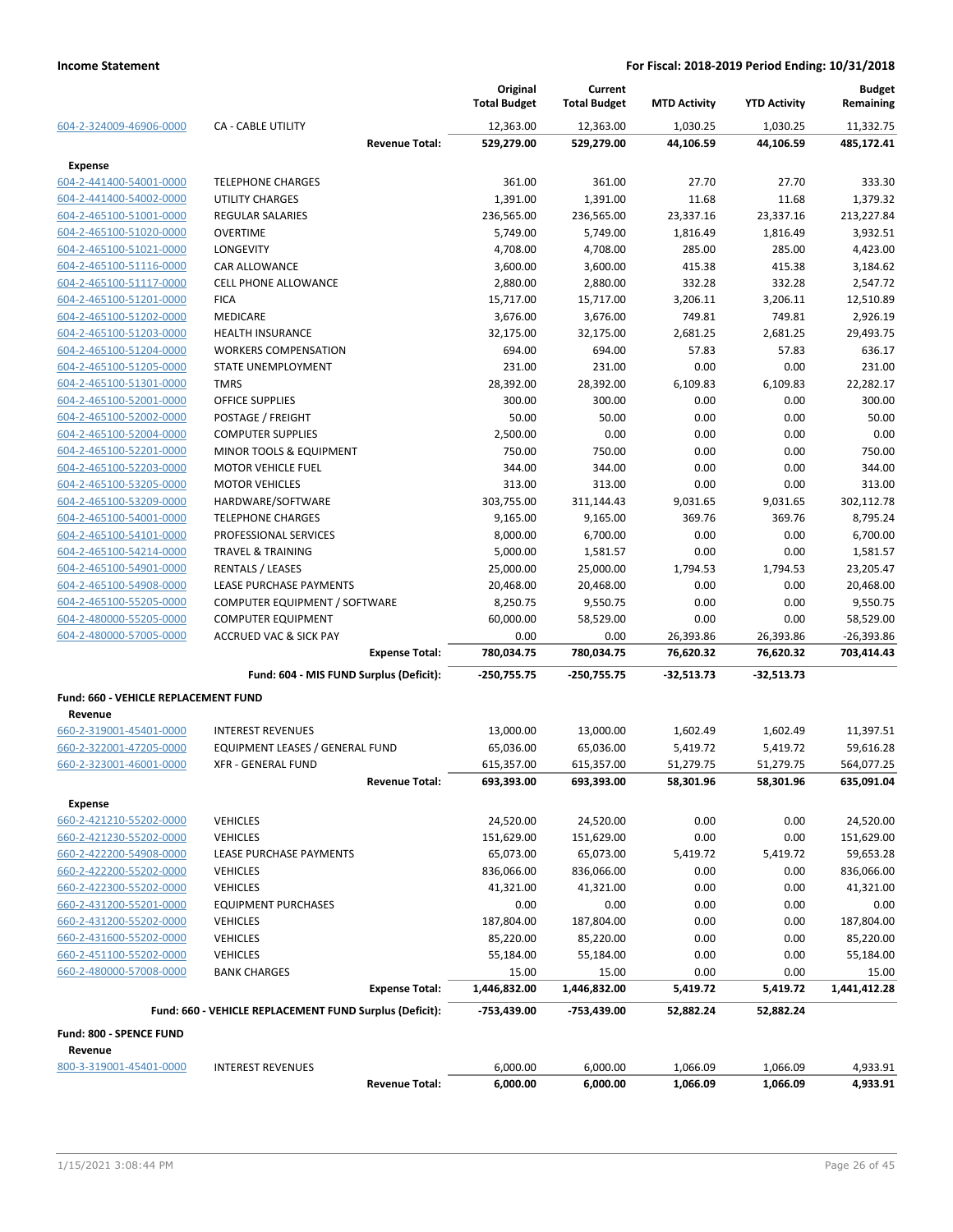|                                                    |                                                                            | Original<br><b>Total Budget</b> | Current<br><b>Total Budget</b> | <b>MTD Activity</b> | <b>YTD Activity</b> | <b>Budget</b><br>Remaining |
|----------------------------------------------------|----------------------------------------------------------------------------|---------------------------------|--------------------------------|---------------------|---------------------|----------------------------|
| <b>Expense</b>                                     |                                                                            |                                 |                                |                     |                     |                            |
| 800-3-495000-58501-0000                            | CA - GENERAL FUND                                                          | 600.00                          | 600.00                         | 50.00               | 50.00               | 550.00                     |
|                                                    | <b>Expense Total:</b>                                                      | 600.00                          | 600.00                         | 50.00               | 50.00               | 550.00                     |
|                                                    | Fund: 800 - SPENCE FUND Surplus (Deficit):                                 | 5,400.00                        | 5,400.00                       | 1,016.09            | 1,016.09            |                            |
| Fund: 801 - JONES LIBRARY TRUST<br>Revenue         |                                                                            |                                 |                                |                     |                     |                            |
| 801-3-319001-45401-0000                            | <b>INTEREST REVENUES</b>                                                   | 0.00                            | 0.00                           | 14.74               | 14.74               | $-14.74$                   |
|                                                    | <b>Revenue Total:</b>                                                      | 0.00                            | 0.00                           | 14.74               | 14.74               | $-14.74$                   |
| Expense                                            |                                                                            |                                 |                                |                     |                     |                            |
| 801-3-480000-57008-0000                            | <b>BANK CHARGES</b>                                                        | 0.00                            | 0.00                           | 0.16                | 0.16                | $-0.16$                    |
|                                                    | <b>Expense Total:</b>                                                      | 0.00                            | 0.00                           | 0.16                | 0.16                | $-0.16$                    |
|                                                    | Fund: 801 - JONES LIBRARY TRUST Surplus (Deficit):                         | 0.00                            | 0.00                           | 14.58               | 14.58               |                            |
| Fund: 810 - SEIZURE FUNDS - STATE RULES<br>Revenue |                                                                            |                                 |                                |                     |                     |                            |
| 810-3-319001-45401-0000                            | <b>INTEREST REVENUES</b>                                                   | 200.00                          | 200.00                         | 252.92              | 252.92              | $-52.92$                   |
|                                                    | <b>Revenue Total:</b>                                                      | 200.00                          | 200.00                         | 252.92              | 252.92              | $-52.92$                   |
| <b>Expense</b>                                     |                                                                            |                                 |                                |                     |                     |                            |
| 810-3-480000-57008-0000                            | <b>BANK CHARGES</b>                                                        | 250.00                          | 250.00                         | 2.69                | 2.69                | 247.31                     |
|                                                    | <b>Expense Total:</b>                                                      | 250.00                          | 250.00                         | 2.69                | 2.69                | 247.31                     |
|                                                    | Fund: 810 - SEIZURE FUNDS - STATE RULES Surplus (Deficit):                 | $-50.00$                        | $-50.00$                       | 250.23              | 250.23              |                            |
| Fund: 811 - SEIZURE FUNDS - FED RULES<br>Revenue   |                                                                            |                                 |                                |                     |                     |                            |
| 811-3-319001-45401-0000                            | <b>INTEREST REVENUES</b>                                                   | 225.00                          | 225.00                         | 283.61              | 283.61              | $-58.61$                   |
|                                                    | <b>Revenue Total:</b>                                                      | 225.00                          | 225.00                         | 283.61              | 283.61              | $-58.61$                   |
| <b>Expense</b>                                     |                                                                            |                                 |                                |                     |                     |                            |
| 811-3-480000-57008-0000                            | <b>BANK CHARGES</b>                                                        | 100.00                          | 100.00                         | 3.01                | 3.01                | 96.99                      |
|                                                    | <b>Expense Total:</b>                                                      | 100.00                          | 100.00                         | 3.01                | 3.01                | 96.99                      |
|                                                    | Fund: 811 - SEIZURE FUNDS - FED RULES Surplus (Deficit):                   | 125.00                          | 125.00                         | 280.60              | 280.60              |                            |
|                                                    | Fund: 820 - TIRZ FUND (Tax Increment Reinvestment Zone)                    |                                 |                                |                     |                     |                            |
| Revenue                                            |                                                                            |                                 |                                |                     |                     |                            |
| 820-3-311001-41101-0000                            | REAL PROPERTY TAXES - CITY                                                 | 473,633.00                      | 460,356.10                     | 5,728.54            | 5,728.54            | 454,627.56                 |
| 820-3-311001-41111-0000                            | REAL PROPERTY TAXES - COUNTY                                               | 154,000.00                      | 180,672.77                     | 0.00                | 0.00                | 180,672.77                 |
| 820-3-311001-41112-0000                            | REAL PROPERTY TAXES - HOSPITAL                                             | 60,000.00                       | 85,264.72                      | 0.00                | 0.00                | 85,264.72                  |
| 820-3-311002-41102-0000                            | <b>DELINQUENT TAXES</b>                                                    | 2,000.00                        | 2,000.00                       | 206.33              | 206.33              | 1,793.67                   |
| 820-3-319001-45401-0000                            | <b>INTEREST REVENUES</b>                                                   | 6,400.00                        | 6,400.00                       | 1,641.64            | 1,641.64            | 4,758.36                   |
|                                                    | Revenue Total:                                                             | 696,033.00                      | 734,693.59                     | 7,576.51            | 7,576.51            | 727,117.08                 |
| <b>Expense</b><br>820-3-416100-54101-0000          |                                                                            |                                 |                                |                     |                     |                            |
| 820-3-416100-55002-0000                            | PROFESSIONAL SERVICES<br><b>IMPROVEMENTS</b>                               | 6,635.00<br>114,822.00          | 6,635.00<br>114,822.00         | 0.00<br>0.00        | 0.00<br>0.00        | 6,635.00<br>114,822.00     |
| 820-3-480000-57008-0000                            | <b>BANK CHARGES</b>                                                        | 718.00                          | 718.00                         | 17.44               | 17.44               | 700.56                     |
|                                                    | <b>Expense Total:</b>                                                      | 122,175.00                      | 122,175.00                     | 17.44               | 17.44               | 122,157.56                 |
|                                                    | Fund: 820 - TIRZ FUND (Tax Increment Reinvestment Zone) Surplus (Deficit): | 573,858.00                      | 612,518.59                     | 7,559.07            | 7,559.07            |                            |
| Fund: 899 - POOLED CASH<br>Revenue                 |                                                                            |                                 |                                |                     |                     |                            |
| 899-8-319001-45401-0000                            | <b>INTEREST REVENUES</b>                                                   | 0.00                            | 0.00                           | $-0.01$             | $-0.01$             | 0.01                       |
|                                                    | <b>Revenue Total:</b>                                                      | 0.00                            | 0.00                           | $-0.01$             | -0.01               | 0.01                       |
|                                                    | Fund: 899 - POOLED CASH Total:                                             | 0.00                            | 0.00                           | $-0.01$             | $-0.01$             |                            |
| <b>Fund: 910 - ELECTRIC OPERATING FUND</b>         |                                                                            |                                 |                                |                     |                     |                            |
| Revenue                                            |                                                                            |                                 |                                |                     |                     |                            |
| 910-9-000000-49001-4400                            | METERED SALES - RESIDENTIAL                                                | 12,110,950.00                   | 12,110,950.00                  | 1,114,860.14        | 1,114,860.14        | 10,996,089.86              |
| 910-9-000000-49010-4421                            | METERED SALES - GS-NO DEMAND                                               | 830,452.00                      | 830,452.00                     | 64,354.75           | 64,354.75           | 766,097.25                 |
| 910-9-000000-49020-4422                            | METERED SALES - GS-DEMAND                                                  | 18,158,217.00                   | 18,158,217.00                  | 1,587,033.13        | 1,587,033.13        | 16,571,183.87              |
| 910-9-000000-49030-4424                            | METERED SALES - GS-PRIMARY                                                 | 397,304.00                      | 397,304.00                     | 33,164.13           | 33,164.13           | 364,139.87                 |
| 910-9-000000-49040-4440                            | METERED SALES - STREET LIGHTS                                              | 228,556.00                      | 228,556.00                     | 18,842.28           | 18,842.28           | 209,713.72                 |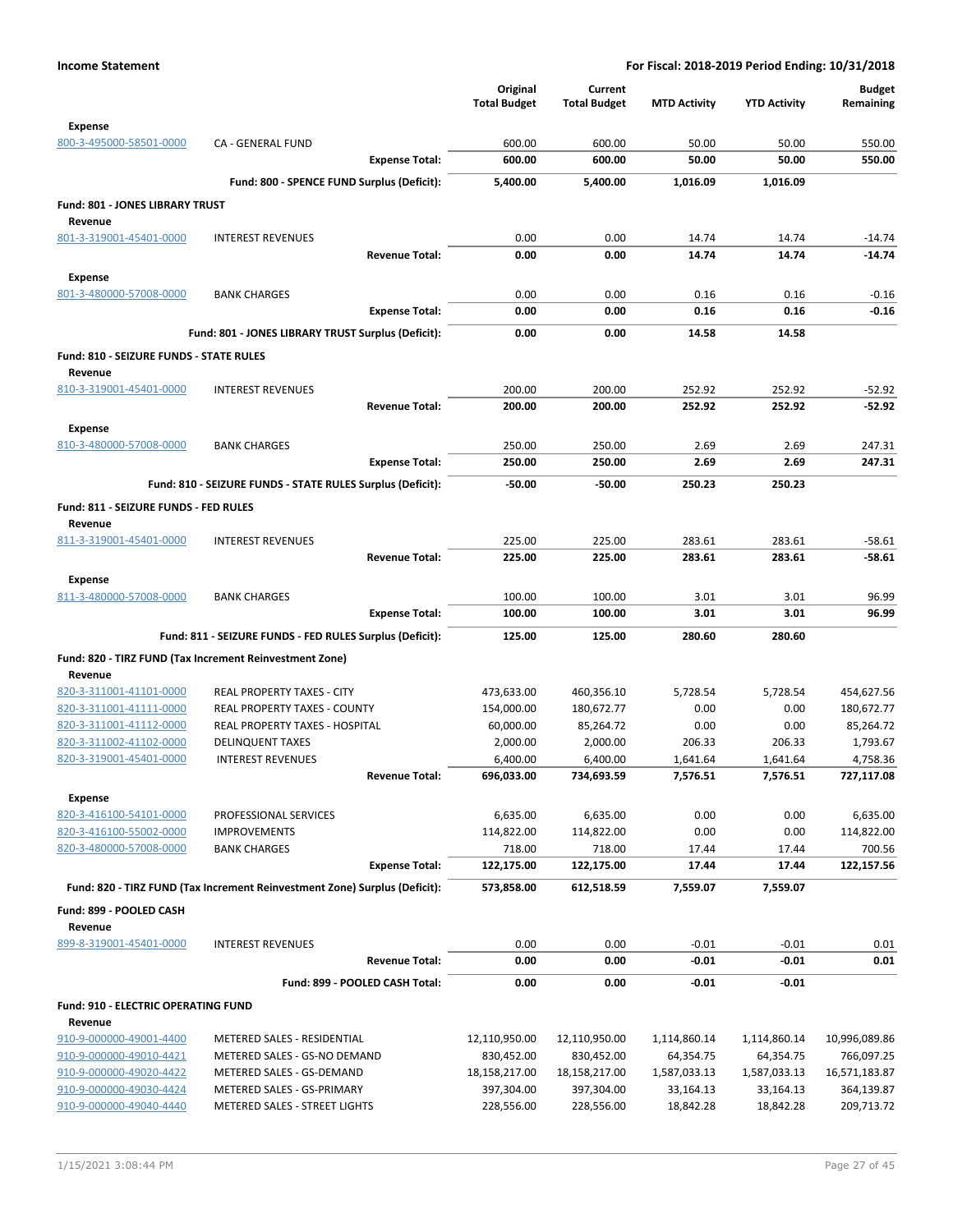|                         |                                           | Original<br><b>Total Budget</b> | Current<br><b>Total Budget</b> | <b>MTD Activity</b> | <b>YTD Activity</b> | <b>Budget</b><br>Remaining |
|-------------------------|-------------------------------------------|---------------------------------|--------------------------------|---------------------|---------------------|----------------------------|
| 910-9-000000-49050-4400 | <b>FUEL ADJUSTMENT</b>                    | 17,704,350.00                   | 17,704,350.00                  | 1,426,954.83        | 1,426,954.83        | 16,277,395.17              |
| 910-9-000000-49057-4490 | POWER COST RECOVERY                       | 0.00                            | 0.00                           | 46.81               | 46.81               | $-46.81$                   |
| 910-9-000000-49058-4400 | <b>REGULATORY CHARGE</b>                  | 790,834.00                      | 790,834.00                     | 65,897.07           | 65,897.07           | 724,936.93                 |
| 910-9-000000-49140-4490 | <b>VAPOR LIGHT REVENUES</b>               | 156,698.00                      | 156,698.00                     | 13,050.91           | 13,050.91           | 143,647.09                 |
| 910-9-000000-49201-4510 | <b>LATE CHARGES</b>                       | 287,848.00                      | 287,848.00                     | 25,159.85           | 25,159.85           | 262,688.15                 |
| 910-9-000000-49209-4511 | SERVICE CHARGES - CLEARING                | 423.00                          | 423.00                         | 0.00                | 0.00                | 423.00                     |
| 910-9-000000-49210-4511 | <b>ELECTRIC SERVICE CHARGES</b>           | 80,374.00                       | 80,374.00                      | 7,675.09            | 7,675.09            | 72,698.91                  |
| 910-9-000000-49211-4511 | VAPOR LIGHT SERVICE CHARGES               | 470.00                          | 470.00                         | 0.00                | 0.00                | 470.00                     |
| 910-9-000000-49212-4511 | <b>SAW POLES SERVICE CHARGES</b>          | 1,461.00                        | 1,461.00                       | 20.00               | 20.00               | 1,441.00                   |
| 910-9-000000-49213-4511 | <b>AMPY SERVICE CHARGES</b>               | 39,074.00                       | 39,074.00                      | 4,106.48            | 4,106.48            | 34,967.52                  |
| 910-9-000000-49220-4512 | <b>RE-READ CHARGES</b>                    | 31.00                           | 31.00                          | 0.00                | 0.00                | 31.00                      |
| 910-9-000000-49301-4490 | METERED SALES - 5% XFER to GENERAL FUND   | 2,776,548.00                    | 2,776,548.00                   | 216,071.17          | 216,071.17          | 2,560,476.83               |
| 910-9-000000-49307-4490 | METERED SALES - 1% XFER to GBOD           | 555,310.00                      | 555,310.00                     | 43,216.81           | 43,216.81           | 512,093.19                 |
| 910-9-000000-49410-4564 | <b>CUSTOMER AID TO CONSTRUCTION</b>       | 36,443.00                       | 36,443.00                      | 6,035.33            | 6,035.33            | 30,407.67                  |
| 910-9-000000-49420-4564 | UNDERGROUND SERVICE                       | 18,155.00                       | 18,155.00                      | 907.50              | 907.50              | 17,247.50                  |
| 910-9-000000-49430-4564 | RELOCATION OF SERVICE                     | 7,308.00                        | 7,308.00                       | 0.00                | 0.00                | 7,308.00                   |
| 910-9-000000-49450-4564 | <b>ACCIDENTS</b>                          | 24,721.00                       | 24,721.00                      | 0.00                | 0.00                | 24,721.00                  |
| 910-9-000000-49460-4564 | <b>METER DAMAGE</b>                       | 175.00                          | 175.00                         | 0.00                | 0.00                | 175.00                     |
| 910-9-000000-49470-4564 | OTHER REIMBURSEMENTS                      | 7,423.00                        | 7,423.00                       | 0.00                | 0.00                | 7,423.00                   |
| 910-9-000000-49480-4564 | <b>METER BASES</b>                        | 4,240.00                        | 4,240.00                       | 376.00              | 376.00              | 3,864.00                   |
| 910-9-000000-49490-4564 | <b>MATERIAL SALES</b>                     | 14,732.00                       | 14,732.00                      | 198.39              | 198.39              | 14,533.61                  |
| 910-9-000000-49520-4470 | <b>ENERGY SALES</b>                       | 4,048,688.00                    | 10,738,688.00                  | 344,670.41          | 344,670.41          | 10,394,017.59              |
| 910-9-000000-49521-4470 | <b>RUC REVENUES</b>                       | 2,444.00                        | 2,444.00                       | 305.94              | 305.94              | 2,138.06                   |
| 910-9-000000-49530-4572 | <b>TCR AUCTION PROCEEDS</b>               | 442,053.00                      | 442,053.00                     | 57,654.80           | 57,654.80           | 384,398.20                 |
| 910-9-000000-49540-4572 | <b>BLACK START REVENUES</b>               | 513,231.00                      | 513,231.00                     | 43,626.51           | 43,626.51           | 469,604.49                 |
| 910-9-000000-49560-4571 | <b>TCOS REVENUES</b>                      | 557,751.00                      | 557,751.00                     | $-52,583.29$        | $-52,583.29$        | 610,334.29                 |
| 910-9-000000-49601-4540 | POLE USE REVENUES                         | 46,870.00                       | 46,870.00                      | 217.50              | 217.50              | 46,652.50                  |
| 910-9-000000-49602-4118 | EPA ALLOWANCE SALES                       | 1.00                            | 1.00                           | 0.00                | 0.00                | 1.00                       |
| 910-9-000000-49699-4116 | OTHER GAINS/LOSSES                        | 10,220.00                       | 10,220.00                      | 0.00                | 0.00                | 10,220.00                  |
| 910-9-000000-49701-4567 | XFER FROM COG - GEN FUND                  | 721,622.00                      | 721,622.00                     | 57,665.92           | 57,665.92           | 663,956.08                 |
| 910-9-000000-49754-4994 | XFER FROM 950 - BILLING                   | 77,382.00                       | 77,382.00                      | 6,448.50            | 6,448.50            | 70,933.50                  |
| 910-9-000000-49755-4995 | XFER FROM 950 - CASHIERS                  | 56,077.00                       | 56,077.00                      | 4,673.08            | 4,673.08            | 51,403.92                  |
| 910-9-000000-49759-4545 | XFER FROM 950 FOR POLE USE                | 18,800.00                       | 18,800.00                      | 0.00                | 0.00                | 18,800.00                  |
| 910-9-000000-49801-4190 | <b>INTEREST INCOME</b>                    | 56,678.00                       | 56,678.00                      | 15,993.14           | 15,993.14           | 40,684.86                  |
| 910-9-000000-49809-4190 | <b>INTEREST ON ERCOT COLLATERAL</b>       | 61.00                           | 61.00                          | 0.00                | 0.00                | 61.00                      |
|                         | <b>Revenue Total:</b>                     | 60,783,975.00                   | 67,473,975.00                  | 5,106,643.18        | 5,106,643.18        | 62,367,331.82              |
| <b>Expense</b>          |                                           |                                 |                                |                     |                     |                            |
| 910-9-901000-51001-5000 | REGULAR SALARIES                          | 536,015.00                      | 486,015.00                     | 59,196.74           | 59,196.74           | 426,818.26                 |
| 910-9-901000-51020-5000 | <b>OVERTIME</b>                           | 51,498.00                       | 51,498.00                      | 3,364.29            | 3,364.29            | 48,133.71                  |
| 910-9-901000-51115-5000 | <b>CLOTHING ALLOWANCE</b>                 | 2,052.00                        | 2,052.00                       | 0.00                | 0.00                | 2,052.00                   |
| 910-9-901000-51116-5000 | CAR ALLOWANCE                             | 1,950.00                        | 1,950.00                       | 450.00              | 450.00              | 1,500.00                   |
| 910-9-901000-51117-5000 | <b>CELL PHONE ALLOWANCE</b>               | 623.00                          | 623.00                         | 71.88               | 71.88               | 551.12                     |
| 910-9-901000-51201-5000 | <b>FICA</b>                               | 36,432.00                       | 36,432.00                      | 3,435.10            | 3,435.10            | 32,996.90                  |
| 910-9-901000-51202-5000 | MEDICARE                                  | 7,827.00                        | 7,827.00                       | 803.37              | 803.37              | 7,023.63                   |
| 910-9-901000-51203-5000 | <b>HEALTH INSURANCE</b>                   | 78,300.00                       | 78,300.00                      | 6,525.00            | 6,525.00            | 71,775.00                  |
| 910-9-901000-51204-5000 | <b>WORKERS COMPENSATION</b>               | 8,706.00                        | 8,706.00                       | 725.50              | 725.50              | 7,980.50                   |
| 910-9-901000-51205-5000 | UNEMPLOYMENT                              | 1,314.00                        | 1,314.00                       | 0.00                | 0.00                | 1,314.00                   |
| 910-9-901000-51301-5000 | <b>TMRS</b>                               | 60,432.00                       | 60,432.00                      | 7,330.21            | 7,330.21            | 53,101.79                  |
| 910-9-901001-59020-5010 | <b>NATURAL GAS</b>                        | 435,480.00                      | 235,480.00                     | $-25,808.54$        | $-25,808.54$        | 261,288.54                 |
| 910-9-901008-59110-5080 | <b>GEUS OPERATIONS</b>                    | 23,250.00                       | 22,258.06                      | 629.44              | 629.44              | 21,628.62                  |
| 910-9-901008-59112-5080 | SAFETY                                    | 7,000.00                        | 7,000.00                       | 0.00                | 0.00                | 7,000.00                   |
| 910-9-901008-59121-5080 | <b>MECHANICAL SUPPLIES</b>                | 20,500.00                       | 20,500.00                      | 0.00                | 0.00                | 20,500.00                  |
| 910-9-901008-59125-5080 | <b>CHEMICAL &amp; LABORATORY SUPPLIES</b> | 50,000.00                       | 50,000.00                      | 455.76              | 455.76              | 49,544.24                  |
| 910-9-901008-59141-5080 | <b>UTILITY BILLS</b>                      | 300,000.00                      | 300,000.00                     | 5,140.72            | 5,140.72            | 294,859.28                 |
| 910-9-901008-59144-5080 | MISCELLANEOUS SERVICES                    | 201,900.00                      | 201,900.00                     | $-81,902.55$        | $-81,902.55$        | 283,802.55                 |
| 910-9-901008-59146-5080 | TRAINING AND/OR TRAVEL                    | 6,500.00                        | 6,500.00                       | 0.00                | 0.00                | 6,500.00                   |
| 910-9-901015-51001-5150 | REGULAR SALARIES                          | 385,803.00                      | 310,803.00                     | 44,746.04           | 44,746.04           | 266,056.96                 |
| 910-9-901015-51020-5150 | <b>OVERTIME</b>                           | 23,816.00                       | 23,816.00                      | 102.57              | 102.57              | 23,713.43                  |
| 910-9-901015-51115-5150 | <b>CLOTHING ALLOWANCE</b>                 | 2,269.00                        | 2,269.00                       | 0.00                | 0.00                | 2,269.00                   |
|                         |                                           |                                 |                                |                     |                     |                            |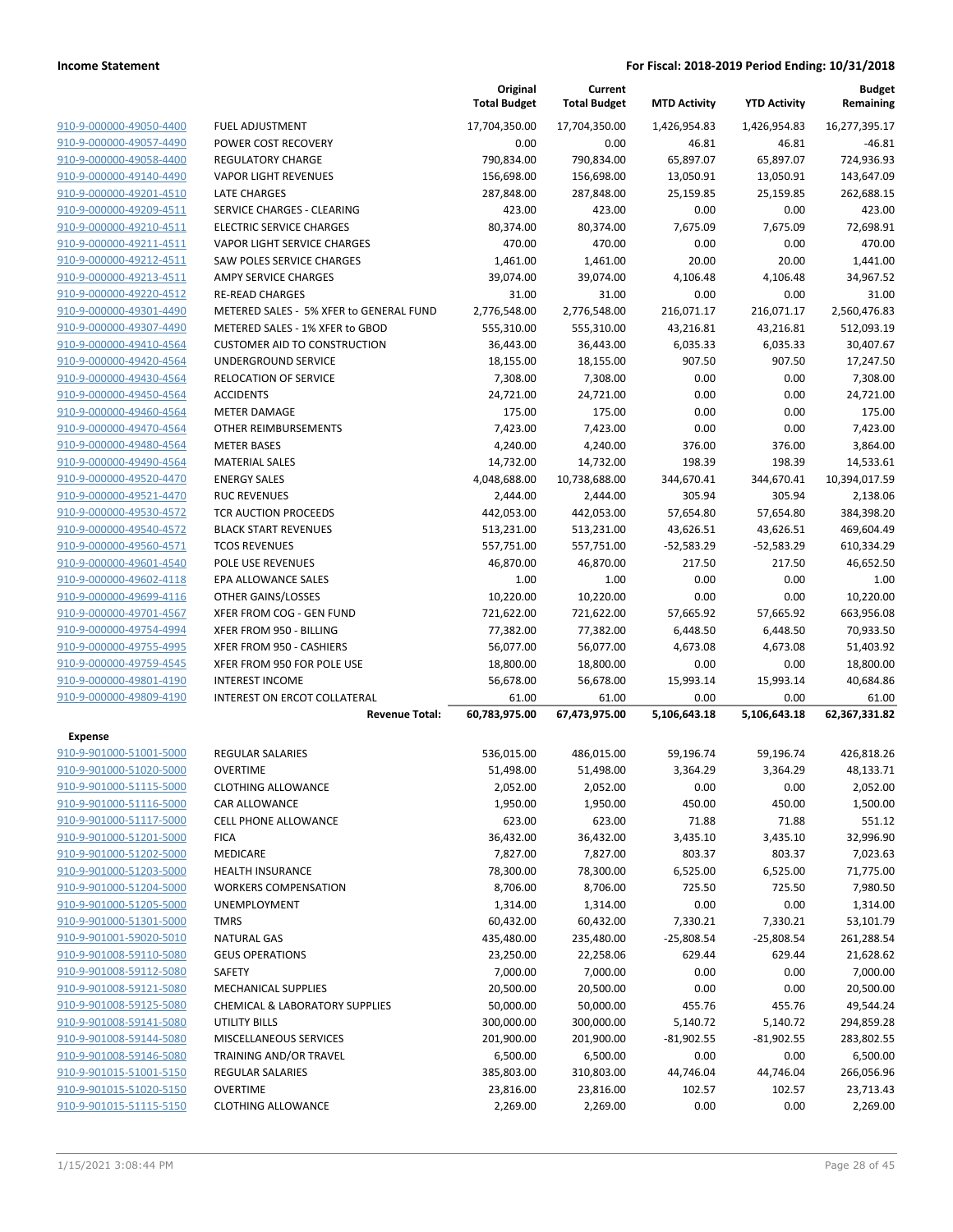|                         |                                     | Original<br><b>Total Budget</b> | Current<br><b>Total Budget</b> | <b>MTD Activity</b> | <b>YTD Activity</b> | <b>Budget</b><br>Remaining |
|-------------------------|-------------------------------------|---------------------------------|--------------------------------|---------------------|---------------------|----------------------------|
| 910-9-901015-51116-5150 | CAR ALLOWANCE                       | 1,950.00                        | 1,950.00                       | 450.00              | 450.00              | 1,500.00                   |
| 910-9-901015-51201-5150 | <b>FICA</b>                         | 25,571.00                       | 25,571.00                      | 2,445.87            | 2,445.87            | 23,125.13                  |
| 910-9-901015-51202-5150 | MEDICARE                            | 5,636.00                        | 5,636.00                       | 572.02              | 572.02              | 5,063.98                   |
| 910-9-901015-51203-5150 | <b>HEALTH INSURANCE</b>             | 75,082.00                       | 75,082.00                      | 6,256.83            | 6,256.83            | 68,825.17                  |
| 910-9-901015-51204-5150 | <b>WORKERS COMPENSATION</b>         | 6,266.00                        | 6,266.00                       | 522.17              | 522.17              | 5,743.83                   |
| 910-9-901015-51205-5150 | UNEMPLOYMENT                        | 1,260.00                        | 1,260.00                       | 0.00                | 0.00                | 1,260.00                   |
| 910-9-901015-51301-5150 | <b>TMRS</b>                         | 43,523.00                       | 43,523.00                      | 5,263.68            | 5,263.68            | 38,259.32                  |
| 910-9-901015-59201-5150 | <b>BUILDING MAINTENANCE</b>         | 15,000.00                       | 15,000.00                      | 752.98              | 752.98              | 14,247.02                  |
| 910-9-901015-59205-5150 | <b>EQUIPMENT MAINTENANCE</b>        | 3,500.00                        | 3,500.00                       | 0.00                | 0.00                | 3,500.00                   |
| 910-9-901015-59290-5150 | GENERAL PLANT EQUIPMENT MAINTENANCE | 29,100.00                       | 29,100.00                      | 0.00                | 0.00                | 29,100.00                  |
| 910-9-901015-59291-5150 | <b>UNIT 1 MAINTENANCE</b>           | 91,800.00                       | 19,981.00                      | 0.00                | 0.00                | 19,981.00                  |
| 910-9-901015-59292-5150 | <b>UNIT 2 MAINTENANCE</b>           | 115,300.00                      | 115,300.00                     | 0.00                | 0.00                | 115,300.00                 |
| 910-9-901015-59293-5150 | <b>UNIT 3 MAINTENANCE</b>           | 114,300.00                      | 114,300.00                     | $-461.70$           | $-461.70$           | 114,761.70                 |
| 910-9-901090-59312-9900 | <b>BOILER PLANT EQUIPMENT</b>       | 0.00                            | 1,491,600.00                   | 0.00                | 0.00                | 1,491,600.00               |
| 910-9-901146-51001-5460 | REGULAR SALARIES                    | 536,015.00                      | 486,015.00                     | 59,196.74           | 59,196.74           | 426,818.26                 |
| 910-9-901146-51020-5460 | <b>OVERTIME</b>                     | 51,498.00                       | 51,498.00                      | 3,364.29            | 3,364.29            | 48,133.71                  |
| 910-9-901146-51115-5460 | <b>CLOTHING ALLOWANCE</b>           | 2,056.00                        | 2,056.00                       | 0.00                | 0.00                | 2,056.00                   |
| 910-9-901146-51116-5460 | CAR ALLOWANCE                       | 1,950.00                        | 1,950.00                       | 0.00                | 0.00                | 1,950.00                   |
| 910-9-901146-51117-5460 | <b>CELL PHONE ALLOWANCE</b>         | 623.00                          | 623.00                         | 71.82               | 71.82               | 551.18                     |
| 910-9-901146-51201-5460 | <b>FICA</b>                         | 36,432.00                       | 36,432.00                      | 3,883.23            | 3,883.23            | 32,548.77                  |
| 910-9-901146-51202-5460 | MEDICARE                            | 7,827.00                        | 7,827.00                       | 908.18              | 908.18              | 6,918.82                   |
| 910-9-901146-51203-5460 | HEALTH INSURANCE                    | 78,300.00                       | 78,300.00                      | 6,525.00            | 6,525.00            | 71,775.00                  |
| 910-9-901146-51204-5460 | <b>WORKERS COMPENSATION</b>         | 8,706.00                        | 8,706.00                       | 725.50              | 725.50              | 7,980.50                   |
| 910-9-901146-51205-5460 | <b>UNEMPLOYMENT</b>                 | 1,314.00                        | 1,314.00                       | 0.00                | 0.00                | 1,314.00                   |
| 910-9-901146-51301-5460 | <b>TMRS</b>                         | 60,432.00                       | 60,432.00                      | 7,277.93            | 7,277.93            | 53,154.07                  |
| 910-9-901147-59020-5470 | <b>NATURAL GAS</b>                  | 953,816.00                      | 953,816.00                     | 142,323.01          | 142,323.01          | 811,492.99                 |
| 910-9-901151-59110-5501 | <b>GEUS OPERATIONS</b>              | 2,000.00                        | 1,008.06                       | 0.00                | 0.00                | 1,008.06                   |
| 910-9-901151-59112-5501 | SAFETY PROGRAM                      | 600.00                          | 600.00                         | 0.00                | 0.00                | 600.00                     |
| 910-9-901151-59121-5501 | <b>MECHANICAL SUPPLIES</b>          | 5,000.00                        | 5,000.00                       | 0.00                | 0.00                | 5,000.00                   |
| 910-9-901151-59125-5501 | <b>CHEMICAL &amp; LABORATORY</b>    | 4,000.00                        | 4,000.00                       | 0.00                | 0.00                | 4,000.00                   |
| 910-9-901151-59141-5501 | <b>UTILITY BILLS</b>                | 1,500.00                        | 1,500.00                       | 0.00                | 0.00                | 1,500.00                   |
| 910-9-901151-59144-5501 | MISCELLANEOUS SERVICES              | 52,500.00                       | 52,500.00                      | 0.00                | 0.00                | 52,500.00                  |
| 910-9-901151-59146-5501 | TRAINING AND/OR TRAVEL              | 2,500.00                        | 2,500.00                       | 0.00                | 0.00                | 2,500.00                   |
| 910-9-901154-51001-5541 | <b>REGULAR SALARIES</b>             | 385,803.00                      | 327,803.00                     | 44,746.04           | 44,746.04           | 283,056.96                 |
| 910-9-901154-51020-5541 | <b>OVERTIME</b>                     | 23,816.00                       | 23,816.00                      | 102.57              | 102.57              | 23,713.43                  |
| 910-9-901154-51115-5541 | <b>CLOTHING ALLOWANCE</b>           | 2,266.00                        | 2,266.00                       | 0.00                | 0.00                | 2,266.00                   |
| 910-9-901154-51116-5541 | CAR ALLOWANCE                       | 1,950.00                        | 1,950.00                       | 0.00                | 0.00                | 1,950.00                   |
| 910-9-901154-51201-5541 | <b>FICA</b>                         | 25,571.00                       | 25,571.00                      | 2,780.61            | 2,780.61            | 22,790.39                  |
| 910-9-901154-51202-5541 | MEDICARE                            | 5,636.00                        | 5,636.00                       | 650.31              | 650.31              | 4,985.69                   |
| 910-9-901154-51203-5541 | <b>HEALTH INSURANCE</b>             | 75,082.00                       | 75,082.00                      | 6,256.83            | 6,256.83            | 68,825.17                  |
| 910-9-901154-51204-5541 | <b>WORKERS COMPENSATION</b>         | 6,266.00                        | 6,266.00                       | 522.17              | 522.17              | 5,743.83                   |
| 910-9-901154-51205-5541 | UNEMPLOYMENT                        | 1,260.00                        | 1,260.00                       | 0.00                | 0.00                | 1,260.00                   |
| 910-9-901154-51301-5541 | <b>TMRS</b>                         | 43,523.00                       | 43,523.00                      | 5,211.37            | 5,211.37            | 38,311.63                  |
| 910-9-901154-59201-5541 | <b>BUILDINGS MAINTENANCE</b>        | 6,000.00                        | 6,000.00                       | 0.00                | 0.00                | 6,000.00                   |
| 910-9-901154-59205-5541 | <b>EQUIPMENT MAINTENANCE</b>        | 1,000.00                        | 1,000.00                       | 0.00                | 0.00                | 1,000.00                   |
| 910-9-901154-59290-5541 | GENERAL PLANT EQUIPMENT MAINTENANCE | 18,000.00                       | 18,000.00                      | 0.00                | 0.00                | 18,000.00                  |
| 910-9-901154-59291-5541 | UNIT 1 MAINTENANCE                  | 59,250.00                       | 59,250.00                      | 0.00                | 0.00                | 59,250.00                  |
| 910-9-901154-59292-5541 | <b>UNIT 2 MAINTENANCE</b>           | 59,250.00                       | 59,250.00                      | 602.76              | 602.76              | 58,647.24                  |
| 910-9-901154-59293-5541 | <b>UNIT 3 MAINTENANCE</b>           | 59,250.00                       | 59,250.00                      | 0.00                | 0.00                | 59,250.00                  |
| 910-9-901190-59344-9900 | <b>ENGINE PLANT GENERATORS</b>      | 1,039,600.00                    | 0.00                           | 0.00                | 0.00                | 0.00                       |
| 910-9-901190-59345-9900 | EP ACCESSORY ELEC EQUIPMENT         | 309,907.00                      | 362,726.00                     | 0.00                | 0.00                | 362,726.00                 |
| 910-9-901190-59346-9900 | EP MISCELLANEOUS POWER PLANT EQUIPM | 30,000.00                       | 30,000.00                      | 0.00                | 0.00                | 30,000.00                  |
| 910-9-901500-59040-5550 | TMPA FIXED COST                     | 2,924,849.00                    | 1,282,434.00                   | 60,415.08           | 60,415.08           | 1,222,018.92               |
| 910-9-901500-59050-5550 | DUKE WIND ENERGY                    | 3,129,447.00                    | 3,129,447.00                   | 251,453.00          | 251,453.00          | 2,877,994.00               |
| 910-9-901500-59051-5550 | <b>SOLAR ENERGY</b>                 | 1,321,375.00                    | 1,321,375.00                   | 84,939.00           | 84,939.00           | 1,236,436.00               |
| 910-9-901500-59052-5550 | OFF-SYSTEM NET PURCHASES            | 6,663,548.00                    | 13,353,548.00                  | 554,305.00          | 554,305.00          | 12,799,243.00              |
| 910-9-901500-59053-5550 | <b>ERCOT BALANCING ENERGY</b>       | 8,702,603.00                    | 8,702,603.00                   | 498,066.55          | 498,066.55          | 8,204,536.45               |
| 910-9-901500-59054-5550 | <b>ANCILLARY SERVICES</b>           | 235,990.00                      | 235,990.00                     | 31,160.89           | 31,160.89           | 204,829.11                 |
| 910-9-901500-59055-5550 | <b>CONTROL CENTER COSTS</b>         | 306,445.00                      | 306,445.00                     | 18,500.00           | 18,500.00           | 287,945.00                 |
|                         |                                     |                                 |                                |                     |                     |                            |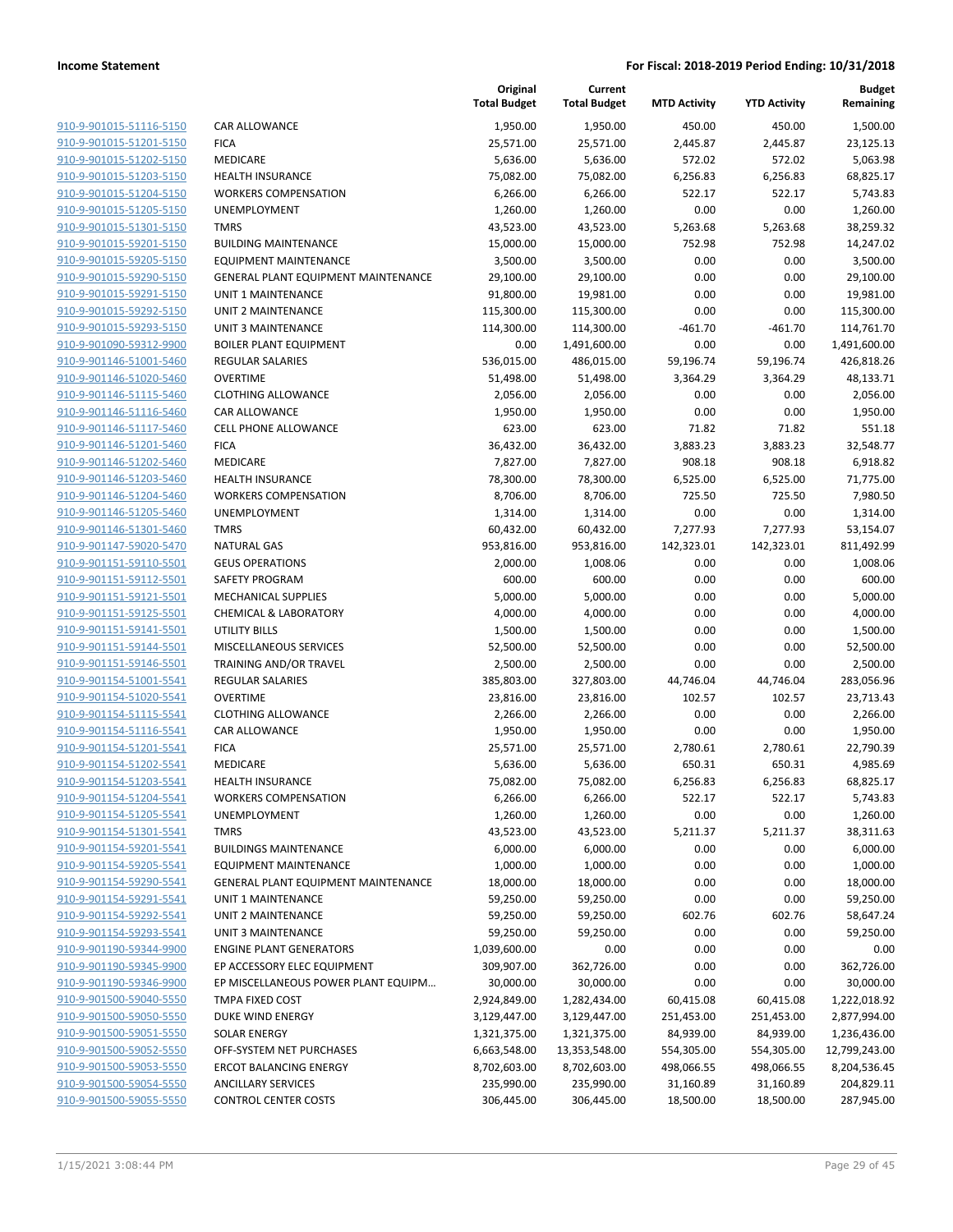**Current**

**Original**

**Budget Remaining**

|                                                    |                                                          | <b>Total Budget</b>   | <b>Total Budget</b>   | <b>MTD Activity</b> | <b>YTD Activity</b> | Remaining             |
|----------------------------------------------------|----------------------------------------------------------|-----------------------|-----------------------|---------------------|---------------------|-----------------------|
| 910-9-901500-59057-5550                            | <b>ERCOT UPLIFT</b>                                      | 513,274.00            | 513,274.00            | 38,960.32           | 38,960.32           | 474,313.68            |
| 910-9-901500-59059-5550                            | <b>EILS</b>                                              | 88,374.00             | 88,374.00             | 0.00                | 0.00                | 88,374.00             |
| 910-9-901500-59063-5550                            | <b>ERCOT CONGESTION RIGHTS</b>                           | $-743,173.00$         | $-743,173.00$         | 8,217.87            | 8,217.87            | -751,390.87           |
| 910-9-901500-59099-5550                            | <b>GARLAND CLEARING ACCOUNT</b>                          | 5,596.00              | 5,596.00              | $-121,930.10$       | $-121,930.10$       | 127,526.10            |
| 910-9-901600-51001-5750                            | <b>REGULAR SALARIES</b>                                  | 197,329.00            | 197,329.00            | 25,284.80           | 25,284.80           | 172,044.20            |
| 910-9-901600-51020-5750                            | <b>OVERTIME</b>                                          | 4,000.00              | 4,000.00              | 0.00                | 0.00                | 4,000.00              |
| 910-9-901600-51116-5750                            | <b>CAR ALLOWANCE</b>                                     | 1,950.00              | 1,950.00              | 225.00              | 225.00              | 1,725.00              |
| 910-9-901600-51117-5750                            | <b>CELL PHONE ALLOWANCE</b>                              | 1,068.00              | 1,068.00              | 123.21              | 123.21              | 944.79                |
| 910-9-901600-51201-5750                            | <b>FICA</b>                                              | 11,920.00             | 11,920.00             | 1,344.08            | 1,344.08            | 10,575.92             |
| 910-9-901600-51202-5750                            | MEDICARE                                                 | 2,905.00              | 2,905.00              | 314.34              | 314.34              | 2,590.66              |
| 910-9-901600-51203-5750                            | <b>HEALTH INSURANCE</b>                                  | 21,450.00             | 21,450.00             | 1,787.50            | 1,787.50            | 19,662.50             |
| 910-9-901600-51204-5750                            | <b>WORKERS COMPENSATION</b>                              | 3,204.00              | 3,204.00              | 267.00              | 267.00              | 2,937.00              |
| 910-9-901600-51205-5750                            | UNEMPLOYMENT                                             | 360.00                | 360.00                | 51.84               | 51.84               | 308.16                |
| 910-9-901600-51301-5750                            | <b>TMRS</b>                                              | 22,439.00             | 22,439.00             | 2,643.89            | 2,643.89            | 19,795.11             |
| 910-9-901600-59110-5750                            | <b>GEUS OPERATIONS</b>                                   | 74,900.00             | 74,900.00             | 0.00                | 0.00                | 74,900.00             |
| 910-9-901600-59146-5750                            | TRAINING AND/OR TRAVEL                                   | 3,000.00              | 3,000.00              | 0.00                | 0.00                | 3,000.00              |
| 910-9-910120-51001-9200                            | <b>REGULAR SALARIES</b>                                  | 392,632.00            | 392,632.00            | 44,722.88           | 44,722.88           | 347,909.12            |
| 910-9-910120-51020-9200                            | <b>OVERTIME</b>                                          | 429.00                | 429.00                | 5.42                | 5.42                | 423.58                |
| 910-9-910120-51115-9200                            | <b>CLOTHING ALLOWANCE</b>                                | 256.00                | 256.00                | 0.00                | 0.00                | 256.00                |
| 910-9-910120-51116-9200                            | CAR ALLOWANCE                                            | 7,550.00              | 7,550.00              | 1,032.69            | 1,032.69            | 6,517.31              |
| 910-9-910120-51117-9200                            | CELL PHONE ALLOWANCE                                     | 1,686.00              | 1,686.00              | 194.46              | 194.46              | 1,491.54              |
| 910-9-910120-51201-9200                            | <b>FICA</b>                                              | 19,915.00             | 19,915.00             | 2,153.30            | 2,153.30            | 17,761.70             |
| 910-9-910120-51202-9200                            | <b>MEDICARE</b>                                          | 5,829.00              | 5,829.00              | 626.76              | 626.76              | 5,202.24              |
| 910-9-910120-51203-9200                            | <b>HEALTH INSURANCE</b>                                  | 39,146.00             | 39,146.00             | 3,262.17            | 3,262.17            | 35,883.83             |
| 910-9-910120-51204-9200                            | <b>WORKERS COMPENSATION</b>                              | 6,374.00              | 6,374.00              | 531.17              | 531.17              | 5,842.83              |
| 910-9-910120-51205-9200                            | UNEMPLOYMENT                                             | 657.00                | 657.00                | 0.00                | 0.00                | 657.00                |
| 910-9-910120-51301-9200                            | <b>TMRS</b>                                              | 45,024.00             | 45,024.00             | 5,340.03            | 5,340.03            | 39,683.97             |
| 910-9-910121-59110-9210                            | <b>GEUS OPERATIONS</b>                                   | 7,000.00              | 7,000.00              | 55.60               | 55.60               | 6,944.40              |
| 910-9-910121-59116-9210                            | <b>BUILDING OPERATIONS</b>                               | 4,500.00              | 4,500.00              | 88.78               | 88.78               | 4,411.22              |
| 910-9-910121-59141-9210                            | UTILITY BILLS                                            | 81,000.00             | 81,000.00             | 5,749.96            | 5,749.96            | 75,250.04             |
| 910-9-910121-59143-9210                            | PROFESSIONAL SERVICES                                    | 217,000.00            | 217,000.00            | 14,000.00           | 14,000.00           | 203,000.00            |
| 910-9-910121-59144-9210                            | MISCELLANEOUS SERVICES                                   | 15,000.00             | 15,000.00             | 216.02              | 216.02              | 14,783.98             |
| 910-9-910121-59193-9210                            | <b>GEUS INTERNET SERVICE</b>                             | 38,000.00             | 38,000.00             | 0.00                | 0.00                | 38,000.00             |
| 910-9-910121-59198-9210                            | <b>COLOCATION CHARGES</b>                                | 9,979.00              | 9,979.00              | 0.00                | 0.00                | 9,979.00              |
| 910-9-910132-59110-9302                            | <b>GEUS OPERATIONS</b>                                   | 10,000.00             | 10,000.00             | 4.50                | 4.50                | 9,995.50              |
| 910-9-910132-59142-9302                            | <b>MEMBERSHIP FEES</b>                                   | 58,000.00             | 58,000.00             | 2,000.00            | 2,000.00            | 56,000.00             |
| 910-9-910132-59146-9302                            | TRAINING AND/OR TRAVEL                                   | 4,000.00              | 4,000.00              | 0.00                | 0.00                | 4,000.00              |
| 910-9-910135-59200-9350                            | LANDSCAPING MAINTENANCE                                  | 18,500.00             | 18,500.00             | 1,404.68            | 1,404.68            | 17,095.32             |
| 910-9-910135-59201-9350                            | <b>BUILDING MAINTENANCE</b>                              | 40,000.00             | 50,000.00             | 740.26              | 740.26              | 49,259.74             |
| 910-9-910135-59205-9350                            | <b>EQUIPMENT MAINTENANCE</b>                             | 1,000.00              | 1,000.00              | 145.15              | 145.15              | 854.85                |
| <u>910-9-910190-59390-9900</u>                     | STRUCTURES & IMPROVEMENTS                                | 115,000.00            | 105,000.00            | 0.00                | 0.00                | 105,000.00            |
| 910-9-910190-59391-9900                            | <b>FURNITURE &amp; OFFICE EQUIPMENT</b>                  | 8,000.00              | 8,000.00              | 0.00                | 0.00                | 8,000.00              |
| 910-9-910190-59392-9900                            | <b>TRANSPORTATION EQUIPMENT</b>                          | 21,000.00             | 21,000.00             | 0.00                | 0.00                | 21,000.00             |
| 910-9-911120-51001-9201                            | <b>REGULAR SALARIES</b>                                  | 366,878.00            | 366,878.00            | 41,285.76           | 41,285.76           | 325,592.24            |
| 910-9-911120-51020-9201                            | <b>OVERTIME</b>                                          | 508.00                | 508.00                | 75.18               | 75.18               | 432.82                |
| 910-9-911120-51102-9201                            | <b>BILINGUAL PAY</b>                                     | 510.00                | 510.00                | 69.24               | 69.24               | 440.76                |
| 910-9-911120-51115-9201                            | <b>CLOTHING ALLOWANCE</b><br><b>CELL PHONE ALLOWANCE</b> | 409.00                | 409.00                | 0.00                | 0.00                | 409.00                |
| 910-9-911120-51117-9201<br>910-9-911120-51201-9201 |                                                          | 1,435.00              | 1,435.00              | 165.60              | 165.60              | 1,269.40              |
| 910-9-911120-51202-9201                            | <b>FICA</b><br>MEDICARE                                  | 22,912.00<br>5,351.00 | 22,912.00<br>5,351.00 | 2,464.48<br>576.37  | 2,464.48<br>576.37  | 20,447.52<br>4,774.63 |
| 910-9-911120-51203-9201                            | <b>HEALTH INSURANCE</b>                                  | 67,030.00             | 67,030.00             | 5,585.83            | 5,585.83            | 61,444.17             |
| 910-9-911120-51204-9201                            | <b>WORKERS COMPENSATION</b>                              | 5,956.00              | 5,956.00              | 496.33              | 496.33              | 5,459.67              |
| 910-9-911120-51205-9201                            | UNEMPLOYMENT                                             | 1,125.00              | 1,125.00              | 28.44               | 28.44               | 1,096.56              |
| 910-9-911120-51301-9201                            | <b>TMRS</b>                                              | 41,335.00             | 41,335.00             | 4,835.81            | 4,835.81            | 36,499.19             |
| 910-9-911121-59110-9211                            | <b>GEUS OPERATIONS</b>                                   | 42,700.00             | 39,817.66             | 2,265.01            | 2,265.01            | 37,552.65             |
| 910-9-911121-59111-9211                            | MISCELLANEOUS OFFICE EXPENSES                            | 0.00                  | 0.00                  | $-37.62$            | $-37.62$            | 37.62                 |
| 910-9-911121-59187-9211                            | <b>EMPLOYEE RELATIONS</b>                                | 25,000.00             | 25,000.00             | 4.50                | 4.50                | 24,995.50             |
| 910-9-911135-59205-9351                            | <b>EQUIPMENT MAINTENANCE</b>                             | 6,500.00              | 6,500.00              | 0.00                | 0.00                | 6,500.00              |
| 910-9-911190-59393-9900                            | <b>WAREHOUSE EQUIPMENT</b>                               | 15,000.00             | 15,000.00             | 0.00                | 0.00                | 15,000.00             |
|                                                    |                                                          |                       |                       |                     |                     |                       |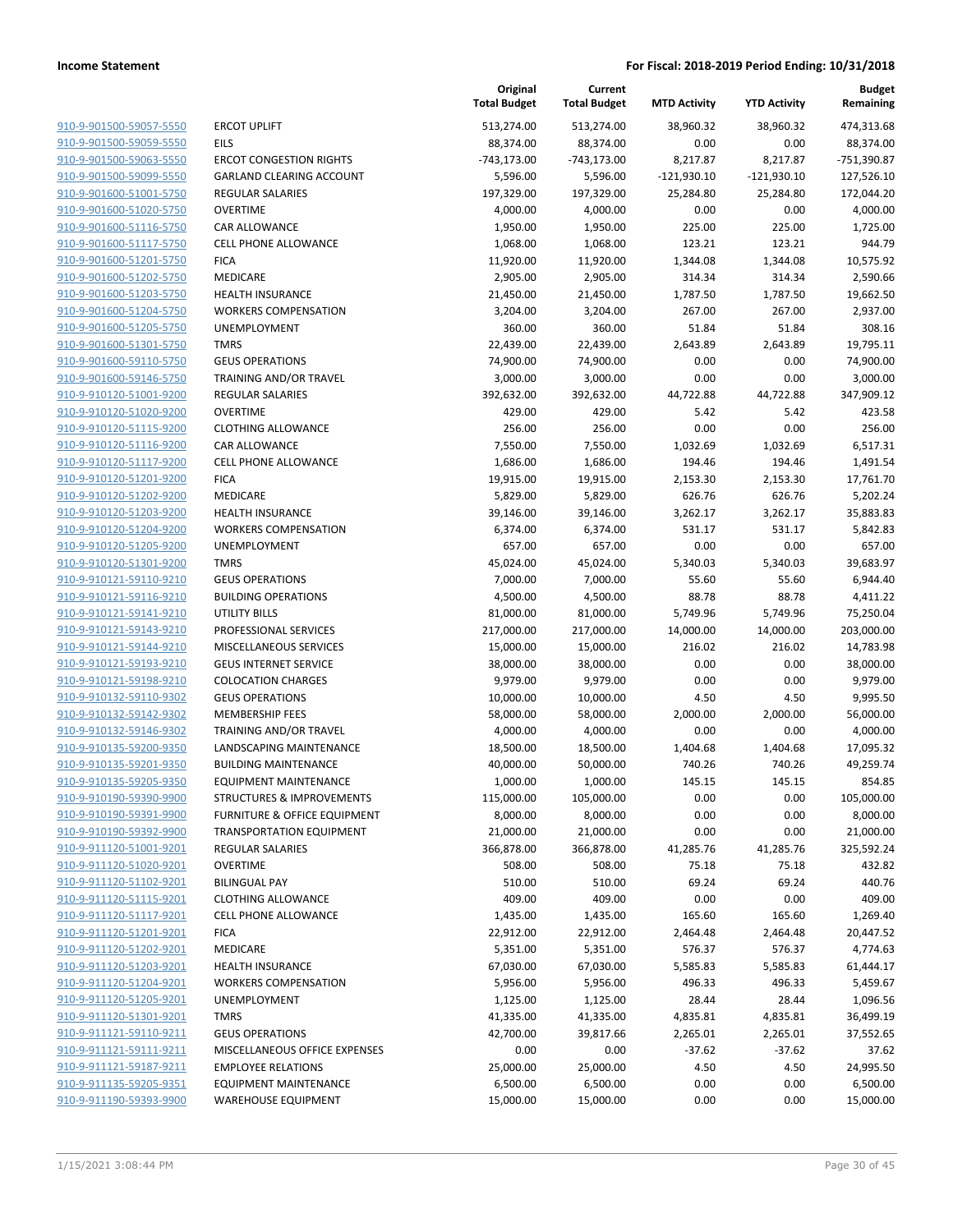**Current**

**Original**

**Budget**

| 910-9-913101-51001-9301 | R  |
|-------------------------|----|
| 910-9-913101-51117-9301 | C  |
| 910-9-913101-51201-9301 | FI |
|                         |    |
| 910-9-913101-51202-9301 | M  |
| 910-9-913101-51203-9301 | н  |
| 910-9-913101-51204-9301 | N  |
| 910-9-913101-51205-9301 | U  |
| 910-9-913101-51301-9301 | TI |
| 910-9-913101-59110-9301 | G  |
| 910-9-913101-59131-9301 | Ν  |
| 910-9-913101-59160-9301 | Α  |
| 910-9-913101-59164-9301 | C  |
| 910-9-913101-59167-9301 | EI |
| 910-9-913101-59195-9301 | P  |
| 910-9-913102-51001-9020 | R  |
| 910-9-913102-51020-9020 | О  |
|                         |    |
| 910-9-913102-51115-9020 | C  |
| 910-9-913102-51117-9020 | C  |
| 910-9-913102-51201-9020 | FI |
| 910-9-913102-51202-9020 | M  |
| 910-9-913102-51203-9020 | н  |
| 910-9-913102-51204-9020 | N  |
| 910-9-913102-51205-9020 | U  |
| 910-9-913102-51301-9020 | TI |
| 910-9-913102-59110-9020 | G  |
| 910-9-913102-59169-9020 | PI |
| 910-9-913130-51001-9030 | R  |
| 910-9-913130-51010-9030 | P, |
| 910-9-913130-51020-9030 | О  |
| 910-9-913130-51102-9030 | B  |
|                         | FI |
| 910-9-913130-51201-9030 | N  |
| 910-9-913130-51202-9030 |    |
| 910-9-913130-51203-9030 | н  |
| 910-9-913130-51204-9030 | Ν  |
| 910-9-913130-51205-9030 | U  |
| 910-9-913130-51301-9030 | TI |
| 910-9-913130-59110-9030 | G  |
| 910-9-913130-59166-9030 | L  |
| 910-9-913131-51001-9031 | R  |
| 910-9-913131-51020-9031 | O  |
| 910-9-913131-51102-9031 | B  |
| 910-9-913131-51201-9031 | FI |
| 910-9-913131-51202-9031 | N  |
| 910-9-913131-51203-9031 | н  |
| 910-9-913131-51204-9031 | N  |
| 910-9-913131-51205-9031 | U  |
| 910-9-913131-51301-9031 | TI |
| 910-9-913131-59110-9031 | G  |
| 910-9-913134-51001-9034 | R  |
|                         |    |
| 910-9-913134-51020-9034 | O  |
| 910-9-913134-51201-9034 | FI |
| 910-9-913134-51202-9034 | M  |
| 910-9-913134-51203-9034 | н  |
| 910-9-913134-51204-9034 | N  |
| 910-9-913134-51205-9034 | U  |
| 910-9-913134-51301-9034 | TI |
| 910-9-913134-59110-9034 | G  |
| 910-9-913135-51001-9035 | R  |
| 910-9-913135-51020-9035 | Ο  |
|                         |    |

|                         |                                     | <b>Total Budget</b> | <b>Total Budget</b> | <b>MTD Activity</b> | <b>YTD Activity</b> | Remaining  |
|-------------------------|-------------------------------------|---------------------|---------------------|---------------------|---------------------|------------|
| 910-9-913101-51001-9301 | REGULAR SALARIES                    | 210,433.00          | 210,433.00          | 24,096.01           | 24,096.01           | 186,336.99 |
| 910-9-913101-51117-9301 | <b>CELL PHONE ALLOWANCE</b>         | 1,272.00            | 1,272.00            | 146.76              | 146.76              | 1,125.24   |
| 910-9-913101-51201-9301 | <b>FICA</b>                         | 13,125.00           | 13,125.00           | 1,424.66            | 1,424.66            | 11,700.34  |
| 910-9-913101-51202-9301 | MEDICARE                            | 3,069.00            | 3,069.00            | 333.19              | 333.19              | 2,735.81   |
| 910-9-913101-51203-9301 | <b>HEALTH INSURANCE</b>             | 32,175.00           | 32,175.00           | 2,681.25            | 2,681.25            | 29,493.75  |
| 910-9-913101-51204-9301 | <b>WORKERS COMPENSATION</b>         | 3,416.00            | 3,416.00            | 284.67              | 284.67              | 3,131.33   |
| 910-9-913101-51205-9301 | UNEMPLOYMENT                        | 540.00              | 540.00              | 0.00                | 0.00                | 540.00     |
| 910-9-913101-51301-9301 | <b>TMRS</b>                         | 23,711.00           | 23,711.00           | 2,817.01            | 2,817.01            | 20,893.99  |
| 910-9-913101-59110-9301 | <b>GEUS OPERATIONS</b>              | 22,100.00           | 21,014.15           | 323.24              | 323.24              | 20,690.91  |
| 910-9-913101-59131-9301 | NON-BAD DEBT WRITE OFFS             | 3,000.00            | 3,000.00            | 0.00                | 0.00                | 3,000.00   |
| 910-9-913101-59160-9301 | ADVERTISING                         | 38,000.00           | 38,000.00           | 9,551.50            | 9,551.50            | 28,448.50  |
| 910-9-913101-59164-9301 | <b>CONSUMER INFORMATION</b>         | 3,500.00            | 3,500.00            | 0.00                | 0.00                | 3,500.00   |
| 910-9-913101-59167-9301 | <b>ENERGY EFFICIENCY OPERATIONS</b> | 25,000.00           | 25,000.00           | 300.00              | 300.00              | 24,700.00  |
| 910-9-913101-59195-9301 | PUBLIC SERVICE BY GEUS C/I          | 15,000.00           | 15,000.00           | 0.00                | 0.00                | 15,000.00  |
| 910-9-913102-51001-9020 | <b>REGULAR SALARIES</b>             | 302,145.00          | 302,145.00          | 33,676.06           | 33,676.06           | 268,468.94 |
| 910-9-913102-51020-9020 | <b>OVERTIME</b>                     | 20,924.00           | 20,924.00           | 2,761.06            | 2,761.06            | 18,162.94  |
| 910-9-913102-51115-9020 | <b>CLOTHING ALLOWANCE</b>           | 3,255.00            | 3,255.00            | 0.00                | 0.00                | 3,255.00   |
| 910-9-913102-51117-9020 | <b>CELL PHONE ALLOWANCE</b>         | 1,296.00            | 1,296.00            | 149.49              | 149.49              | 1,146.51   |
| 910-9-913102-51201-9020 | <b>FICA</b>                         | 20,111.00           | 20,111.00           | 2,066.98            | 2,066.98            | 18,044.02  |
| 910-9-913102-51202-9020 | MEDICARE                            | 4,400.00            | 4,400.00            | 483.41              | 483.41              | 3,916.59   |
| 910-9-913102-51203-9020 | <b>HEALTH INSURANCE</b>             | 87,945.00           | 87,945.00           | 7,328.75            | 7,328.75            | 80,616.25  |
| 910-9-913102-51204-9020 | <b>WORKERS COMPENSATION</b>         | 4,905.00            | 4,905.00            | 408.75              | 408.75              | 4,496.25   |
| 910-9-913102-51205-9020 | <b>UNEMPLOYMENT</b>                 | 1,476.00            | 1,476.00            | 26.36               | 26.36               | 1,449.64   |
| 910-9-913102-51301-9020 | <b>TMRS</b>                         | 33,985.00           | 33,985.00           | 4,251.38            | 4,251.38            | 29,733.62  |
| 910-9-913102-59110-9020 | <b>GEUS OPERATIONS</b>              | 46,200.00           | 46,200.00           | 3,283.92            | 3,283.92            | 42,916.08  |
| 910-9-913102-59169-9020 | PRE PAID METER COSTS                | 10,700.00           | 10,700.00           | 1,590.06            | 1,590.06            | 9,109.94   |
| 910-9-913130-51001-9030 | REGULAR SALARIES                    | 281,738.00          | 281,738.00          | 30,022.84           | 30,022.84           | 251,715.16 |
| 910-9-913130-51010-9030 | PART TIME REGULAR                   | 29,339.00           | 29,339.00           | 0.00                | 0.00                | 29,339.00  |
| 910-9-913130-51020-9030 | <b>OVERTIME</b>                     | 1,302.00            | 1,302.00            | 247.45              | 247.45              | 1,054.55   |
| 910-9-913130-51102-9030 | <b>BILINGUAL PAY</b>                | 3,600.00            | 3,600.00            | 346.20              | 346.20              | 3,253.80   |
| 910-9-913130-51201-9030 | <b>FICA</b>                         | 19,591.00           | 19,591.00           | 1,794.64            | 1,794.64            | 17,796.36  |
| 910-9-913130-51202-9030 | MEDICARE                            | 4,564.00            | 4,564.00            | 419.71              | 419.71              | 4,144.29   |
| 910-9-913130-51203-9030 | <b>HEALTH INSURANCE</b>             | 107,250.00          | 107,250.00          | 8,937.50            | 8,937.50            | 98,312.50  |
| 910-9-913130-51204-9030 | <b>WORKERS COMPENSATION</b>         | 5,051.00            | 5,051.00            | 420.92              | 420.92              | 4,630.08   |
| 910-9-913130-51205-9030 | UNEMPLOYMENT                        | 1,800.00            | 1,800.00            | 30.42               | 30.42               | 1,769.58   |
| 910-9-913130-51301-9030 | <b>TMRS</b>                         | 35,244.00           | 35,244.00           | 3,557.65            | 3,557.65            | 31,686.35  |
| 910-9-913130-59110-9030 | <b>GEUS OPERATIONS</b>              | 22,400.00           | 21,314.15           | 0.00                | 0.00                | 21,314.15  |
| 910-9-913130-59166-9030 | LOW INCOME ASSISTANCE               | 15,000.00           | 15,000.00           | 1,450.00            | 1,450.00            | 13,550.00  |
| 910-9-913131-51001-9031 | REGULAR SALARIES                    | 45,760.00           | 45,760.00           | 5,220.80            | 5,220.80            | 40,539.20  |
| 910-9-913131-51020-9031 | <b>OVERTIME</b>                     | 99.00               | 99.00               | 0.00                | 0.00                | 99.00      |
| 910-9-913131-51102-9031 | <b>BILINGUAL PAY</b>                | 600.00              | 600.00              | 69.21               | 69.21               | 530.79     |
| 910-9-913131-51201-9031 | <b>FICA</b>                         | 2,880.00            | 2,880.00            | 304.19              | 304.19              | 2,575.81   |
| 910-9-913131-51202-9031 | MEDICARE                            | 672.00              | 672.00              | 71.14               | 71.14               | 600.86     |
| 910-9-913131-51203-9031 | <b>HEALTH INSURANCE</b>             | 10,725.00           | 10,725.00           | 893.75              | 893.75              | 9,831.25   |
| 910-9-913131-51204-9031 | <b>WORKERS COMPENSATION</b>         | 743.00              | 743.00              | 61.92               | 61.92               | 681.08     |
| 910-9-913131-51205-9031 | UNEMPLOYMENT                        | 180.00              | 180.00              | 0.00                | 0.00                | 180.00     |
| 910-9-913131-51301-9031 | <b>TMRS</b>                         | 5,192.00            | 5,192.00            | 614.69              | 614.69              | 4,577.31   |
| 910-9-913131-59110-9031 | <b>GEUS OPERATIONS</b>              | 22,900.00           | 22,900.00           | 0.00                | 0.00                | 22,900.00  |
| 910-9-913134-51001-9034 | REGULAR SALARIES                    | 116,601.00          | 116,601.00          | 13,411.69           | 13,411.69           | 103,189.31 |
| 910-9-913134-51020-9034 | <b>OVERTIME</b>                     | 1,310.00            | 1,310.00            | 0.00                | 0.00                | 1,310.00   |
| 910-9-913134-51201-9034 | <b>FICA</b>                         | 7,310.00            | 7,310.00            | 745.71              | 745.71              | 6,564.29   |
| 910-9-913134-51202-9034 | MEDICARE                            | 1,692.00            | 1,692.00            | 174.40              | 174.40              | 1,517.60   |
| 910-9-913134-51203-9034 | <b>HEALTH INSURANCE</b>             | 24,668.00           | 24,668.00           | 2,055.67            | 2,055.67            | 22,612.33  |
| 910-9-913134-51204-9034 | <b>WORKERS COMPENSATION</b>         | 1,894.00            | 1,894.00            | 157.83              | 157.83              | 1,736.17   |
| 910-9-913134-51205-9034 | UNEMPLOYMENT                        | 414.00              | 414.00              | 0.00                | 0.00                | 414.00     |
| 910-9-913134-51301-9034 | <b>TMRS</b>                         | 13,060.00           | 13,060.00           | 1,558.44            | 1,558.44            | 11,501.56  |
| 910-9-913134-59110-9034 | <b>GEUS OPERATIONS</b>              | 109,379.69          | 109,379.69          | 0.00                | 0.00                | 109,379.69 |
| 910-9-913135-51001-9035 | REGULAR SALARIES                    | 156,686.00          | 156,686.00          | 17,900.00           | 17,900.00           | 138,786.00 |
| 910-9-913135-51020-9035 | OVERTIME                            | 4,441.00            | 4,441.00            | 503.18              | 503.18              | 3,937.82   |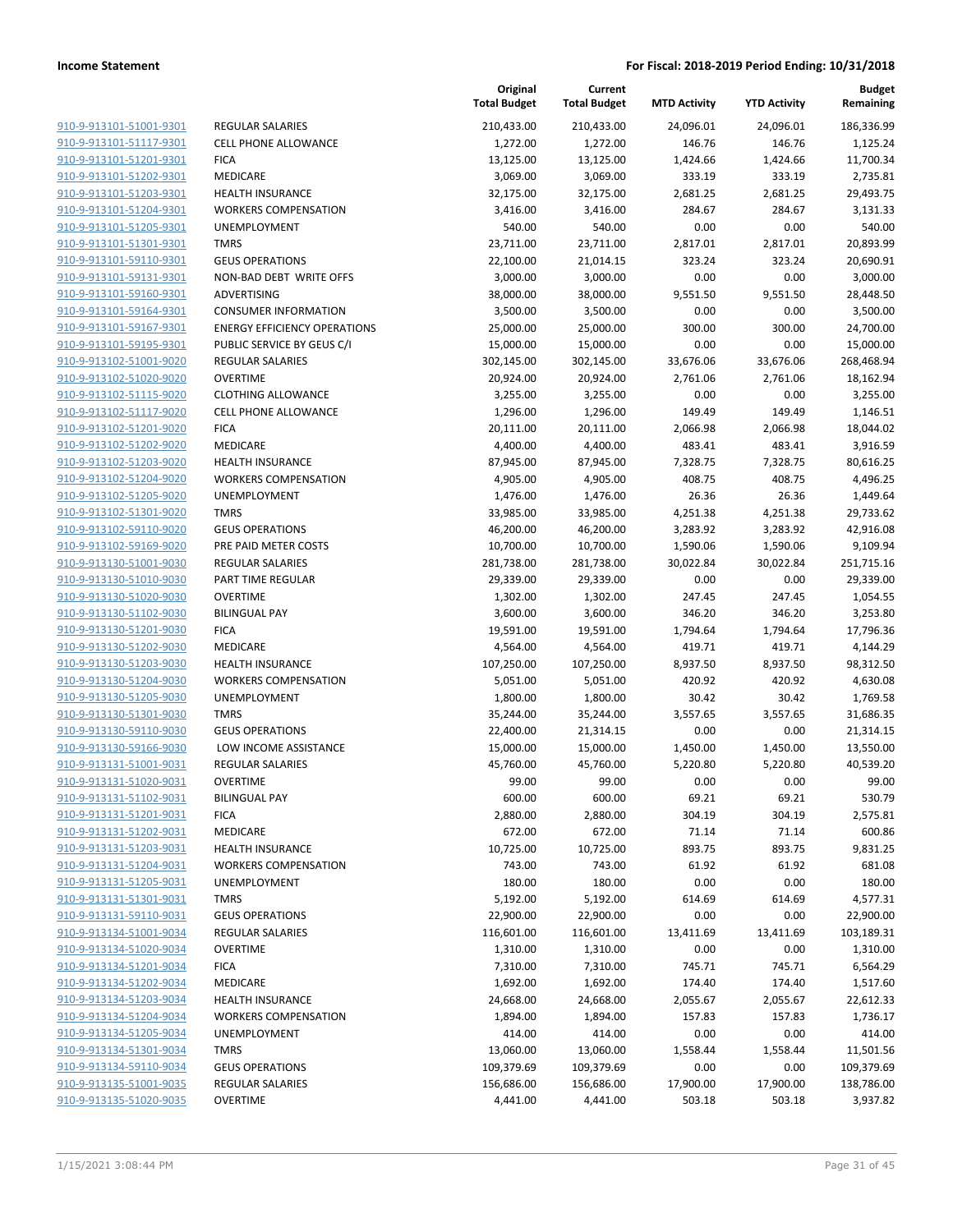| 910-9-913135-51102-9035        |
|--------------------------------|
| 910-9-913135-51201-9035        |
| 910-9-913135-51202-9035        |
| 910-9-913135-51203-9035        |
| 910-9-913135-51204-9035        |
| 910-9-913135-51205-9035        |
| 910-9-913135-51301-9035        |
| 910-9-913135-59170-9035        |
| 910-9-913135-59172-9035        |
| 910-9-913135-59173-9035        |
| 910-9-913135-59174-9035        |
| 910-9-913135-59175-9035        |
| 910-9-913136-51001-9036        |
| 910-9-913136-51020-9036        |
| <u>910-9-913136-51115-9036</u> |
| 910-9-913136-51201-9036        |
| 910-9-913136-51202-9036        |
|                                |
| 910-9-913136-51203-9036        |
| 910-9-913136-51204-9036        |
| <u>910-9-913136-51205-9036</u> |
| 910-9-913136-51301-9036        |
| 910-9-913136-59110-9036        |
| 910-9-913136-59141-9036        |
| 910-9-913139-59780-9240        |
| 910-9-913139-59781-9250        |
| 910-9-913139-59902-9301        |
| 910-9-913139-59926-9301        |
| 910-9-913139-59927-9301        |
| 910-9-913139-59928-9301        |
| 910-9-913159-59200-9353        |
| 910-9-913159-59201-9353        |
| 910-9-913159-59205-9353        |
| 910-9-913190-59390-9900        |
| 910-9-913190-59391-9900        |
| <u>910-9-930000-59060-5650</u> |
| 910-9-930000-59110-5600        |
| 910-9-930161-51001-5610        |
| 910-9-930161-51020-5610        |
| 910-9-930161-51116-5610        |
| 910-9-930161-51117-5610        |
| 910-9-930161-51201-5610        |
| 910-9-930161-51202-5610        |
| 910-9-930161-51203-5610        |
| 910-9-930161-51204-5610        |
|                                |
| <u>910-9-930161-51205-5610</u> |
| <u>910-9-930161-51301-5610</u> |
| <u>910-9-930161-59110-5610</u> |
| <u>910-9-930161-59146-5610</u> |
| 910-9-930181-51001-5810        |
| <u>910-9-930181-51020-5810</u> |
| <u>910-9-930181-51201-5810</u> |
| 910-9-930181-51202-5810        |
| 910-9-930181-51203-5810        |
| 910-9-930181-51204-5810        |
| <u>910-9-930181-51205-5810</u> |
| <u>910-9-930181-51301-5810</u> |
| <u>910-9-930181-59110-5810</u> |
| <u>910-9-930190-59391-9900</u> |
| 910-9-931080-51001-5800        |
|                                |

|                         |                                         | Original<br><b>Total Budget</b> | Current<br><b>Total Budget</b> | <b>MTD Activity</b> | <b>YTD Activity</b> | <b>Budget</b><br>Remaining |
|-------------------------|-----------------------------------------|---------------------------------|--------------------------------|---------------------|---------------------|----------------------------|
| 910-9-913135-51102-9035 | <b>BILINGUAL PAY</b>                    | 600.00                          | 600.00                         | 69.24               | 69.24               | 530.76                     |
| 910-9-913135-51201-9035 | <b>FICA</b>                             | 10,027.00                       | 10,027.00                      | 1,032.13            | 1,032.13            | 8,994.87                   |
| 910-9-913135-51202-9035 | <b>MEDICARE</b>                         | 2,281.00                        | 2,281.00                       | 241.38              | 241.38              | 2,039.62                   |
| 910-9-913135-51203-9035 | <b>HEALTH INSURANCE</b>                 | 42,900.00                       | 42,900.00                      | 3,575.00            | 3,575.00            | 39,325.00                  |
| 910-9-913135-51204-9035 | <b>WORKERS COMPENSATION</b>             | 2,543.00                        | 2,543.00                       | 211.92              | 211.92              | 2,331.08                   |
| 910-9-913135-51205-9035 | UNEMPLOYMENT                            | 720.00                          | 720.00                         | 0.00                | 0.00                | 720.00                     |
| 910-9-913135-51301-9035 | <b>TMRS</b>                             | 17,616.00                       | 17,616.00                      | 2,146.50            | 2,146.50            | 15,469.50                  |
| 910-9-913135-59170-9035 | <b>CREDIT CARD FEES</b>                 | 90,000.00                       | 90,000.00                      | 7,857.49            | 7,857.49            | 82,142.51                  |
| 910-9-913135-59172-9035 | <b>LOCKBOX OVER/SHORT</b>               | 500.00                          | 500.00                         | 0.00                | 0.00                | 500.00                     |
| 910-9-913135-59173-9035 | <b>ONLINE PAYMENT OVER/SHORT</b>        | 500.00                          | 500.00                         | 0.00                | 0.00                | 500.00                     |
| 910-9-913135-59174-9035 | <b>BANK RECS OVER/SHORT</b>             | 100.00                          | 100.00                         | 0.00                | 0.00                | 100.00                     |
| 910-9-913135-59175-9035 | <b>CASHIERS OVER/SHORT</b>              | 100.00                          | 100.00                         | 2.41                | 2.41                | 97.59                      |
| 910-9-913136-51001-9036 | <b>REGULAR SALARIES</b>                 | 31,554.00                       | 31,554.00                      | 3,616.80            | 3,616.80            | 27,937.20                  |
| 910-9-913136-51020-9036 | <b>OVERTIME</b>                         | 114.00                          | 114.00                         | 0.00                | 0.00                | 114.00                     |
| 910-9-913136-51115-9036 | <b>CLOTHING ALLOWANCE</b>               | 256.00                          | 256.00                         | 0.00                | 0.00                | 256.00                     |
| 910-9-913136-51201-9036 | <b>FICA</b>                             | 1,972.00                        | 1,972.00                       | 185.32              | 185.32              | 1,786.68                   |
| 910-9-913136-51202-9036 | <b>MEDICARE</b>                         | 460.00                          | 460.00                         | 43.34               | 43.34               | 416.66                     |
| 910-9-913136-51203-9036 | <b>HEALTH INSURANCE</b>                 | 10,725.00                       | 10,725.00                      | 893.75              | 893.75              | 9,831.25                   |
| 910-9-913136-51204-9036 | <b>WORKERS COMPENSATION</b>             | 512.00                          | 512.00                         | 42.67               | 42.67               | 469.33                     |
| 910-9-913136-51205-9036 | UNEMPLOYMENT                            | 180.00                          | 180.00                         | 0.00                | 0.00                | 180.00                     |
| 910-9-913136-51301-9036 | <b>TMRS</b>                             | 3,550.00                        | 3,550.00                       | 420.27              | 420.27              | 3,129.73                   |
| 910-9-913136-59110-9036 | <b>GEUS OPERATIONS</b>                  | 20,277.00                       | 20,277.00                      | 201.90              | 201.90              | 20,075.10                  |
| 910-9-913136-59141-9036 | <b>UTILITY BILLS</b>                    | 50,400.00                       | 50,400.00                      | 4,708.95            | 4,708.95            | 45,691.05                  |
| 910-9-913139-59780-9240 | PROPERTY INSURANCE                      | 10,000.00                       | 10,000.00                      | 9,190.21            | 9,190.21            | 809.79                     |
| 910-9-913139-59781-9250 | <b>LIABILITY INSURANCE</b>              | 3,800.00                        | 3,800.00                       | 4,425.68            | 4,425.68            | $-625.68$                  |
| 910-9-913139-59902-9301 | XFER to COG - ADMIN EXPENSES            | 109,003.00                      | 109,003.00                     | 9,083.58            | 9,083.58            | 99,919.42                  |
| 910-9-913139-59926-9301 | XFER to COG - GARAGE                    | 9,001.00                        | 9,001.00                       | 750.08              | 750.08              | 8,250.92                   |
| 910-9-913139-59927-9301 | XFER to COG - INSURANCE                 | 6,192.00                        | 6,192.00                       | 516.00              | 516.00              | 5,676.00                   |
| 910-9-913139-59928-9301 | XFER to COG - IT                        | 60,840.00                       | 60,840.00                      | 5,070.00            | 5,070.00            | 55,770.00                  |
| 910-9-913159-59200-9353 | LANDSCAPING MAINTENANCE                 | 3,000.00                        | 3,000.00                       | 215.01              | 215.01              | 2,784.99                   |
| 910-9-913159-59201-9353 | <b>BUILDINGS MAINTENANCE</b>            | 19,500.00                       | 19,500.00                      | 78.32               | 78.32               | 19,421.68                  |
| 910-9-913159-59205-9353 | <b>EQUIPMENT MAINTENANCE</b>            | 5,000.00                        | 5,000.00                       | 354.56              | 354.56              | 4,645.44                   |
| 910-9-913190-59390-9900 | <b>STRUCTURES &amp; IMPROVEMENTS</b>    | 41,000.00                       | 41,000.00                      | 0.00                | 0.00                | 41,000.00                  |
| 910-9-913190-59391-9900 | <b>FURNITURE &amp; OFFICE EQUIPMENT</b> | 7,000.00                        | 7,000.00                       | 0.00                | 0.00                | 7,000.00                   |
| 910-9-930000-59060-5650 | <b>TRANSMISSION COSTS</b>               | 1,348,585.00                    | 2,991,000.00                   | 0.00                | 0.00                | 2,991,000.00               |
| 910-9-930000-59110-5600 | <b>GEUS OPERATIONS</b>                  | 100,000.00                      | 100,000.00                     | 0.00                | 0.00                | 100,000.00                 |
| 910-9-930161-51001-5610 | <b>REGULAR SALARIES</b>                 | 257,214.00                      | 257,214.00                     | 28,293.09           | 28,293.09           | 228,920.91                 |
| 910-9-930161-51020-5610 | <b>OVERTIME</b>                         | 28,664.00                       | 28,664.00                      | 2,260.46            | 2,260.46            | 26,403.54                  |
| 910-9-930161-51116-5610 | CAR ALLOWANCE                           | 1,950.00                        | 1,950.00                       | 225.00              | 225.00              | 1,725.00                   |
| 910-9-930161-51117-5610 | <b>CELL PHONE ALLOWANCE</b>             | 432.00                          | 432.00                         | 49.86               | 49.86               | 382.14                     |
| 910-9-930161-51201-5610 | <b>FICA</b>                             | 17,871.00                       | 17,871.00                      | 1,772.53            | 1,772.53            | 16,098.47                  |
| 910-9-930161-51202-5610 | MEDICARE                                | 3,763.00                        | 3,763.00                       | 414.54              | 414.54              | 3,348.46                   |
| 910-9-930161-51203-5610 | <b>HEALTH INSURANCE</b>                 | 36,195.00                       | 36,195.00                      | 3,016.25            | 3,016.25            | 33,178.75                  |
| 910-9-930161-51204-5610 | <b>WORKERS COMPENSATION</b>             | 4,176.00                        | 4,176.00                       | 348.00              | 348.00              | 3,828.00                   |
| 910-9-930161-51205-5610 | <b>UNEMPLOYMENT</b>                     | 610.00                          | 610.00                         | 0.00                | 0.00                | 610.00                     |
| 910-9-930161-51301-5610 | <b>TMRS</b>                             | 29,075.00                       | 29,075.00                      | 3,582.25            | 3,582.25            | 25,492.75                  |
| 910-9-930161-59110-5610 | <b>GEUS OPERATIONS</b>                  | 76,450.00                       | 73,193.16                      | 0.00                | 0.00                | 73,193.16                  |
| 910-9-930161-59146-5610 | TRAINING AND/OR TRAVEL                  | 42,000.00                       | 42,000.00                      | $-268.83$           | $-268.83$           | 42,268.83                  |
| 910-9-930181-51001-5810 | <b>REGULAR SALARIES</b>                 | 150,228.00                      | 150,228.00                     | 16,415.37           | 16,415.37           | 133,812.63                 |
| 910-9-930181-51020-5810 | <b>OVERTIME</b>                         | 28,664.00                       | 28,664.00                      | 2,260.46            | 2,260.46            | 26,403.54                  |
| 910-9-930181-51201-5810 | <b>FICA</b>                             | 11,090.00                       | 11,090.00                      | 1,157.91            | 1,157.91            | 9,932.09                   |
| 910-9-930181-51202-5810 | MEDICARE                                | 2,177.00                        | 2,177.00                       | 270.80              | 270.80              | 1,906.20                   |
| 910-9-930181-51203-5810 | <b>HEALTH INSURANCE</b>                 | 25,470.00                       | 25,470.00                      | 2,122.50            | 2,122.50            | 23,347.50                  |
| 910-9-930181-51204-5810 | <b>WORKERS COMPENSATION</b>             | 2,439.00                        | 2,439.00                       | 203.25              | 203.25              | 2,235.75                   |
| 910-9-930181-51205-5810 | UNEMPLOYMENT                            | 430.00                          | 430.00                         | 0.00                | 0.00                | 430.00                     |
| 910-9-930181-51301-5810 | <b>TMRS</b>                             | 16,826.00                       | 16,826.00                      | 2,170.12            | 2,170.12            | 14,655.88                  |
| 910-9-930181-59110-5810 | <b>GEUS OPERATIONS</b>                  | 16,450.00                       | 13,193.16                      | 0.00                | 0.00                | 13,193.16                  |
| 910-9-930190-59391-9900 | FURNITURE & OFFICE EQUIPMENT            | 0.00                            | 11,449.00                      | 0.00                | 0.00                | 11,449.00                  |
| 910-9-931080-51001-5800 | <b>REGULAR SALARIES</b>                 | 534,240.00                      | 534,240.00                     | 55,589.01           | 55,589.01           | 478,650.99                 |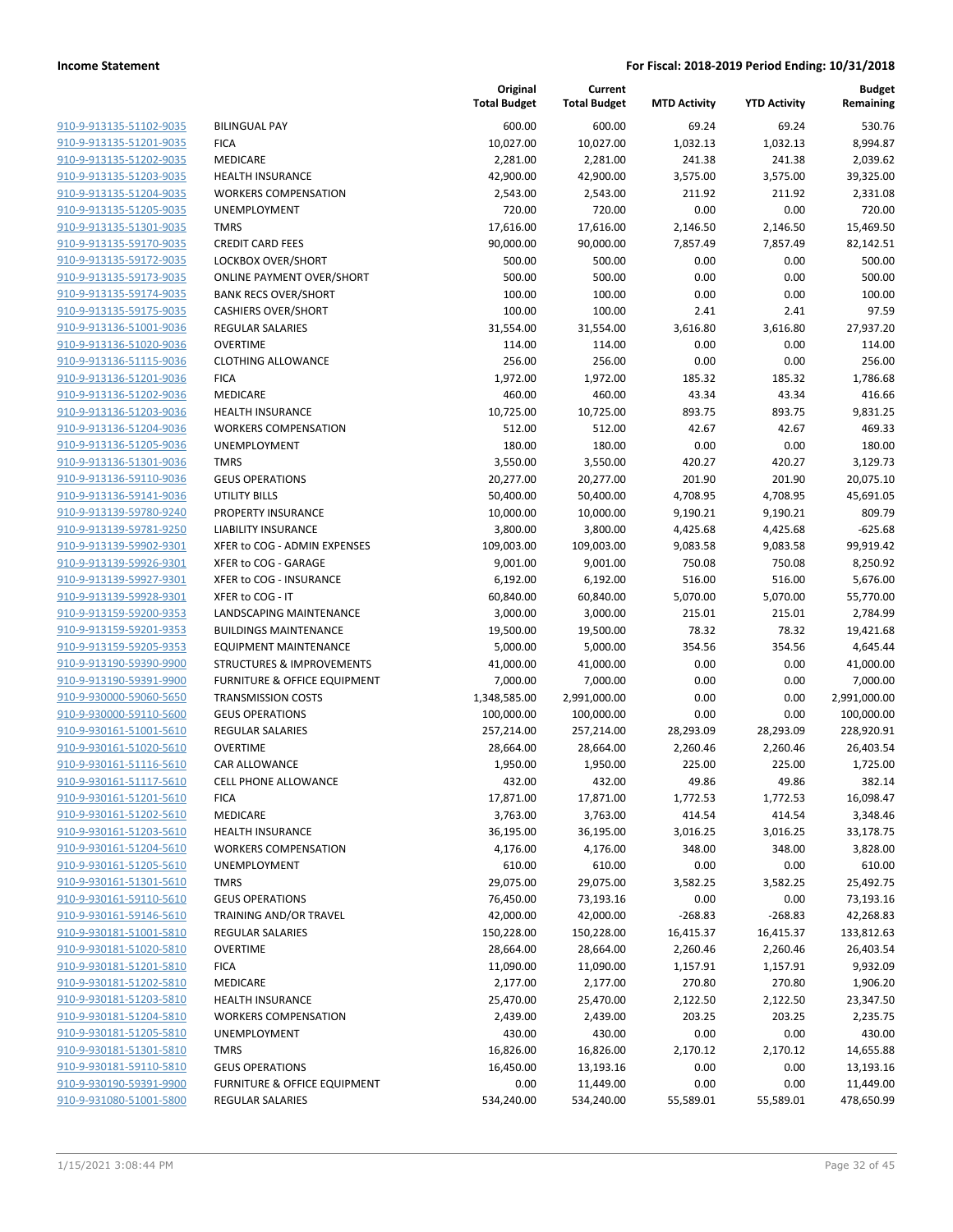| 910-9-931080-51011-5800                                   |
|-----------------------------------------------------------|
| 910-9-931080-51020-5800                                   |
| 910-9-931080-51115-5800                                   |
| <u>910-9-931080-51116-5800</u>                            |
| 910-9-931080-51117-5800                                   |
| 910-9-931080-51201-5800                                   |
| 910-9-931080-51202-5800                                   |
| 910-9-931080-51203-5800                                   |
| <u>910-9-931080-51204-5800</u>                            |
| 910-9-931080-51205-5800                                   |
| 910-9-931080-51301-5800                                   |
| 910-9-931080-59110-5800                                   |
| 910-9-931080-59205-5800                                   |
| <u>910-9-931088-51001-5880</u>                            |
| 910-9-931088-51201-5880                                   |
| 910-9-931088-51202-5880                                   |
| 910-9-931088-51203-5880                                   |
| 910-9-931088-51204-5880                                   |
| <u>910-9-931088-51205-5880</u>                            |
| 910-9-931088-51301-5880                                   |
| 910-9-931088-59110-5880                                   |
| 910-9-931092-51001-9202                                   |
| 910-9-931092-51117-9202                                   |
| <u>910-9-931092-51201-9202</u>                            |
| 910-9-931092-51202-9202                                   |
| 910-9-931092-51203-9202                                   |
| 910-9-931092-51204-9202                                   |
|                                                           |
| <u>910-9-931092-51205-9202</u>                            |
| <u>910-9-931092-51301-9202</u><br>910-9-931092-59110-9212 |
| 910-9-931092-59130-9212                                   |
| 910-9-931092-59133-9212                                   |
| 910-9-931093-59205-9352                                   |
|                                                           |
| <u>910-9-931099-59391-9900</u>                            |
| <u>910-9-931099-59392-9900</u><br>910-9-931462-51001-5620 |
| 910-9-931462-51115-5620                                   |
|                                                           |
| 910-9-931462-51117-5620                                   |
| 910-9-931462-51201-5620                                   |
| 910-9-931462-51202-5620                                   |
| 910-9-931462-51203-5620<br>910-9-931462-51204-5620        |
|                                                           |
| 910-9-931462-51205-5620                                   |
| 910-9-931462-51301-5620                                   |
| 910-9-931462-59110-5620                                   |
| 910-9-931462-59198-5620                                   |
| 910-9-931462-59199-5620                                   |
| 910-9-931470-51001-5700                                   |
| 910-9-931470-51020-5700                                   |
| 910-9-931470-51115-5700                                   |
| 910-9-931470-51117-5700                                   |
| 910-9-931470-51201-5700                                   |
| 910-9-931470-51202-5700                                   |
| 910-9-931470-51203-5700                                   |
| 910-9-931470-51204-5700                                   |
| 910-9-931470-51205-5700                                   |
| 910-9-931470-51301-5700                                   |
| 910-9-931470-59205-5700                                   |
| 910-9-931470-59253-5700                                   |
|                                                           |

|                         |                                 | Original<br><b>Total Budget</b> | Current<br><b>Total Budget</b> | <b>MTD Activity</b> | <b>YTD Activity</b> | Budget<br>Remaining |
|-------------------------|---------------------------------|---------------------------------|--------------------------------|---------------------|---------------------|---------------------|
| 910-9-931080-51011-5800 | PART TIME TEMPORARY             | 74,010.00                       | 74,010.00                      | 0.00                | 0.00                | 74,010.00           |
| 910-9-931080-51020-5800 | <b>OVERTIME</b>                 | 1,936.00                        | 1,936.00                       | 0.00                | 0.00                | 1,936.00            |
| 910-9-931080-51115-5800 | <b>CLOTHING ALLOWANCE</b>       | 513.00                          | 513.00                         | 0.00                | 0.00                | 513.00              |
| 910-9-931080-51116-5800 | <b>CAR ALLOWANCE</b>            | 3,900.00                        | 3,900.00                       | 450.00              | 450.00              | 3,450.00            |
| 910-9-931080-51117-5800 | CELL PHONE ALLOWANCE            | 4,070.00                        | 4,070.00                       | 322.86              | 322.86              | 3,747.14            |
| 910-9-931080-51201-5800 | <b>FICA</b>                     | 36,410.00                       | 36,410.00                      | 3,324.66            | 3,324.66            | 33,085.34           |
| 910-9-931080-51202-5800 | MEDICARE                        | 8,940.00                        | 8,940.00                       | 777.54              | 777.54              | 8,162.46            |
| 910-9-931080-51203-5800 | <b>HEALTH INSURANCE</b>         | 79,365.00                       | 79,365.00                      | 6,613.75            | 6,613.75            | 72,751.25           |
| 910-9-931080-51204-5800 | <b>WORKERS COMPENSATION</b>     | 9,874.00                        | 9,874.00                       | 822.83              | 822.83              | 9,051.17            |
| 910-9-931080-51205-5800 | UNEMPLOYMENT                    | 1,332.00                        | 1,332.00                       | 0.00                | 0.00                | 1,332.00            |
| 910-9-931080-51301-5800 | <b>TMRS</b>                     | 69,060.00                       | 69,060.00                      | 6,152.69            | 6,152.69            | 62,907.31           |
| 910-9-931080-59110-5800 | <b>GEUS OPERATIONS</b>          | 25,100.00                       | 21,606.53                      | 197.90              | 197.90              | 21,408.63           |
| 910-9-931080-59205-5800 | <b>EQUIPMENT MAINTENANCE</b>    | 3,050.00                        | 3,050.00                       | 0.00                | 0.00                | 3,050.00            |
| 910-9-931088-51001-5880 | <b>REGULAR SALARIES</b>         | 85,488.00                       | 85,488.00                      | 9,760.80            | 9,760.80            | 75,727.20           |
| 910-9-931088-51201-5880 | <b>FICA</b>                     | 5,300.00                        | 5,300.00                       | 540.59              | 540.59              | 4,759.41            |
| 910-9-931088-51202-5880 | MEDICARE                        | 1,239.00                        | 1,239.00                       | 126.42              | 126.42              | 1,112.58            |
| 910-9-931088-51203-5880 | <b>HEALTH INSURANCE</b>         | 21,450.00                       | 21,450.00                      | 1,787.50            | 1,787.50            | 19,662.50           |
| 910-9-931088-51204-5880 | <b>WORKERS COMPENSATION</b>     | 1,388.00                        | 1,388.00                       | 115.67              | 115.67              | 1,272.33            |
| 910-9-931088-51205-5880 | UNEMPLOYMENT                    | 360.00                          | 360.00                         | 0.00                | 0.00                | 360.00              |
| 910-9-931088-51301-5880 | <b>TMRS</b>                     | 9,575.00                        | 9,575.00                       | 1,134.21            | 1,134.21            | 8,440.79            |
| 910-9-931088-59110-5880 | <b>GEUS OPERATIONS</b>          | 10,060.00                       | 8,974.15                       | 0.00                | 0.00                | 8,974.15            |
| 910-9-931092-51001-9202 | <b>REGULAR SALARIES</b>         | 117,926.00                      | 117,926.00                     | 13,061.84           | 13,061.84           | 104,864.16          |
| 910-9-931092-51117-9202 | <b>CELL PHONE ALLOWANCE</b>     | 1,632.00                        | 1,632.00                       | 188.31              | 188.31              | 1,443.69            |
| 910-9-931092-51201-9202 | <b>FICA</b>                     | 7,413.00                        | 7,413.00                       | 775.68              | 775.68              | 6,637.32            |
| 910-9-931092-51202-9202 | MEDICARE                        | 1,733.00                        | 1,733.00                       | 181.41              | 181.41              | 1,551.59            |
| 910-9-931092-51203-9202 | <b>HEALTH INSURANCE</b>         | 18,233.00                       | 18,233.00                      | 1,519.42            | 1,519.42            | 16,713.58           |
| 910-9-931092-51204-9202 | <b>WORKERS COMPENSATION</b>     | 1,914.00                        | 1,914.00                       | 159.50              | 159.50              | 1,754.50            |
| 910-9-931092-51205-9202 | UNEMPLOYMENT                    | 306.00                          | 306.00                         | 0.00                | 0.00                | 306.00              |
| 910-9-931092-51301-9202 | <b>TMRS</b>                     | 13,391.00                       | 13,391.00                      | 1,539.67            | 1,539.67            | 11,851.33           |
| 910-9-931092-59110-9212 | <b>GEUS OPERATIONS</b>          | 12,800.00                       | 10,171.87                      | $-1,596.65$         | $-1,596.65$         | 11,768.52           |
| 910-9-931092-59130-9212 | PHONE MANAGEMENT SERVICE        | 66,900.00                       | 66,900.00                      | 5,560.00            | 5,560.00            | 61,340.00           |
| 910-9-931092-59133-9212 | OFFICE 365                      | 10,920.00                       | 10,920.00                      | 888.50              | 888.50              | 10,031.50           |
| 910-9-931093-59205-9352 | EQUIPMENT MAINTENANCE - IT      | 6,500.00                        | 5,300.00                       | 0.00                | 0.00                | 5,300.00            |
| 910-9-931099-59391-9900 | FURNITURE & OFFICE EQUIPMENT    | 0.00                            | 31,012.26                      | 0.00                | 0.00                | 31,012.26           |
| 910-9-931099-59392-9900 | <b>TRANSPORTATION EQUIPMENT</b> | 30,000.00                       | 30,000.00                      | 0.00                | 0.00                | 30,000.00           |
| 910-9-931462-51001-5620 | <b>REGULAR SALARIES</b>         | 95,566.00                       | 95,566.00                      | 7,455.32            | 7,455.32            | 88,110.68           |
| 910-9-931462-51115-5620 | <b>CLOTHING ALLOWANCE</b>       | 154.00                          | 154.00                         | 0.00                | 0.00                | 154.00              |
| 910-9-931462-51117-5620 | <b>CELL PHONE ALLOWANCE</b>     | 480.00                          | 480.00                         | 55.38               | 55.38               | 424.62              |
| 910-9-931462-51201-5620 | <b>FICA</b>                     | 5,883.00                        | 5,883.00                       | 407.27              | 407.27              | 5,475.73            |
| 910-9-931462-51202-5620 | MEDICARE                        | 1,394.00                        | 1,394.00                       | 95.26               | 95.26               | 1,298.74            |
| 910-9-931462-51203-5620 | <b>HEALTH INSURANCE</b>         | 10,726.00                       | 10,726.00                      | 893.83              | 893.83              | 9,832.17            |
| 910-9-931462-51204-5620 | <b>WORKERS COMPENSATION</b>     | 1,577.00                        | 1,577.00                       | 131.42              | 131.42              | 1,445.58            |
| 910-9-931462-51205-5620 | UNEMPLOYMENT                    | 180.00                          | 180.00                         | 0.00                | 0.00                | 180.00              |
| 910-9-931462-51301-5620 | <b>TMRS</b>                     | 10,765.00                       | 10,765.00                      | 872.73              | 872.73              | 9,892.27            |
| 910-9-931462-59110-5620 | <b>GEUS OPERATIONS</b>          | 14,492.00                       | 12,624.83                      | 181.52              | 181.52              | 12,443.31           |
| 910-9-931462-59198-5620 | <b>COLOCATION CHARGES</b>       | 9,979.00                        | 9,979.00                       | 0.00                | 0.00                | 9,979.00            |
| 910-9-931462-59199-5620 | LEASE OF DARK FIBER             | 206,520.00                      | 206,520.00                     | 0.00                | 0.00                | 206,520.00          |
| 910-9-931470-51001-5700 | <b>REGULAR SALARIES</b>         | 76,053.00                       | 76,053.00                      | 8,858.80            | 8,858.80            | 67,194.20           |
| 910-9-931470-51020-5700 | <b>OVERTIME</b>                 | 3,132.00                        | 3,132.00                       | 174.91              | 174.91              | 2,957.09            |
| 910-9-931470-51115-5700 | <b>CLOTHING ALLOWANCE</b>       | 525.00                          | 525.00                         | 0.00                | 0.00                | 525.00              |
| 910-9-931470-51117-5700 | <b>CELL PHONE ALLOWANCE</b>     | 432.00                          | 432.00                         | 49.86               | 49.86               | 382.14              |
| 910-9-931470-51201-5700 | <b>FICA</b>                     | 4,937.00                        | 4,937.00                       | 484.76              | 484.76              | 4,452.24            |
| 910-9-931470-51202-5700 | MEDICARE                        | 1,109.00                        | 1,109.00                       | 113.37              | 113.37              | 995.63              |
| 910-9-931470-51203-5700 | <b>HEALTH INSURANCE</b>         | 10,726.00                       | 10,726.00                      | 893.83              | 893.83              | 9,832.17            |
| 910-9-931470-51204-5700 | <b>WORKERS COMPENSATION</b>     | 1,259.00                        | 1,259.00                       | 104.92              | 104.92              | 1,154.08            |
| 910-9-931470-51205-5700 | UNEMPLOYMENT                    | 180.00                          | 180.00                         | 0.00                | 0.00                | 180.00              |
| 910-9-931470-51301-5700 | <b>TMRS</b>                     | 8,567.00                        | 8,567.00                       | 1,055.51            | 1,055.51            | 7,511.49            |
| 910-9-931470-59205-5700 | <b>EQUIPMENT MAINTENANCE</b>    | 5,550.00                        | 5,550.00                       | 1,500.00            | 1,500.00            | 4,050.00            |
| 910-9-931470-59253-5700 | TRANSMISSION SUBSTATION MAINT   | 17,500.00                       | 17,500.00                      | 145.19              | 145.19              | 17,354.81           |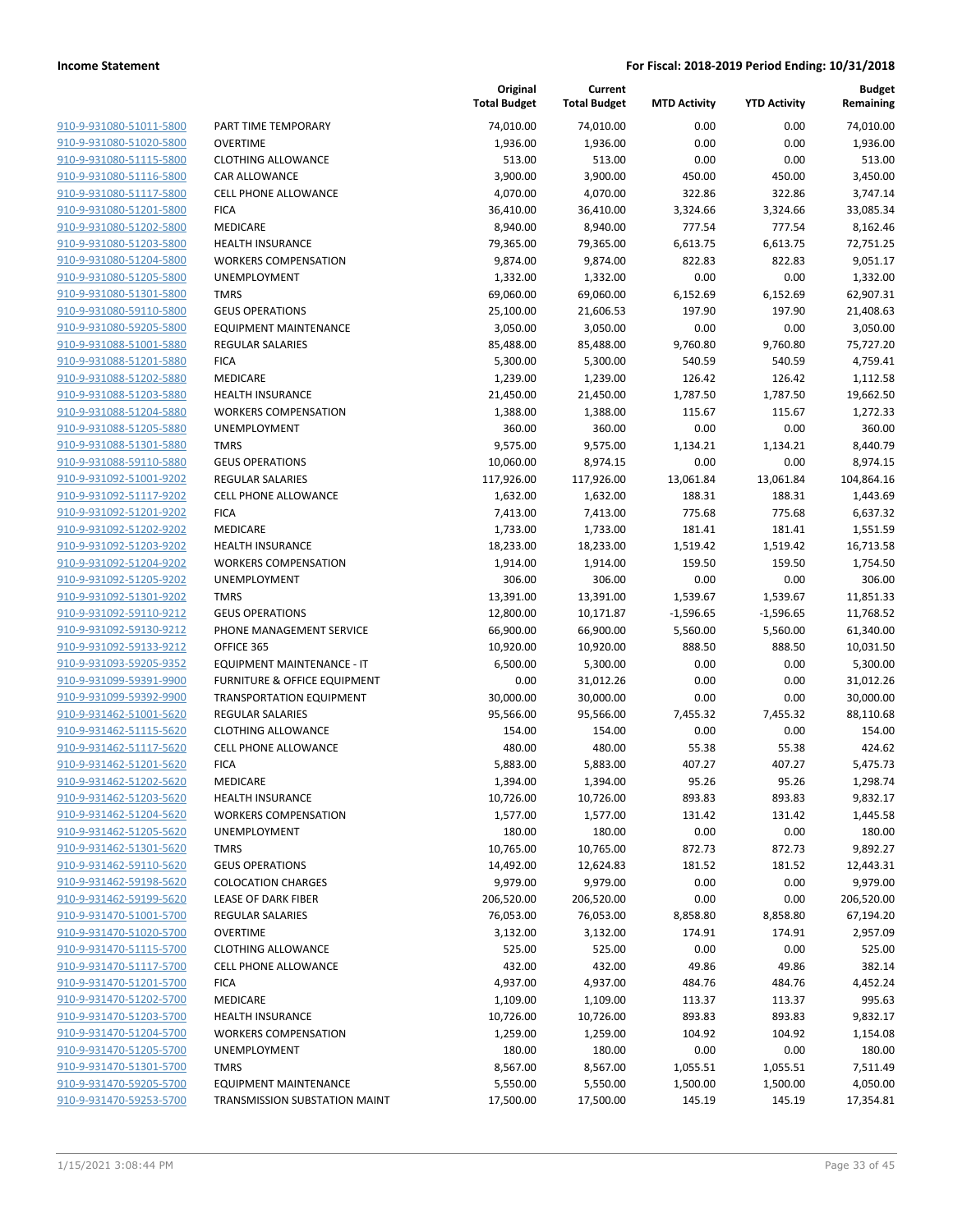|                                                    |                                                        | Original<br><b>Total Budget</b> | Current<br><b>Total Budget</b> | <b>MTD Activity</b> | <b>YTD Activity</b> | <b>Budget</b><br>Remaining |
|----------------------------------------------------|--------------------------------------------------------|---------------------------------|--------------------------------|---------------------|---------------------|----------------------------|
| 910-9-931490-59353-9900                            | <b>TRANSMISSION SUBSTATIONS</b>                        | 284,950.00                      | 284,950.00                     | 29,694.28           | 29,694.28           | 255,255.72                 |
| 910-9-931490-59392-9900                            | <b>TRANSPORTATION EQUIPMENT</b>                        | 30,000.00                       | 29,644.00                      | 0.00                | 0.00                | 29,644.00                  |
| 910-9-931490-59396-9900                            | POWER OPERATED EQUIPMENT                               | 0.00                            | 4,100.00                       | 0.00                | 0.00                | 4,100.00                   |
| 910-9-931491-51001-9911                            | <b>REGULAR SALARIES</b>                                | 3,000.00                        | 3,000.00                       | 0.00                | 0.00                | 3,000.00                   |
| 910-9-931491-51201-9911                            | <b>FICA</b>                                            | 186.00                          | 186.00                         | 0.00                | 0.00                | 186.00                     |
| 910-9-931491-51202-9911                            | <b>MEDICARE</b>                                        | 44.00                           | 44.00                          | 0.00                | 0.00                | 44.00                      |
| 910-9-931491-51301-9911                            | <b>TMRS</b>                                            | 336.00                          | 336.00                         | 0.00                | 0.00                | 336.00                     |
| 910-9-931528-51001-5820                            | <b>REGULAR SALARIES</b>                                | 95,816.00                       | 95,816.00                      | 7,455.32            | 7,455.32            | 88,360.68                  |
| 910-9-931528-51115-5820                            | <b>CLOTHING ALLOWANCE</b>                              | 154.00                          | 154.00                         | 0.00                | 0.00                | 154.00                     |
| 910-9-931528-51117-5820                            | <b>CELL PHONE ALLOWANCE</b>                            | 480.00                          | 480.00                         | 55.38               | 55.38               | 424.62                     |
| 910-9-931528-51201-5820                            | <b>FICA</b>                                            | 5,898.00                        | 5,898.00                       | 465.67              | 465.67              | 5,432.33                   |
| 910-9-931528-51202-5820                            | MEDICARE                                               | 1,397.00                        | 1,397.00                       | 108.91              | 108.91              | 1,288.09                   |
| 910-9-931528-51203-5820                            | <b>HEALTH INSURANCE</b>                                | 10,726.00                       | 10,726.00                      | 893.83              | 893.83              | 9,832.17                   |
| 910-9-931528-51204-5820                            | <b>WORKERS COMPENSATION</b>                            | 1,577.00                        | 1,577.00                       | 131.42              | 131.42              | 1,445.58                   |
| 910-9-931528-51205-5820                            | UNEMPLOYMENT                                           | 180.00                          | 180.00                         | 0.00                | 0.00                | 180.00                     |
| 910-9-931528-51301-5820                            | <b>TMRS</b>                                            | 10,793.00                       | 10,793.00                      | 872.73              | 872.73              | 9,920.27                   |
| 910-9-931528-59110-5820                            | <b>GEUS OPERATIONS</b>                                 | 15,900.00                       | 14,814.15                      | 433.51              | 433.51              | 14,380.64                  |
| 910-9-931529-51001-5920                            | REGULAR SALARIES                                       | 76,305.00                       | 76,305.00                      | 8,858.80            | 8,858.80            | 67,446.20                  |
| 910-9-931529-51020-5920                            | <b>OVERTIME</b>                                        | 3,132.00                        | 3,132.00                       | 174.91              | 174.91              | 2,957.09                   |
| 910-9-931529-51115-5920                            | <b>CLOTHING ALLOWANCE</b>                              | 525.00                          | 525.00                         | 0.00                | 0.00                | 525.00                     |
| 910-9-931529-51117-5920                            | <b>CELL PHONE ALLOWANCE</b>                            | 432.00                          | 432.00                         | 49.80               | 49.80               | 382.20                     |
| 910-9-931529-51201-5920                            | <b>FICA</b>                                            | 4,952.00                        | 4,952.00                       | 563.17              | 563.17              | 4,388.83                   |
| 910-9-931529-51202-5920                            | MEDICARE                                               | 1,112.00                        | 1,112.00                       | 131.71              | 131.71              | 980.29                     |
| 910-9-931529-51203-5920                            | <b>HEALTH INSURANCE</b>                                | 10,726.00                       | 10,726.00                      | 893.83              | 893.83              | 9,832.17                   |
| 910-9-931529-51204-5920                            | <b>WORKERS COMPENSATION</b>                            | 1,259.00                        | 1,259.00                       | 104.92              | 104.92              | 1,154.08                   |
| 910-9-931529-51205-5920                            | <b>UNEMPLOYMENT</b>                                    | 180.00                          | 180.00                         | 0.00                | 0.00                | 180.00                     |
| 910-9-931529-51301-5920                            | <b>TMRS</b>                                            | 8,595.00                        | 8,595.00                       | 1,055.51            | 1,055.51            | 7,539.49                   |
| 910-9-931529-59205-5920                            | <b>EQUIPMENT MAINTENANCE</b>                           | 6,950.00                        | 6,950.00                       | 1,690.27            | 1,690.27            | 5,259.73                   |
| 910-9-931529-59262-5920                            | DISTRIBUTION SUBSTATION MAINTENANCE                    | 21,500.00                       | 21,500.00                      | 0.00                | 0.00                | 21,500.00                  |
| 910-9-931590-59362-9900                            | <b>DISTRIBUTION SUBSTATIONS</b>                        | 1,386,000.00                    | 1,386,000.00                   | 1,526.67            | 1,526.67            | 1,384,473.33               |
| 910-9-931590-59392-9900                            | <b>TRANSPORTATION EQUIPMENT</b>                        | 65,000.00                       | 59,024.00                      | 0.00                | 0.00                | 59,024.00                  |
| 910-9-931590-59396-9900                            | POWER OPERATED EQUIPMENT                               | 0.00                            | 4,100.00                       | 0.00                | 0.00                | 4,100.00                   |
| 910-9-931591-51001-9912                            | <b>REGULAR SALARIES</b>                                | 2,500.00                        | 2,500.00                       | 0.00                | 0.00                | 2,500.00                   |
| 910-9-931591-51201-9912                            | <b>FICA</b>                                            | 155.00                          | 155.00                         | 0.00                | 0.00                | 155.00                     |
| 910-9-931591-51202-9912                            | <b>MEDICARE</b>                                        | 37.00                           | 37.00                          | 0.00                | 0.00                | 37.00                      |
| 910-9-931591-51301-9912                            | <b>TMRS</b>                                            | 280.00                          | 280.00                         | 0.00                | 0.00                | 280.00                     |
| 910-9-932467-51001-5671                            | REGULAR SALARIES                                       | 40,530.00                       | 40,530.00                      | 4,728.71            | 4,728.71            | 35,801.29                  |
| 910-9-932467-51011-5671                            | PART TIME TEMPORARY                                    | 36,930.00                       | 36,930.00                      | 0.00                | 0.00                | 36,930.00                  |
| 910-9-932467-51020-5671<br>910-9-932467-51115-5671 | <b>OVERTIME</b>                                        | 6,233.00                        | 6,233.00                       | 209.82              | 209.82              | 6,023.18                   |
|                                                    | <b>CLOTHING ALLOWANCE</b>                              | 578.00                          | 578.00                         | 0.00                | 0.00                | 578.00                     |
| 910-9-932467-51201-5671                            | <b>FICA</b>                                            | 5,189.00                        | 5,189.00                       | 263.14              | 263.14              | 4,925.86                   |
| 910-9-932467-51202-5671<br>910-9-932467-51203-5671 | MEDICARE                                               | 1,122.00                        | 1,122.00                       | 61.54               | 61.54               | 1,060.46                   |
| 910-9-932467-51204-5671                            | <b>HEALTH INSURANCE</b><br><b>WORKERS COMPENSATION</b> | 21,450.00                       | 21,450.00                      | 1,787.50            | 1,787.50            | 19,662.50                  |
| 910-9-932467-51205-5671                            | <b>UNEMPLOYMENT</b>                                    | 1,769.00<br>360.00              | 1,769.00<br>360.00             | 147.42<br>0.00      | 147.42<br>0.00      | 1,621.58<br>360.00         |
| 910-9-932467-51301-5671                            | <b>TMRS</b>                                            | 8,675.00                        | 8,675.00                       | 435.31              | 435.31              | 8,239.69                   |
| 910-9-932467-59110-5671                            | <b>GEUS OPERATIONS</b>                                 | 14,000.00                       | 14,000.00                      | 577.71              | 577.71              | 13,422.29                  |
| 910-9-932474-51001-5740                            | REGULAR SALARIES                                       | 32,855.00                       | 32,855.00                      | 3,348.69            | 3,348.69            | 29,506.31                  |
| 910-9-932474-51020-5740                            | <b>OVERTIME</b>                                        | 6,497.00                        | 6,497.00                       | 340.56              | 340.56              | 6,156.44                   |
| 910-9-932474-51115-5740                            | <b>CLOTHING ALLOWANCE</b>                              | 578.00                          | 578.00                         | 0.00                | 0.00                | 578.00                     |
| 910-9-932474-51201-5740                            | <b>FICA</b>                                            | 2,440.00                        | 2,440.00                       | 200.30              | 200.30              | 2,239.70                   |
| 910-9-932474-51202-5740                            | MEDICARE                                               | 476.00                          | 476.00                         | 46.84               | 46.84               | 429.16                     |
| 910-9-932474-51203-5740                            | <b>HEALTH INSURANCE</b>                                | 10,725.00                       | 10,725.00                      | 893.75              | 893.75              | 9,831.25                   |
| 910-9-932474-51204-5740                            | <b>WORKERS COMPENSATION</b>                            | 1,045.00                        | 1,045.00                       | 87.08               | 87.08               | 957.92                     |
| 910-9-932474-51205-5740                            | <b>UNEMPLOYMENT</b>                                    | 180.00                          | 180.00                         | 0.00                | 0.00                | 180.00                     |
| 910-9-932474-51301-5740                            | <b>TMRS</b>                                            | 3,680.00                        | 3,680.00                       | 428.69              | 428.69              | 3,251.31                   |
| 910-9-932474-59257-5740                            | TRANSMISSION LINE MAINTENANCE                          | 41,700.00                       | 41,700.00                      | 0.00                | 0.00                | 41,700.00                  |
| 910-9-932490-59356-9900                            | <b>GEUS TRANSMISSION LINES</b>                         | 175,000.00                      | 333,363.28                     | 0.00                | 0.00                | 333,363.28                 |
| 910-9-932490-59392-9900                            | <b>TRANSPORTATION EQUIPMENT</b>                        | 0.00                            | 27,000.00                      | 0.00                | 0.00                | 27,000.00                  |
|                                                    |                                                        |                                 |                                |                     |                     |                            |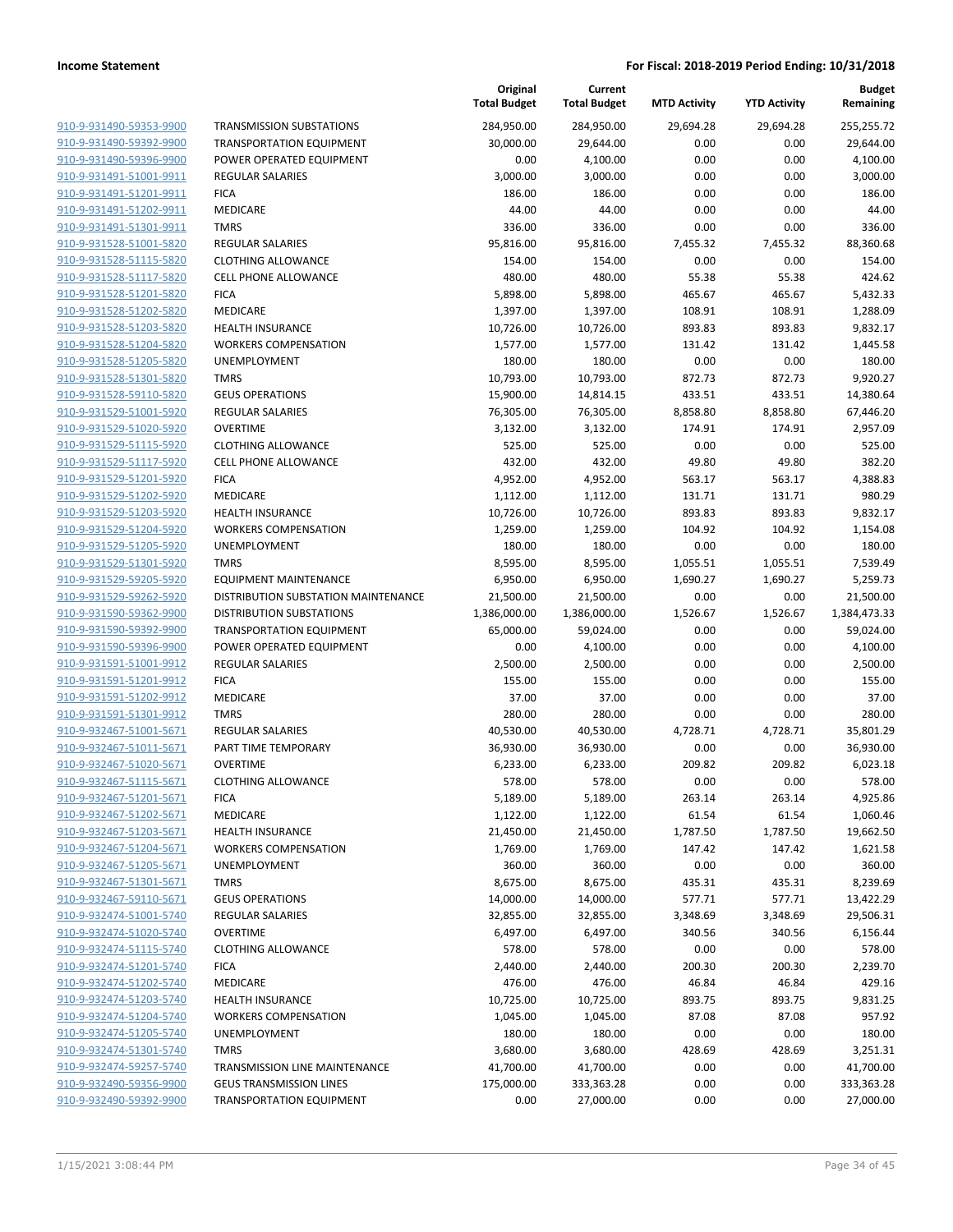| 910-9-932491-51001-9913        |
|--------------------------------|
| <u>910-9-932491-51201-9913</u> |
| 910-9-932491-51202-9913        |
| 910-9-932491-51205-9913        |
| 910-9-932491-51301-9913        |
| 910-9-932500-51001-5801        |
| 910-9-932500-51115-5801        |
| 910-9-932500-51117-5801        |
| 910-9-932500-51201-5801        |
| 910-9-932500-51202-5801        |
| 910-9-932500-51203-5801        |
| 910-9-932500-51204-5801        |
| 910-9-932500-51205-5801        |
| 910-9-932500-51301-5801        |
| 910-9-932500-59110-5801        |
| 910-9-932500-59112-5801        |
| 910-9-932500-59146-5801        |
| <u>910-9-932503-51001-5830</u> |
| 910-9-932503-51020-5830        |
| 910-9-932503-51115-5830        |
|                                |
| 910-9-932503-51117-5830        |
| 910-9-932503-51201-5830        |
| 910-9-932503-51202-5830        |
| 910-9-932503-51203-5830        |
| 910-9-932503-51204-5830        |
| 910-9-932503-51205-5830        |
| 910-9-932503-51301-5830        |
| <u>910-9-932503-59110-5830</u> |
| 910-9-932503-59148-5830        |
| 910-9-932504-51001-5840        |
| 910-9-932504-51020-5840        |
| 910-9-932504-51115-5840        |
| 910-9-932504-51117-5840        |
| 910-9-932504-51201-5840        |
| 910-9-932504-51202-5840        |
| 910-9-932504-51203-5840        |
| 910-9-932504-51204-5840        |
| 910-9-932504-51205-5840        |
| 910-9-932504-51301-5840        |
| 910-9-932504-59110-5840        |
| 910-9-932505-51001-5850        |
| 910-9-932505-51201-5850        |
| 910-9-932505-51202-5850        |
| 910-9-932505-51301-5850        |
| 910-9-932505-59110-5850        |
| 910-9-932506-51001-5860        |
| 910-9-932506-51020-5860        |
| 910-9-932506-51115-5860        |
| 910-9-932506-51117-5860        |
| 910-9-932506-51201-5860        |
| 910-9-932506-51202-5860        |
| 910-9-932506-51203-5860        |
| 910-9-932506-51204-5860        |
| 910-9-932506-51205-5860        |
| 910-9-932506-51301-5860        |
| 910-9-932506-59110-5860        |
| 910-9-932507-51001-5870        |
| 910-9-932507-51201-5870        |
|                                |
| 910-9-932507-51202-5870        |

|                                                    |                                                        | Original<br><b>Total Budget</b> | Current<br><b>Total Budget</b> | <b>MTD Activity</b> | <b>YTD Activity</b> | <b>Budget</b><br>Remaining |
|----------------------------------------------------|--------------------------------------------------------|---------------------------------|--------------------------------|---------------------|---------------------|----------------------------|
| 910-9-932491-51001-9913                            | <b>REGULAR SALARIES</b>                                | 63,000.00                       | 74,579.63                      | 0.00                | 0.00                | 74,579.63                  |
| 910-9-932491-51201-9913                            | <b>FICA</b>                                            | 3,906.00                        | 4,612.47                       | 0.00                | 0.00                | 4,612.47                   |
| 910-9-932491-51202-9913                            | MEDICARE                                               | 914.00                          | 1,079.22                       | 0.00                | 0.00                | 1,079.22                   |
| 910-9-932491-51205-9913                            | <b>UNEMPLOYMENT</b>                                    | 0.00                            | 34.90                          | 0.00                | 0.00                | 34.90                      |
| 910-9-932491-51301-9913                            | <b>TMRS</b>                                            | 7,056.00                        | 8,083.90                       | 0.00                | 0.00                | 8,083.90                   |
| 910-9-932500-51001-5801                            | <b>REGULAR SALARIES</b>                                | 126,339.00                      | 126,339.00                     | 14,441.60           | 14,441.60           | 111,897.40                 |
| 910-9-932500-51115-5801                            | <b>CLOTHING ALLOWANCE</b>                              | 256.00                          | 256.00                         | 0.00                | 0.00                | 256.00                     |
| 910-9-932500-51117-5801                            | <b>CELL PHONE ALLOWANCE</b>                            | 636.00                          | 636.00                         | 73.38               | 73.38               | 562.62                     |
| 910-9-932500-51201-5801                            | <b>FICA</b>                                            | 7,881.00                        | 7,881.00                       | 853.07              | 853.07              | 7,027.93                   |
| 910-9-932500-51202-5801                            | <b>MEDICARE</b>                                        | 1,843.00                        | 1,843.00                       | 199.50              | 199.50              | 1,643.50                   |
| 910-9-932500-51203-5801                            | <b>HEALTH INSURANCE</b>                                | 10,725.00                       | 10,725.00                      | 893.75              | 893.75              | 9,831.25                   |
| 910-9-932500-51204-5801                            | <b>WORKERS COMPENSATION</b>                            | 2,051.00                        | 2,051.00                       | 170.92              | 170.92              | 1,880.08                   |
| 910-9-932500-51205-5801                            | UNEMPLOYMENT                                           | 180.00                          | 180.00                         | 0.00                | 0.00                | 180.00                     |
| 910-9-932500-51301-5801                            | <b>TMRS</b>                                            | 14,237.00                       | 14,237.00                      | 1,686.64            | 1,686.64            | 12,550.36                  |
| 910-9-932500-59110-5801                            | <b>GEUS OPERATIONS</b>                                 | 7,280.00                        | 7,280.00                       | 111.41              | 111.41              | 7,168.59                   |
| 910-9-932500-59112-5801                            | <b>SAFETY</b>                                          | 52,170.00                       | 52,170.00                      | 2,301.56            | 2,301.56            | 49,868.44                  |
| 910-9-932500-59146-5801                            | TRAINING AND/OR TRAVEL                                 | 16,200.00                       | 16,200.00                      | 434.30              | 434.30              | 15,765.70                  |
| 910-9-932503-51001-5830                            | <b>REGULAR SALARIES</b>                                | 121,031.00                      | 121,031.00                     | 13,293.82           | 13,293.82           | 107,737.18                 |
| 910-9-932503-51020-5830                            | <b>OVERTIME</b>                                        | 10,259.00                       | 10,259.00                      | 843.86              | 843.86              | 9,415.14                   |
| 910-9-932503-51115-5830                            | <b>CLOTHING ALLOWANCE</b>                              | 1,257.00                        | 1,257.00                       | 0.00                | 0.00                | 1,257.00                   |
| 910-9-932503-51117-5830                            | <b>CELL PHONE ALLOWANCE</b>                            | 318.00                          | 318.00                         | 36.69               | 36.69               | 281.31                     |
| 910-9-932503-51201-5830                            | <b>FICA</b>                                            | 8,166.00                        | 8,166.00                       | 746.76              | 746.76              | 7,419.24                   |
| 910-9-932503-51202-5830                            | MEDICARE                                               | 1,761.00                        | 1,761.00                       | 174.64              | 174.64              | 1,586.36                   |
| 910-9-932503-51203-5830<br>910-9-932503-51204-5830 | <b>HEALTH INSURANCE</b><br><b>WORKERS COMPENSATION</b> | 21,452.00                       | 21,452.00                      | 1,787.67<br>223.33  | 1,787.67<br>223.33  | 19,664.33                  |
| 910-9-932503-51205-5830                            | UNEMPLOYMENT                                           | 2,680.00<br>360.00              | 2,680.00<br>360.00             | 0.00                | 0.00                | 2,456.67<br>360.00         |
| 910-9-932503-51301-5830                            | <b>TMRS</b>                                            | 13,599.00                       | 13,599.00                      | 1,647.07            | 1,647.07            | 11,951.93                  |
| 910-9-932503-59110-5830                            | <b>GEUS OPERATIONS</b>                                 | 85,000.00                       | 81,026.15                      | 2,496.13            | 2,496.13            | 78,530.02                  |
| 910-9-932503-59148-5830                            | <b>FUEL</b>                                            | 0.00                            | 5,645.63                       | 0.00                | 0.00                | 5,645.63                   |
| 910-9-932504-51001-5840                            | <b>REGULAR SALARIES</b>                                | 122,377.00                      | 122,377.00                     | 13,293.82           | 13,293.82           | 109,083.18                 |
| 910-9-932504-51020-5840                            | <b>OVERTIME</b>                                        | 10,259.00                       | 10,259.00                      | 843.86              | 843.86              | 9,415.14                   |
| 910-9-932504-51115-5840                            | <b>CLOTHING ALLOWANCE</b>                              | 1,257.00                        | 1,257.00                       | 0.00                | 0.00                | 1,257.00                   |
| 910-9-932504-51117-5840                            | <b>CELL PHONE ALLOWANCE</b>                            | 318.00                          | 318.00                         | 36.69               | 36.69               | 281.31                     |
| 910-9-932504-51201-5840                            | <b>FICA</b>                                            | 8,249.00                        | 8,249.00                       | 878.81              | 878.81              | 7,370.19                   |
| 910-9-932504-51202-5840                            | MEDICARE                                               | 1,781.00                        | 1,781.00                       | 205.52              | 205.52              | 1,575.48                   |
| 910-9-932504-51203-5840                            | <b>HEALTH INSURANCE</b>                                | 21,452.00                       | 21,452.00                      | 1,787.67            | 1,787.67            | 19,664.33                  |
| 910-9-932504-51204-5840                            | <b>WORKERS COMPENSATION</b>                            | 2,680.00                        | 2,680.00                       | 223.33              | 223.33              | 2,456.67                   |
| 910-9-932504-51205-5840                            | <b>UNEMPLOYMENT</b>                                    | 360.00                          | 360.00                         | 0.00                | 0.00                | 360.00                     |
| 910-9-932504-51301-5840                            | <b>TMRS</b>                                            | 13,750.00                       | 13,750.00                      | 1,647.07            | 1,647.07            | 12,102.93                  |
| 910-9-932504-59110-5840                            | <b>GEUS OPERATIONS</b>                                 | 68,000.00                       | 83,000.00                      | 4,265.09            | 4,265.09            | 78,734.91                  |
| 910-9-932505-51001-5850                            | REGULAR SALARIES                                       | 708.00                          | 708.00                         | 0.00                | 0.00                | 708.00                     |
| 910-9-932505-51201-5850                            | <b>FICA</b>                                            | 49.00                           | 49.00                          | 0.00                | 0.00                | 49.00                      |
| 910-9-932505-51202-5850                            | MEDICARE                                               | 10.00                           | 10.00                          | 0.00                | 0.00                | 10.00                      |
| 910-9-932505-51301-5850                            | <b>TMRS</b>                                            | 78.00                           | 78.00                          | 0.00                | 0.00                | 78.00                      |
| 910-9-932505-59110-5850                            | <b>GEUS OPERATIONS</b>                                 | 100.00                          | 100.00                         | 0.00                | 0.00                | 100.00                     |
| 910-9-932506-51001-5860                            | REGULAR SALARIES                                       | 114,400.00                      | 114,400.00                     | 9,556.80            | 9,556.80            | 104,843.20                 |
| 910-9-932506-51020-5860                            | <b>OVERTIME</b>                                        | 1,201.00                        | 1,201.00                       | 121.22              | 121.22              | 1,079.78                   |
| 910-9-932506-51115-5860                            | <b>CLOTHING ALLOWANCE</b>                              | 525.00                          | 525.00                         | 0.00                | 0.00                | 525.00                     |
| 910-9-932506-51117-5860                            | <b>CELL PHONE ALLOWANCE</b>                            | 399.00                          | 399.00                         | 49.83               | 49.83               | 349.17                     |
| 910-9-932506-51201-5860                            | <b>FICA</b>                                            | 7,191.00                        | 7,191.00                       | 598.34              | 598.34              | 6,592.66                   |
| 910-9-932506-51202-5860                            | MEDICARE                                               | 1,665.00                        | 1,665.00                       | 139.94              | 139.94              | 1,525.06                   |
| 910-9-932506-51203-5860                            | <b>HEALTH INSURANCE</b>                                | 16,088.00                       | 16,088.00                      | 1,340.67            | 1,340.67            | 14,747.33                  |
| 910-9-932506-51204-5860                            | <b>WORKERS COMPENSATION</b>                            | 1,874.00                        | 1,874.00                       | 156.17              | 156.17              | 1,717.83                   |
| 910-9-932506-51205-5860                            | UNEMPLOYMENT                                           | 270.00                          | 270.00                         | 0.00                | 0.00                | 270.00                     |
| 910-9-932506-51301-5860                            | <b>TMRS</b>                                            | 12,857.00                       | 12,857.00                      | 1,130.38            | 1,130.38            | 11,726.62                  |
| 910-9-932506-59110-5860                            | <b>GEUS OPERATIONS</b>                                 | 13,410.00                       | 13,410.00                      | 264.81              | 264.81              | 13,145.19                  |
| 910-9-932507-51001-5870                            | REGULAR SALARIES                                       | 774.00                          | 774.00                         | 0.00                | 0.00                | 774.00                     |
| 910-9-932507-51201-5870                            | <b>FICA</b>                                            | 53.00                           | 53.00                          | 0.00                | 0.00                | 53.00                      |
| 910-9-932507-51202-5870                            | MEDICARE                                               | 10.00                           | 10.00                          | 0.00                | 0.00                | 10.00                      |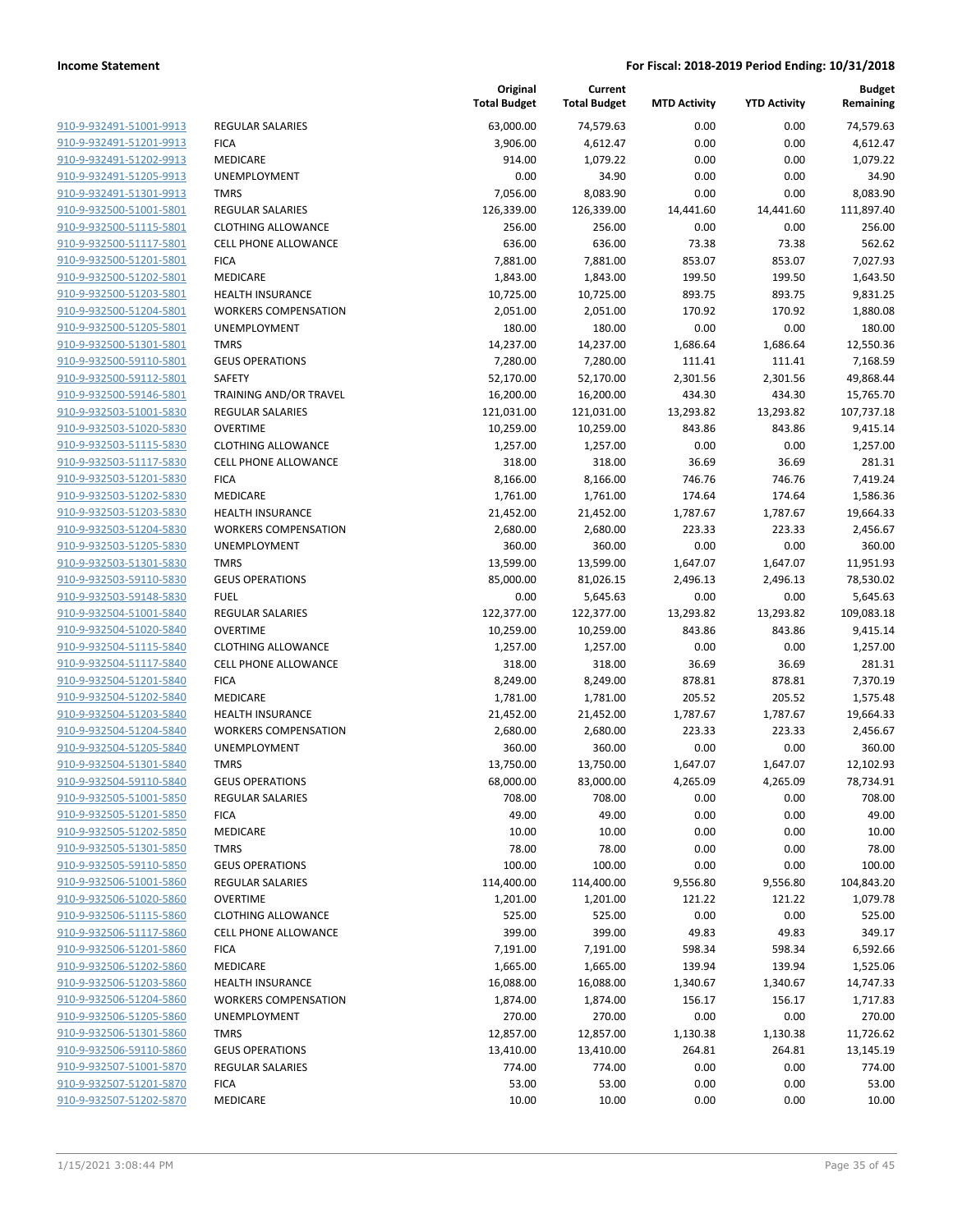| 910-9-932507-51301-5870                            |
|----------------------------------------------------|
| 910-9-932507-59110-5870                            |
| 910-9-932509-59147-5890                            |
| 910-9-932510-51001-5900                            |
| <u>910-9-932510-51020-5900</u>                     |
| 910-9-932510-51102-5900                            |
| 910-9-932510-51115-5900                            |
| 910-9-932510-51201-5900                            |
| 910-9-932510-51202-5900                            |
| <u>910-9-932510-51203-5900</u>                     |
| 910-9-932510-51204-5900                            |
| 910-9-932510-51205-5900                            |
| 910-9-932510-51301-5900                            |
| 910-9-932510-59205-5900                            |
| 910-9-932514-51001-5941                            |
| 910-9-932514-51020-5941                            |
| 910-9-932514-51102-5941                            |
| 910-9-932514-51115-5941                            |
| 910-9-932514-51201-5941                            |
| <u>910-9-932514-51202-5941</u>                     |
| 910-9-932514-51203-5941                            |
| 910-9-932514-51204-5941                            |
| 910-9-932514-51205-5941                            |
| 910-9-932514-51301-5941                            |
| 910-9-932514-59275-5941                            |
| 910-9-932515-51001-5950                            |
| 910-9-932515-51201-5950                            |
| 910-9-932515-51202-5950                            |
| 910-9-932515-51301-5950                            |
| 910-9-932515-59282-5950                            |
| 910-9-932516-51001-5960                            |
| 910-9-932516-51020-5960                            |
| 910-9-932516-51201-5960                            |
| 910-9-932516-51202-5960                            |
| 910-9-932516-51205-5960                            |
| 910-9-932516-51301-5960                            |
| 910-9-932516-59284-5960                            |
| 910-9-932517-51001-5970                            |
| 910-9-932517-51020-5970                            |
| 910-9-932517-51115-5970                            |
| 910-9-932517-51201-5970                            |
| <u>910-9-932517-51202-5970</u>                     |
| 910-9-932517-51203-5970                            |
| 910-9-932517-51204-5970                            |
| 910-9-932517-51205-5970                            |
| 910-9-932517-51301-5970                            |
| <u>910-9-932517-59270-5970</u>                     |
| 910-9-932518-51001-5980                            |
| 910-9-932518-51020-5980                            |
|                                                    |
| <u>910-9-932518-51201-5980</u>                     |
| 910-9-932518-51202-5980<br>910-9-932518-51205-5980 |
|                                                    |
| 910-9-932518-51301-5980<br>910-9-932518-59288-5980 |
|                                                    |
| 910-9-932519-51001-5990                            |
| 910-9-932519-51201-5990                            |
| <u>910-9-932519-51202-5990</u>                     |
| 910-9-932519-51205-5990                            |
| 910-9-932519-51301-5990                            |
|                                                    |

|                                                    |                                                | Original<br><b>Total Budget</b> | Current<br><b>Total Budget</b> | <b>MTD Activity</b> | <b>YTD Activity</b> | <b>Budget</b><br>Remaining |
|----------------------------------------------------|------------------------------------------------|---------------------------------|--------------------------------|---------------------|---------------------|----------------------------|
| 910-9-932507-51301-5870                            | <b>TMRS</b>                                    | 86.00                           | 86.00                          | 0.00                | 0.00                | 86.00                      |
| 910-9-932507-59110-5870                            | <b>GEUS OPERATIONS</b>                         | 50.00                           | 50.00                          | 0.00                | 0.00                | 50.00                      |
| 910-9-932509-59147-5890                            | <b>RENT</b>                                    | 161.00                          | 161.00                         | 0.00                | 0.00                | 161.00                     |
| 910-9-932510-51001-5900                            | REGULAR SALARIES                               | 62,171.00                       | 62,171.00                      | 7,249.60            | 7,249.60            | 54,921.40                  |
| 910-9-932510-51020-5900                            | <b>OVERTIME</b>                                | 10,088.00                       | 10,088.00                      | 890.04              | 890.04              | 9,197.96                   |
| 910-9-932510-51102-5900                            | <b>BILINGUAL PAY</b>                           | 600.00                          | 600.00                         | 69.24               | 69.24               | 530.76                     |
| 910-9-932510-51115-5900                            | <b>CLOTHING ALLOWANCE</b>                      | 525.00                          | 525.00                         | 0.00                | 0.00                | 525.00                     |
| 910-9-932510-51201-5900                            | <b>FICA</b>                                    | 4,517.00                        | 4,517.00                       | 439.17              | 439.17              | 4,077.83                   |
| 910-9-932510-51202-5900                            | MEDICARE                                       | 910.00                          | 910.00                         | 102.71              | 102.71              | 807.29                     |
| 910-9-932510-51203-5900                            | <b>HEALTH INSURANCE</b>                        | 10,725.00                       | 10,725.00                      | 893.75              | 893.75              | 9,831.25                   |
| 910-9-932510-51204-5900                            | <b>WORKERS COMPENSATION</b>                    | 1,009.00                        | 1,009.00                       | 84.08               | 84.08               | 924.92                     |
| 910-9-932510-51205-5900                            | <b>UNEMPLOYMENT</b>                            | 180.00                          | 180.00                         | 0.00                | 0.00                | 180.00                     |
| 910-9-932510-51301-5900                            | <b>TMRS</b>                                    | 7,030.00                        | 7,030.00                       | 953.87              | 953.87              | 6,076.13                   |
| 910-9-932510-59205-5900                            | <b>EQUIPMENT MAINTENANCE</b>                   | 87,000.00                       | 72,000.00                      | 636.09              | 636.09              | 71,363.91                  |
| 910-9-932514-51001-5941                            | REGULAR SALARIES                               | 492,457.00                      | 492,457.00                     | 42,055.52           | 42,055.52           | 450,401.48                 |
| 910-9-932514-51020-5941                            | <b>OVERTIME</b>                                | 53,651.00                       | 53,651.00                      | 4,816.47            | 4,816.47            | 48,834.53                  |
| 910-9-932514-51102-5941                            | <b>BILINGUAL PAY</b>                           | 1,185.00                        | 1,185.00                       | 92.32               | 92.32               | 1,092.68                   |
| 910-9-932514-51115-5941                            | <b>CLOTHING ALLOWANCE</b>                      | 5,775.00                        | 5,775.00                       | 0.00                | 0.00                | 5,775.00                   |
| 910-9-932514-51201-5941                            | <b>FICA</b>                                    | 33,922.00                       | 33,922.00                      | 2,720.88            | 2,720.88            | 31,201.12                  |
| 910-9-932514-51202-5941                            | MEDICARE                                       | 7,160.00                        | 7,160.00                       | 636.34              | 636.34              | 6,523.66                   |
| 910-9-932514-51203-5941                            | <b>HEALTH INSURANCE</b>                        | 114,973.00                      | 114,973.00                     | 9,581.08            | 9,581.08            | 105,391.92                 |
| 910-9-932514-51204-5941                            | <b>WORKERS COMPENSATION</b>                    | 8,051.00                        | 8,051.00                       | 670.92              | 670.92              | 7,380.08                   |
| 910-9-932514-51205-5941                            | <b>UNEMPLOYMENT</b>                            | 1,929.00                        | 1,929.00                       | 186.97              | 186.97              | 1,742.03                   |
| 910-9-932514-51301-5941                            | <b>TMRS</b>                                    | 55,288.00                       | 55,288.00                      | 5,449.19            | 5,449.19            | 49,838.81                  |
| 910-9-932514-59275-5941                            | POLES, OH, UG & SERVICES MAINTENANCE           | 204,000.00                      | 277,061.17                     | 8,177.06            | 8,177.06            | 268,884.11                 |
| 910-9-932515-51001-5950                            | <b>REGULAR SALARIES</b>                        | 562.00                          | 562.00                         | 0.00                | 0.00                | 562.00                     |
| 910-9-932515-51201-5950                            | <b>FICA</b>                                    | 39.00                           | 39.00                          | 0.00                | 0.00                | 39.00                      |
| 910-9-932515-51202-5950<br>910-9-932515-51301-5950 | MEDICARE                                       | 8.00                            | 8.00                           | 0.00                | 0.00                | 8.00                       |
| 910-9-932515-59282-5950                            | <b>TMRS</b><br><b>TRANSFORMERS MAINTENANCE</b> | 64.00<br>7,000.00               | 64.00<br>7,000.00              | 0.00<br>0.00        | 0.00<br>0.00        | 64.00<br>7,000.00          |
| 910-9-932516-51001-5960                            | <b>REGULAR SALARIES</b>                        | 12,231.00                       | 12,231.00                      | 1,083.18            | 1,083.18            | 11,147.82                  |
| 910-9-932516-51020-5960                            | <b>OVERTIME</b>                                | 1,337.00                        | 1,337.00                       | 250.12              | 250.12              | 1,086.88                   |
| 910-9-932516-51201-5960                            | <b>FICA</b>                                    | 840.00                          | 840.00                         | 82.67               | 82.67               | 757.33                     |
| 910-9-932516-51202-5960                            | MEDICARE                                       | 177.00                          | 177.00                         | 19.33               | 19.33               | 157.67                     |
| 910-9-932516-51205-5960                            | <b>UNEMPLOYMENT</b>                            | 40.00                           | 40.00                          | 0.00                | 0.00                | 40.00                      |
| 910-9-932516-51301-5960                            | <b>TMRS</b>                                    | 1,369.00                        | 1,369.00                       | 154.93              | 154.93              | 1,214.07                   |
| 910-9-932516-59284-5960                            | ST LIGHTING & SIGNALS MAINTENANCE              | 10,000.00                       | 10,000.00                      | 678.06              | 678.06              | 9,321.94                   |
| 910-9-932517-51001-5970                            | <b>REGULAR SALARIES</b>                        | 59,196.00                       | 59,196.00                      | 4,020.00            | 4,020.00            | 55,176.00                  |
| 910-9-932517-51020-5970                            | <b>OVERTIME</b>                                | 221.00                          | 221.00                         | 25.25               | 25.25               | 195.75                     |
| 910-9-932517-51115-5970                            | <b>CLOTHING ALLOWANCE</b>                      | 525.00                          | 525.00                         | 0.00                | 0.00                | 525.00                     |
| 910-9-932517-51201-5970                            | <b>FICA</b>                                    | 3,683.00                        | 3,683.00                       | 216.48              | 216.48              | 3,466.52                   |
| 910-9-932517-51202-5970                            | MEDICARE                                       | 858.00                          | 858.00                         | 50.63               | 50.63               | 807.37                     |
| 910-9-932517-51203-5970                            | <b>HEALTH INSURANCE</b>                        | 10,726.00                       | 10,726.00                      | 893.83              | 893.83              | 9,832.17                   |
| 910-9-932517-51204-5970                            | <b>WORKERS COMPENSATION</b>                    | 997.00                          | 997.00                         | 83.08               | 83.08               | 913.92                     |
| 910-9-932517-51205-5970                            | UNEMPLOYMENT                                   | 176.00                          | 176.00                         | 0.00                | 0.00                | 176.00                     |
| 910-9-932517-51301-5970                            | <b>TMRS</b>                                    | 6,629.00                        | 6,629.00                       | 470.06              | 470.06              | 6,158.94                   |
| 910-9-932517-59270-5970                            | <b>METERS MAINTENANCE</b>                      | 600.00                          | 600.00                         | 0.00                | 0.00                | 600.00                     |
| 910-9-932518-51001-5980                            | REGULAR SALARIES                               | 1,826.00                        | 1,826.00                       | 421.87              | 421.87              | 1,404.13                   |
| 910-9-932518-51020-5980                            | <b>OVERTIME</b>                                | 205.00                          | 205.00                         | 137.90              | 137.90              | 67.10                      |
| 910-9-932518-51201-5980                            | <b>FICA</b>                                    | 126.00                          | 126.00                         | 34.70               | 34.70               | 91.30                      |
| 910-9-932518-51202-5980                            | MEDICARE                                       | 26.00                           | 26.00                          | 8.12                | 8.12                | 17.88                      |
| 910-9-932518-51205-5980                            | <b>UNEMPLOYMENT</b>                            | 9.00                            | 9.00                           | 0.00                | 0.00                | 9.00                       |
| 910-9-932518-51301-5980                            | <b>TMRS</b>                                    | 204.00                          | 204.00                         | 65.04               | 65.04               | 138.96                     |
| 910-9-932518-59288-5980                            | <b>VAPOR LIGHTS MAINTENANCE</b>                | 700.00                          | 700.00                         | 43.04               | 43.04               | 656.96                     |
| 910-9-932519-51001-5990<br>910-9-932519-51201-5990 | REGULAR SALARIES<br><b>FICA</b>                | 1,229.00<br>76.00               | 1,229.00<br>76.00              | 0.00<br>0.00        | 0.00<br>0.00        | 1,229.00<br>76.00          |
| 910-9-932519-51202-5990                            | MEDICARE                                       | 18.00                           | 18.00                          | 0.00                | 0.00                | 18.00                      |
| 910-9-932519-51205-5990                            | UNEMPLOYMENT                                   | 4.00                            | 4.00                           | 0.00                | 0.00                | 4.00                       |
| 910-9-932519-51301-5990                            | <b>TMRS</b>                                    | 138.00                          | 138.00                         | 0.00                | 0.00                | 138.00                     |
|                                                    |                                                |                                 |                                |                     |                     |                            |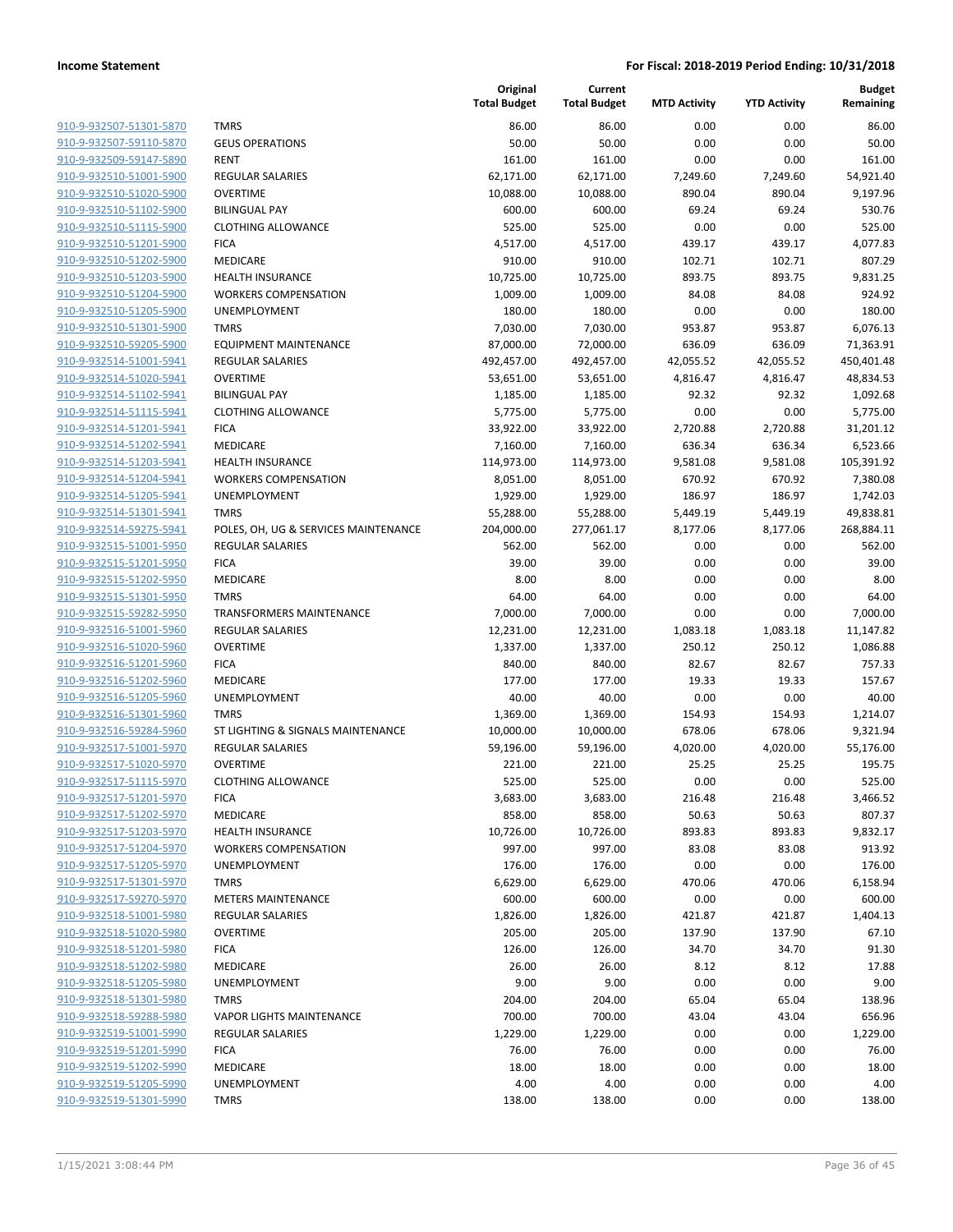|                                                    |                                      | Original<br><b>Total Budget</b> | Current<br><b>Total Budget</b> | <b>MTD Activity</b> | <b>YTD Activity</b> | <b>Budget</b><br>Remaining |
|----------------------------------------------------|--------------------------------------|---------------------------------|--------------------------------|---------------------|---------------------|----------------------------|
| 910-9-932590-59364-9900                            | <b>POLES</b>                         | 160,000.00                      | 160,000.00                     | 13,195.34           | 13,195.34           | 146,804.66                 |
| 910-9-932590-59365-9900                            | OH CONDUCTOR & DEVICES               | 70,000.00                       | 70,000.00                      | 5,218.86            | 5,218.86            | 64,781.14                  |
| 910-9-932590-59366-9900                            | <b>UG CONDUIT</b>                    | 75,000.00                       | 75,000.00                      | 2,103.67            | 2,103.67            | 72,896.33                  |
| 910-9-932590-59367-9900                            | <b>UG CONDUCTOR &amp; DEVICES</b>    | 50,000.00                       | 50,000.00                      | 4,507.48            | 4,507.48            | 45,492.52                  |
| 910-9-932590-59368-9900                            | <b>TRANSFORMERS &amp; CAPACITORS</b> | 150,000.00                      | 150,000.00                     | 24,214.63           | 24,214.63           | 125,785.37                 |
| 910-9-932590-59369-9900                            | SERVICE CONNECTIONS                  | 45,000.00                       | 7,088.00                       | 23.83               | 23.83               | 7,064.17                   |
| 910-9-932590-59370-9900                            | <b>METERS</b>                        | 809,547.00                      | 809,547.00                     | 6,408.65            | 6,408.65            | 803,138.35                 |
| 910-9-932590-59371-9900                            | <b>VAPOR LIGHTS</b>                  | 6,000.00                        | 6,000.00                       | 231.72              | 231.72              | 5,768.28                   |
| 910-9-932590-59375-9900                            | <b>STREET LIGHTING &amp; SIGNALS</b> | 20,000.00                       | 20,000.00                      | 236.96              | 236.96              | 19,763.04                  |
| 910-9-932590-59392-9900                            | <b>TRANSPORTATION EQUIPMENT</b>      | 189,000.00                      | 199,912.00                     | 0.00                | 0.00                | 199,912.00                 |
| 910-9-932590-59396-9900                            | POWER OPERATED EQUIPMENT             | 120,000.00                      | 118,132.00                     | 0.00                | 0.00                | 118,132.00                 |
| 910-9-932590-59398-9900                            | MISCELLANEOUS EQUIPMENT              | 10,000.00                       | 382,382.32                     | 0.00                | 0.00                | 382,382.32                 |
| 910-9-932591-51001-9914                            | <b>REGULAR SALARIES</b>              | 19,515.00                       | 19,515.00                      | 12,092.29           | 12,092.29           | 7,422.71                   |
| 910-9-932591-51020-9914                            | <b>OVERTIME</b>                      | 0.00                            | 0.00                           | 630.90              | 630.90              | $-630.90$                  |
| 910-9-932591-51201-9914                            | <b>FICA</b>                          | 1,210.00                        | 1,210.00                       | 790.27              | 790.27              | 419.73                     |
| 910-9-932591-51202-9914                            | MEDICARE                             | 283.00                          | 283.00                         | 184.83              | 184.83              | 98.17                      |
| 910-9-932591-51205-9914                            | UNEMPLOYMENT                         | 0.00                            | 0.00                           | 8.45                | 8.45                | $-8.45$                    |
| 910-9-932591-51301-9914                            | <b>TMRS</b>                          | 2,186.00                        | 2,186.00                       | 1,175.92            | 1,175.92            | 1,010.08                   |
| 910-9-932592-51001-9915                            | <b>REGULAR SALARIES</b>              | 24,513.00                       | 89,199.43                      | 17,210.47           | 17,210.47           | 71,988.96                  |
| 910-9-932592-51020-9915                            | <b>OVERTIME</b>                      | 0.00                            | 0.00                           | 3,052.85            | 3,052.85            | $-3,052.85$                |
| 910-9-932592-51201-9915                            | <b>FICA</b>                          | 1,520.00                        | 5,466.49                       | 1,257.76            | 1,257.76            | 4,208.73                   |
| 910-9-932592-51202-9915                            | MEDICARE                             | 356.00                          | 1,278.97                       | 294.16              | 294.16              | 984.81                     |
| 910-9-932592-51205-9915                            | UNEMPLOYMENT                         | 0.00                            | 206.05                         | 7.80                | 7.80                | 198.25                     |
| 910-9-932592-51301-9915                            | <b>TMRS</b>                          | 2,746.00                        | 9,875.15                       | 2,095.22            | 2,095.22            | 7,779.93                   |
| 910-9-932593-51001-9916                            | <b>REGULAR SALARIES</b>              | 29,382.00                       | 29,382.00                      | 7,567.54            | 7,567.54            | 21,814.46                  |
| 910-9-932593-51020-9916                            | <b>OVERTIME</b>                      | 0.00                            | 0.00                           | 734.69              | 734.69              | $-734.69$                  |
| 910-9-932593-51201-9916                            | <b>FICA</b>                          | 1,822.00                        | 1,822.00                       | 516.25              | 516.25              | 1,305.75                   |
| 910-9-932593-51202-9916<br>910-9-932593-51205-9916 | MEDICARE                             | 426.00                          | 426.00                         | 120.74              | 120.74              | 305.26                     |
| 910-9-932593-51301-9916                            | <b>UNEMPLOYMENT</b><br><b>TMRS</b>   | 0.00<br>3,291.00                | 0.00<br>3,291.00               | 20.78<br>967.56     | 20.78<br>967.56     | $-20.78$<br>2,323.44       |
| 910-9-932594-51001-9917                            | REGULAR SALARIES                     | 13,300.00                       | 13,300.00                      | 3,033.82            | 3,033.82            | 10,266.18                  |
| 910-9-932594-51020-9917                            | <b>OVERTIME</b>                      | 0.00                            | 0.00                           | 760.99              | 760.99              | $-760.99$                  |
| 910-9-932594-51201-9917                            | <b>FICA</b>                          | 825.00                          | 825.00                         | 236.71              | 236.71              | 588.29                     |
| 910-9-932594-51202-9917                            | <b>MEDICARE</b>                      | 193.00                          | 193.00                         | 55.37               | 55.37               | 137.63                     |
| 910-9-932594-51205-9917                            | <b>UNEMPLOYMENT</b>                  | 0.00                            | 0.00                           | 12.29               | 12.29               | $-12.29$                   |
| 910-9-932594-51301-9917                            | <b>TMRS</b>                          | 1,490.00                        | 1,490.00                       | 443.63              | 443.63              | 1,046.37                   |
| 910-9-932595-51001-9918                            | <b>REGULAR SALARIES</b>              | 1,225.00                        | 1,225.00                       | 2,127.77            | 2,127.77            | $-902.77$                  |
| 910-9-932595-51201-9918                            | <b>FICA</b>                          | 76.00                           | 76.00                          | 131.92              | 131.92              | $-55.92$                   |
| 910-9-932595-51202-9918                            | <b>MEDICARE</b>                      | 18.00                           | 18.00                          | 30.85               | 30.85               | $-12.85$                   |
| 910-9-932595-51205-9918                            | <b>UNEMPLOYMENT</b>                  | 0.00                            | 0.00                           | 6.36                | 6.36                | $-6.36$                    |
| 910-9-932595-51301-9918                            | TMRS                                 | 138.00                          | 138.00                         | 247.25              | 247.25              | $-109.25$                  |
| 910-9-932596-51001-9919                            | <b>REGULAR SALARIES</b>              | 615.00                          | 615.00                         | 415.88              | 415.88              | 199.12                     |
| 910-9-932596-51201-9919                            | <b>FICA</b>                          | 39.00                           | 39.00                          | 25.79               | 25.79               | 13.21                      |
| 910-9-932596-51202-9919                            | MEDICARE                             | 9.00                            | 9.00                           | 6.03                | 6.03                | 2.97                       |
| 910-9-932596-51301-9919                            | <b>TMRS</b>                          | 69.00                           | 69.00                          | 48.32               | 48.32               | 20.68                      |
| 910-9-932597-51001-9920                            | <b>REGULAR SALARIES</b>              | 2,040.00                        | 2,040.00                       | 439.83              | 439.83              | 1,600.17                   |
| 910-9-932597-51020-9920                            | <b>OVERTIME</b>                      | 0.00                            | 0.00                           | 108.68              | 108.68              | $-108.68$                  |
| 910-9-932597-51201-9920                            | <b>FICA</b>                          | 127.00                          | 127.00                         | 34.00               | 34.00               | 93.00                      |
| 910-9-932597-51202-9920                            | MEDICARE                             | 30.00                           | 30.00                          | 7.95                | 7.95                | 22.05                      |
| 910-9-932597-51301-9920                            | <b>TMRS</b>                          | 229.00                          | 229.00                         | 63.74               | 63.74               | 165.26                     |
| 910-9-932598-51001-9921                            | <b>REGULAR SALARIES</b>              | 145.00                          | 145.00                         | 0.00                | 0.00                | 145.00                     |
| 910-9-932598-51201-9921                            | <b>FICA</b>                          | 9.00                            | 9.00                           | 0.00                | 0.00                | 9.00                       |
| 910-9-932598-51202-9921                            | MEDICARE                             | 3.00                            | 3.00                           | 0.00                | 0.00                | 3.00                       |
| 910-9-932598-51301-9921                            | <b>TMRS</b>                          | 17.00                           | 17.00                          | 0.00                | 0.00                | 17.00                      |
| 910-9-932599-51001-9922                            | <b>REGULAR SALARIES</b>              | 270.00                          | 270.00                         | 0.00                | 0.00                | 270.00                     |
| 910-9-932599-51201-9922                            | <b>FICA</b>                          | 17.00                           | 17.00                          | 0.00                | 0.00                | 17.00                      |
| 910-9-932599-51202-9922                            | MEDICARE                             | 4.00                            | 4.00                           | 0.00                | 0.00                | 4.00                       |
| 910-9-932599-51301-9922                            | <b>TMRS</b>                          | 31.00                           | 31.00                          | 0.00                | 0.00                | 31.00                      |
| 910-9-970000-59703-4030                            | <b>DEPRECIATION EXPENSE</b>          | 2,957,960.00                    | 0.00                           | 0.00                | 0.00                | 0.00                       |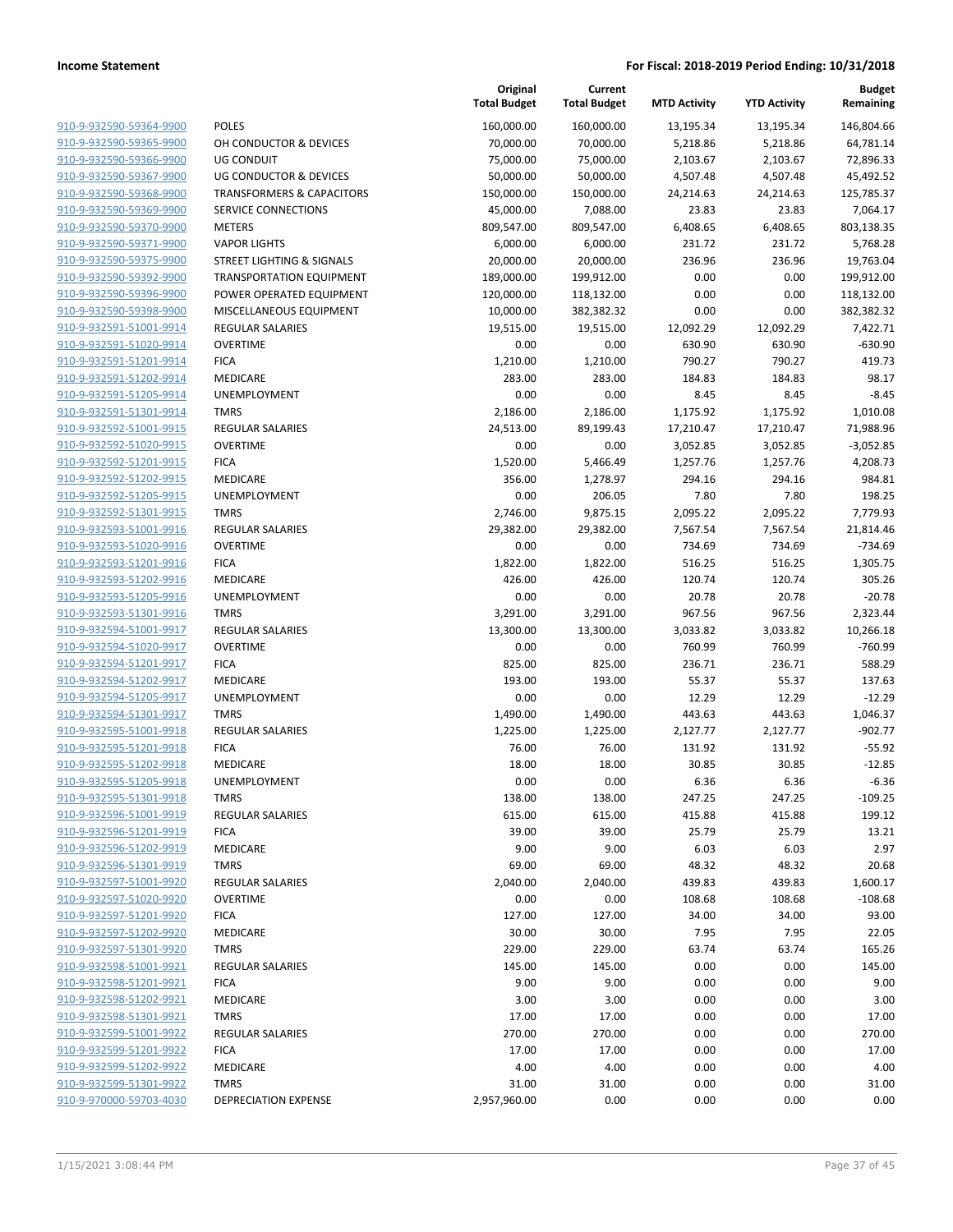|                                        |                                                        | Original<br><b>Total Budget</b> | Current<br><b>Total Budget</b> | <b>MTD Activity</b> | <b>YTD Activity</b> | <b>Budget</b><br>Remaining |
|----------------------------------------|--------------------------------------------------------|---------------------------------|--------------------------------|---------------------|---------------------|----------------------------|
| 910-9-970000-59720-9705                | <b>BANK FEES</b>                                       | 25,000.00                       | 25,000.00                      | 169.94              | 169.94              | 24,830.06                  |
| 910-9-970000-59730-9250                | <b>INVENTORY LOSS/GAIN</b>                             | 1,000.00                        | 1,000.00                       | 0.00                | 0.00                | 1,000.00                   |
| 910-9-970000-59731-9250                | GASOLINE LOSSES/GAINS                                  | 500.00                          | 500.00                         | $-28.27$            | $-28.27$            | 528.27                     |
| 910-9-970000-59732-9250                | FUEL OIL LOSSES/GAINS                                  | 500.00                          | 500.00                         | 0.00                | 0.00                | 500.00                     |
| 910-9-970000-59734-4210                | ASSET DISPOSAL LOSSES/GAINS                            | 1,000.00                        | 1,000.00                       | 0.00                | 0.00                | 1,000.00                   |
| 910-9-970000-59750-9260                | <b>ACCRUED PTO PAY</b>                                 | 125,000.00                      | 125,000.00                     | 0.00                | 0.00                | 125,000.00                 |
| 910-9-970000-59770-9997                | CONTINGENCY                                            | 350,000.00                      | 21,846.69                      | 0.00                | 0.00                | 21,846.69                  |
| 910-9-970000-59771-9997                | PAYROLL CONTINGENCY                                    | 125,488.00                      | 0.00                           | 0.00                | 0.00                | 0.00                       |
| 910-9-970000-59780-9240                | <b>PROPERTY INSURANCE</b>                              | 153,000.00                      | 153,000.00                     | 178,571.11          | 178,571.11          | $-25,571.11$               |
| 910-9-970000-59781-9250                | LIABILITY INSURANCE                                    | 67,500.00                       | 67,500.00                      | 79,347.42           | 79,347.42           | $-11,847.42$               |
| 910-9-980000-59841-4280                | AMORTIZATION OF DISCOUNT                               | $-42,051.00$                    | $-42,051.00$                   | 0.00                | 0.00                | $-42,051.00$               |
| 910-9-990000-59901-9270                | XFER to COG - FRANCHISE FEES                           | 2,776,548.00                    | 2,776,548.00                   | 0.00                | 0.00                | 2,776,548.00               |
| 910-9-990000-59902-9200                | XFER to COG- ADMIN EXPENSES                            | 261,772.00                      | 261,772.00                     | 21,814.33           | 21,814.33           | 239,957.67                 |
| 910-9-990000-59903-4082                | XFER to COG - PILOT                                    | 326,809.00                      | 326,809.00                     | 0.00                | 0.00                | 326,809.00                 |
| 910-9-990000-59912-9999                | XFER TO 912 - DEBT SERVICE                             | 8,732,723.00                    | 8,732,723.00                   | 727,726.92          | 727,726.92          | 8,004,996.08               |
| 910-9-990000-59926-9330                | XFER to COG - GARAGE                                   | 69,686.00                       | 69,686.00                      | 5,807.17            | 5,807.17            | 63,878.83                  |
| 910-9-990000-59927-9200                | XFER to COG - INSURANCE                                | 18,401.00                       | 18,401.00                      | 1,533.42            | 1,533.42            | 16,867.58                  |
| 910-9-990000-59928-9200                | XFER to COG - IT                                       | 26,049.00                       | 26,049.00                      | 2,165.50            | 2,165.50            | 23,883.50                  |
| 910-9-990000-59930-9270                | <b>XFER to GBOD</b>                                    | 555,310.00                      | 555,310.00                     | 0.00                | 0.00                | 555,310.00                 |
|                                        | <b>Expense Total:</b>                                  | 61,602,181.69                   | 65,594,013.33                  | 3,736,414.04        | 3,736,414.04        | 61,857,599.29              |
|                                        | Fund: 910 - ELECTRIC OPERATING FUND Surplus (Deficit): | -818,206.69                     | 1,879,961.67                   | 1,370,229.14        | 1,370,229.14        |                            |
| Fund: 911 - ELECTRIC DEBT REDUCTION    |                                                        |                                 |                                |                     |                     |                            |
| Revenue<br>911-9-000000-49801-4190     | <b>INTEREST INCOME</b>                                 | 0.00                            | 0.00                           | 2,862.23            | 2,862.23            | $-2,862.23$                |
|                                        | <b>Revenue Total:</b>                                  | 0.00                            | 0.00                           | 2,862.23            | 2,862.23            | $-2,862.23$                |
|                                        | Fund: 911 - ELECTRIC DEBT REDUCTION Total:             | 0.00                            | 0.00                           | 2,862.23            | 2,862.23            |                            |
| Fund: 912 - ELECTRIC DEBT SERVICE      |                                                        |                                 |                                |                     |                     |                            |
| Revenue                                |                                                        |                                 |                                |                     |                     |                            |
| 912-9-000000-49710-4999                | TRANFSER FROM GEUS 910 - ELECTRIC OP                   | 8,732,723.00                    | 8,732,723.00                   | 727,726.92          | 727,726.92          | 8,004,996.08               |
|                                        | <b>Revenue Total:</b>                                  | 8,732,723.00                    | 8,732,723.00                   | 727,726.92          | 727,726.92          | 8,004,996.08               |
| <b>Expense</b>                         |                                                        |                                 |                                |                     |                     |                            |
| 912-9-980000-59801-9800                | PAYING AGENT FEES                                      | 1,000.00                        | 1,000.00                       | 0.00                | 0.00                | 1,000.00                   |
| 912-9-980000-59810-9800                | ARBITRAGE                                              | 5,000.00                        | 5,000.00                       | 0.00                | 0.00                | 5,000.00                   |
| 912-9-980000-59811-9800                | <b>CONTINUING DISCLOSURE</b>                           | 1,000.00                        | 1,000.00                       | 0.00                | 0.00                | 1,000.00                   |
| 912-9-980000-59820-9800                | <b>SURETY BOND</b>                                     | 800.00                          | 800.00                         | 0.00                | 0.00                | 800.00                     |
| 912-9-980000-59852-9800                | PRINCIPAL 2008 ISSUE                                   | 515,000.00                      | 515,000.00                     | 0.00                | 0.00                | 515,000.00                 |
| 912-9-980000-59853-4270                | <b>INTEREST 2008 ISSUE</b>                             | 648,169.00                      | 648,169.00                     | 0.00                | 0.00                | 648,169.00                 |
| 912-9-980000-59856-9800                | PRINCIPAL 2010 ISSUE                                   | 1,745,000.00                    | 1,745,000.00                   | 0.00                | 0.00                | 1,745,000.00               |
| 912-9-980000-59857-4270                | INTEREST 2010 ISSUE                                    | 2,542,165.00                    | 2,542,165.00                   | 0.00                | 0.00                | 2,542,165.00               |
| 912-9-980000-59858-9800                | Principal on 2015 Tax-Exempt                           | 2,447,000.00                    | 2,447,000.00                   | 0.00                | 0.00                | 2,447,000.00               |
| 912-9-980000-59859-4270                | Interest on 2015 Tax Exempt                            | 20,922.00                       | 20,922.00                      | 0.00                | 0.00                | 20,922.00                  |
| 912-9-980000-59860-9800                | Principal on 2015 Taxable                              | 796,000.00                      | 796,000.00                     | 0.00                | 0.00                | 796,000.00                 |
| 912-9-980000-59861-4270                | Interest on 2015 Taxable<br><b>Expense Total:</b>      | 10,667.00<br>8,732,723.00       | 10,667.00<br>8,732,723.00      | 0.00<br>0.00        | 0.00<br>0.00        | 10,667.00<br>8,732,723.00  |
|                                        | Fund: 912 - ELECTRIC DEBT SERVICE Surplus (Deficit):   | 0.00                            | 0.00                           | 727,726.92          | 727,726.92          |                            |
| Fund: 913 - ELECTRIC CONSTRUCTION FUND |                                                        |                                 |                                |                     |                     |                            |
| Revenue                                |                                                        |                                 |                                |                     |                     |                            |
| 913-9-000000-49801-4190                | <b>INTEREST INCOME</b>                                 | 400.00                          | 400.00                         | 95.51               | 95.51               | 304.49                     |
|                                        | <b>Revenue Total:</b>                                  | 400.00                          | 400.00                         | 95.51               | 95.51               | 304.49                     |
|                                        | Fund: 913 - ELECTRIC CONSTRUCTION FUND Total:          | 400.00                          | 400.00                         | 95.51               | 95.51               |                            |
| Fund: 950 - CABLE / INTERNET           |                                                        |                                 |                                |                     |                     |                            |
| Revenue                                |                                                        |                                 |                                |                     |                     |                            |
| 950-9-000000-48001-3950                | <b>CABLE REVENUES</b>                                  | 3,036,210.00                    | 3,036,210.00                   | 230,467.42          | 230,467.42          | 2,805,742.58               |
| 950-9-000000-48002-3950                | MOVIE PAY-PER-VIEW                                     | 100.00                          | 100.00                         | 0.00                | 0.00                | 100.00                     |
| 950-9-000000-48003-3950                | SET-TOP                                                | 170,000.00                      | 170,000.00                     | 12,625.78           | 12,625.78           | 157,374.22                 |
| 950-9-000000-48030-3950                | <b>CONTRACT CHANNELS</b>                               | 9,600.00                        | 9,600.00                       | 800.00              | 800.00              | 8,800.00                   |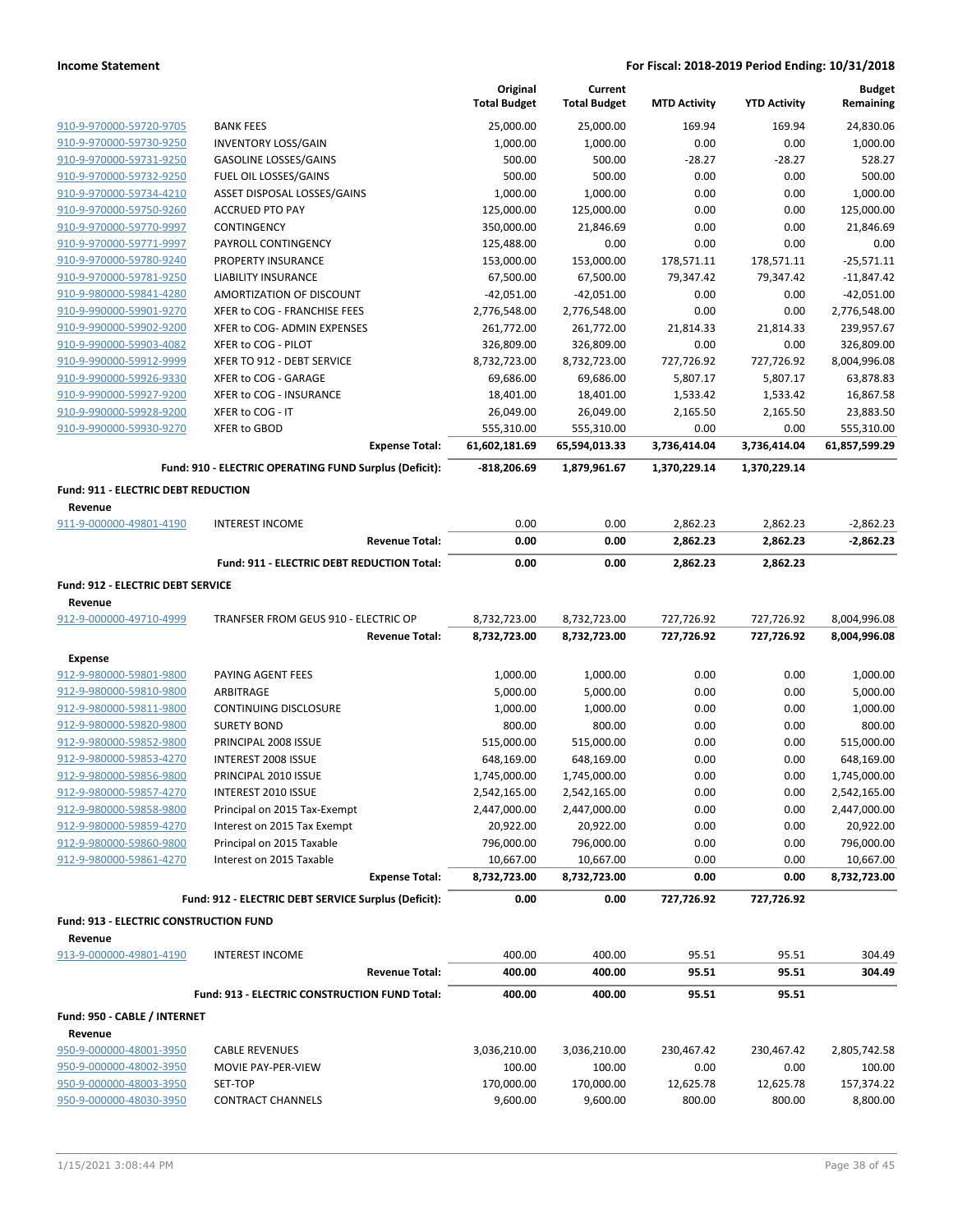|                                                    |                                                | Original<br><b>Total Budget</b> | Current<br><b>Total Budget</b> | <b>MTD Activity</b> | <b>YTD Activity</b> | <b>Budget</b><br>Remaining |
|----------------------------------------------------|------------------------------------------------|---------------------------------|--------------------------------|---------------------|---------------------|----------------------------|
| 950-9-000000-48040-3950                            | <b>BROADCASTS</b>                              | 600.00                          | 600.00                         | 100.00              | 100.00              | 500.00                     |
| 950-9-000000-48101-3950                            | <b>INTERNET REVENUES</b>                       | 2,649,815.00                    | 2,649,815.00                   | 208,686.05          | 208,686.05          | 2,441,128.95               |
| 950-9-000000-48201-3950                            | <b>LATE CHARGES</b>                            | 75,000.00                       | 75,000.00                      | 6,149.31            | 6,149.31            | 68,850.69                  |
| 950-9-000000-48202-3950                            | <b>SERVICE CHARGES</b>                         | 60,000.00                       | 60,000.00                      | 5,036.63            | 5,036.63            | 54,963.37                  |
| 950-9-000000-48203-3950                            | LOST/DAMAGED EQUIPMENT                         | 30,000.00                       | 30,000.00                      | 4,800.00            | 4,800.00            | 25,200.00                  |
| 950-9-000000-48301-3950                            | <b>TRANSFER TO COG</b>                         | 299,164.00                      | 299,164.00                     | 23,006.33           | 23,006.33           | 276,157.67                 |
| 950-9-000000-48307-3950                            | <b>TRANSFER TO GBOD</b>                        | 59,833.00                       | 59,833.00                      | 4,601.30            | 4,601.30            | 55,231.70                  |
| 950-9-000000-48434-3950                            | <b>CHANNEL 34</b>                              | 2,000.00                        | 2,000.00                       | 100.00              | 100.00              | 1,900.00                   |
| 950-9-000000-48488-3950                            | AD INSERTIONS                                  | 30,000.00                       | 30,000.00                      | 6,499.60            | 6,499.60            | 23,500.40                  |
| 950-9-000000-48498-3950                            | PRODUCTION REVENUES                            | 75.00                           | 75.00                          | 0.00                | 0.00                | 75.00                      |
| 950-9-000000-48501-3950                            | <b>CUSTOMER AID TO CONSTRUCTION</b>            | 2,500.00                        | 2,500.00                       | 0.00                | 0.00                | 2,500.00                   |
| 950-9-000000-48502-3950                            | OTHER REIMBURSEMENTS                           | 500.00                          | 500.00                         | 0.00                | 0.00                | 500.00                     |
| 950-9-000000-48503-3950                            | FIBER MAINTENANCE FEES                         | 2,772.00                        | 2,772.00                       | 0.00                | 0.00                | 2,772.00                   |
| 950-9-000000-48801-4190                            | <b>INTEREST INCOME</b>                         | 2,000.00                        | 2,000.00                       | 1,052.21            | 1,052.21            | 947.79                     |
| 950-9-000000-48991-3950                            | GEUS ELECTRIC PAYMENT FOR INTERNET             | 38,000.00                       | 38,000.00                      | 0.00                | 0.00                | 38,000.00                  |
| 950-9-000000-48993-3950                            | GEUS ELECTRIC PAYMENT FOR PUBLIC SVC           | 15,000.00                       | 15,000.00                      | 0.00                | 0.00                | 15,000.00                  |
| 950-9-000000-48994-3950                            | <b>LEASE OF DARK FIBER</b>                     | 206,520.00                      | 206,520.00                     | 0.00                | 0.00                | 206,520.00                 |
| 950-9-000000-48995-3950                            | <b>COLOCATION FOR SCADA &amp; PHONE SYSTEM</b> | 20,000.00                       | 20,000.00                      | 0.00                | 0.00                | 20,000.00                  |
|                                                    | <b>Revenue Total:</b>                          | 6,709,689.00                    | 6,709,689.00                   | 503,924.63          | 503,924.63          | 6,205,764.37               |
| Expense                                            |                                                |                                 |                                |                     |                     |                            |
| 950-9-951050-51001-8500                            | <b>REGULAR SALARIES</b>                        | 64,293.00                       | 64,293.00                      | 7,308.40            | 7,308.40            | 56,984.60                  |
| 950-9-951050-51115-8500                            | <b>CLOTHING ALLOWANCE</b>                      | 123.00                          | 123.00                         | 0.00                | 0.00                | 123.00                     |
| 950-9-951050-51116-8500                            | CAR ALLOWANCE                                  | 975.00                          | 975.00                         | 225.00              | 225.00              | 750.00                     |
| 950-9-951050-51117-8500                            | <b>CELL PHONE ALLOWANCE</b>                    | 312.00                          | 312.00                         | 36.00               | 36.00               | 276.00                     |
| 950-9-951050-51201-8500                            | <b>FICA</b>                                    | 4,071.00                        | 4,071.00                       | 388.74              | 388.74              | 3,682.26                   |
| 950-9-951050-51202-8500                            | MEDICARE                                       | 952.00                          | 952.00                         | 90.92               | 90.92               | 861.08                     |
| 950-9-951050-51203-8500                            | <b>HEALTH INSURANCE</b>                        | 6,436.00                        | 6,436.00                       | 536.33              | 536.33              | 5,899.67                   |
| 950-9-951050-51204-8500                            | <b>WORKERS COMPENSATION</b>                    | 1,044.00                        | 1,044.00                       | 87.00               | 87.00               | 957.00                     |
| 950-9-951050-51205-8500                            | UNEMPLOYMENT                                   | 108.00                          | 108.00                         | 0.00                | 0.00                | 108.00                     |
| 950-9-951050-51301-8500                            | <b>TMRS</b>                                    | 7,353.00                        | 7,353.00                       | 879.54              | 879.54              | 6,473.46                   |
| 950-9-951050-59110-8500                            | <b>GEUS OPERATIONS</b>                         | 115,000.00                      | 115,000.00                     | 2,144.43            | 2,144.43            | 112,855.57                 |
| 950-9-951050-59141-8500                            | <b>UTILITY BILLS</b>                           | 69,600.00                       | 69,600.00                      | 6,709.22            | 6,709.22            | 62,890.78                  |
| 950-9-951050-59191-8500                            | POLE USE                                       | 18,800.00                       | 18,800.00                      | 0.00                | 0.00                | 18,800.00                  |
| 950-9-951051-51001-8510                            | REGULAR SALARIES                               | 68,204.00                       | 68,204.00                      | 7,703.99            | 7,703.99            | 60,500.01                  |
| 950-9-951051-51020-8510                            | <b>OVERTIME</b>                                | 4,919.00                        | 4,919.00                       | 121.65              | 121.65              | 4,797.35                   |
| 950-9-951051-51117-8510                            | <b>CELL PHONE ALLOWANCE</b>                    | 432.00                          | 432.00                         | 49.83               | 49.83               | 382.17                     |
| 950-9-951051-51201-8510                            | <b>FICA</b>                                    | 4,561.00                        | 4,561.00                       | 470.00              | 470.00              | 4,091.00                   |
| 950-9-951051-51202-8510                            | MEDICARE                                       | 996.00                          | 996.00                         | 109.91              | 109.91              | 886.09                     |
| 950-9-951051-51203-8510                            | <b>HEALTH INSURANCE</b>                        | 21,450.00                       | 21,450.00                      | 1,787.50            | 1,787.50            | 19,662.50                  |
| 950-9-951051-51204-8510                            | <b>WORKERS COMPENSATION</b>                    | 1,107.00                        | 1,107.00                       | 92.25               | 92.25               | 1,014.75                   |
| 950-9-951051-51205-8510                            | <b>UNEMPLOYMENT</b>                            | 360.00                          | 360.00                         | 0.00                | 0.00                | 360.00                     |
| 950-9-951051-51301-8510<br>950-9-951051-59110-8510 | <b>TMRS</b><br><b>GEUS OPERATIONS</b>          | 7,687.00<br>12,000.00           | 7,687.00                       | 915.13<br>0.00      | 915.13<br>0.00      | 6,771.87                   |
| 950-9-951051-59151-8510                            | <b>BASIC PROGRAM EXPENSE</b>                   | 2,891,854.00                    | 8,248.66<br>2,891,854.00       | 22,454.68           | 22,454.68           | 8,248.66<br>2,869,399.32   |
| 950-9-951051-59152-8510                            | PREMIUM PROGRAM EXPENSE                        | 78,842.00                       | 78,842.00                      | 0.00                | 0.00                | 78,842.00                  |
|                                                    | <b>TIVO Fees</b>                               |                                 |                                |                     |                     | 37,907.00                  |
| 950-9-951051-59154-8510<br>950-9-951051-59155-8510 | OTHER PROGRAM EXPENSE                          | 37,907.00<br>7,500.00           | 37,907.00<br>7,500.00          | 0.00<br>0.00        | 0.00<br>0.00        | 7,500.00                   |
| 950-9-951052-51001-8520                            | REGULAR SALARIES                               | 66,363.00                       | 66,363.00                      | 7,551.36            | 7,551.36            | 58,811.64                  |
| 950-9-951052-51115-8520                            | <b>CLOTHING ALLOWANCE</b>                      | 123.00                          | 123.00                         | 0.00                | 0.00                | 123.00                     |
| 950-9-951052-51116-8520                            | CAR ALLOWANCE                                  | 975.00                          | 975.00                         | 0.00                | 0.00                | 975.00                     |
|                                                    | <b>CELL PHONE ALLOWANCE</b>                    |                                 |                                |                     |                     |                            |
| 950-9-951052-51117-8520<br>950-9-951052-51201-8520 | <b>FICA</b>                                    | 408.00<br>4,205.00              | 408.00<br>4,205.00             | 47.04<br>471.10     | 47.04<br>471.10     | 360.96<br>3,733.90         |
| 950-9-951052-51202-8520                            | MEDICARE                                       | 983.00                          | 983.00                         | 110.18              | 110.18              | 872.82                     |
| 950-9-951052-51203-8520                            | <b>HEALTH INSURANCE</b>                        | 7,508.00                        | 7,508.00                       | 625.67              | 625.67              | 6,882.33                   |
| 950-9-951052-51204-8520                            | <b>WORKERS COMPENSATION</b>                    | 1,078.00                        | 1,078.00                       | 89.83               | 89.83               | 988.17                     |
| 950-9-951052-51205-8520                            | UNEMPLOYMENT                                   | 126.00                          | 126.00                         | 0.00                | 0.00                | 126.00                     |
| 950-9-951052-51301-8520                            | <b>TMRS</b>                                    | 7,596.00                        | 7,596.00                       | 882.94              | 882.94              | 6,713.06                   |
| 950-9-951052-59110-8520                            | <b>GEUS OPERATIONS</b>                         | 120,000.00                      | 120,000.00                     | 2,148.56            | 2,148.56            | 117,851.44                 |
| 950-9-951052-59150-8520                            | ISP SERVICE EXPENSE                            | 722,640.00                      | 722,640.00                     | 35,060.00           | 35,060.00           | 687,580.00                 |
|                                                    |                                                |                                 |                                |                     |                     |                            |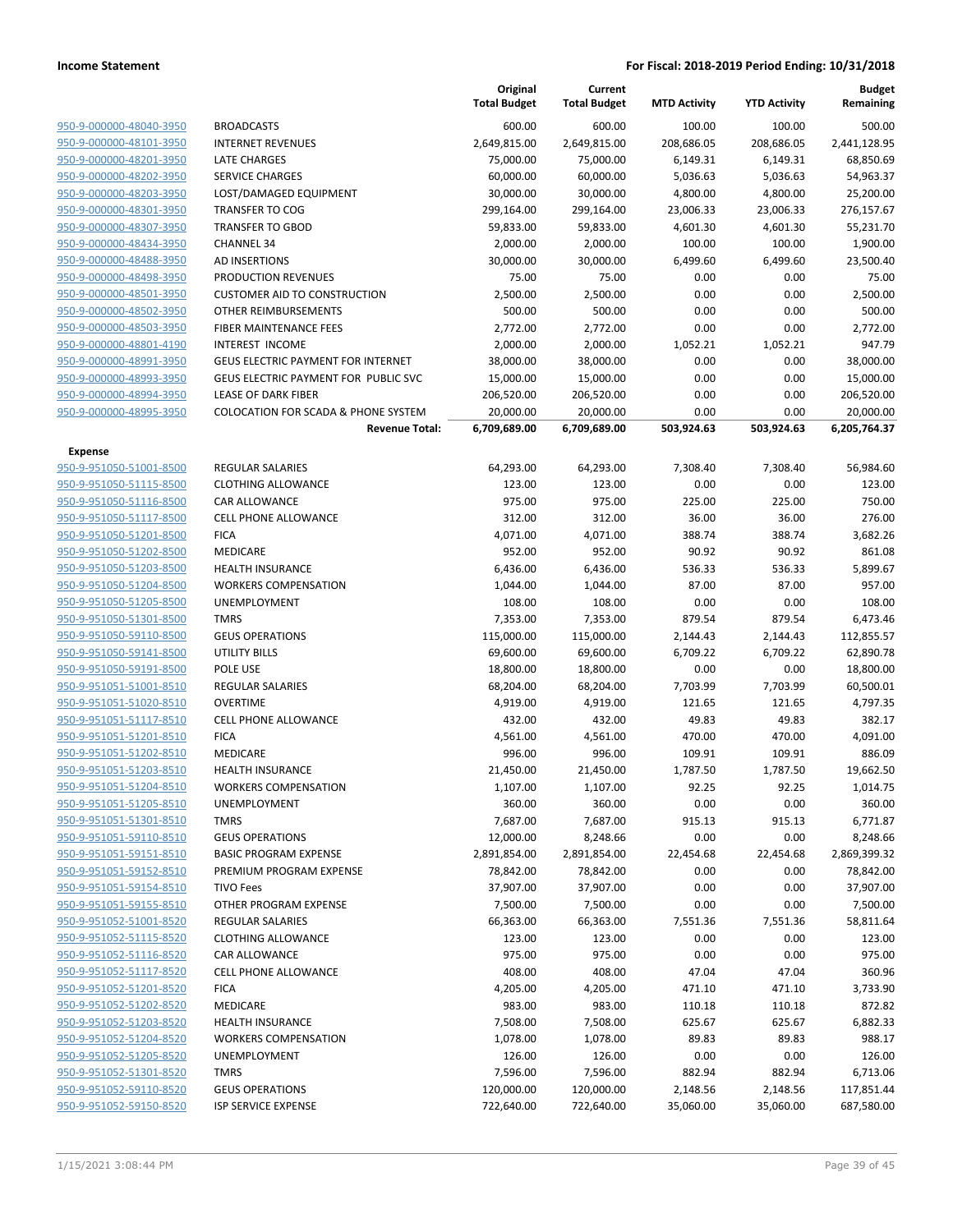|                                                    |                                             | Original<br><b>Total Budget</b> | Current<br><b>Total Budget</b> | <b>MTD Activity</b> | <b>YTD Activity</b> | <b>Budget</b><br>Remaining |
|----------------------------------------------------|---------------------------------------------|---------------------------------|--------------------------------|---------------------|---------------------|----------------------------|
| 950-9-951053-51001-8530                            | <b>REGULAR SALARIES</b>                     | 49,587.00                       | 49,587.00                      | 5,607.89            | 5,607.89            | 43,979.11                  |
| 950-9-951053-51020-8530                            | <b>OVERTIME</b>                             | 3,576.00                        | 3,576.00                       | 60.69               | 60.69               | 3,515.31                   |
| 950-9-951053-51117-8530                            | <b>CELL PHONE ALLOWANCE</b>                 | 432.00                          | 432.00                         | 49.83               | 49.83               | 382.17                     |
| 950-9-951053-51201-8530                            | <b>FICA</b>                                 | 3,323.00                        | 3,323.00                       | 353.87              | 353.87              | 2,969.13                   |
| 950-9-951053-51202-8530                            | MEDICARE                                    | 725.00                          | 725.00                         | 82.75               | 82.75               | 642.25                     |
| 950-9-951053-51203-8530                            | <b>HEALTH INSURANCE</b>                     | 10,725.00                       | 10,725.00                      | 893.75              | 893.75              | 9,831.25                   |
| 950-9-951053-51204-8530                            | <b>WORKERS COMPENSATION</b>                 | 805.00                          | 805.00                         | 67.08               | 67.08               | 737.92                     |
| 950-9-951053-51205-8530                            | UNEMPLOYMENT                                | 180.00                          | 180.00                         | 0.00                | 0.00                | 180.00                     |
| 950-9-951053-51301-8530                            | <b>TMRS</b>                                 | 5,602.00                        | 5,602.00                       | 664.49              | 664.49              | 4,937.51                   |
| 950-9-951053-59110-8530                            | <b>GEUS OPERATIONS</b>                      | 3,000.00                        | 3,000.00                       | 0.00                | 0.00                | 3,000.00                   |
| 950-9-951053-59160-8530                            | ADVERTISING                                 | 27,800.00                       | 27,800.00                      | 0.00                | 0.00                | 27,800.00                  |
| 950-9-951053-59164-8530                            | <b>CONSUMER INFORMATION</b>                 | 3,500.00                        | 3,500.00                       | 0.00                | 0.00                | 3,500.00                   |
| 950-9-951054-51001-8540                            | <b>REGULAR SALARIES</b>                     | 171,486.00                      | 171,486.00                     | 19,960.40           | 19,960.40           | 151,525.60                 |
| 950-9-951054-51020-8540                            | <b>OVERTIME</b>                             | 3,043.00                        | 3,043.00                       | 176.74              | 176.74              | 2,866.26                   |
| 950-9-951054-51117-8540                            | <b>CELL PHONE ALLOWANCE</b>                 | 216.00                          | 216.00                         | 24.93               | 24.93               | 191.07                     |
| 950-9-951054-51201-8540                            | <b>FICA</b>                                 | 10,834.00                       | 10,834.00                      | 1,174.85            | 1,174.85            | 9,659.15                   |
| 950-9-951054-51202-8540                            | MEDICARE                                    | 2,491.00                        | 2,491.00                       | 274.76              | 274.76              | 2,216.24                   |
| 950-9-951054-51203-8540                            | HEALTH INSURANCE                            | 48,263.00                       | 48,263.00                      | 4,021.92            | 4,021.92            | 44,241.08                  |
| 950-9-951054-51204-8540                            | <b>WORKERS COMPENSATION</b>                 | 2,785.00                        | 2,785.00                       | 232.08              | 232.08              | 2,552.92                   |
| 950-9-951054-51205-8540                            | UNEMPLOYMENT                                | 810.00                          | 810.00                         | 0.00                | 0.00                | 810.00                     |
| 950-9-951054-51301-8540                            | <b>TMRS</b>                                 | 19,230.00                       | 19,230.00                      | 2,342.83            | 2,342.83            | 16,887.17                  |
| 950-9-951054-59110-8540                            | <b>GEUS OPERATIONS</b>                      | 8,000.00                        | 8,000.00                       | 0.00                | 0.00                | 8,000.00                   |
| 950-9-951055-51001-8550                            | REGULAR SALARIES                            | 126,422.00                      | 126,422.00                     | 14,378.00           | 14,378.00           | 112,044.00                 |
| 950-9-951055-51020-8550                            | <b>OVERTIME</b>                             | 3,145.00                        | 3,145.00                       | 251.41              | 251.41              | 2,893.59                   |
| 950-9-951055-51102-8550                            | <b>BILINGUAL PAY</b>                        | 90.00                           | 90.00                          | 0.00                | 0.00                | 90.00                      |
| 950-9-951055-51115-8550                            | <b>CLOTHING ALLOWANCE</b>                   | 42.00                           | 42.00                          | 0.00                | 0.00                | 42.00                      |
| 950-9-951055-51116-8550                            | <b>CAR ALLOWANCE</b>                        | 1,400.00                        | 1,400.00                       | 0.00                | 0.00                | 1,400.00                   |
| 950-9-951055-51117-8550                            | <b>CELL PHONE ALLOWANCE</b>                 | 503.00                          | 503.00                         | 58.05               | 58.05               | 444.95                     |
| 950-9-951055-51201-8550                            | <b>FICA</b>                                 | 7,402.00                        | 7,402.00                       | 736.54              | 736.54              | 6,665.46                   |
| 950-9-951055-51202-8550                            | MEDICARE                                    | 1,866.00                        | 1,866.00                       | 212.96              | 212.96              | 1,653.04                   |
| 950-9-951055-51203-8550                            | <b>HEALTH INSURANCE</b>                     | 19,842.00                       | 19,842.00                      | 1,653.50            | 1,653.50            | 18,188.50                  |
| 950-9-951055-51204-8550                            | <b>WORKERS COMPENSATION</b><br>UNEMPLOYMENT | 2,053.00                        | 2,053.00                       | 171.08<br>3.02      | 171.08<br>3.02      | 1,881.92<br>329.98         |
| 950-9-951055-51205-8550<br>950-9-951055-51301-8550 | <b>TMRS</b>                                 | 333.00<br>14,388.00             | 333.00<br>14,388.00            | 1,706.70            | 1,706.70            | 12,681.30                  |
| 950-9-951055-59110-8550                            | <b>GEUS OPERATIONS</b>                      | 7,200.00                        | 7,200.00                       | 74.73               | 74.73               | 7,125.27                   |
| 950-9-951055-59112-8550                            | SAFETY                                      | 2,000.00                        | 2,000.00                       | 0.00                | 0.00                | 2,000.00                   |
| 950-9-951055-59158-8550                            | C/I BILLING                                 | 42,500.00                       | 42,500.00                      | 42,027.96           | 42,027.96           | 472.04                     |
| 950-9-951060-51001-8600                            | <b>REGULAR SALARIES</b>                     | 197,614.00                      | 197,614.00                     | 22,223.36           | 22,223.36           | 175,390.64                 |
| 950-9-951060-51011-8600                            | PART TIME TEMPORARY                         | 4,028.00                        | 4,028.00                       | 0.00                | 0.00                | 4,028.00                   |
| 950-9-951060-51020-8600                            | <b>OVERTIME</b>                             | 12,725.00                       | 12,725.00                      | 1,096.91            | 1,096.91            | 11,628.09                  |
| 950-9-951060-51115-8600                            | <b>CLOTHING ALLOWANCE</b>                   | 2,079.00                        | 2,079.00                       | 0.00                | 0.00                | 2,079.00                   |
| 950-9-951060-51116-8600                            | CAR ALLOWANCE                               | 1,950.00                        | 1,950.00                       | 450.00              | 450.00              | 1,500.00                   |
| 950-9-951060-51117-8600                            | CELL PHONE ALLOWANCE                        | 1,731.00                        | 1,731.00                       | 174.48              | 174.48              | 1,556.52                   |
| 950-9-951060-51201-8600                            | <b>FICA</b>                                 | 13,544.00                       | 13,544.00                      | 1,322.99            | 1,322.99            | 12,221.01                  |
| 950-9-951060-51202-8600                            | MEDICARE                                    | 2,984.00                        | 2,984.00                       | 309.41              | 309.41              | 2,674.59                   |
| 950-9-951060-51203-8600                            | HEALTH INSURANCE                            | 45,583.00                       | 45,583.00                      | 3,798.58            | 3,798.58            | 41,784.42                  |
| 950-9-951060-51204-8600                            | <b>WORKERS COMPENSATION</b>                 | 3,560.00                        | 3,560.00                       | 296.67              | 296.67              | 3,263.33                   |
| 950-9-951060-51205-8600                            | UNEMPLOYMENT                                | 768.00                          | 768.00                         | 0.00                | 0.00                | 768.00                     |
| 950-9-951060-51301-8600                            | <b>TMRS</b>                                 | 23,043.00                       | 23,043.00                      | 2,690.78            | 2,690.78            | 20,352.22                  |
| 950-9-951060-59201-8600                            | <b>BUILDINGS MAINTENANCE</b>                | 23,000.00                       | 23,000.00                      | 0.00                | 0.00                | 23,000.00                  |
| 950-9-951060-59205-8600                            | EQUIPMENT MAINTENANCE                       | 10,000.00                       | 10,000.00                      | 125.95              | 125.95              | 9,874.05                   |
| 950-9-951060-59231-8600                            | <b>CABLE PLANT MAINTENANCE</b>              | 30,000.00                       | 30,000.00                      | 1,020.00            | 1,020.00            | 28,980.00                  |
| 950-9-951060-59235-8600                            | FIBER OPTICS PLANT MAINTENANCE              | 20,000.00                       | 20,424.36                      | 0.00                | 0.00                | 20,424.36                  |
| 950-9-951061-51001-8610                            | <b>REGULAR SALARIES</b>                     | 197,614.00                      | 197,614.00                     | 22,223.36           | 22,223.36           | 175,390.64                 |
| 950-9-951061-51011-8610                            | PART TIME TEMPORARY                         | 12,083.00                       | 12,083.00                      | 0.00                | 0.00                | 12,083.00                  |
| 950-9-951061-51020-8610                            | <b>OVERTIME</b>                             | 12,725.00                       | 12,725.00                      | 1,096.17            | 1,096.17            | 11,628.83                  |
| 950-9-951061-51115-8610<br>950-9-951061-51116-8610 | <b>CLOTHING ALLOWANCE</b><br>CAR ALLOWANCE  | 2,079.00<br>1,950.00            | 2,079.00<br>1,950.00           | 0.00<br>0.00        | 0.00<br>0.00        | 2,079.00<br>1,950.00       |
| 950-9-951061-51117-8610                            | <b>CELL PHONE ALLOWANCE</b>                 | 1,731.00                        | 1,731.00                       | 174.36              | 174.36              | 1,556.64                   |
|                                                    |                                             |                                 |                                |                     |                     |                            |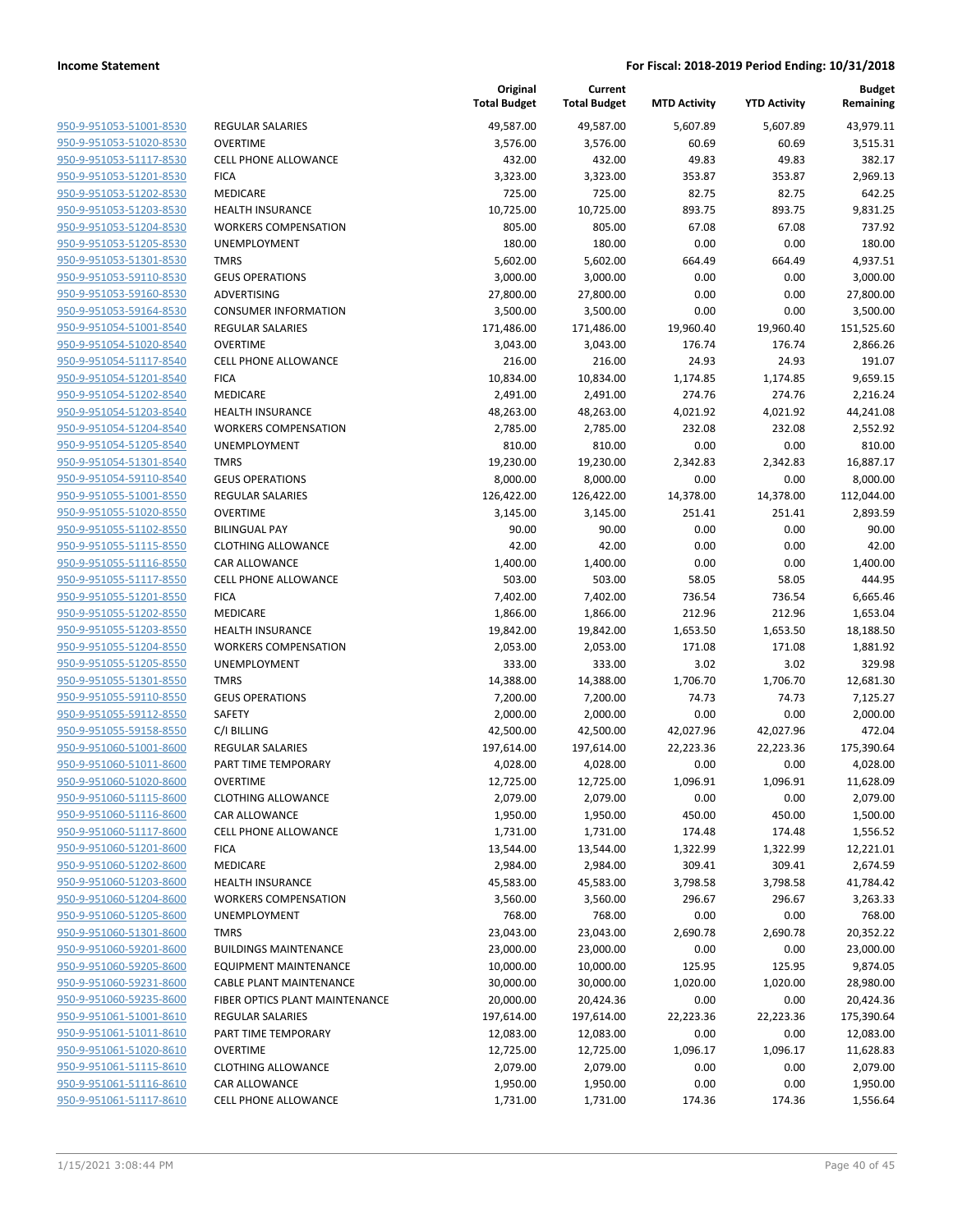|                         |                                                 | Original<br><b>Total Budget</b> | Current<br><b>Total Budget</b> | <b>MTD Activity</b> | <b>YTD Activity</b> | <b>Budget</b><br>Remaining |
|-------------------------|-------------------------------------------------|---------------------------------|--------------------------------|---------------------|---------------------|----------------------------|
| 950-9-951061-51201-8610 | <b>FICA</b>                                     | 14,044.00                       | 14,044.00                      | 1,426.86            | 1,426.86            | 12,617.14                  |
| 950-9-951061-51202-8610 | <b>MEDICARE</b>                                 | 3,101.00                        | 3,101.00                       | 333.71              | 333.71              | 2,767.29                   |
| 950-9-951061-51203-8610 | <b>HEALTH INSURANCE</b>                         | 50,946.00                       | 50,946.00                      | 4,245.50            | 4,245.50            | 46,700.50                  |
| 950-9-951061-51204-8610 | <b>WORKERS COMPENSATION</b>                     | 3,691.00                        | 3,691.00                       | 307.58              | 307.58              | 3,383.42                   |
| 950-9-951061-51205-8610 | <b>UNEMPLOYMENT</b>                             | 858.00                          | 858.00                         | 0.00                | 0.00                | 858.00                     |
| 950-9-951061-51301-8610 | <b>TMRS</b>                                     | 23,945.00                       | 23,945.00                      | 2,638.37            | 2,638.37            | 21,306.63                  |
| 950-9-951061-59205-8610 | <b>EQUIPMENT MAINTENANCE</b>                    | 2,500.00                        | 2,500.00                       | 0.00                | 0.00                | 2,500.00                   |
| 950-9-951061-59233-8610 | <b>INTERNET PLANT MAINTENANCE</b>               | 6,000.00                        | 6,000.00                       | 0.00                | 0.00                | 6,000.00                   |
| 950-9-951090-59510-9900 | HEADEND, TRUNK & DISTRIBUTION SYSTEM            | 100,000.00                      | 100,000.00                     | 0.00                | 0.00                | 100,000.00                 |
| 950-9-951090-59511-9900 | <b>HEADEND EQUIPMENT</b>                        | 80,000.00                       | 80,000.00                      | 0.00                | 0.00                | 80,000.00                  |
| 950-9-951090-59512-9900 | <b>DROPS</b>                                    | 100,000.00                      | 100,000.00                     | 7,635.61            | 7,635.61            | 92,364.39                  |
| 950-9-951090-59521-9900 | CENTRAL INTERNET EQUIPMENT                      | 0.00                            | 198,255.60                     | 0.00                | 0.00                | 198,255.60                 |
| 950-9-951090-59555-9900 | <b>FIBER OPTICS</b>                             | 0.00                            | 24,765.84                      | 0.00                | 0.00                | 24,765.84                  |
| 950-9-951090-59595-9900 | <b>LABORATORY EQUIPMENT</b>                     | 15,000.00                       | 15,000.00                      | 0.00                | 0.00                | 15,000.00                  |
| 950-9-951090-59598-9900 | MISCELLANEOUS EQUIPMENT                         | 0.00                            | 122,642.05                     | 0.00                | 0.00                | 122,642.05                 |
| 950-9-951091-51001-9958 | <b>REGULAR SALARIES</b>                         | 35,000.00                       | 44,053.43                      | 3,029.99            | 3,029.99            | 41,023.44                  |
| 950-9-951091-51020-9958 | <b>OVERTIME</b>                                 | 0.00                            | 0.00                           | 254.48              | 254.48              | $-254.48$                  |
| 950-9-951091-51201-9958 | <b>FICA</b>                                     | 2,170.00                        | 2,722.35                       | 205.50              | 205.50              | 2,516.85                   |
| 950-9-951091-51202-9958 | MEDICARE                                        | 508.00                          | 637.18                         | 48.06               | 48.06               | 589.12                     |
| 950-9-951091-51205-9958 | <b>UNEMPLOYMENT</b>                             | 0.00                            | 29.30                          | 0.00                | 0.00                | 29.30                      |
| 950-9-951091-51301-9958 | <b>TMRS</b>                                     | 3,920.00                        | 4,917.79                       | 385.13              | 385.13              | 4,532.66                   |
| 950-9-970000-59703-4030 | <b>DEPRECIATION EXPENSE</b>                     | 748,044.00                      | 748,044.00                     | 0.00                | 0.00                | 748,044.00                 |
| 950-9-970000-59720-9705 | <b>CREDIT CARD &amp; BANK FEES</b>              | 15,000.00                       | 15,000.00                      | 786.75              | 786.75              | 14,213.25                  |
| 950-9-970000-59730-9250 | <b>INVENTORY LOSS/GAIN</b>                      | 1,000.00                        | 1,000.00                       | 0.00                | 0.00                | 1,000.00                   |
| 950-9-970000-59734-4210 | ASSET DISPOSAL LOSSES/GAINS                     | 1,000.00                        | 1,000.00                       | 0.00                | 0.00                | 1,000.00                   |
| 950-9-970000-59750-9260 | <b>ACCRUED PTO PAY</b>                          | 5,000.00                        | 5,000.00                       | 0.00                | 0.00                | 5,000.00                   |
| 950-9-970000-59770-9970 | CONTINGENCY                                     | 50,000.00                       | 2,995.71                       | 0.00                | 0.00                | 2,995.71                   |
| 950-9-970000-59771-9970 | PAYROLL CONTINGENCY                             | 11,800.00                       | 0.00                           | 0.00                | 0.00                | 0.00                       |
| 950-9-970000-59780-9240 | PROPERTY INSURANCE                              | 14,000.00                       | 14,000.00                      | 14,758.58           | 14,758.58           | $-758.58$                  |
| 950-9-970000-59781-9250 | <b>LIABILITY INSURANCE</b>                      | 11,000.00                       | 11,000.00                      | 12,758.86           | 12,758.86           | $-1,758.86$                |
| 950-9-990000-59901-9270 | TRANSFER to COG - FRANCHISE FEES                | 299,165.00                      | 299,165.00                     | 0.00                | 0.00                | 299,165.00                 |
| 950-9-990000-59902-9200 | TRANSFER to COG - ADMIN EXPENSES                | 42,115.00                       | 42,115.00                      | 3,509.58            | 3,509.58            | 38,605.42                  |
| 950-9-990000-59903-4082 | TRANSFER to COG - PILOT                         | 41,465.00                       | 41,465.00                      | 0.00                | 0.00                | 41,465.00                  |
| 950-9-990000-59926-9330 | TRANSFER to COG - GARAGE                        | 14,104.00                       | 14,104.00                      | 1,175.33            | 1,175.33            | 12,928.67                  |
| 950-9-990000-59927-9200 | TRANSFER to COG - INSURANCE                     | 4,205.00                        | 4,205.00                       | 350.42              | 350.42              | 3,854.58                   |
| 950-9-990000-59928-9200 | XFER to COG - IT                                | 4,190.00                        | 4,190.00                       | 349.17              | 349.17              | 3,840.83                   |
| 950-9-990000-59930-9270 | TRANSFER to GBOD                                | 59,833.00                       | 59,833.00                      | 0.00                | 0.00                | 59,833.00                  |
| 950-9-990000-59954-8559 | TRANSFER TO 910 - BILLING                       | 77,382.00                       | 77,382.00                      | 6,448.50            | 6,448.50            | 70,933.50                  |
| 950-9-990000-59955-8559 | <b>TRANSFER TO 910 - CASHIERING</b>             | 56,077.00                       | 56,077.00                      | 4,673.08            | 4,673.08            | 51,403.92                  |
|                         | <b>Expense Total:</b>                           | 7,482,344.00                    | 7,776,638.27                   | 318,684.09          | 318,684.09          | 7,457,954.18               |
|                         | Fund: 950 - CABLE / INTERNET Surplus (Deficit): | $-772,655.00$                   | $-1,066,949.27$                | 185,240.54          | 185,240.54          |                            |
|                         | <b>Total Surplus (Deficit):</b>                 | $-172,802.37$                   | 2,224,732.31                   | 2,930,506.87        | 2,930,506.87        |                            |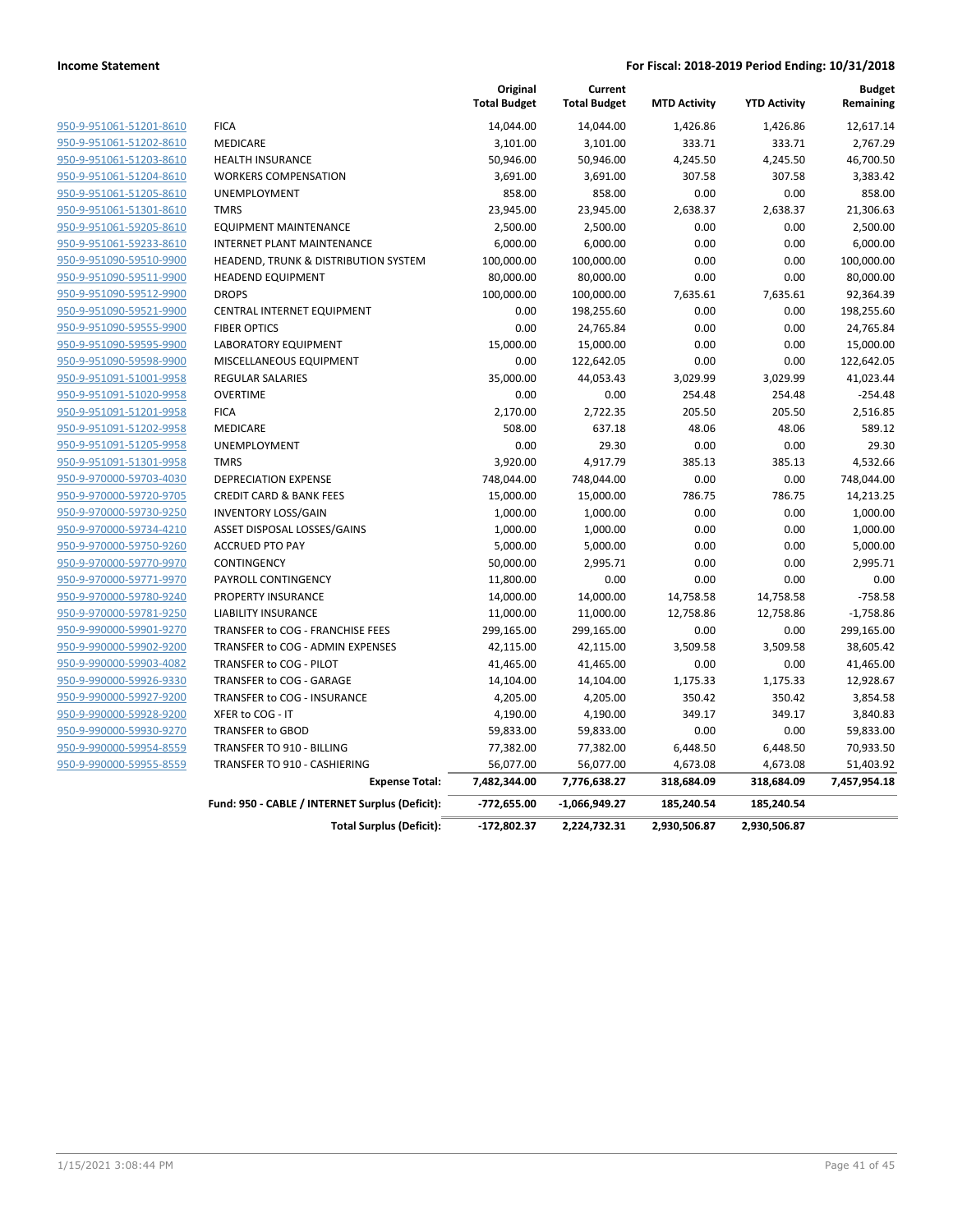## **Group Summary**

| <b>Account Type</b>                                                        | Original<br><b>Total Budget</b> | Current<br><b>Total Budget</b> | <b>MTD Activity</b>     | <b>YTD Activity</b>     | <b>Budget</b><br>Remaining   |
|----------------------------------------------------------------------------|---------------------------------|--------------------------------|-------------------------|-------------------------|------------------------------|
| Fund: 100 - GENERAL FUND                                                   |                                 |                                |                         |                         |                              |
| Revenue                                                                    | 24,474,298.85                   | 24,474,298.85                  | 1,277,436.09            | 1,277,436.09            | 23,196,862.76                |
| Expense                                                                    | 26,032,854.92                   | 26,030,383.92                  | 2,342,049.80            | 2,342,049.80            | 23,688,334.12                |
| Fund: 100 - GENERAL FUND Surplus (Deficit):                                | $-1,558,556.07$                 | $-1,556,085.07$                | $-1,064,613.71$         | $-1,064,613.71$         | -491,471.36                  |
| <b>Fund: 101 - MUNICIPAL COURT BUILDING SECURITY FEES</b>                  |                                 |                                |                         |                         |                              |
| Revenue                                                                    | 0.00                            | 0.00                           | 537.54                  | 537.54                  | $-537.54$                    |
| Expense                                                                    | 0.00                            | 0.00                           | 0.58                    | 0.58                    | $-0.58$                      |
| Fund: 101 - MUNICIPAL COURT BUILDING SECURITY FEES Surplus (Deficit):      | 0.00                            | 0.00                           | 536.96                  | 536.96                  | -536.96                      |
| Fund: 102 - MUNICIPAL COURT TECH FUND                                      |                                 |                                |                         |                         |                              |
| Revenue                                                                    | 0.00                            | 0.00                           | 676.89                  | 676.89                  | $-676.89$                    |
| Expense                                                                    | 0.00                            | 0.00                           | 0.35                    | 0.35                    | $-0.35$                      |
| Fund: 102 - MUNICIPAL COURT TECH FUND Surplus (Deficit):                   | 0.00                            | 0.00                           | 676.54                  | 676.54                  | $-676.54$                    |
| Fund: 103 - MUNICIPAL COURT CHILD SAFETY FUND                              |                                 |                                |                         |                         |                              |
| Revenue                                                                    | 28,616.00                       | 28,616.00                      | 38.42                   | 38.42                   | 28,577.58                    |
| Expense                                                                    | 28,010.00                       | 28,010.00                      | 0.14                    | 0.14                    | 28,009.86                    |
| Fund: 103 - MUNICIPAL COURT CHILD SAFETY FUND Surplus (Deficit):           | 606.00                          | 606.00                         | 38.28                   | 38.28                   | 567.72                       |
| <b>Fund: 111 - RECREATION ACTIVITIES FUND</b>                              |                                 |                                |                         |                         |                              |
| Revenue                                                                    | 273,109.00                      | 273,109.00                     | 9.401.84                | 9,401.84                | 263,707.16                   |
| Expense                                                                    | 268,345.00                      | 268,345.00                     | 10,868.40               | 10,868.40               | 257,476.60                   |
| Fund: 111 - RECREATION ACTIVITIES FUND Surplus (Deficit):                  | 4,764.00                        | 4,764.00                       | $-1,466.56$             | $-1,466.56$             | 6.230.56                     |
| <b>Fund: 112 - GUN RANGE FUND</b>                                          |                                 |                                |                         |                         |                              |
| Revenue                                                                    | 2,050.00                        | 2,050.00                       | 0.00                    | 0.00                    | 2,050.00                     |
| Expense                                                                    | 1,010.00                        | 1,010.00                       | 0.00                    | 0.00                    | 1,010.00                     |
| Fund: 112 - GUN RANGE FUND Surplus (Deficit):                              | 1,040.00                        | 1,040.00                       | 0.00                    | 0.00                    | 1,040.00                     |
| Fund: 113 - HOTEL / MOTEL OCCUPANCY TAX FUND                               |                                 |                                |                         |                         |                              |
| Revenue                                                                    | 622,555.00                      | 622,555.00                     | 46,917.10               | 46,917.10               | 575,637.90                   |
| Expense                                                                    | 603,945.00                      | 603,945.00                     | 37,475.21               | 37,475.21               | 566,469.79                   |
| Fund: 113 - HOTEL / MOTEL OCCUPANCY TAX FUND Surplus (Deficit):            | 18,610.00                       | 18,610.00                      | 9,441.89                | 9,441.89                | 9,168.11                     |
| Fund: 114 - VENUE MANAGEMENT FUND                                          |                                 |                                |                         |                         |                              |
| Revenue                                                                    | 211,784.00                      | 211,784.00                     | 8,470.00                | 8,470.00                | 203,314.00                   |
| Expense                                                                    | 233,717.00                      | 233,717.00                     | 35,555.23               | 35,555.23               | 198,161.77                   |
| Fund: 114 - VENUE MANAGEMENT FUND Surplus (Deficit):                       | $-21,933.00$                    | $-21,933.00$                   | $-27,085.23$            | $-27,085.23$            | 5,152.23                     |
| <b>Fund: 123 - PTRAIN - POLICE REIMBURSEMENT GRANTS &amp; CONT EDUCAT</b>  |                                 |                                |                         |                         |                              |
| Revenue                                                                    | 0.00                            | 0.00                           | 9.93                    | 9.93                    | $-9.93$                      |
| Expense                                                                    | 0.00                            | 0.00                           | 0.11                    | 0.11                    | $-0.11$                      |
| Fund: 123 - PTRAIN - POLICE REIMBURSEMENT GRANTS & CONT EDUCAT Surp        | 0.00                            | 0.00                           | 9.82                    | 9.82                    | $-9.82$                      |
| Fund: 140 - DEBT SERVICE FUND                                              |                                 |                                |                         |                         |                              |
| Revenue                                                                    | 6,152,327.00                    | 6,152,327.00                   | 343,522.33              | 343,522.33              | 5,808,804.67                 |
| Expense<br>Fund: 140 - DEBT SERVICE FUND Surplus (Deficit):                | 6,112,358.00<br>39,969.00       | 6,112,358.00<br>39,969.00      | 10.02<br>343,512.31     | 10.02<br>343,512.31     | 6,112,347.98<br>-303,543.31  |
|                                                                            |                                 |                                |                         |                         |                              |
| Fund: 160 - GENERAL CAPITAL IMPROVEMENT FUND                               |                                 |                                |                         |                         |                              |
| Revenue                                                                    | 3,483,144.00<br>3,985,045.00    | 3,483,144.00<br>4,032,516.00   | 288,633.57<br>86,953.06 | 288,633.57<br>86,953.06 | 3,194,510.43<br>3,945,562.94 |
| Expense<br>Fund: 160 - GENERAL CAPITAL IMPROVEMENT FUND Surplus (Deficit): | $-501,901.00$                   | -549,372.00                    | 201,680.51              | 201,680.51              | $-751,052.51$                |
|                                                                            |                                 |                                |                         |                         |                              |
| Fund: 161 - STREET CONSTRUCTION FUND                                       |                                 |                                |                         |                         |                              |
| Revenue<br>Expense                                                         | 4,000.00<br>500.00              | 4,000.00<br>500.00             | 808.39<br>8.59          | 808.39<br>8.59          | 3,191.61<br>491.41           |
| Fund: 161 - STREET CONSTRUCTION FUND Surplus (Deficit):                    | 3,500.00                        | 3,500.00                       | 799.80                  | 799.80                  | 2,700.20                     |
|                                                                            |                                 |                                |                         |                         |                              |
| Fund: 164 - 2013 CO CAPITAL FUND<br>Revenue                                | 150.00                          | 150.00                         | 33.94                   | 33.94                   | 116.06                       |
| Expense                                                                    | 15.00                           | 15.00                          | 0.32                    | 0.32                    | 14.68                        |
| Fund: 164 - 2013 CO CAPITAL FUND Surplus (Deficit):                        | 135.00                          | 135.00                         | 33.62                   | 33.62                   | 101.38                       |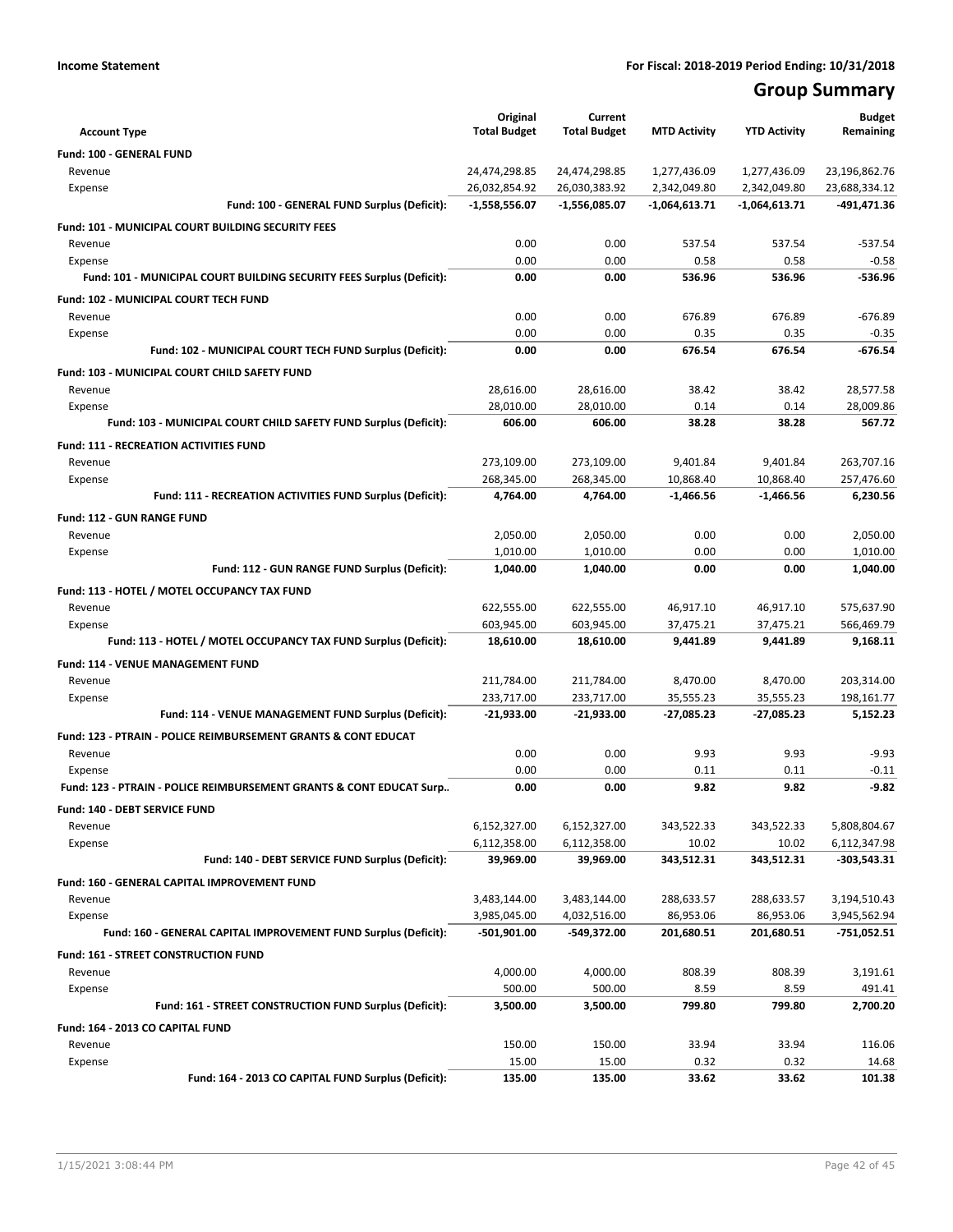| <b>Income Statement</b>                                    | For Fiscal: 2018-2019 Period Ending: 10/31/2018 |                     |                     |                     |                 |
|------------------------------------------------------------|-------------------------------------------------|---------------------|---------------------|---------------------|-----------------|
|                                                            | Original                                        | Current             |                     |                     | <b>Budget</b>   |
| <b>Account Type</b>                                        | <b>Total Budget</b>                             | <b>Total Budget</b> | <b>MTD Activity</b> | <b>YTD Activity</b> | Remaining       |
| Fund: 165 - 2014 GO FUND                                   |                                                 |                     |                     |                     |                 |
| Revenue                                                    | 25,000.00                                       | 25,000.00           | 1,419.69            | 1,419.69            | 23,580.31       |
| Fund: 165 - 2014 GO FUND Total:                            | 25,000.00                                       | 25,000.00           | 1,419.69            | 1,419.69            | 23,580.31       |
| Fund: 171 - MAIN STREET SPECIAL REVENUE                    |                                                 |                     |                     |                     |                 |
| Expense                                                    | 0.00                                            | 0.00                | 1,100.00            | 1,100.00            | $-1,100.00$     |
| Fund: 171 - MAIN STREET SPECIAL REVENUE Total:             | 0.00                                            | 0.00                | 1,100.00            | 1,100.00            | $-1,100.00$     |
| Fund: 200 - WATER / WASTEWATER FUND                        |                                                 |                     |                     |                     |                 |
| Revenue                                                    | 14,440,684.00                                   | 14,440,684.00       | 1,202,487.77        | 1,202,487.77        | 13,238,196.23   |
| Expense                                                    | 10,253,810.20                                   | 10,253,810.20       | 1,010,916.80        | 1,010,916.80        | 9,242,893.40    |
| Fund: 200 - WATER / WASTEWATER FUND Surplus (Deficit):     | 4,186,873.80                                    | 4,186,873.80        | 191,570.97          | 191,570.97          | 3,995,302.83    |
| Fund: 216 - UTILIITY CIP FUND                              |                                                 |                     |                     |                     |                 |
| Revenue                                                    | 21,644,968.00                                   | 21,644,968.00       | 135,406.58          | 135,406.58          | 21,509,561.42   |
| Expense                                                    | 22,481,977.00                                   | 22,481,977.00       | $-164,388.90$       | $-164,388.90$       | 22,646,365.90   |
| Fund: 216 - UTILIITY CIP FUND Surplus (Deficit):           | -837,009.00                                     | -837,009.00         | 299,795.48          | 299,795.48          | $-1,136,804.48$ |
| <b>Fund: 217 - WASTEWATER RECLAMATION FUND</b>             |                                                 |                     |                     |                     |                 |
| Revenue                                                    | 12,281.00                                       | 12,281.00           | 1,377.26            | 1,377.26            | 10,903.74       |
| Expense                                                    | 410,000.00                                      | 410,000.00          | 0.00                | 0.00                | 410,000.00      |
| Fund: 217 - WASTEWATER RECLAMATION FUND Surplus (Deficit): | -397,719.00                                     | -397,719.00         | 1,377.26            | 1.377.26            | -399,096.26     |
| Fund: 300 - AIRPORT FUND                                   |                                                 |                     |                     |                     |                 |
| Revenue                                                    | 724,626.50                                      | 724,626.50          | 114,055.81          | 114,055.81          | 610,570.69      |
| Expense                                                    | 180,843.82                                      | 180,843.82          | 11,728.20           | 11,728.20           | 169,115.62      |
| Fund: 300 - AIRPORT FUND Surplus (Deficit):                | 543,782.68                                      | 543,782.68          | 102,327.61          | 102,327.61          | 441,455.07      |
| Fund: 360 - AIRPORT CAPITAL FUND                           |                                                 |                     |                     |                     |                 |
| Revenue                                                    | 75,000.00                                       | 75,000.00           | 2,025.25            | 2,025.25            | 72,974.75       |
| Expense                                                    | 12,000.00                                       | 12,000.00           | 12.67               | 12.67               | 11,987.33       |
| Fund: 360 - AIRPORT CAPITAL FUND Surplus (Deficit):        | 63,000.00                                       | 63,000.00           | 2,012.58            | 2,012.58            | 60,987.42       |
| Fund: 362 - AIRPORT FBO FUEL                               |                                                 |                     |                     |                     |                 |
| Revenue                                                    | 0.00                                            | 0.00                | 27,278.88           | 27,278.88           | $-27,278.88$    |
| Expense                                                    | 0.00                                            | 0.00                | 2,077.07            | 2,077.07            | $-2,077.07$     |
| Fund: 362 - AIRPORT FBO FUEL Surplus (Deficit):            | 0.00                                            | 0.00                | 25,201.81           | 25,201.81           | $-25,201.81$    |
| Fund: 400 - GOLF FUND                                      |                                                 |                     |                     |                     |                 |
| Revenue                                                    | 248,115.00                                      | 248,115.00          | 12,479.01           | 12,479.01           | 235,635.99      |
| Expense                                                    | 244,493.00                                      | 244,493.00          | 21,200.46           | 21,200.46           | 223,292.54      |
| Fund: 400 - GOLF FUND Surplus (Deficit):                   | 3,622.00                                        | 3,622.00            | $-8,721.45$         | $-8,721.45$         | 12,343.45       |
| <b>Fund: 500 - SANITATION FUND</b>                         |                                                 |                     |                     |                     |                 |
| Revenue                                                    | 5,374,632.68                                    | 5,374,632.68        | 463,568.17          | 463,568.17          | 4,911,064.51    |
| Expense                                                    | 5,241,578.02                                    | 5,241,578.02        | 62,930.46           | 62,930.46           | 5,178,647.56    |
| Fund: 500 - SANITATION FUND Surplus (Deficit):             | 133,054.66                                      | 133,054.66          | 400,637.71          | 400,637.71          | -267,583.05     |
| Fund: 601 - CENTRAL SERVICE FUND                           |                                                 |                     |                     |                     |                 |
| Revenue                                                    | 865,367.00                                      | 865,367.00          | 72,113.92           | 72,113.92           | 793,253.08      |
| Expense                                                    | 910,947.00                                      | 910,947.00          | 72,934.78           | 72,934.78           | 838,012.22      |
| Fund: 601 - CENTRAL SERVICE FUND Surplus (Deficit):        | -45,580.00                                      | -45,580.00          | -820.86             | $-820.86$           | -44,759.14      |
| Fund: 602 - INSURANCE FUND                                 |                                                 |                     |                     |                     |                 |
| Revenue                                                    | 5,563,649.00                                    | 5,563,649.00        | 515,333.88          | 515,333.88          | 5,048,315.12    |
| Expense                                                    | 5,382,387.00                                    | 5,382,387.00        | 377,735.45          | 377,735.45          | 5,004,651.55    |
| Fund: 602 - INSURANCE FUND Surplus (Deficit):              | 181,262.00                                      | 181,262.00          | 137,598.43          | 137,598.43          | 43,663.57       |
| Fund: 604 - MIS FUND                                       |                                                 |                     |                     |                     |                 |
| Revenue                                                    | 529,279.00                                      | 529,279.00          | 44,106.59           | 44,106.59           | 485,172.41      |
| Expense                                                    | 780,034.75                                      | 780,034.75          | 76,620.32           | 76,620.32           | 703,414.43      |
| Fund: 604 - MIS FUND Surplus (Deficit):                    | $-250,755.75$                                   | -250,755.75         | -32,513.73          | -32,513.73          | -218,242.02     |
| Fund: 660 - VEHICLE REPLACEMENT FUND                       |                                                 |                     |                     |                     |                 |
| Revenue                                                    | 693,393.00                                      | 693,393.00          | 58,301.96           | 58,301.96           | 635,091.04      |
| Expense                                                    | 1,446,832.00                                    | 1,446,832.00        | 5,419.72            | 5,419.72            | 1,441,412.28    |
| Fund: 660 - VEHICLE REPLACEMENT FUND Surplus (Deficit):    | -753,439.00                                     | -753,439.00         | 52,882.24           | 52,882.24           | $-806,321.24$   |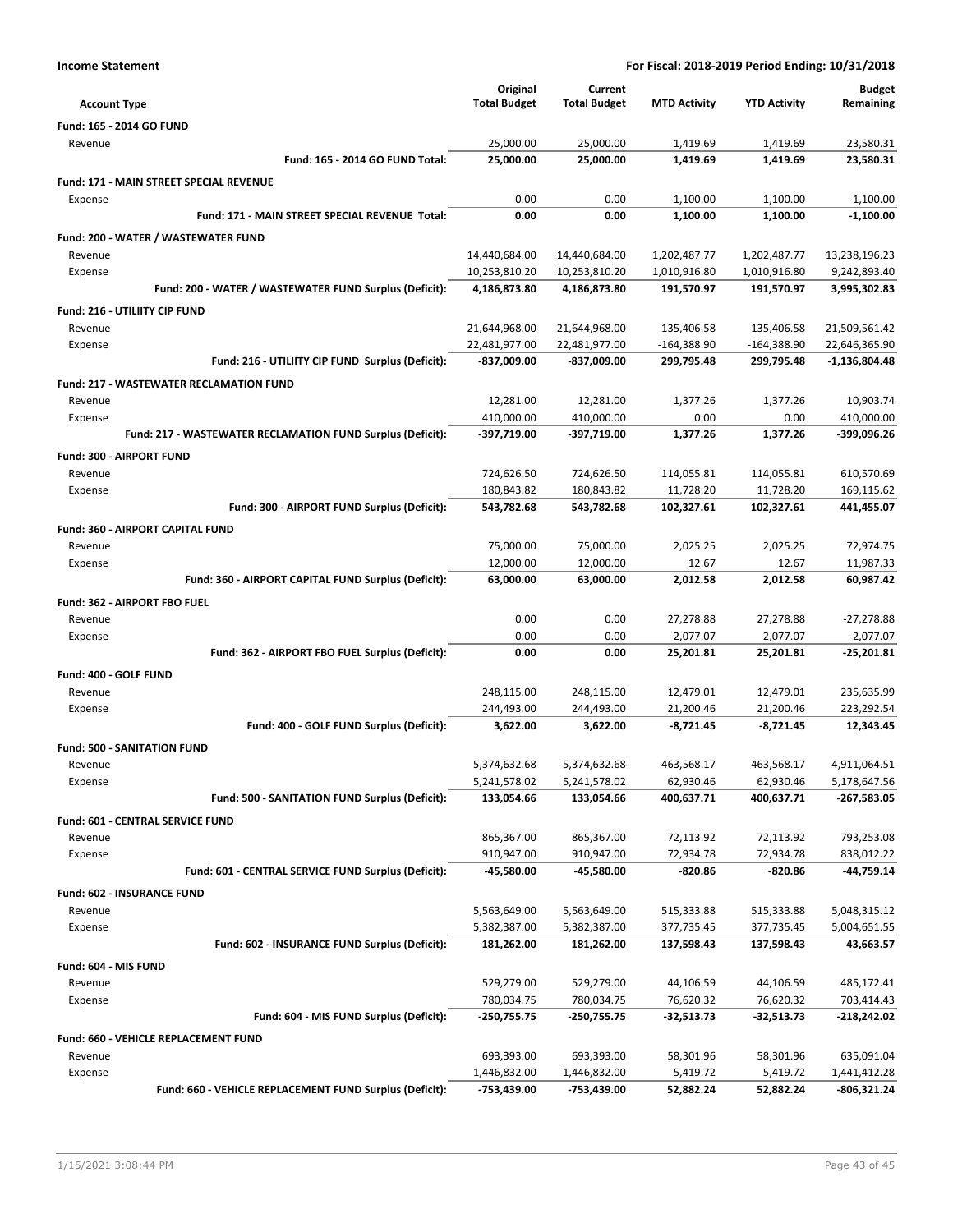|                                                                            | Original                       | Current                        |                              |                              | <b>Budget</b>                  |
|----------------------------------------------------------------------------|--------------------------------|--------------------------------|------------------------------|------------------------------|--------------------------------|
| <b>Account Type</b>                                                        | <b>Total Budget</b>            | <b>Total Budget</b>            | <b>MTD Activity</b>          | <b>YTD Activity</b>          | Remaining                      |
| Fund: 800 - SPENCE FUND                                                    |                                |                                |                              |                              |                                |
| Revenue                                                                    | 6,000.00                       | 6,000.00                       | 1,066.09                     | 1,066.09                     | 4,933.91                       |
| Expense                                                                    | 600.00                         | 600.00                         | 50.00                        | 50.00                        | 550.00                         |
| Fund: 800 - SPENCE FUND Surplus (Deficit):                                 | 5,400.00                       | 5,400.00                       | 1,016.09                     | 1,016.09                     | 4,383.91                       |
| Fund: 801 - JONES LIBRARY TRUST                                            |                                |                                |                              |                              |                                |
| Revenue                                                                    | 0.00                           | 0.00                           | 14.74                        | 14.74                        | $-14.74$                       |
| Expense                                                                    | 0.00                           | 0.00                           | 0.16                         | 0.16                         | $-0.16$                        |
| Fund: 801 - JONES LIBRARY TRUST Surplus (Deficit):                         | 0.00                           | 0.00                           | 14.58                        | 14.58                        | $-14.58$                       |
| Fund: 810 - SEIZURE FUNDS - STATE RULES                                    |                                |                                |                              |                              |                                |
| Revenue                                                                    | 200.00                         | 200.00                         | 252.92                       | 252.92                       | $-52.92$                       |
| Expense                                                                    | 250.00                         | 250.00                         | 2.69                         | 2.69                         | 247.31                         |
| Fund: 810 - SEIZURE FUNDS - STATE RULES Surplus (Deficit):                 | $-50.00$                       | $-50.00$                       | 250.23                       | 250.23                       | -300.23                        |
| Fund: 811 - SEIZURE FUNDS - FED RULES                                      |                                |                                |                              |                              |                                |
| Revenue                                                                    | 225.00                         | 225.00                         | 283.61                       | 283.61                       | $-58.61$                       |
| Expense                                                                    | 100.00                         | 100.00                         | 3.01                         | 3.01                         | 96.99                          |
| Fund: 811 - SEIZURE FUNDS - FED RULES Surplus (Deficit):                   | 125.00                         | 125.00                         | 280.60                       | 280.60                       | $-155.60$                      |
| Fund: 820 - TIRZ FUND (Tax Increment Reinvestment Zone)                    |                                |                                |                              |                              |                                |
| Revenue                                                                    | 696,033.00                     | 734,693.59                     | 7,576.51                     | 7,576.51                     | 727,117.08                     |
| Expense                                                                    | 122,175.00                     | 122,175.00                     | 17.44                        | 17.44                        | 122,157.56                     |
| Fund: 820 - TIRZ FUND (Tax Increment Reinvestment Zone) Surplus (Deficit): | 573,858.00                     | 612,518.59                     | 7,559.07                     | 7,559.07                     | 604,959.52                     |
| Fund: 899 - POOLED CASH                                                    |                                |                                |                              |                              |                                |
| Revenue                                                                    | 0.00                           | 0.00                           | $-0.01$                      | $-0.01$                      | 0.01                           |
| Fund: 899 - POOLED CASH Total:                                             | 0.00                           | 0.00                           | $-0.01$                      | $-0.01$                      | 0.01                           |
|                                                                            |                                |                                |                              |                              |                                |
| <b>Fund: 910 - ELECTRIC OPERATING FUND</b>                                 |                                |                                |                              |                              |                                |
| Revenue                                                                    | 60,783,975.00<br>61,602,181.69 | 67,473,975.00<br>65,594,013.33 | 5,106,643.18<br>3,736,414.04 | 5,106,643.18<br>3,736,414.04 | 62,367,331.82<br>61,857,599.29 |
| Expense<br>Fund: 910 - ELECTRIC OPERATING FUND Surplus (Deficit):          | -818,206.69                    | 1,879,961.67                   | 1,370,229.14                 | 1,370,229.14                 | 509,732.53                     |
|                                                                            |                                |                                |                              |                              |                                |
| Fund: 911 - ELECTRIC DEBT REDUCTION                                        |                                |                                |                              |                              |                                |
| Revenue                                                                    | 0.00                           | 0.00                           | 2,862.23                     | 2,862.23                     | $-2,862.23$                    |
| Fund: 911 - ELECTRIC DEBT REDUCTION Total:                                 | 0.00                           | 0.00                           | 2,862.23                     | 2,862.23                     | $-2,862.23$                    |
| Fund: 912 - ELECTRIC DEBT SERVICE                                          |                                |                                |                              |                              |                                |
| Revenue                                                                    | 8,732,723.00                   | 8,732,723.00                   | 727,726.92                   | 727,726.92                   | 8.004.996.08                   |
| Expense                                                                    | 8,732,723.00                   | 8,732,723.00                   | 0.00                         | 0.00                         | 8,732,723.00                   |
| Fund: 912 - ELECTRIC DEBT SERVICE Surplus (Deficit):                       | 0.00                           | 0.00                           | 727,726.92                   | 727,726.92                   | -727,726.92                    |
| <b>Fund: 913 - ELECTRIC CONSTRUCTION FUND</b>                              |                                |                                |                              |                              |                                |
| Revenue                                                                    | 400.00                         | 400.00                         | 95.51                        | 95.51                        | 304.49                         |
| Fund: 913 - ELECTRIC CONSTRUCTION FUND Total:                              | 400.00                         | 400.00                         | 95.51                        | 95.51                        | 304.49                         |
| Fund: 950 - CABLE / INTERNET                                               |                                |                                |                              |                              |                                |
| Revenue                                                                    | 6,709,689.00                   | 6.709.689.00                   | 503.924.63                   | 503.924.63                   | 6.205.764.37                   |
| Expense                                                                    | 7,482,344.00                   | 7,776,638.27                   | 318,684.09                   | 318,684.09                   | 7,457,954.18                   |
| Fund: 950 - CABLE / INTERNET Surplus (Deficit):                            | -772,655.00                    | $-1,066,949.27$                | 185,240.54                   | 185,240.54                   | $-1,252,189.81$                |
| <b>Total Surplus (Deficit):</b>                                            | -172,802.37                    | 2,224,732.31                   | 2,930,506.87                 | 2,930,506.87                 |                                |